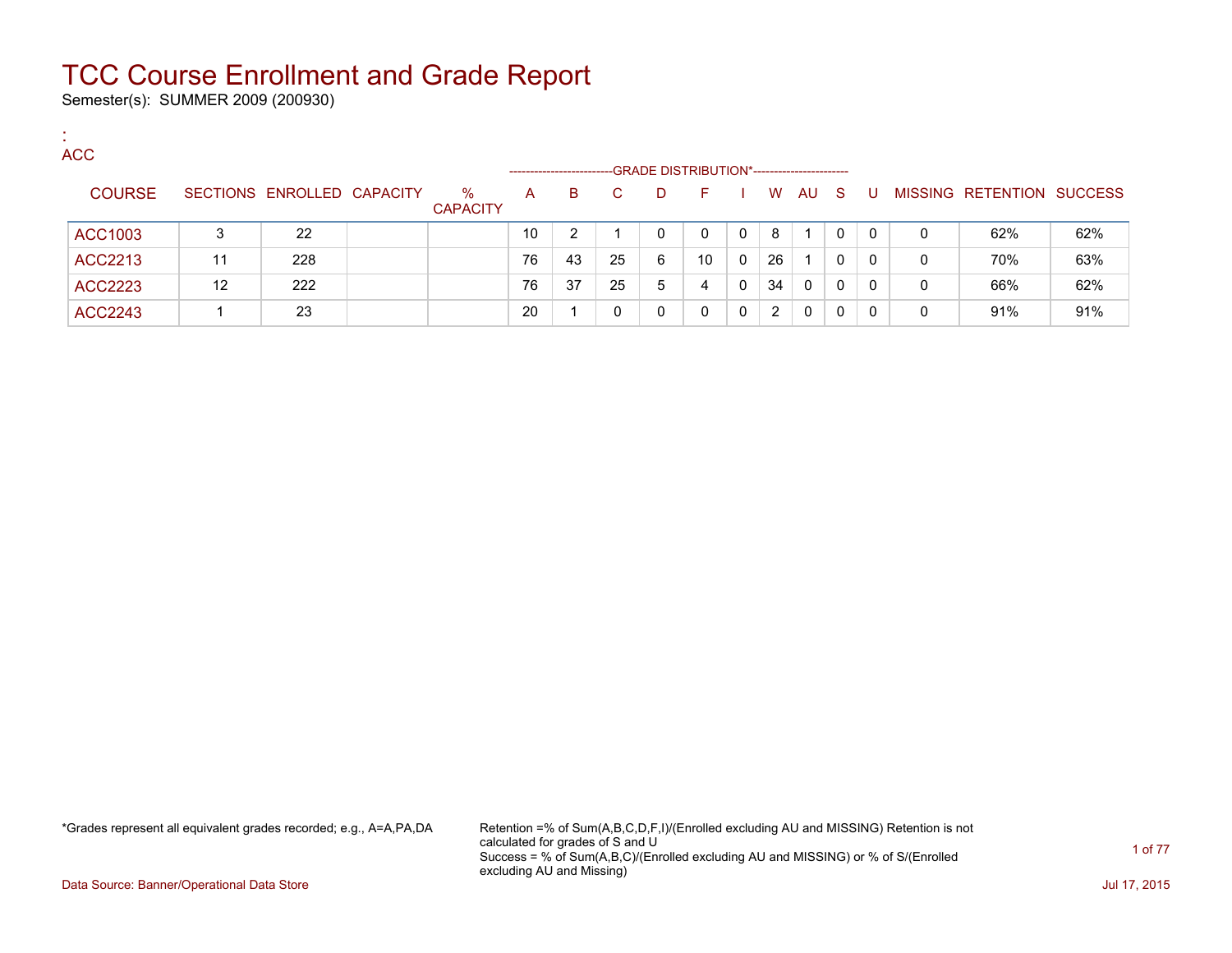Semester(s): SUMMER 2009 (200930)

:

| AH            |     |                 |    |    |                 |                                                                    |              |                |                 |  |  |                                                                             |     |
|---------------|-----|-----------------|----|----|-----------------|--------------------------------------------------------------------|--------------|----------------|-----------------|--|--|-----------------------------------------------------------------------------|-----|
|               |     |                 |    |    |                 | ------------------------GRADE DISTRIBUTION*----------------------- |              |                |                 |  |  |                                                                             |     |
| <b>COURSE</b> |     | <b>CAPACITY</b> |    |    |                 |                                                                    |              |                |                 |  |  | SECTIONS ENROLLED CAPACITY % A B C D F I W AU S U MISSING RETENTION SUCCESS |     |
| AH1323        | 305 |                 | 98 | 46 | 12 <sup>2</sup> |                                                                    | $\mathbf{3}$ | 2 <sup>1</sup> | 15 <sup>1</sup> |  |  | 54%                                                                         | 51% |

\*Grades represent all equivalent grades recorded; e.g., A=A,PA,DA Retention =% of Sum(A,B,C,D,F,I)/(Enrolled excluding AU and MISSING) Retention is not calculated for grades of S and U Success = % of Sum(A,B,C)/(Enrolled excluding AU and MISSING) or % of S/(Enrolled excluding AU and Missing)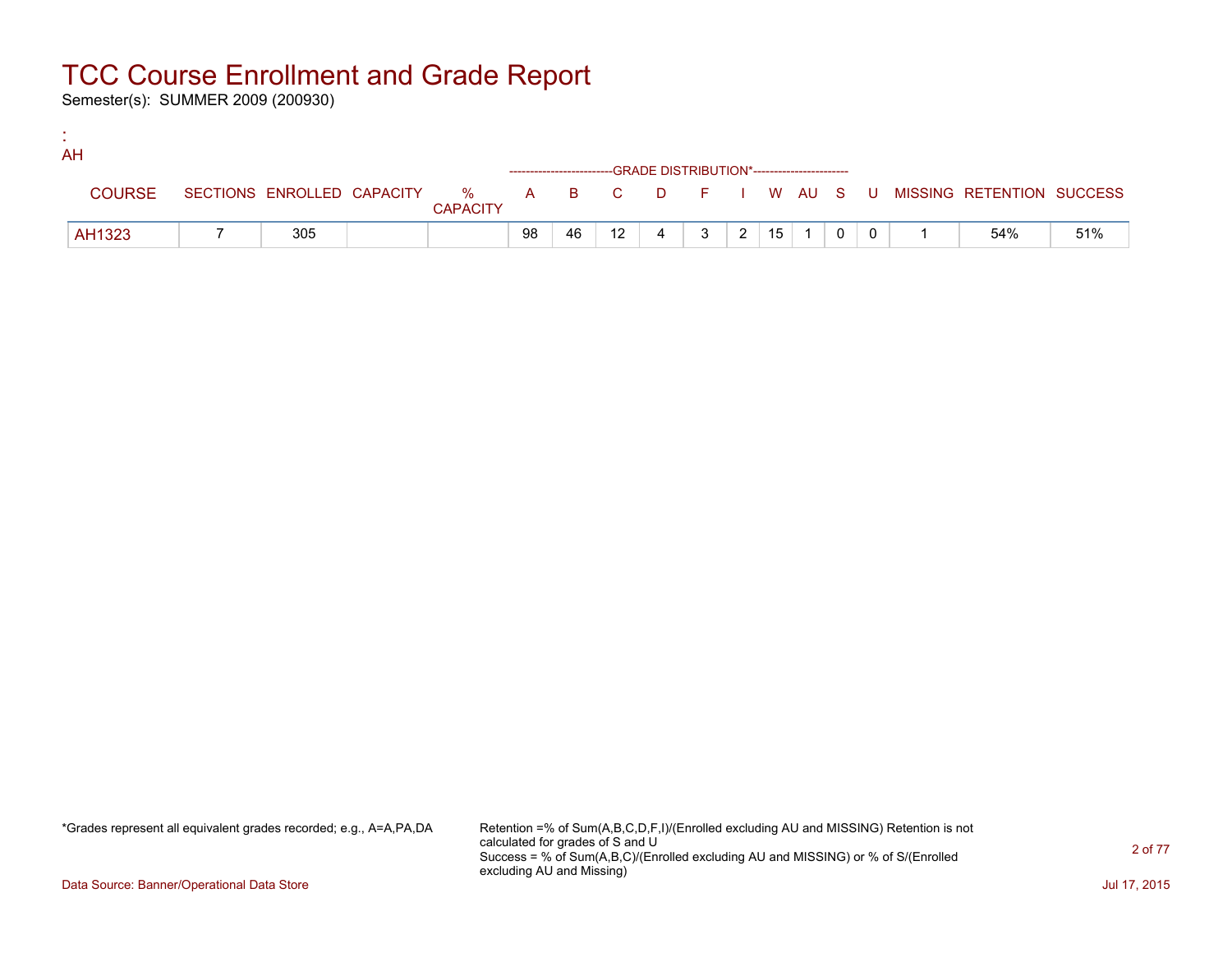Semester(s): SUMMER 2009 (200930)

:

| л. | <b>ALT</b>    |                            |                                   |  | -GRADE DISTRIBUTION*----------------------- |  |          |   |   |  |                                              |      |
|----|---------------|----------------------------|-----------------------------------|--|---------------------------------------------|--|----------|---|---|--|----------------------------------------------|------|
|    | <b>COURSE</b> | SECTIONS ENROLLED CAPACITY | % $\mathsf{A}$<br><b>CAPACITY</b> |  |                                             |  |          |   |   |  | B C D F I W AU S U MISSING RETENTION SUCCESS |      |
|    | ALT1223       |                            |                                   |  |                                             |  | $\Omega$ | 0 | 0 |  | 100%                                         | 100% |
|    | ALT1453       | 10                         |                                   |  |                                             |  |          |   |   |  | 90%                                          | 90%  |

\*Grades represent all equivalent grades recorded; e.g., A=A,PA,DA Retention =% of Sum(A,B,C,D,F,I)/(Enrolled excluding AU and MISSING) Retention is not calculated for grades of S and U Success = % of Sum(A,B,C)/(Enrolled excluding AU and MISSING) or % of S/(Enrolled excluding AU and Missing)

Data Source: Banner/Operational Data Store Jul 17, 2015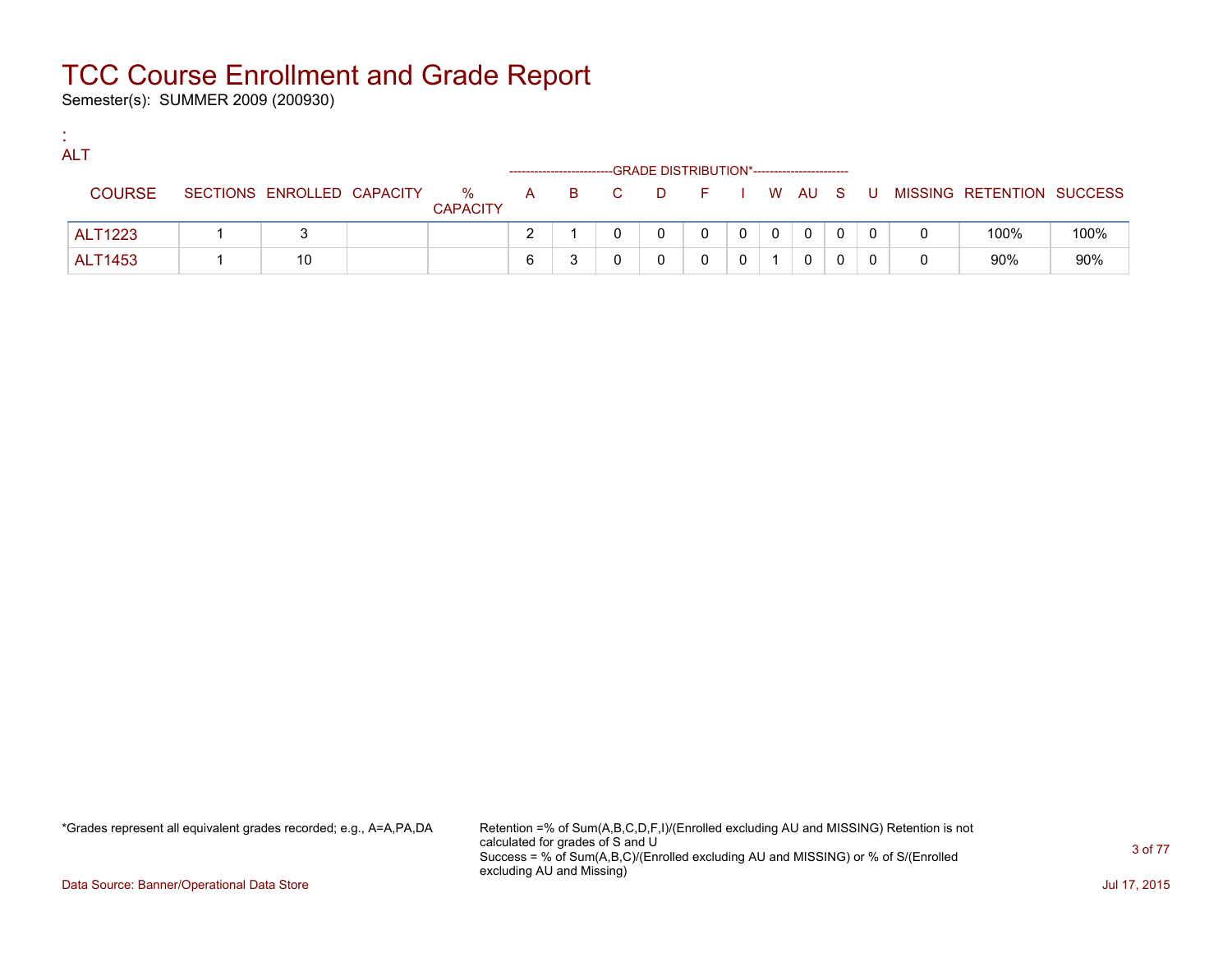Semester(s): SUMMER 2009 (200930)

#### : ART

| .              |   |                            |                         |    | --------------------- |                |   | -GRADE DISTRIBUTION*----------------------- |   |   |              |              |              |                |                          |      |
|----------------|---|----------------------------|-------------------------|----|-----------------------|----------------|---|---------------------------------------------|---|---|--------------|--------------|--------------|----------------|--------------------------|------|
| <b>COURSE</b>  |   | SECTIONS ENROLLED CAPACITY | $\%$<br><b>CAPACITY</b> | A  | B                     | C              | D | F                                           |   | W | AU           | S            | U            | <b>MISSING</b> | <b>RETENTION SUCCESS</b> |      |
| <b>ART1013</b> |   | 12                         |                         | 3  | 6                     | 2              | 0 | 0                                           | 0 |   | $\mathbf{0}$ | 0            | $\mathbf{0}$ | 0              | 92%                      | 92%  |
| <b>ART1023</b> |   | 6                          |                         | 4  |                       | $\Omega$       | 0 | 0                                           | 0 |   | $\mathbf{0}$ | 0            | $\Omega$     | 0              | 83%                      | 83%  |
| <b>ART1053</b> |   | 20                         |                         | 14 |                       |                | 0 | 0                                           | 0 | 4 | $\mathbf{0}$ | 0            | $\Omega$     | 0              | 80%                      | 80%  |
| <b>ART1063</b> | 2 | 32                         |                         | 27 | 0                     |                |   | 0                                           | 0 | 3 | 0            | 0            | $\Omega$     |                | 90%                      | 87%  |
| <b>ART1113</b> | 7 | 118                        |                         | 68 | 23                    | 11             | 3 | 8                                           | 0 | 4 | $\mathbf{0}$ | 0            | $\Omega$     |                | 97%                      | 87%  |
| <b>ART1123</b> |   | 8                          |                         | 2  | 5                     |                | 0 | 0                                           | 0 | 0 | 0            | 0            | $\mathbf{0}$ | 0              | 100%                     | 100% |
| <b>ART1133</b> |   | 4                          |                         | 2  | $\overline{2}$        | 0              | 0 | 0                                           | 0 | 0 | $\mathbf{0}$ | 0            | $\Omega$     | 0              | 100%                     | 100% |
| <b>ART2063</b> |   | 4                          |                         | 4  | 0                     |                | 0 | 0                                           | 0 | 0 | 0            | 0            | 0            | 0              | 100%                     | 100% |
| <b>ART2263</b> |   | 8                          |                         | 6  |                       | $\Omega$       | 0 | 0                                           | 0 |   | $\mathbf{0}$ | $\mathbf{0}$ | $\Omega$     | 0              | 88%                      | 88%  |
| <b>ART2853</b> |   | 5                          |                         | 2  |                       | $\overline{2}$ | 0 | 0                                           | 0 | 0 | $\mathbf{0}$ | 0            | $\Omega$     | 0              | 100%                     | 100% |
| <b>ART2992</b> | 2 | 11                         |                         | 7  | 3                     |                | 0 | 0                                           | 0 | 0 | 0            | 0            | 0            | 0              | 100%                     | 100% |

\*Grades represent all equivalent grades recorded; e.g., A=A,PA,DA Retention =% of Sum(A,B,C,D,F,I)/(Enrolled excluding AU and MISSING) Retention is not calculated for grades of S and U Success = % of Sum(A,B,C)/(Enrolled excluding AU and MISSING) or % of S/(Enrolled excluding AU and Missing)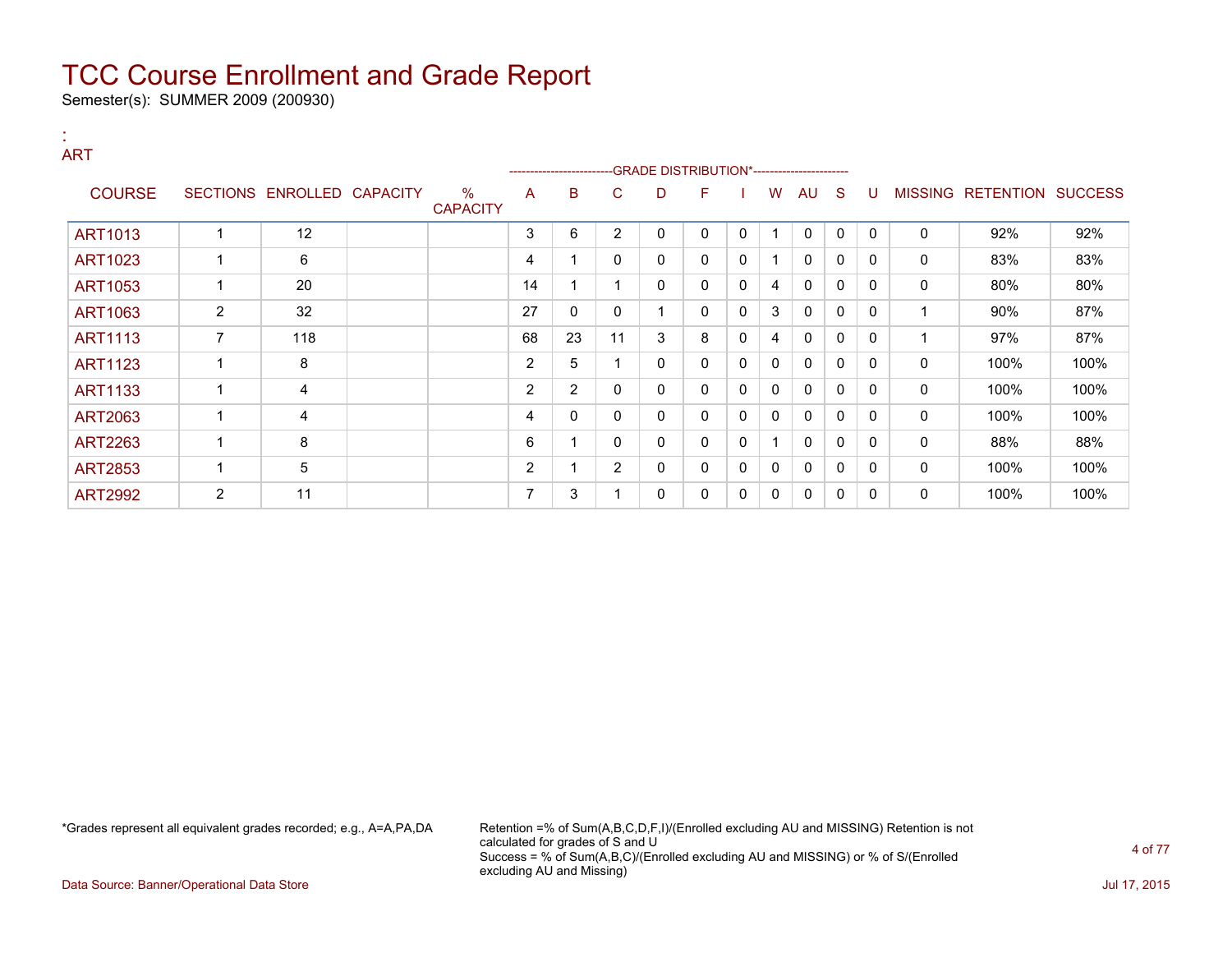Semester(s): SUMMER 2009 (200930)

:

| <b>AST</b>     |    |                 |  |                                                                    |                |  |                         |                |                                                                               |     |
|----------------|----|-----------------|--|--------------------------------------------------------------------|----------------|--|-------------------------|----------------|-------------------------------------------------------------------------------|-----|
|                |    |                 |  | ------------------------GRADE DISTRIBUTION*----------------------- |                |  |                         |                |                                                                               |     |
| <b>COURSE</b>  |    | <b>CAPACITY</b> |  |                                                                    |                |  |                         |                | SECTIONS ENROLLED CAPACITY 5 % A B C D F I W AU S U MISSING RETENTION SUCCESS |     |
| <b>AST1104</b> | 35 |                 |  |                                                                    | $\overline{2}$ |  | $0$ $0$ $0$ $0$ $0$ $0$ | $\overline{0}$ | 74%                                                                           | 69% |

\*Grades represent all equivalent grades recorded; e.g., A=A,PA,DA Retention =% of Sum(A,B,C,D,F,I)/(Enrolled excluding AU and MISSING) Retention is not calculated for grades of S and U Success = % of Sum(A,B,C)/(Enrolled excluding AU and MISSING) or % of S/(Enrolled excluding AU and Missing)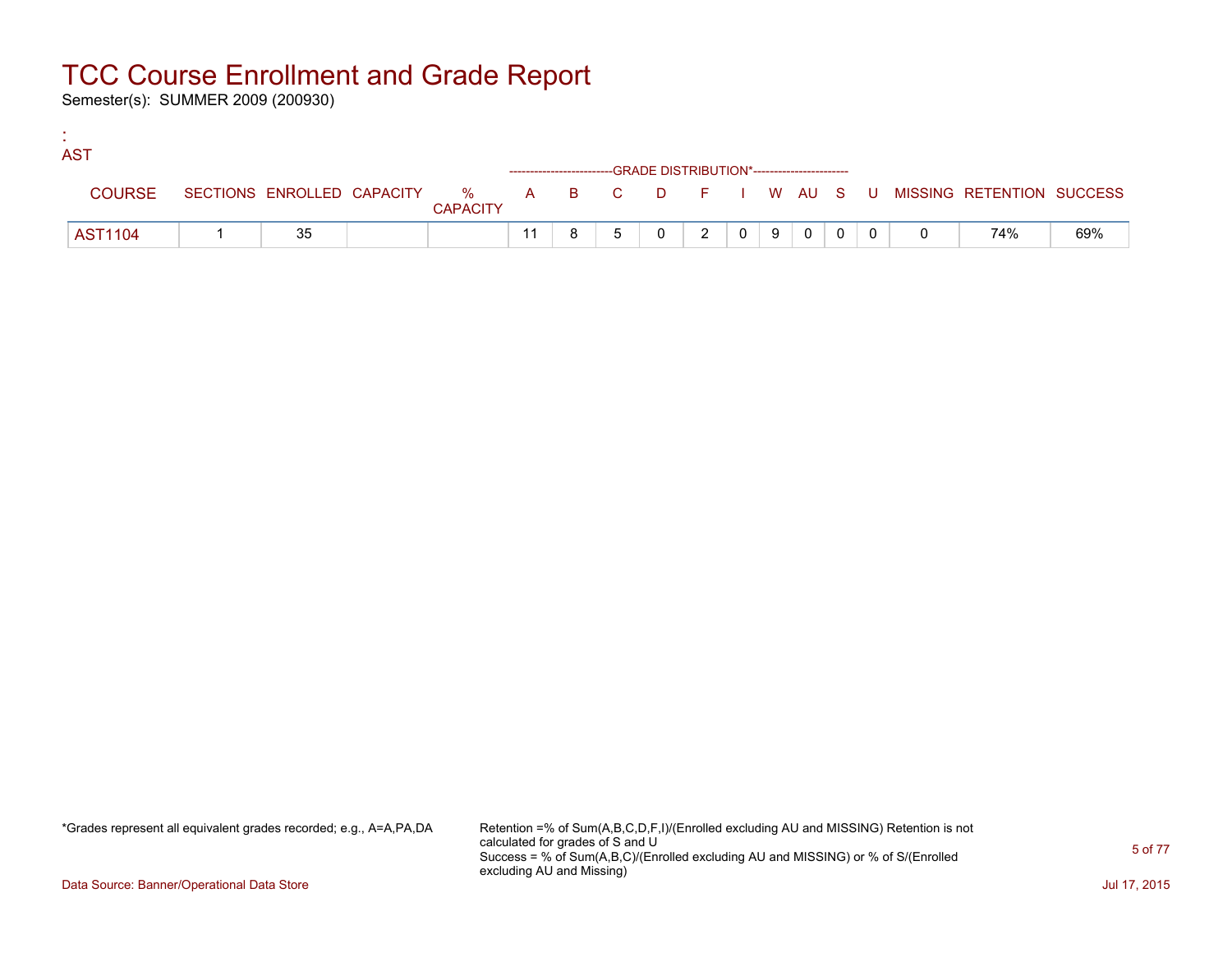Semester(s): SUMMER 2009 (200930)

| <b>AVS</b>     |                |                            |                         |    |                                                                    |              |   |          |                |              |              |              |              |              |                   |                |
|----------------|----------------|----------------------------|-------------------------|----|--------------------------------------------------------------------|--------------|---|----------|----------------|--------------|--------------|--------------|--------------|--------------|-------------------|----------------|
|                |                |                            |                         |    | ------------------------GRADE DISTRIBUTION*----------------------- |              |   |          |                |              |              |              |              |              |                   |                |
| <b>COURSE</b>  |                | SECTIONS ENROLLED CAPACITY | $\%$<br><b>CAPACITY</b> | A  | B                                                                  | C.           | D | F.       |                | W            | AU.          | -S           | U            |              | MISSING RETENTION | <b>SUCCESS</b> |
| <b>AVS1113</b> |                | 9                          |                         | 8  | 0                                                                  | $\mathbf{0}$ | 0 | $\Omega$ | $\mathbf{0}$   | 1            | $\mathbf{0}$ | $\mathbf{0}$ | $\mathbf{0}$ | $\Omega$     | 89%               | 89%            |
| <b>AVS1209</b> |                | $\overline{2}$             |                         | 0  |                                                                    | 0            | и | 0        | 0              | $\mathbf{0}$ | 0            | $\mathbf{0}$ | 0            | 0            | 100%              | 50%            |
| <b>AVS1222</b> |                | 5                          |                         | 2  | 0                                                                  | $\mathbf{0}$ | 0 | $\Omega$ | 3              | $\mathbf{0}$ | $\mathbf{0}$ | $\mathbf{0}$ | $\mathbf{0}$ | $\mathbf{0}$ | 100%              | 40%            |
| <b>AVS1239</b> |                |                            |                         |    | 0                                                                  | 0            | 0 | $\Omega$ | 0              | $\mathbf{0}$ | 0            | $\mathbf{0}$ | 0            | 0            | 100%              | 100%           |
| AVS1343        | $\overline{2}$ | 95                         |                         | 10 | 3                                                                  | $\mathbf{0}$ | 0 | $\Omega$ | $\Omega$       | $\mathbf{0}$ | 0            | $\mathbf{0}$ | 0            | $\Omega$     | 14%               | 14%            |
| <b>AVS2122</b> |                | $\overline{2}$             |                         |    | 0                                                                  | $\mathbf{0}$ | 0 | $\Omega$ | $\overline{ }$ | $\mathbf{0}$ | $\mathbf{0}$ | $\mathbf{0}$ | 0            | 0            | 100%              | 50%            |
| <b>AVS2132</b> |                |                            |                         | 0  | 0                                                                  | 0            | 0 | 0        | 1              | 0            | 0            | $\mathbf{0}$ | 0            | 0            | 100%              | 0%             |

\*Grades represent all equivalent grades recorded; e.g., A=A,PA,DA Retention =% of Sum(A,B,C,D,F,I)/(Enrolled excluding AU and MISSING) Retention is not calculated for grades of S and U Success = % of Sum(A,B,C)/(Enrolled excluding AU and MISSING) or % of S/(Enrolled excluding AU and Missing)

Data Source: Banner/Operational Data Store Jul 17, 2015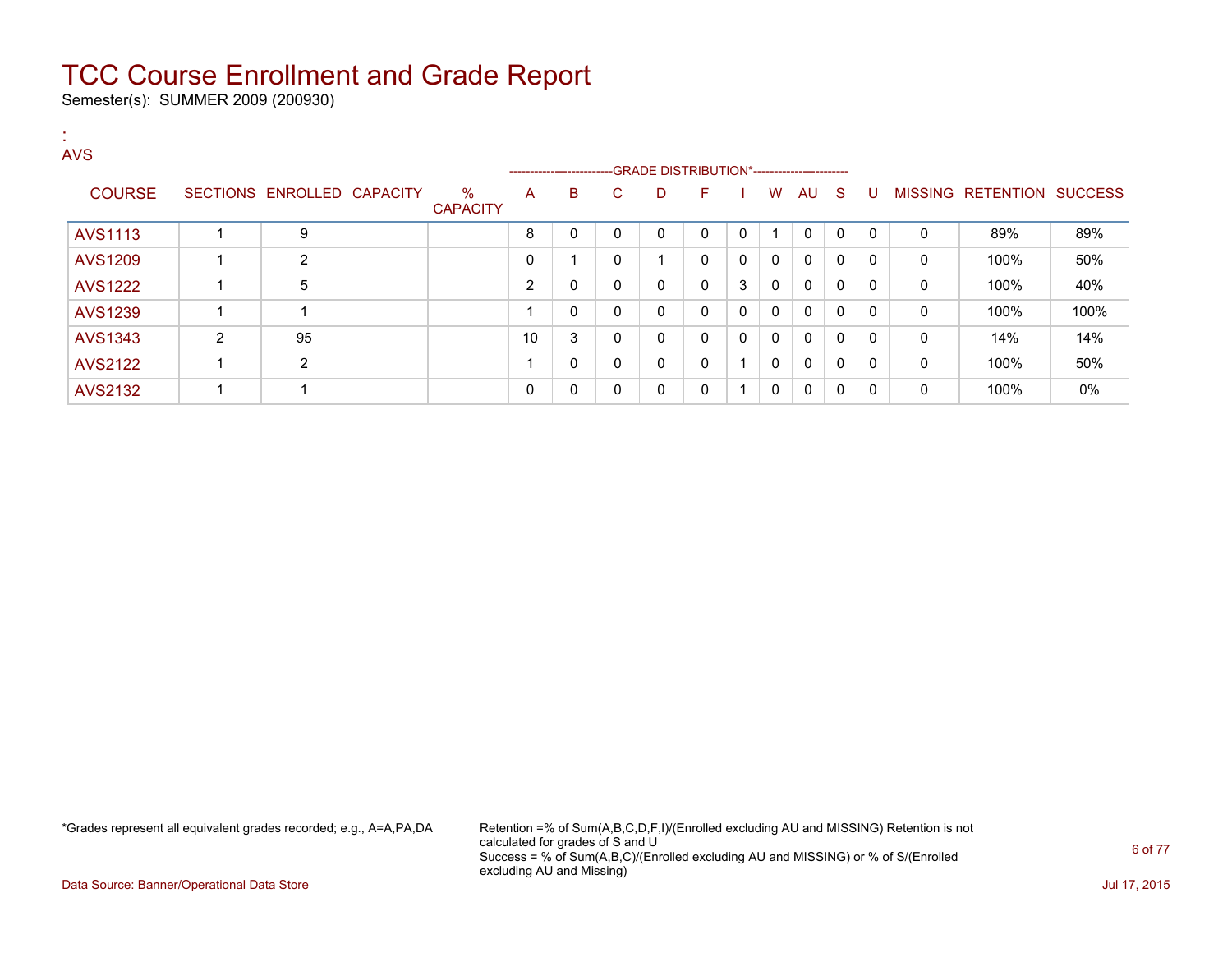Semester(s): SUMMER 2009 (200930)

| 18.<br><b>BIO</b> |                 |                   |                         |     |                         |    |                                             |              |   |    |              |              |              |             |                                  |      |
|-------------------|-----------------|-------------------|-------------------------|-----|-------------------------|----|---------------------------------------------|--------------|---|----|--------------|--------------|--------------|-------------|----------------------------------|------|
|                   |                 |                   |                         |     | ----------------------- |    | -GRADE DISTRIBUTION*----------------------- |              |   |    |              |              |              |             |                                  |      |
| <b>COURSE</b>     | <b>SECTIONS</b> | ENROLLED CAPACITY | $\%$<br><b>CAPACITY</b> | A   | B                       | C  | D                                           | F            |   | W  | AU           | S            | U            |             | <b>MISSING RETENTION SUCCESS</b> |      |
| <b>BIO1114</b>    | 11              | 285               |                         | 76  | 103                     | 49 | 8                                           | 15           | 0 | 26 | 0            | 0            | $\mathbf{0}$ | 0           | 88%                              | 80%  |
| <b>BIO1224</b>    | 13              | 320               |                         | 100 | 54                      | 29 | 5                                           | 6            | 0 | 43 |              | 0            | $\mathbf 0$  | $\mathbf 0$ | 61%                              | 57%  |
| <b>BIO1314</b>    | 4               | 68                |                         | 22  | 18                      | 10 | $\overline{2}$                              | 1            | 0 | 15 | 0            | 0            | 0            | $\mathbf 0$ | 78%                              | 74%  |
| <b>BIO1323</b>    | 3               | 57                |                         | 7   | 4                       | 0  | 0                                           | $\mathbf{0}$ | 0 | 4  | 0            | 0            | 0            | 1           | 20%                              | 20%  |
| <b>BIO1383</b>    | 19              | 366               |                         | 196 | 80                      | 47 | 11                                          | 5            | 0 | 27 | $\mathbf{0}$ | 0            | 0            | 0           | 93%                              | 88%  |
| <b>BIO1404</b>    | 1               | 9                 |                         | 7   | $\overline{2}$          | 0  | 0                                           | $\mathbf{0}$ | 0 | 0  | $\mathbf{0}$ | $\mathbf{0}$ | $\Omega$     | 0           | 100%                             | 100% |
| <b>BIO1604</b>    | 4               | 43                |                         | 20  | 15                      |    | 0                                           | 3            | 0 | 4  | 0            | 0            | 0            | $\mathbf 0$ | 91%                              | 84%  |
| <b>BIO2123</b>    | $\overline{2}$  | 9                 |                         | 4   |                         |    | $\overline{2}$                              | 0            | 0 |    | 0            | 0            | 0            | $\mathbf 0$ | 89%                              | 67%  |
| <b>BIO2134</b>    | 8               | 144               |                         | 73  | 32                      | 17 | 4                                           | 2            | 0 | 15 | 0            | 0            | $\Omega$     | 0           | 89%                              | 85%  |
| <b>BIO2154</b>    | $\sqrt{5}$      | 82                |                         | 43  | 19                      | 12 | 0                                           | 3            | 0 | 5  | 0            | $\mathbf{0}$ | $\Omega$     | 0           | 94%                              | 90%  |
| <b>BIO2164</b>    | 7               | 112               |                         | 45  | 44                      | 9  |                                             | 0            | 0 | 13 | 0            | $\mathbf{0}$ | 0            | 0           | 88%                              | 88%  |

\*Grades represent all equivalent grades recorded; e.g., A=A,PA,DA Retention =% of Sum(A,B,C,D,F,I)/(Enrolled excluding AU and MISSING) Retention is not calculated for grades of S and U Success = % of Sum(A,B,C)/(Enrolled excluding AU and MISSING) or % of S/(Enrolled excluding AU and Missing)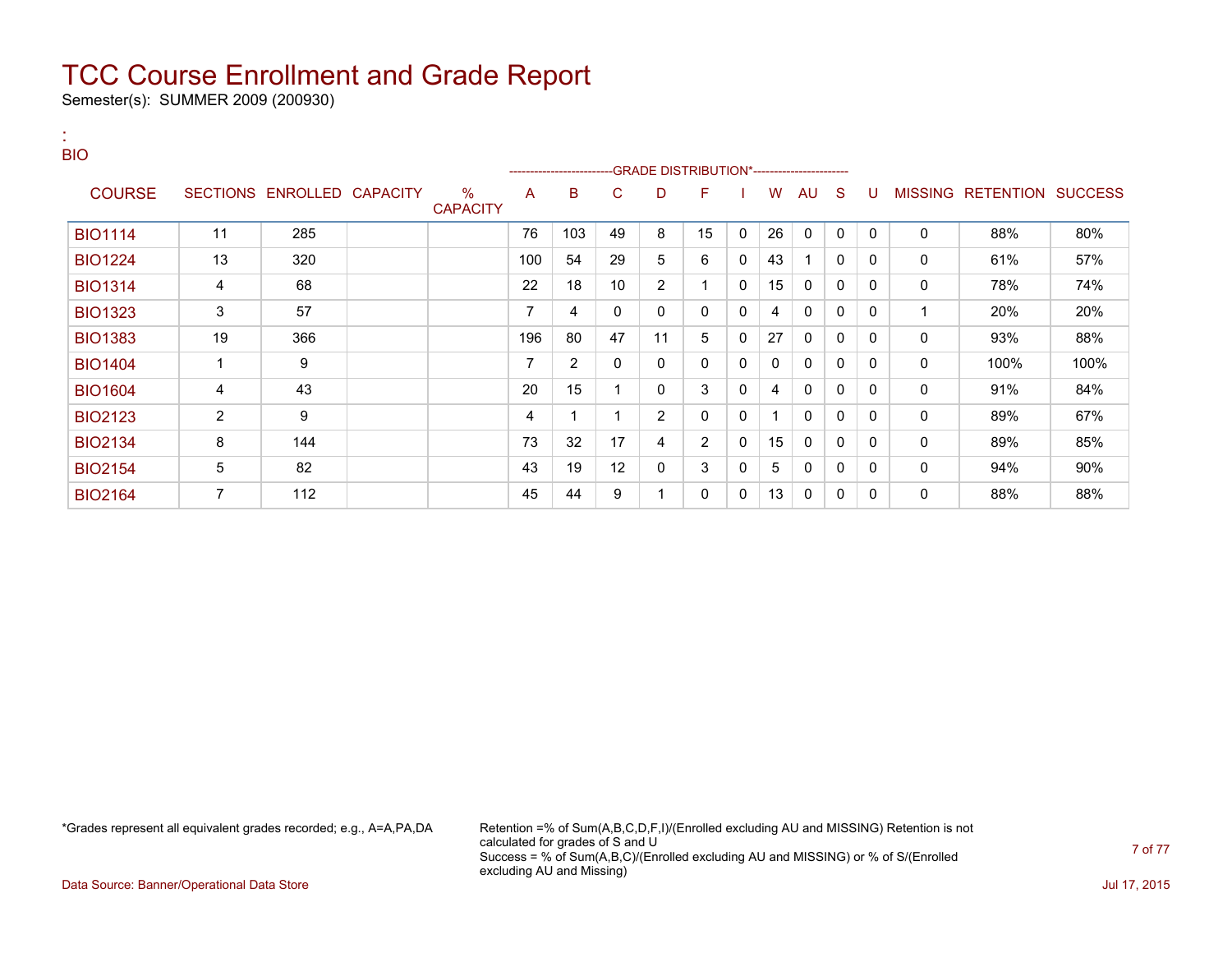Semester(s): SUMMER 2009 (200930)

:

| <b>BTC</b>     |                            |                      |   |       | -GRADE DISTRIBUTION*----------------------- |   |  |              |    |                           |      |
|----------------|----------------------------|----------------------|---|-------|---------------------------------------------|---|--|--------------|----|---------------------------|------|
| <b>COURSE</b>  | SECTIONS ENROLLED CAPACITY | %<br><b>CAPACITY</b> |   | A B C | D F I W AU S                                |   |  |              | U. | MISSING RETENTION SUCCESS |      |
| <b>BTC1113</b> |                            |                      |   |       |                                             | 0 |  | $\mathbf{0}$ |    | 80%                       | 60%  |
| <b>BTC2993</b> |                            |                      | ◠ |       |                                             |   |  | 0            |    | 100%                      | 100% |

\*Grades represent all equivalent grades recorded; e.g., A=A,PA,DA Retention =% of Sum(A,B,C,D,F,I)/(Enrolled excluding AU and MISSING) Retention is not calculated for grades of S and U Success = % of Sum(A,B,C)/(Enrolled excluding AU and MISSING) or % of S/(Enrolled excluding AU and Missing)

Data Source: Banner/Operational Data Store Jul 17, 2015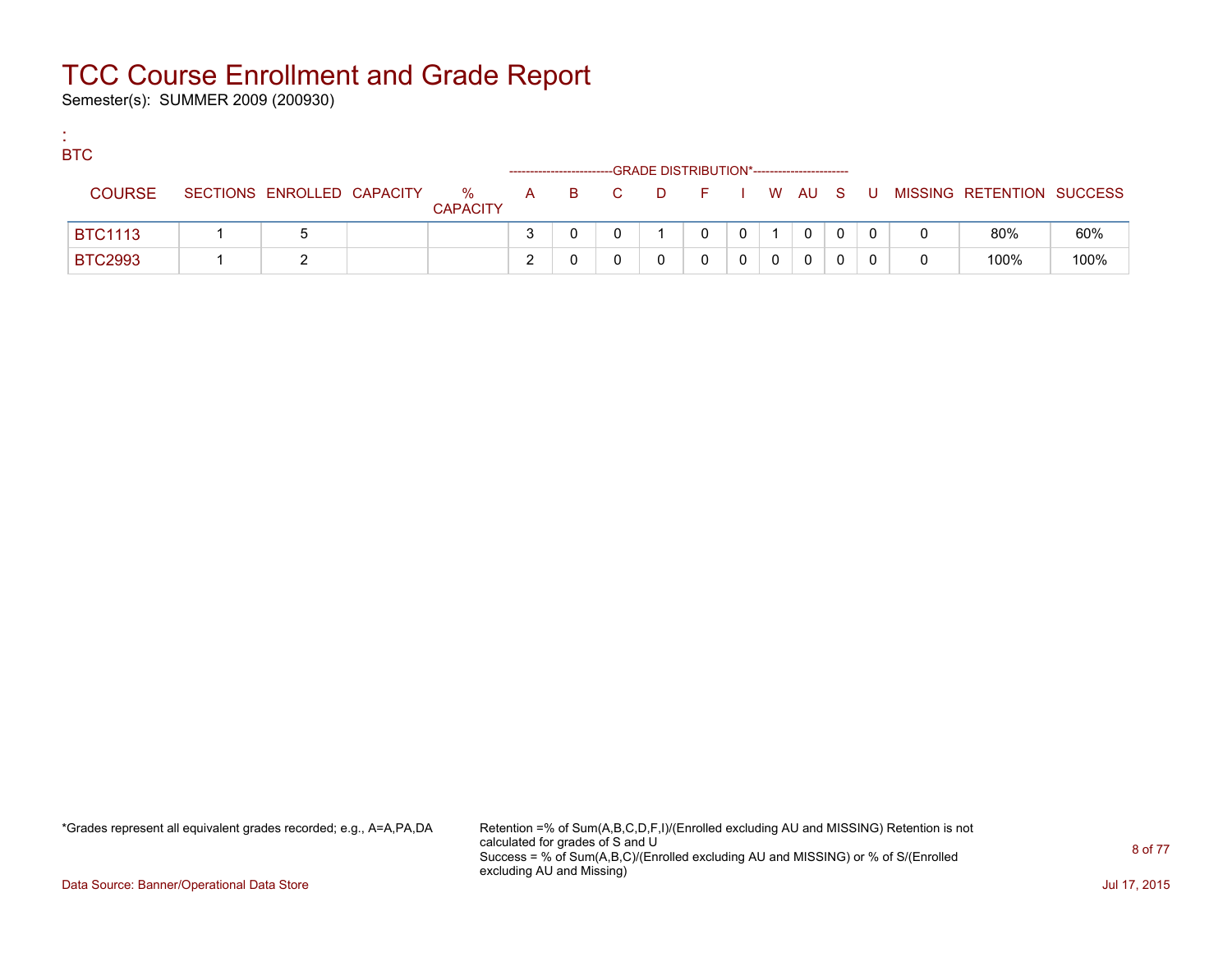Semester(s): SUMMER 2009 (200930)

:

#### BUS ---GRADE DISTRIBUTION\*------------------------COURSE SECTIONS ENROLLED CAPACITY % **CAPACITY** A B C D F I W AU S U MISSING RETENTION SUCCESS BUS1053 | 9 | 159 | | 45 | 34 | 13 | 11 | 6 | 0 | 9 | 0 | 0 | 0 | 0 | 69% | 58% BUS1123 | 2 | 26 | | 18 | 4 | 0 | 0 | 0 | 4 | 0 | 0 | 0 | 0 | 85% | 85% BUS1143 | 4 | 72 | | 8 | 4 | 5 | 2 | 2 | 0 | 10 | 0 | 0 | 0 | 0 | 29% | 24% BUS1153 | 2 | 6 | | |4 |2 | 0 | 0 |0 |0 |0 |0 |0 | 0 | 100% | 100% BUS1353 | 3 | 28 | | 12 | 7 | 3 | 1 | 2 | 0 | 3 | 0 | 0 | 0 | 0 | 89% | 79% BUS2053 | 1 | 7 | | 2 | 1 | 2 | 0 | 1 | 0 | 1 | 0 | 0 | 0 | 86% | 71% BUS2313 | 2 | 35 | | 16 | 8 | 3 | 0 | 1 | 0 | 7 | 0 | 0 | 0 | 0 | 80% | 77% BUS2333 | 1 | 12 | | | 1 | 1 | 0 | 0 | 0 | 10 | 0 | 0 | 0 | 0 | 17% | 17% BUS2403 1 1 1 0 0 0 0 0 0 0 0 0 0 100% 100%

\*Grades represent all equivalent grades recorded; e.g., A=A,PA,DA Retention =% of Sum(A,B,C,D,F,I)/(Enrolled excluding AU and MISSING) Retention is not calculated for grades of S and U Success = % of Sum(A,B,C)/(Enrolled excluding AU and MISSING) or % of S/(Enrolled excluding AU and Missing)

Data Source: Banner/Operational Data Store Jul 17, 2015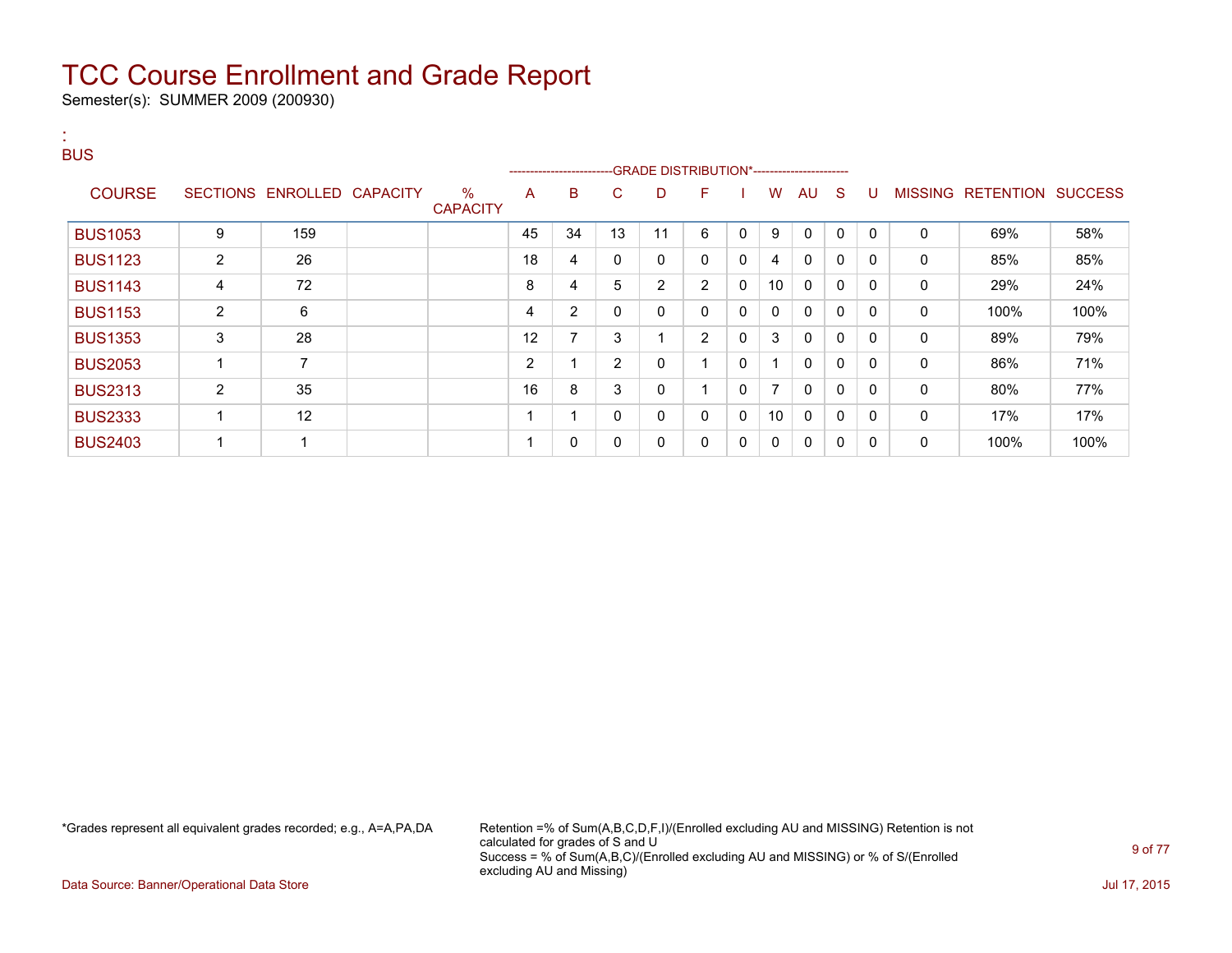Semester(s): SUMMER 2009 (200930)

:

| <b>CAR</b>     |    |                 |  |                                                                    |          |          |                |    |  |                                                                             |     |
|----------------|----|-----------------|--|--------------------------------------------------------------------|----------|----------|----------------|----|--|-----------------------------------------------------------------------------|-----|
|                |    |                 |  | ------------------------GRADE DISTRIBUTION*----------------------- |          |          |                |    |  |                                                                             |     |
| <b>COURSE</b>  |    | <b>CAPACITY</b> |  |                                                                    |          |          |                |    |  | SECTIONS ENROLLED CAPACITY % A B C D F I W AU S U MISSING RETENTION SUCCESS |     |
| <b>CAR1011</b> | 38 |                 |  |                                                                    | $\Omega$ | $\Omega$ | $\overline{0}$ | 37 |  |                                                                             | 97% |

\*Grades represent all equivalent grades recorded; e.g., A=A,PA,DA Retention =% of Sum(A,B,C,D,F,I)/(Enrolled excluding AU and MISSING) Retention is not calculated for grades of S and U Success = % of Sum(A,B,C)/(Enrolled excluding AU and MISSING) or % of S/(Enrolled excluding AU and Missing)

Data Source: Banner/Operational Data Store Jul 17, 2015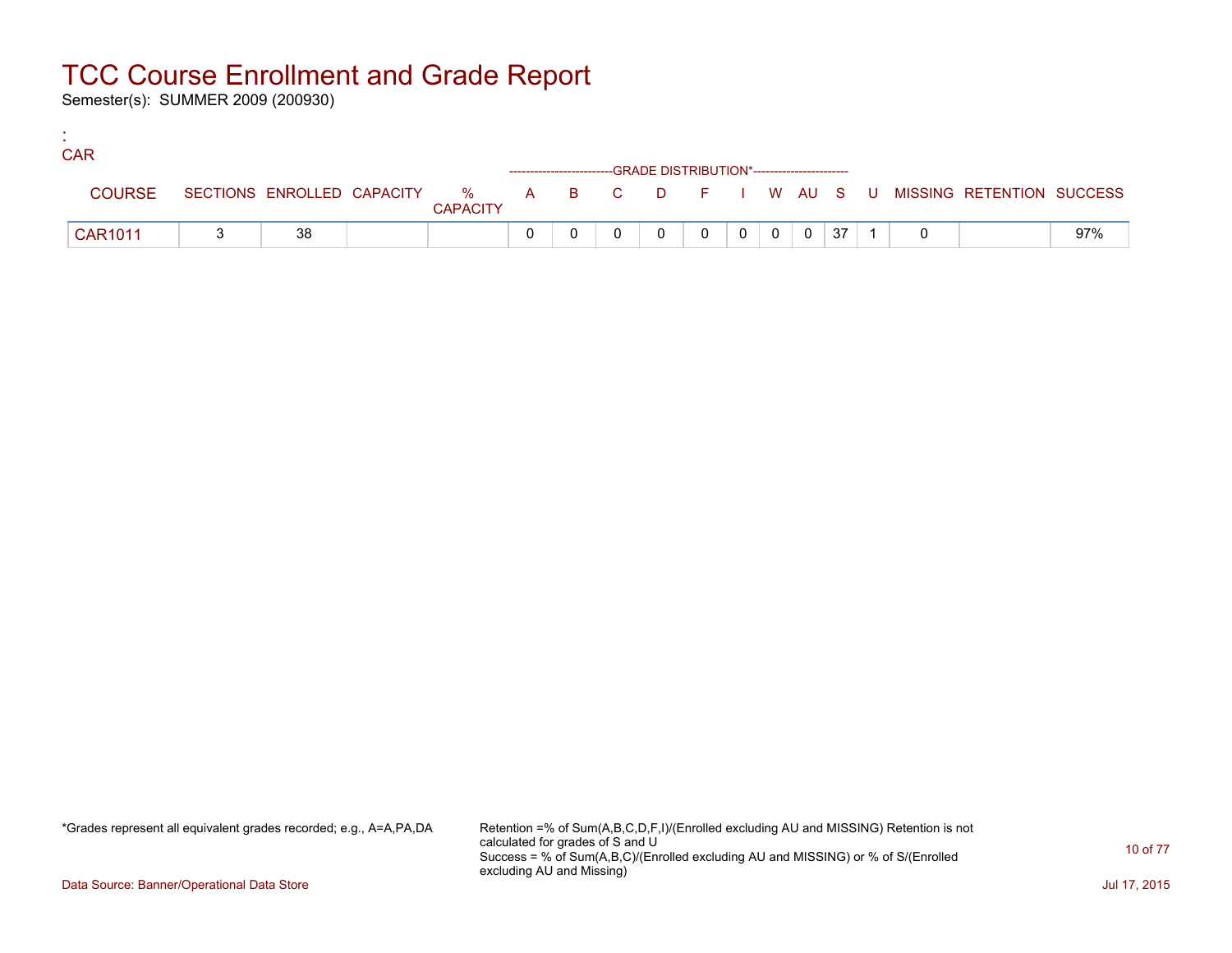Semester(s): SUMMER 2009 (200930)

| ×<br>×<br>۰. |  |
|--------------|--|

:

|                |                |                            |                                  |                |                |                | -GRADE DISTRIBUTION*----------------------- |                |              |                |              |              |              |              |                           |      |
|----------------|----------------|----------------------------|----------------------------------|----------------|----------------|----------------|---------------------------------------------|----------------|--------------|----------------|--------------|--------------|--------------|--------------|---------------------------|------|
| <b>COURSE</b>  |                | SECTIONS ENROLLED CAPACITY | $\frac{0}{0}$<br><b>CAPACITY</b> | A              | B              | C              | D                                           | F              |              | W              | AU           | <sub>S</sub> | U            |              | MISSING RETENTION SUCCESS |      |
| <b>CHD1102</b> | $\overline{2}$ | 16                         |                                  | 12             | $\overline{2}$ | $\mathbf 0$    | $\mathbf{0}$                                | 0              | 0            | $\overline{2}$ | $\mathbf 0$  | 0            | 0            | $\mathbf 0$  | 88%                       | 88%  |
| <b>CHD1202</b> | $\overline{2}$ | 51                         |                                  | 10             | 0              | 0              | 0                                           | 0              | $\mathbf{0}$ | $\mathbf{0}$   | $\mathbf{0}$ | $\Omega$     | $\mathbf{0}$ | 0            | 20%                       | 20%  |
| <b>CHD1302</b> | 3              | 44                         |                                  | 11             | 4              | 0              | 0                                           | 0              | $\mathbf{0}$ | $\mathbf{1}$   | 0            | $\mathbf{0}$ | 0            | 0            | 34%                       | 34%  |
| <b>CHD1402</b> | $\overline{2}$ | 18                         |                                  | 8              | $\overline{2}$ | $\Omega$       | 0                                           | 0              | $\Omega$     | $\Omega$       | $\mathbf{0}$ | $\Omega$     | $\Omega$     | 0            | 56%                       | 56%  |
| <b>CHD1501</b> | $\overline{2}$ | 8                          |                                  | 5              | 0              | 0              | 0                                           | 0              | $\mathbf{0}$ | $\overline{2}$ | $\mathbf{0}$ | $\mathbf{0}$ | 0            | 0            | 62%                       | 62%  |
| <b>CHD2003</b> | $\overline{2}$ | 30                         |                                  | $\overline{7}$ | 5              | $\overline{7}$ | 3                                           | 4              | $\mathbf{0}$ | 4              | $\mathbf{0}$ | $\Omega$     | $\mathbf{0}$ | 0            | 87%                       | 63%  |
| <b>CHD2023</b> | $\mathbf 1$    | 17                         |                                  | 8              | 3              | $\overline{c}$ | $\mathbf{1}$                                | $\overline{2}$ | $\mathbf{0}$ | $\mathbf{1}$   | $\Omega$     | $\mathbf{0}$ | $\mathbf{0}$ | $\mathbf{0}$ | 94%                       | 76%  |
| <b>CHD2031</b> | 1              | 4                          |                                  | 4              | 0              | 0              | $\mathbf{0}$                                | 0              | $\mathbf{0}$ | $\mathbf{0}$   | $\mathbf{0}$ | $\Omega$     | 0            | 0            | 100%                      | 100% |
| <b>CHD2103</b> | 1              | 19                         |                                  | 9              | 6              | $\overline{2}$ | $\mathbf{0}$                                | 1              | $\mathbf{0}$ | 1              | $\mathbf{0}$ | $\mathbf{0}$ | 0            | 0            | 95%                       | 89%  |
| <b>CHD2203</b> | $\mathbf 1$    | 15                         |                                  | 4              | 6              | 1              | $\mathbf{1}$                                | $\overline{2}$ | $\mathbf{0}$ | 1              | $\mathbf{0}$ | $\mathbf{0}$ | 0            | 0            | 93%                       | 73%  |
| <b>CHD2213</b> | 1              | 18                         |                                  | $\overline{4}$ | 5              | 5              | 0                                           | 1              | $\mathbf{0}$ | 3              | 0            | $\mathbf{0}$ | 0            | 0            | 83%                       | 78%  |
| <b>CHD2223</b> | $\overline{2}$ | 48                         |                                  | 1              | 5              | $\mathbf 1$    | $\mathbf{0}$                                | 0              | $\mathbf{0}$ | $\Omega$       | 0            | $\mathbf{0}$ | 0            | $\mathbf{0}$ | 15%                       | 15%  |
| <b>CHD2233</b> | $\mathbf{1}$   | 17                         |                                  | $\overline{7}$ | 4              | 3              | 0                                           | $\mathbf{1}$   | $\mathbf{0}$ | $\overline{2}$ | $\mathbf 0$  | $\mathbf{0}$ | $\mathbf{0}$ | 0            | 88%                       | 82%  |
| <b>CHD2253</b> | $\mathbf{1}$   | 5                          |                                  | 4              | 0              | $\mathbf{1}$   | 0                                           | 0              | $\mathbf{0}$ | $\Omega$       | $\mathbf{0}$ | $\Omega$     | 0            | 0            | 100%                      | 100% |
| <b>CHD2263</b> | $\mathbf{1}$   | 17                         |                                  | $\overline{7}$ | 6              | $\overline{2}$ | $\mathbf{1}$                                | $\mathbf 1$    | $\Omega$     | $\mathbf{0}$   | $\mathbf{0}$ | $\Omega$     | $\Omega$     | 0            | 100%                      | 88%  |
| <b>CHD2301</b> | $\mathbf{1}$   | $\mathbf 1$                |                                  | $\overline{1}$ | 0              | 0              | 0                                           | 0              | 0            | $\mathbf{0}$   | 0            | $\mathbf{0}$ | $\mathbf{0}$ | 0            | 100%                      | 100% |
| <b>CHD2341</b> | $\mathbf{1}$   | 11                         |                                  | 5              | 0              | 4              | 0                                           | $\overline{2}$ | $\mathbf{0}$ | $\Omega$       | $\mathbf{0}$ | $\Omega$     | $\Omega$     | 0            | 100%                      | 82%  |
| <b>CHD2421</b> | $\mathbf 1$    | 11                         |                                  | 8              | 1              | $\mathbf{0}$   | $\mathbf{0}$                                | $\mathbf{1}$   | $\mathbf{0}$ | $\mathbf{1}$   | $\mathbf{0}$ | $\Omega$     | $\Omega$     | 0            | 91%                       | 82%  |
| <b>CHD2501</b> | $\mathbf{1}$   | $\mathbf{1}$               |                                  | 1              | 0              | 0              | $\mathbf{0}$                                | 0              | $\mathbf{0}$ | $\mathbf{0}$   | $\mathbf{0}$ | $\Omega$     | $\mathbf{0}$ | 0            | 100%                      | 100% |
| <b>CHD2513</b> | 1              | 10                         |                                  | 5              | 1              | $\mathbf 1$    | 0                                           | 0              | $\mathbf{0}$ | 3              | $\mathbf{0}$ | $\Omega$     | $\Omega$     | 0            | 70%                       | 70%  |
| <b>CHD2601</b> | $\mathbf 1$    | $\mathbf{1}$               |                                  | 1              | 0              | 0              | 0                                           | 0              | $\mathbf{0}$ | 0              | $\mathbf{0}$ | $\mathbf{0}$ | $\mathbf{0}$ | 0            | 100%                      | 100% |
| <b>CHD2701</b> | 1              | 10                         |                                  | 3              | 0              | 3              | 0                                           | $\overline{2}$ | 0            | $\overline{2}$ | 0            | 0            | 0            | 0            | 80%                       | 60%  |

\*Grades represent all equivalent grades recorded; e.g., A=A,PA,DA Retention =% of Sum(A,B,C,D,F,I)/(Enrolled excluding AU and MISSING) Retention is not calculated for grades of S and U Success = % of Sum(A,B,C)/(Enrolled excluding AU and MISSING) or % of S/(Enrolled excluding AU and Missing)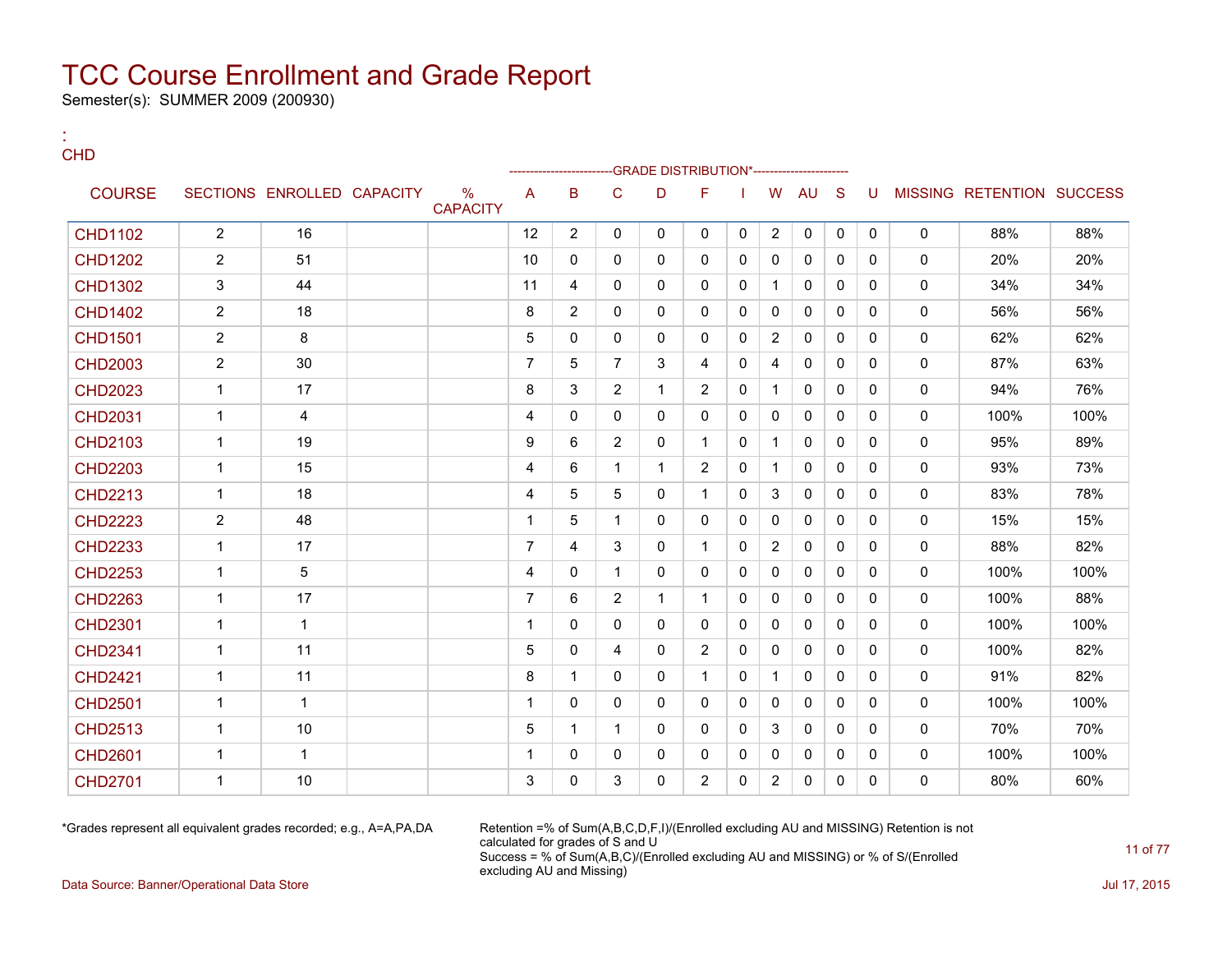Semester(s): SUMMER 2009 (200930)

:

| <b>CHD</b>     |  |                 |  |                                                                    |          |          |                |  |                                                                             |      |
|----------------|--|-----------------|--|--------------------------------------------------------------------|----------|----------|----------------|--|-----------------------------------------------------------------------------|------|
|                |  |                 |  | ------------------------GRADE DISTRIBUTION*----------------------- |          |          |                |  |                                                                             |      |
| <b>COURSE</b>  |  | <b>CAPACITY</b> |  |                                                                    |          |          |                |  | SECTIONS ENROLLED CAPACITY % A B C D F I W AU S U MISSING RETENTION SUCCESS |      |
| <b>CHD2993</b> |  |                 |  |                                                                    | $\Omega$ | $\Omega$ | $\overline{0}$ |  | 100%                                                                        | 100% |

\*Grades represent all equivalent grades recorded; e.g., A=A,PA,DA Retention =% of Sum(A,B,C,D,F,I)/(Enrolled excluding AU and MISSING) Retention is not calculated for grades of S and U Success = % of Sum(A,B,C)/(Enrolled excluding AU and MISSING) or % of S/(Enrolled excluding AU and Missing)

Data Source: Banner/Operational Data Store Jul 17, 2015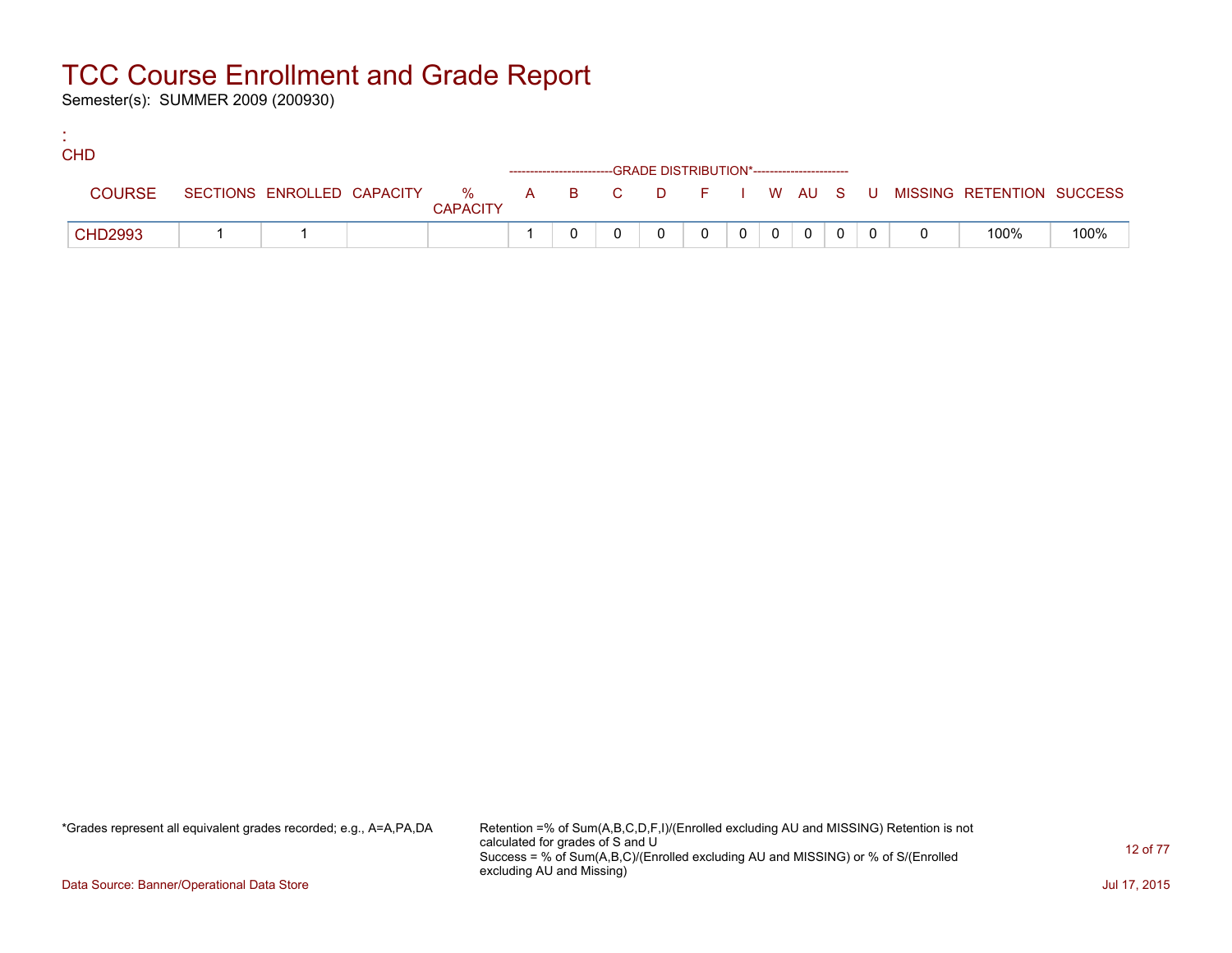Semester(s): SUMMER 2009 (200930)

:

| <b>CHE</b>     |   |                            |                         |    | ------------------------GRADE DISTRIBUTION*----------------------- |    |   |              |   |    |              |              |              |              |                           |      |
|----------------|---|----------------------------|-------------------------|----|--------------------------------------------------------------------|----|---|--------------|---|----|--------------|--------------|--------------|--------------|---------------------------|------|
| <b>COURSE</b>  |   | SECTIONS ENROLLED CAPACITY | $\%$<br><b>CAPACITY</b> | A  | B                                                                  | C  | D | F            |   | W  | AU           | - S          | U            |              | MISSING RETENTION SUCCESS |      |
| <b>CHE1114</b> | 6 | 109                        |                         | 33 | 25                                                                 | 16 | 4 | 10           | 0 | 21 | 0            | $\Omega$     | $\mathbf{0}$ | 0            | 81%                       | 68%  |
| <b>CHE1124</b> |   | 6                          |                         | 6  | 0                                                                  | 0  | 0 | 0            | 0 | 0  | 0            | $\mathbf{0}$ | $\mathbf{0}$ | 0            | 100%                      | 100% |
| <b>CHE1315</b> | 9 | 186                        |                         | 59 | 70                                                                 | 34 | 3 | 2            | 0 | 17 |              | $\mathbf{0}$ | 0            | $\mathbf{0}$ | 91%                       | 88%  |
| <b>CHE1415</b> | 6 | 134                        |                         | 41 | 25                                                                 | 4  | 4 | 4            | 0 | 15 | $\Omega$     | $\mathbf{0}$ | $\mathbf{0}$ | 0            | 58%                       | 52%  |
| <b>CHE2145</b> | 5 | 39                         |                         | 14 | 13                                                                 | 6  | 0 |              | 0 | 5  | 0            | 0            | $\mathbf{0}$ | 0            | 87%                       | 85%  |
| <b>CHE2245</b> | 3 | 21                         |                         | 9  | 8                                                                  | 4  | 0 | 0            | 0 | 0  | $\mathbf{0}$ | $\mathbf{0}$ | $\mathbf{0}$ | 0            | 100%                      | 100% |
| <b>CHE2353</b> |   | $\overline{\phantom{a}}$   |                         | 6  | -1                                                                 | 0  | 0 | $\mathbf{0}$ | 0 | 0  | 0            | $\mathbf{0}$ | 0            | 0            | 100%                      | 100% |

\*Grades represent all equivalent grades recorded; e.g., A=A,PA,DA Retention =% of Sum(A,B,C,D,F,I)/(Enrolled excluding AU and MISSING) Retention is not calculated for grades of S and U Success = % of Sum(A,B,C)/(Enrolled excluding AU and MISSING) or % of S/(Enrolled excluding AU and Missing)

Data Source: Banner/Operational Data Store Jul 17, 2015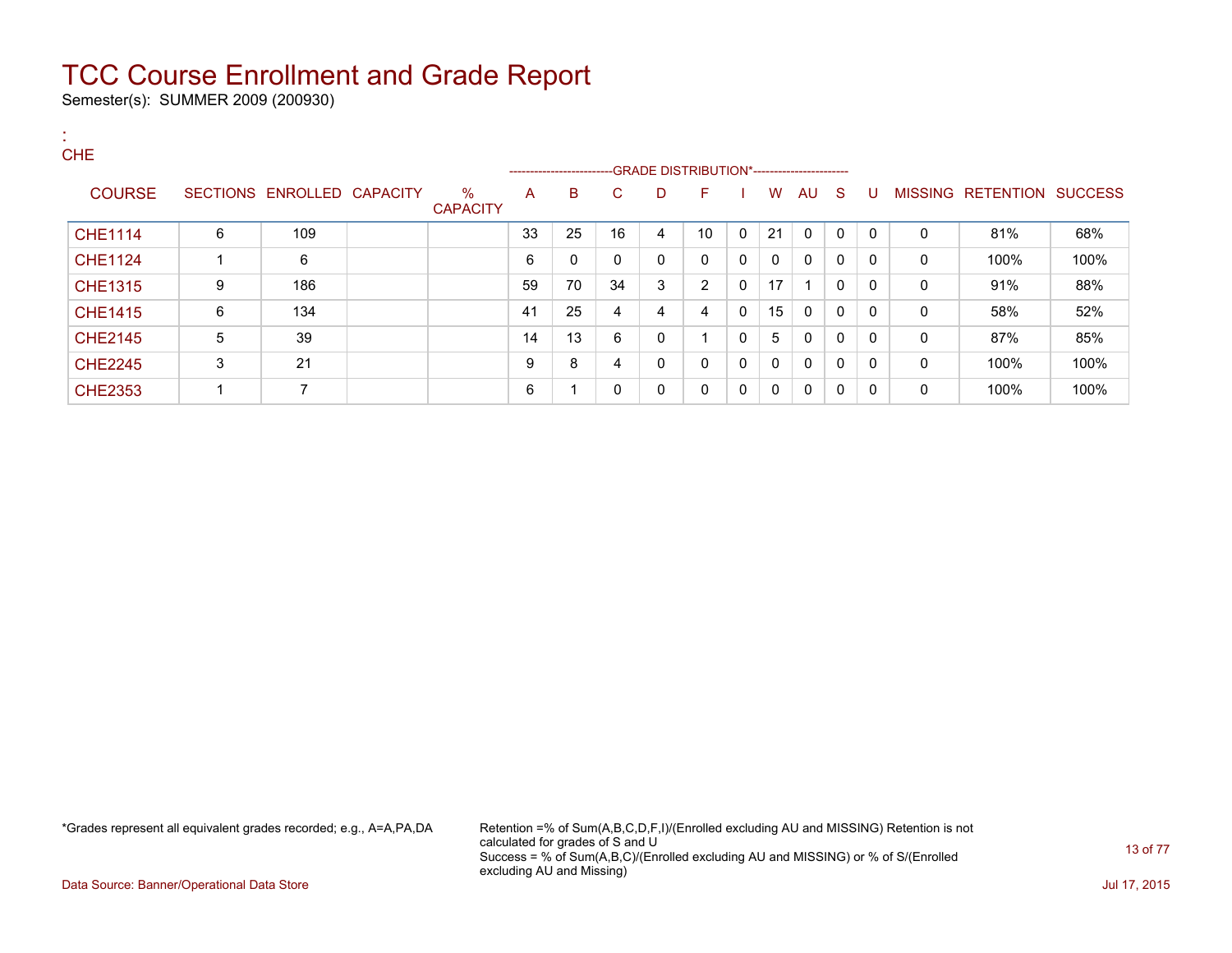Semester(s): SUMMER 2009 (200930)

:

| <b>CHI</b>     |                            |                         |             |    |    | -GRADE DISTRIBUTION*------------------------ |   |              |        |              |    |   |                           |      |
|----------------|----------------------------|-------------------------|-------------|----|----|----------------------------------------------|---|--------------|--------|--------------|----|---|---------------------------|------|
| <b>COURSE</b>  | SECTIONS ENROLLED CAPACITY | $\%$<br><b>CAPACITY</b> | A           | B. | -D | E.                                           |   |              | W AU S |              | -U |   | MISSING RETENTION SUCCESS |      |
| <b>CHI2143</b> | 9                          |                         | $\mathbf b$ |    |    |                                              | 0 |              |        | $\mathbf{0}$ | 0  |   | 88%                       | 88%  |
| <b>CHI2333</b> |                            |                         | 4           |    |    |                                              | 0 | $\mathbf{0}$ | 2      | 0            |    | 0 | 100%                      | 100% |
| <b>CHI2991</b> | ົ                          |                         |             |    |    |                                              |   | 0            | 0      | 0            |    |   | 100%                      | 100% |

\*Grades represent all equivalent grades recorded; e.g., A=A,PA,DA Retention =% of Sum(A,B,C,D,F,I)/(Enrolled excluding AU and MISSING) Retention is not calculated for grades of S and U Success = % of Sum(A,B,C)/(Enrolled excluding AU and MISSING) or % of S/(Enrolled excluding AU and Missing)

Data Source: Banner/Operational Data Store Jul 17, 2015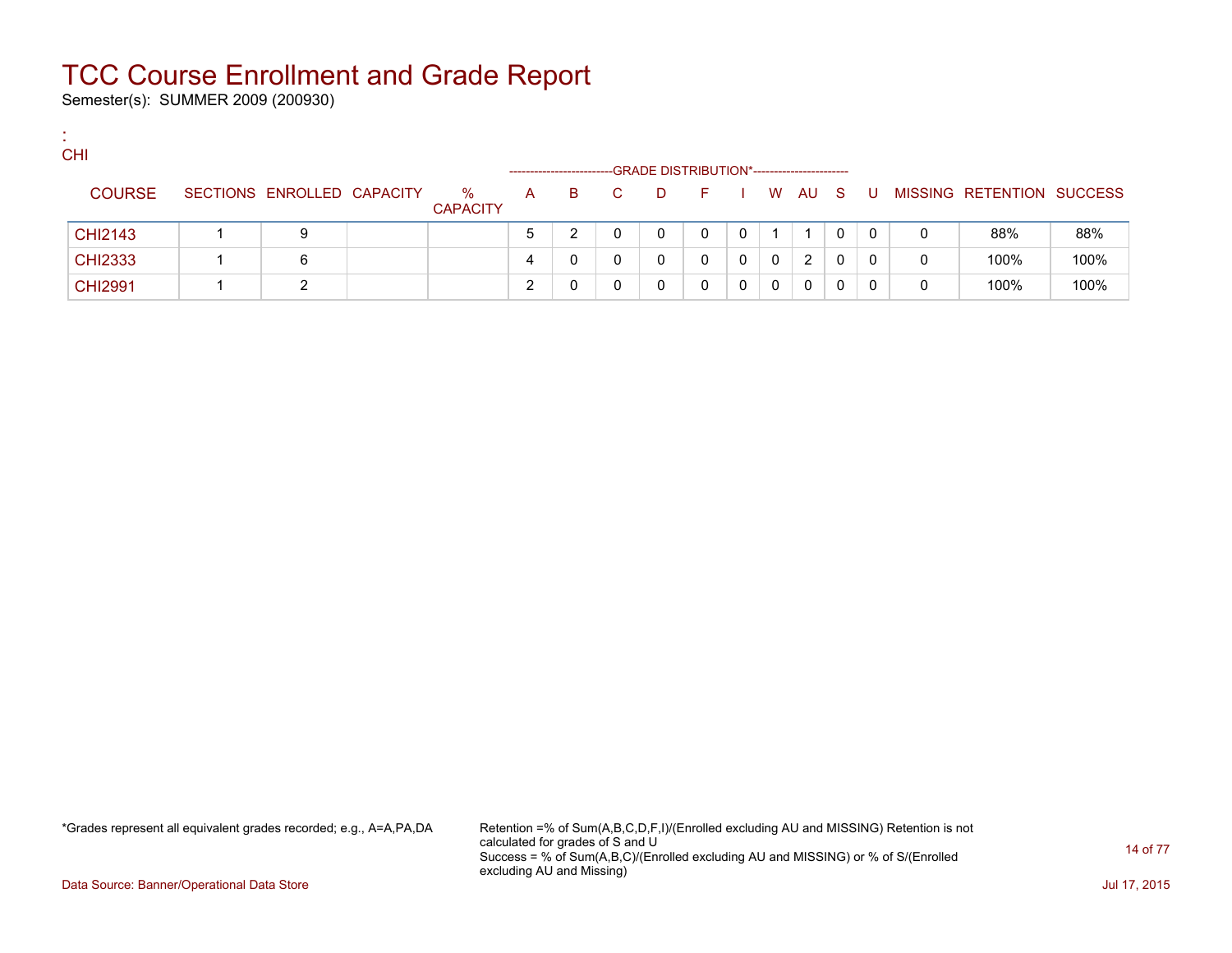Semester(s): SUMMER 2009 (200930)

:

| <b>CIS</b>     |                |                            |                         |    |                              |   | -GRADE DISTRIBUTION*---------------------- |   |                |   |              |              |              |              |                           |      |
|----------------|----------------|----------------------------|-------------------------|----|------------------------------|---|--------------------------------------------|---|----------------|---|--------------|--------------|--------------|--------------|---------------------------|------|
| <b>COURSE</b>  |                | SECTIONS ENROLLED CAPACITY | $\%$<br><b>CAPACITY</b> | A  | -----------------------<br>B | C | D                                          | F |                | W | AU           | <sub>S</sub> | U            |              | MISSING RETENTION SUCCESS |      |
| <b>CIS1013</b> | 2              | 33                         |                         | 22 | 1                            | ٠ | 0                                          | 3 | $\overline{2}$ | 4 | 0            | $\mathbf{0}$ | $\Omega$     | $\mathbf 0$  | 88%                       | 73%  |
| <b>CIS1033</b> | 3              | 35                         |                         | 18 | 3                            | 3 | 0                                          | 0 | 0              | 9 | 1            | $\mathbf{0}$ | $\mathbf{0}$ | $\mathbf{1}$ | 73%                       | 73%  |
| <b>CIS1073</b> | $\overline{2}$ | 57                         |                         | 7  | 4                            | 0 |                                            | 1 | 0              | 3 | $\mathbf{0}$ | 0            | $\Omega$     | $\mathbf 0$  | 23%                       | 19%  |
| <b>CIS1203</b> |                | 28                         |                         | 12 | 4                            | 0 |                                            | 3 | 0              | 8 | 0            | $\Omega$     | $\Omega$     | $\mathbf 0$  | 71%                       | 57%  |
| <b>CIS1211</b> |                | 10                         |                         | 7  |                              |   | 0                                          |   | 0              | 0 | $\mathbf{0}$ | 0            | $\Omega$     | 0            | 100%                      | 90%  |
| <b>CIS2023</b> |                | 1                          |                         |    | 0                            | 0 | $\mathbf{0}$                               | 0 | 0              | 0 | $\mathbf{0}$ | $\Omega$     | $\mathbf{0}$ | $\mathbf 0$  | 100%                      | 100% |
| <b>CIS2073</b> |                | 14                         |                         | 3  | 4                            |   |                                            | 0 | 0              | 5 | $\mathbf{0}$ | $\Omega$     | $\Omega$     | $\mathbf 0$  | 64%                       | 57%  |
| <b>CIS2153</b> |                | 5                          |                         | 3  |                              | 0 | 0                                          | 0 | 0              | 1 | $\Omega$     | $\Omega$     | $\mathbf{0}$ | 0            | 80%                       | 80%  |
| <b>CIS2563</b> |                | 8                          |                         | 5  |                              |   | 0                                          |   | 0              | 0 | $\mathbf{0}$ | 0            | $\Omega$     | $\mathbf 0$  | 100%                      | 88%  |
| <b>CIS2673</b> |                |                            |                         | 0  | 0                            | 0 | $\mathbf{0}$                               | 0 | 0              | 0 | $\mathbf{0}$ | $\Omega$     | $\Omega$     | $\mathbf{1}$ |                           |      |
| <b>CIS2683</b> |                |                            |                         | 0  | 0                            | 0 | 0                                          | 0 | 0              | 0 | $\mathbf{0}$ | $\Omega$     | $\mathbf{0}$ | $\mathbf 1$  |                           |      |
| <b>CIS2713</b> |                | $\overline{2}$             |                         |    | 0                            | 0 | $\mathbf{0}$                               | 0 | 0              | 0 | $\mathbf{0}$ | $\Omega$     | 0            |              | 100%                      | 100% |

\*Grades represent all equivalent grades recorded; e.g., A=A,PA,DA Retention =% of Sum(A,B,C,D,F,I)/(Enrolled excluding AU and MISSING) Retention is not calculated for grades of S and U Success = % of Sum(A,B,C)/(Enrolled excluding AU and MISSING) or % of S/(Enrolled excluding AU and Missing)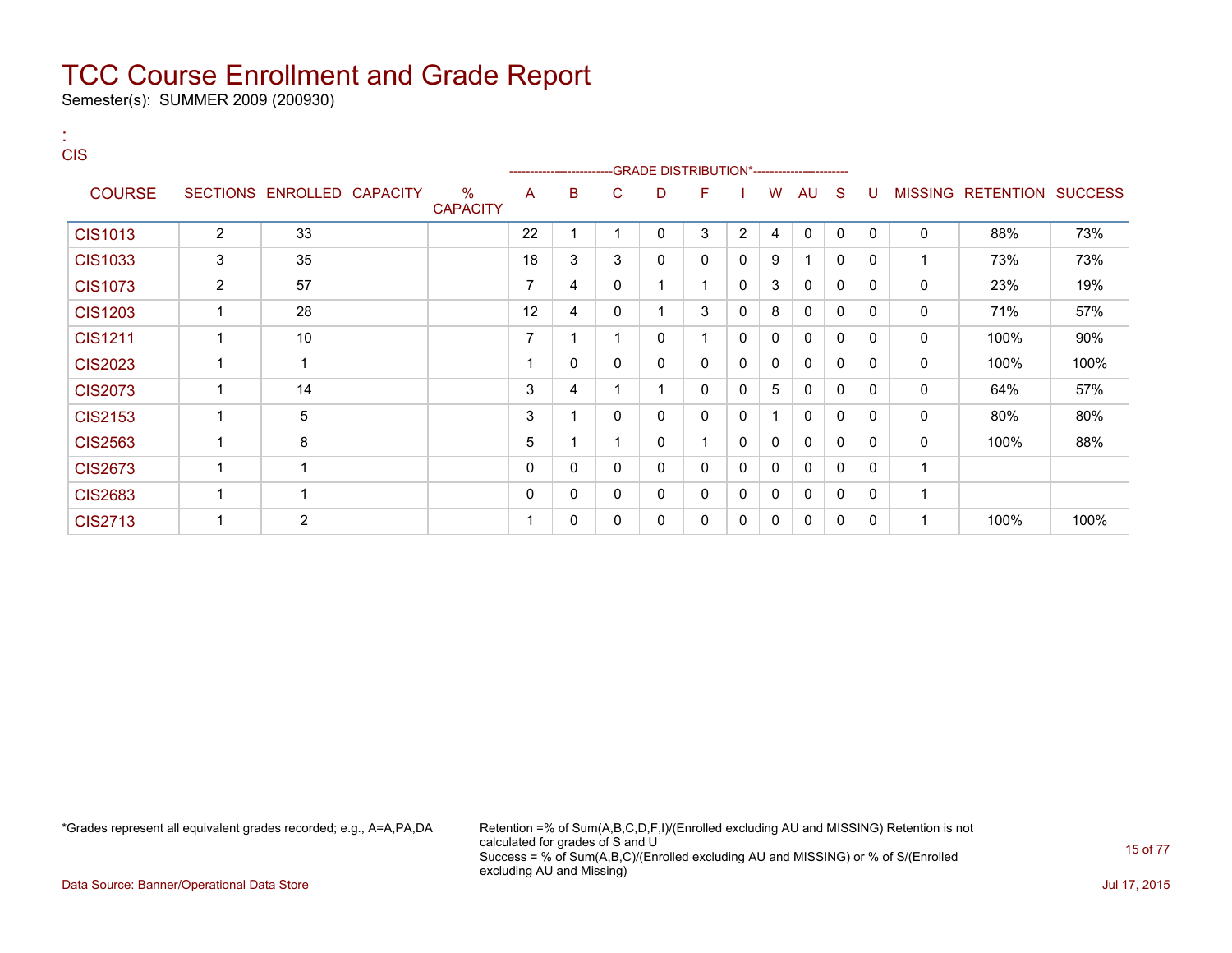Semester(s): SUMMER 2009 (200930)

#### : **CLT** ---GRADE DISTRIBUTION\*------------------------COURSE SECTIONS ENROLLED CAPACITY % **CAPACITY** A B C D F I W AU S U MISSING RETENTION SUCCESS CLT1441 1 2 2 0 0 0 0 0 0 0 0 0 0 100% 100% CLT2011 1 2 2 0 0 0 0 0 0 0 0 0 0 100% 100% CLT2023 1 2 2 0 0 0 0 0 0 0 0 0 0 100% 100% CLT2123 1 2 2 0 0 0 0 0 0 0 0 0 0 100% 100% CLT2153 1 2 2 0 0 0 0 0 0 0 0 0 0 100% 100% CLT2322 1 2 2 0 0 0 0 0 0 0 0 0 0 100% 100% CLT2353 1 2 2 0 0 0 0 0 0 0 0 0 0 100% 100%

\*Grades represent all equivalent grades recorded; e.g., A=A,PA,DA Retention =% of Sum(A,B,C,D,F,I)/(Enrolled excluding AU and MISSING) Retention is not calculated for grades of S and U Success = % of Sum(A,B,C)/(Enrolled excluding AU and MISSING) or % of S/(Enrolled excluding AU and Missing)

Data Source: Banner/Operational Data Store Jul 17, 2015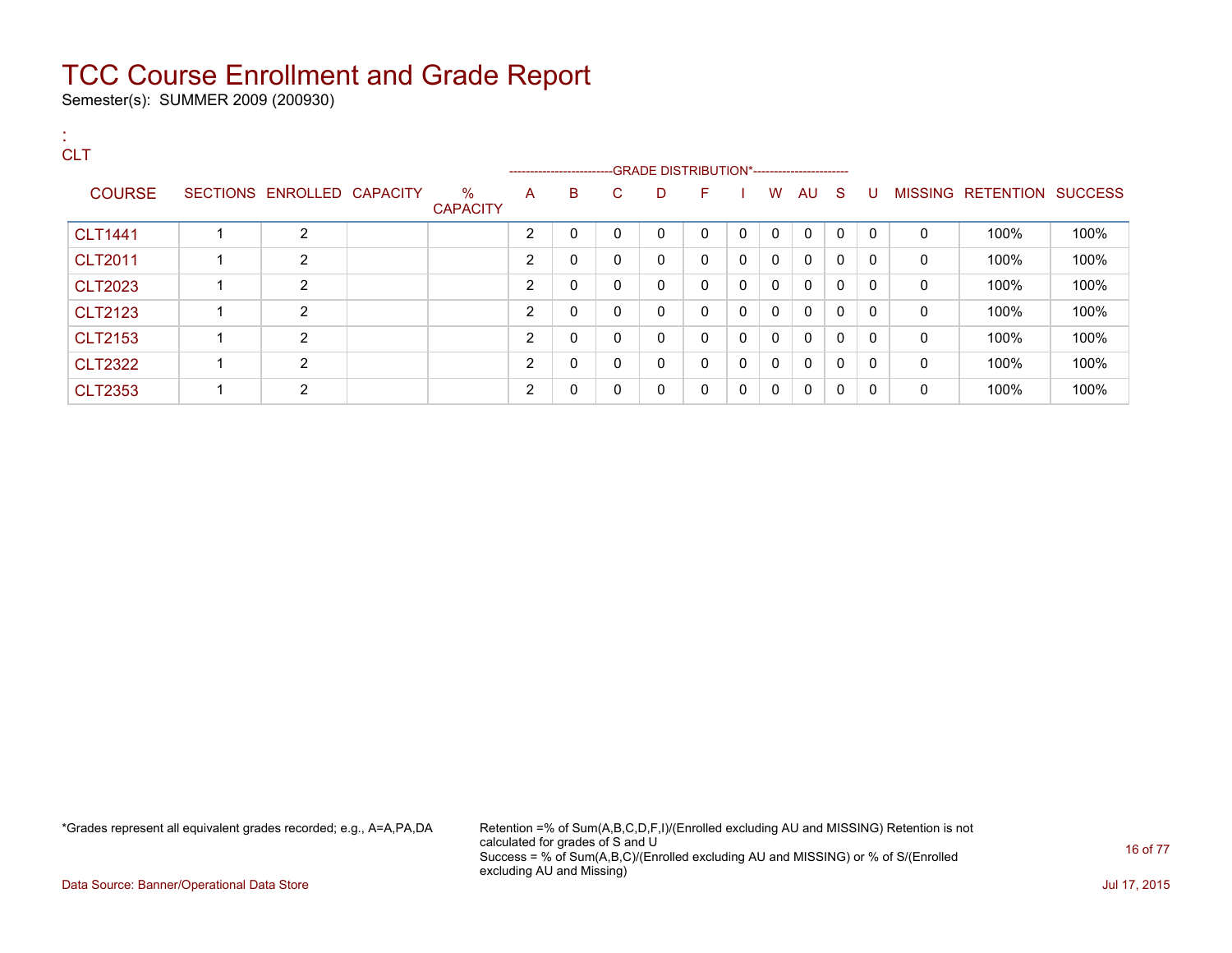Semester(s): SUMMER 2009 (200930)

| × | $\overline{\phantom{a}}$<br>۰. | -<br>v |
|---|--------------------------------|--------|

:

|                |                |                            |                         |                |                |                |                | -GRADE DISTRIBUTION*---------------------- |              |                |              |              |              |              |                           |      |
|----------------|----------------|----------------------------|-------------------------|----------------|----------------|----------------|----------------|--------------------------------------------|--------------|----------------|--------------|--------------|--------------|--------------|---------------------------|------|
| <b>COURSE</b>  |                | SECTIONS ENROLLED CAPACITY | $\%$<br><b>CAPACITY</b> | A              | B              | $\mathsf{C}$   | D              | F                                          |              | W              | AU           | S            | U            |              | MISSING RETENTION SUCCESS |      |
| <b>CSC1161</b> | $\mathbf{1}$   | $\overline{7}$             |                         | 6              | $\Omega$       |                | 0              | 0                                          | $\mathbf{0}$ | $\mathbf 0$    | $\mathbf 0$  | $\mathbf{0}$ | $\mathbf{0}$ | 0            | 100%                      | 100% |
| <b>CSC1203</b> | 34             | 1,010                      |                         | 302            | 77             | 49             | 13             | 27                                         | 4            | 85             | 1            | $\mathbf{0}$ | 0            | $\mathbf{1}$ | 47%                       | 42%  |
| <b>CSC1263</b> | $\overline{2}$ | 15                         |                         | 9              | 1              |                | 0              | $\overline{2}$                             | $\mathbf{0}$ | -1             | $\mathbf{1}$ | $\Omega$     | $\Omega$     | 0            | 93%                       | 79%  |
| <b>CSC1483</b> | $\mathbf{1}$   | 9                          |                         | 4              | 1              |                | 1              | 0                                          | 0            | $\overline{2}$ | 0            | $\mathbf{0}$ | $\mathbf{0}$ | 0            | 78%                       | 67%  |
| <b>CSC1531</b> | $\mathbf{1}$   | $\mathbf 1$                |                         | $\mathbf 0$    | $\mathbf{0}$   | 0              | 0              | 0                                          | $\mathbf{0}$ | $\Omega$       | $\mathbf{0}$ | $\Omega$     | $\Omega$     | $\mathbf{1}$ |                           |      |
| <b>CSC1541</b> | 1              | 12                         |                         | 6              | 4              | $\overline{2}$ | 0              | 0                                          | $\mathbf{0}$ | $\Omega$       | $\mathbf{0}$ | $\mathbf{0}$ | $\Omega$     | 0            | 100%                      | 100% |
| <b>CSC1551</b> | $\mathbf{1}$   | $\mathbf 1$                |                         | $\mathbf 0$    | 0              | 0              | 0              | 0                                          | 0            | 0              | 0            | $\mathbf{0}$ | $\mathbf{0}$ | $\mathbf{1}$ |                           |      |
| <b>CSC1561</b> | $\mathbf 1$    | 12                         |                         | 4              | 4              | 4              | 0              | 0                                          | 0            | $\Omega$       | 0            | $\mathbf{0}$ | 0            | 0            | 100%                      | 100% |
| <b>CSC1571</b> | $\mathbf{1}$   | 1                          |                         | $\mathbf 0$    | $\Omega$       | 0              | 0              | 0                                          | $\mathbf{0}$ | 0              | 0            | $\mathbf{0}$ | $\mathbf{0}$ | $\mathbf{1}$ |                           |      |
| <b>CSC1641</b> | $\mathbf{1}$   | 8                          |                         | $\overline{7}$ | $\mathbf{0}$   |                | 0              | 0                                          | $\mathbf{0}$ | 0              | 0            | $\Omega$     | $\Omega$     | 0            | 100%                      | 100% |
| <b>CSC1711</b> | 1              | 1                          |                         | $\mathbf 0$    | 0              | 0              | 0              | 0                                          | 0            | 0              | 0            | $\mathbf{0}$ | 0            | $\mathbf{1}$ |                           |      |
| <b>CSC1721</b> | $\mathbf{1}$   | $\mathbf 1$                |                         | $\mathbf 0$    | $\mathbf{0}$   | $\mathbf{0}$   | 0              | 0                                          | $\mathbf{0}$ | $\Omega$       | $\mathbf{0}$ | $\mathbf{0}$ | $\Omega$     | $\mathbf{1}$ |                           |      |
| <b>CSC2013</b> | 3              | 51                         |                         | 11             | 3              | 5              | 0              | 0                                          | 0            | 3              | $\mathbf 1$  | 0            | 0            | 0            | 38%                       | 38%  |
| <b>CSC2033</b> | $\overline{2}$ | 39                         |                         | 18             | $\overline{7}$ | 4              | $\overline{2}$ | 1                                          | $\mathbf{0}$ | $\overline{7}$ | 0            | $\mathbf{0}$ | 0            | 0            | 82%                       | 74%  |
| <b>CSC2133</b> | 1              | 6                          |                         | $\mathbf{0}$   | 5              | 0              | 0              | 0                                          | 0            |                | 0            | 0            | $\mathbf{0}$ | $\mathbf{0}$ | 83%                       | 83%  |
| <b>CSC2143</b> | $\overline{2}$ | 43                         |                         | $\mathbf 0$    | $\overline{2}$ | 0              | 0              | 0                                          | 0            | 0              | 0            | $\mathbf{0}$ | 0            | 0            | 5%                        | 5%   |
| <b>CSC2163</b> | $\mathbf 1$    | 13                         |                         | 8              | 2              | $\mathbf{0}$   | 1              | $\overline{2}$                             | 0            | 0              | 0            | $\Omega$     | $\Omega$     | 0            | 100%                      | 77%  |
| <b>CSC2473</b> | $\overline{c}$ | 25                         |                         | 8              | 4              |                | 4              | 0                                          | 0            | $\overline{7}$ | $\mathbf 1$  | $\mathbf{0}$ | 0            | 0            | 71%                       | 54%  |
| <b>CSC2843</b> |                | 13                         |                         | $\overline{7}$ | 3              | 3              | 0              | 0                                          | $\mathbf{0}$ | 0              | $\mathbf{0}$ | 0            | $\Omega$     | 0            | 100%                      | 100% |

\*Grades represent all equivalent grades recorded; e.g., A=A,PA,DA Retention =% of Sum(A,B,C,D,F,I)/(Enrolled excluding AU and MISSING) Retention is not calculated for grades of S and U Success = % of Sum(A,B,C)/(Enrolled excluding AU and MISSING) or % of S/(Enrolled excluding AU and Missing) Data Source: Banner/Operational Data Store **July 17, 2015**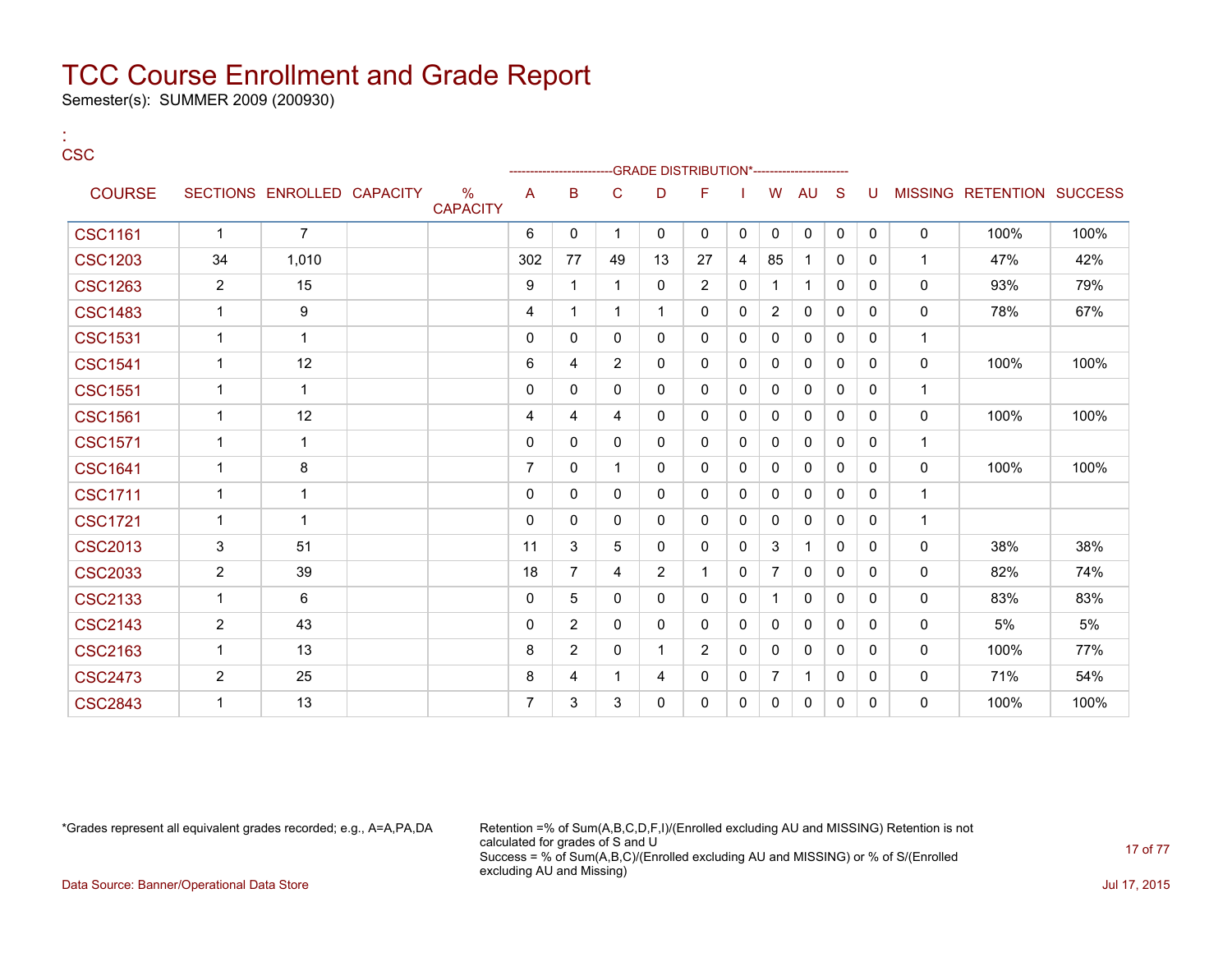Semester(s): SUMMER 2009 (200930)

| DA            |   |                            |                         |   |                        |              |                                              |              |              |              |              |              |              |              |                           |      |
|---------------|---|----------------------------|-------------------------|---|------------------------|--------------|----------------------------------------------|--------------|--------------|--------------|--------------|--------------|--------------|--------------|---------------------------|------|
|               |   |                            |                         |   | ---------------------- |              | --GRADE DISTRIBUTION*----------------------- |              |              |              |              |              |              |              |                           |      |
| <b>COURSE</b> |   | SECTIONS ENROLLED CAPACITY | $\%$<br><b>CAPACITY</b> | A | B                      | C.           | D                                            | F            |              | W            | AU S         |              | U            |              | MISSING RETENTION SUCCESS |      |
| DA1124        |   | 3                          |                         | 3 | 0                      | 0            | 0                                            | $\Omega$     | $\mathbf{0}$ | $\mathbf{0}$ | $\mathbf{0}$ | $\mathbf{0}$ | $\mathbf{0}$ | $\mathbf{0}$ | 100%                      | 100% |
| <b>DA1133</b> |   | 3                          |                         | 3 | 0                      | 0            | 0                                            | 0            | 0            | 0            | 0            | 0            | 0            | 0            | 100%                      | 100% |
| <b>DA1231</b> |   | 3                          |                         | 3 | 0                      | 0            | 0                                            | $\mathbf{0}$ | 0            | $\mathbf{0}$ | $\mathbf{0}$ | $\mathbf{0}$ | 0            | 0            | 100%                      | 100% |
| DA1242        |   | 3                          |                         | 3 | 0                      | 0            | 0                                            | $\mathbf{0}$ | 0            | $\mathbf{0}$ | $\mathbf{0}$ | $\mathbf{0}$ | 0            | 0            | 100%                      | 100% |
| DA2344        |   | 3                          |                         | 3 | 0                      | $\mathbf{0}$ | 0                                            | $\mathbf{0}$ | $\mathbf{0}$ | $\mathbf{0}$ | $\mathbf{0}$ | 0            | 0            | $\mathbf{0}$ | 100%                      | 100% |
| DA2432        | ٠ | 3                          |                         | 3 | 0                      | 0            | 0                                            | $\mathbf{0}$ | 0            | $\mathbf{0}$ | $\mathbf{0}$ | 0            | $\mathbf{0}$ | 0            | 100%                      | 100% |
| <b>DA2444</b> | ٠ | 3                          |                         | 3 | 0                      | $\mathbf{0}$ | 0                                            | $\mathbf{0}$ | $\Omega$     | 0            | $\mathbf{0}$ | 0            | 0            | $\mathbf{0}$ | 100%                      | 100% |

\*Grades represent all equivalent grades recorded; e.g., A=A,PA,DA Retention =% of Sum(A,B,C,D,F,I)/(Enrolled excluding AU and MISSING) Retention is not calculated for grades of S and U Success = % of Sum(A,B,C)/(Enrolled excluding AU and MISSING) or % of S/(Enrolled excluding AU and Missing)

Data Source: Banner/Operational Data Store Jul 17, 2015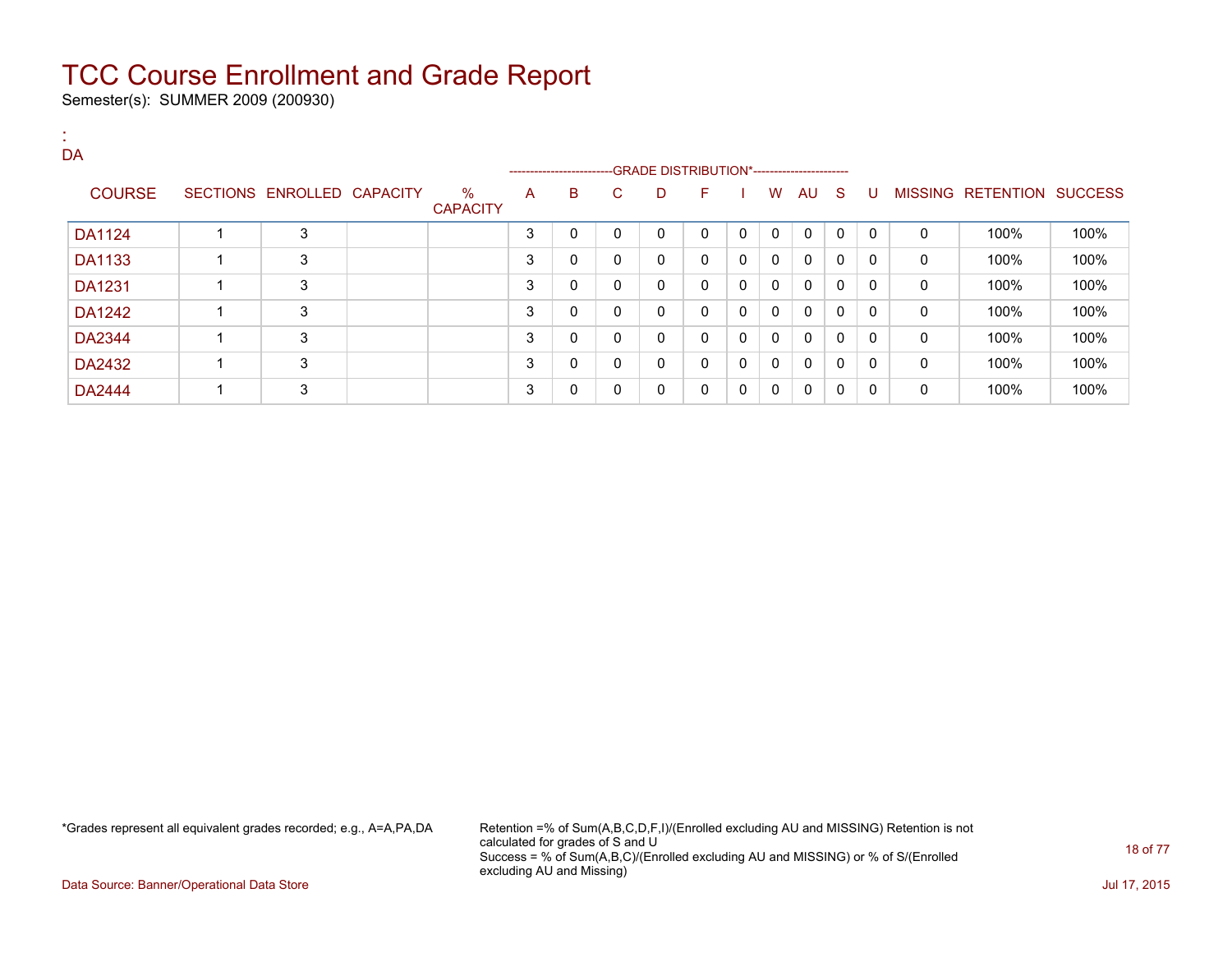Semester(s): SUMMER 2009 (200930)

:

| <b>DRF</b>     |                            |                         |                   |       | -GRADE DISTRIBUTION*----------------------- |   |   |              |    |                           |      |
|----------------|----------------------------|-------------------------|-------------------|-------|---------------------------------------------|---|---|--------------|----|---------------------------|------|
| <b>COURSE</b>  | SECTIONS ENROLLED CAPACITY | $\%$<br><b>CAPACITY</b> |                   | A B C | DFIWAUS                                     |   |   |              | U. | MISSING RETENTION SUCCESS |      |
| <b>DRF1323</b> | 19                         |                         | $12 \overline{ }$ |       |                                             | 0 | 4 | $\mathbf{0}$ |    | 79%                       | 79%  |
| <b>DRF2203</b> |                            |                         |                   |       |                                             |   |   | 0            |    | 100%                      | 100% |

\*Grades represent all equivalent grades recorded; e.g., A=A,PA,DA Retention =% of Sum(A,B,C,D,F,I)/(Enrolled excluding AU and MISSING) Retention is not calculated for grades of S and U Success = % of Sum(A,B,C)/(Enrolled excluding AU and MISSING) or % of S/(Enrolled excluding AU and Missing)

Data Source: Banner/Operational Data Store Jul 17, 2015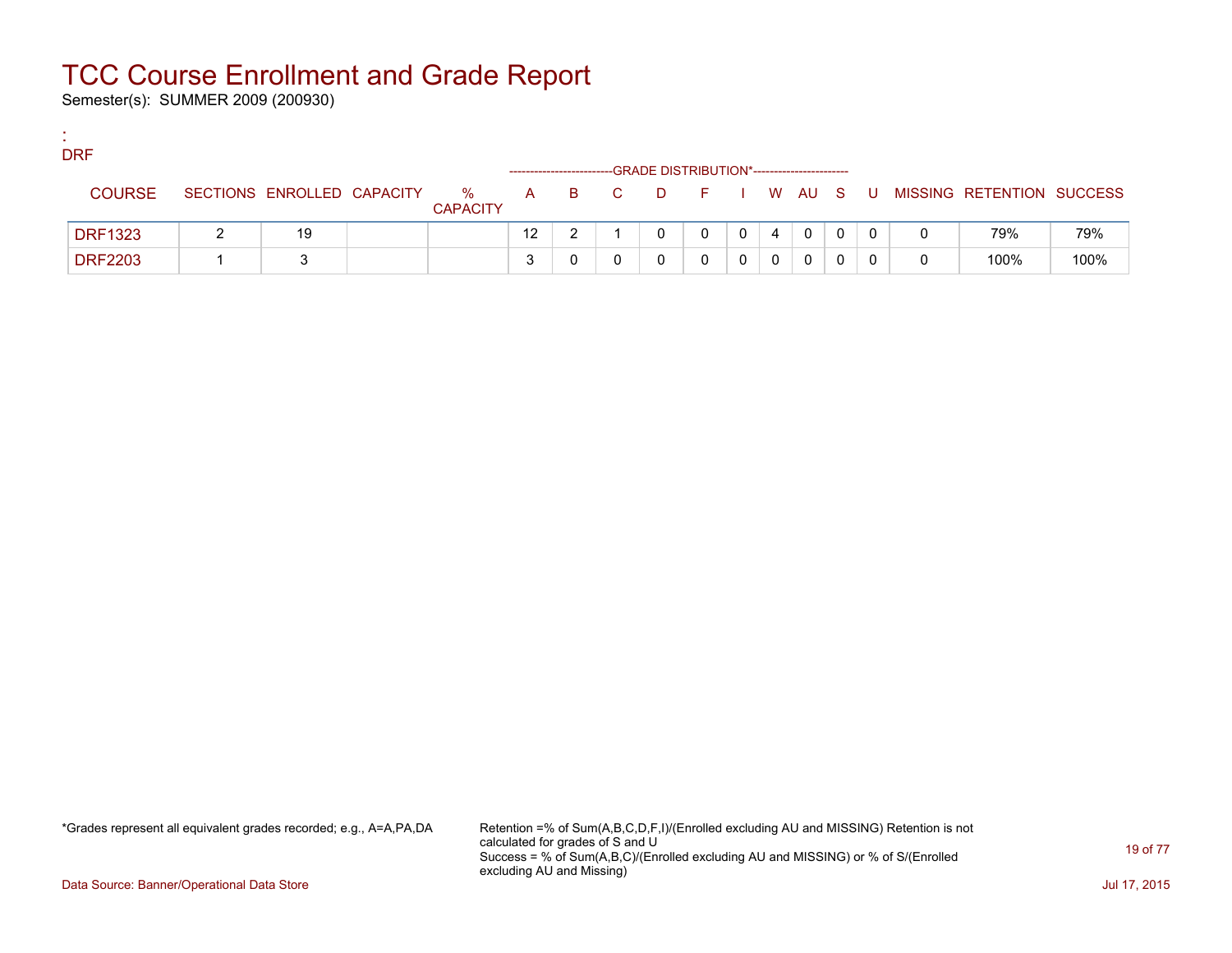Semester(s): SUMMER 2009 (200930)

:

| <b>ECO</b>    |    |                            |                         | ---------------------- |     |              |    | -GRADE DISTRIBUTION*---------------------- |   |    |              |   |     |   |                           |     |
|---------------|----|----------------------------|-------------------------|------------------------|-----|--------------|----|--------------------------------------------|---|----|--------------|---|-----|---|---------------------------|-----|
| <b>COURSE</b> |    | SECTIONS ENROLLED CAPACITY | $\%$<br><b>CAPACITY</b> | $\mathsf{A}$           | B.  | $\mathbf{C}$ | D. | - F -                                      |   |    | W AU S       |   | . U |   | MISSING RETENTION SUCCESS |     |
| ECO1353       |    | -23                        |                         |                        |     |              |    | 2                                          | 0 | 2  | $\mathbf{0}$ | 0 | 0   | 0 | 91%                       | 78% |
| ECO2013       | 14 | 235                        |                         | 115                    | 56  | 27           | 11 | 6                                          |   | 19 | 0            | 0 |     | 0 | 92%                       | 84% |
| ECO2023       | 13 | 201                        |                         | 107                    | -41 | 18           | 4  | 4                                          | 3 | 24 | 0            | 0 |     |   | 88%                       | 83% |

\*Grades represent all equivalent grades recorded; e.g., A=A,PA,DA Retention =% of Sum(A,B,C,D,F,I)/(Enrolled excluding AU and MISSING) Retention is not calculated for grades of S and U Success = % of Sum(A,B,C)/(Enrolled excluding AU and MISSING) or % of S/(Enrolled excluding AU and Missing)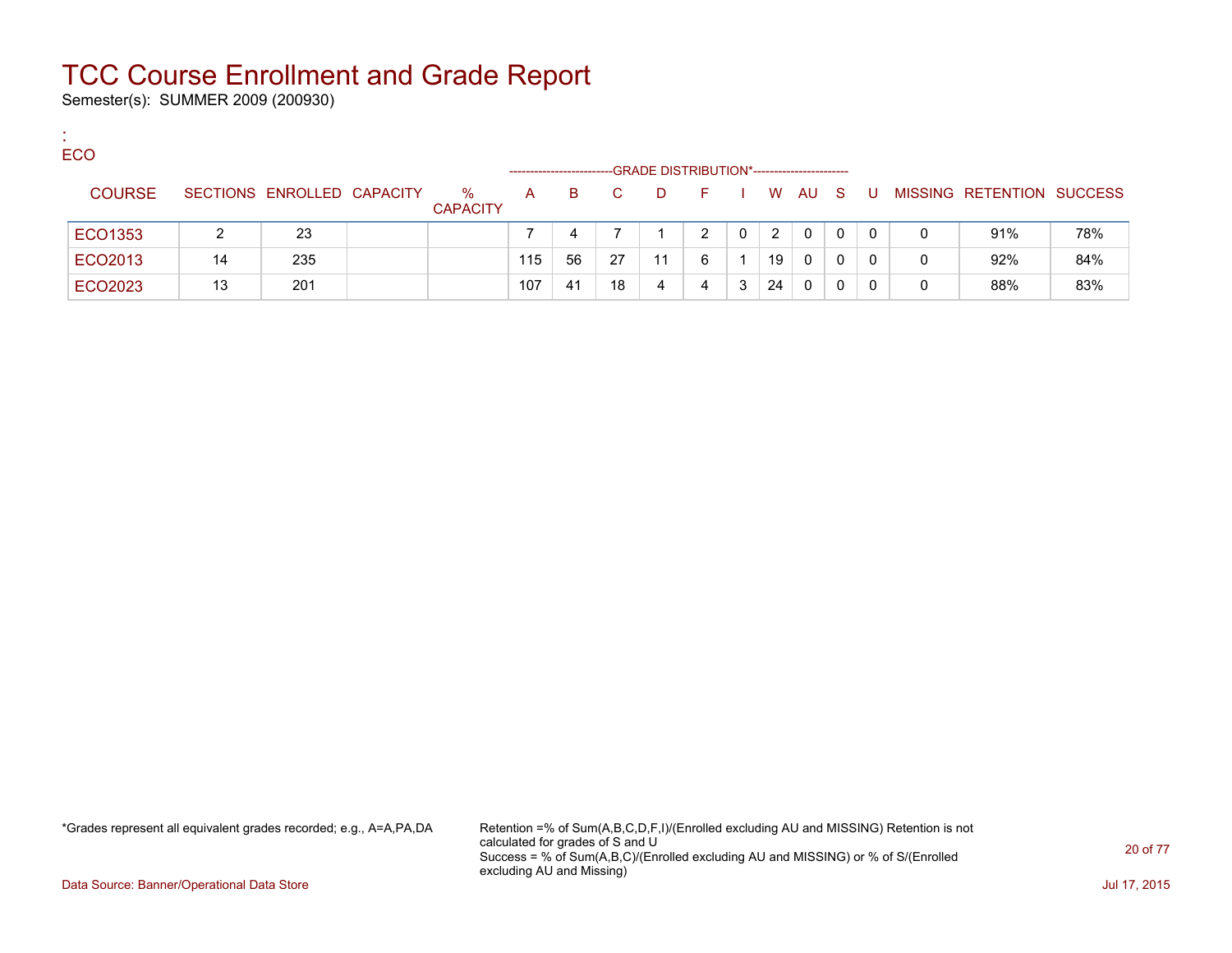Semester(s): SUMMER 2009 (200930)

#### : EGR ---GRADE DISTRIBUTION\*------------------------COURSE SECTIONS ENROLLED CAPACITY % **CAPACITY** A B C D F I W AU S U MISSING RETENTION SUCCESS EGR1111 | 2 | 52 | | 5 | 2 | 0 | 0 | 0 | 4 | 0 | 0 | 0 | 0 | 13% | 13% EGR1132 2 34 23 6 1 0 0 0 4 0 0 0 0 88% 88% EGR1242 1 6 2 2 0 0 0 0 1 1 0 0 0 80% 80% EGR1443 1 3 1 1 0 0 0 0 1 0 0 0 0 67% 67% EGR2103 2 24 24 14 2 4 0 0 3 1 0 0 0 87% 87% EGR2143 1 20 9 4 2 0 0 0 5 0 0 0 0 75% 75% EGR2213 1 28 6 9 8 2 0 0 3 0 0 0 0 89% 82% EGR2523 1 20 2 8 6 1 0 0 3 0 0 0 0 85% 80% EGR2613 | 2 | 28 | | 10 | 17 | 1 | 0 | 0 | 0 | 0 | 0 | 0 | 0 | 100% | 100%

\*Grades represent all equivalent grades recorded; e.g., A=A,PA,DA Retention =% of Sum(A,B,C,D,F,I)/(Enrolled excluding AU and MISSING) Retention is not calculated for grades of S and U Success = % of Sum(A,B,C)/(Enrolled excluding AU and MISSING) or % of S/(Enrolled excluding AU and Missing)

Data Source: Banner/Operational Data Store Jul 17, 2015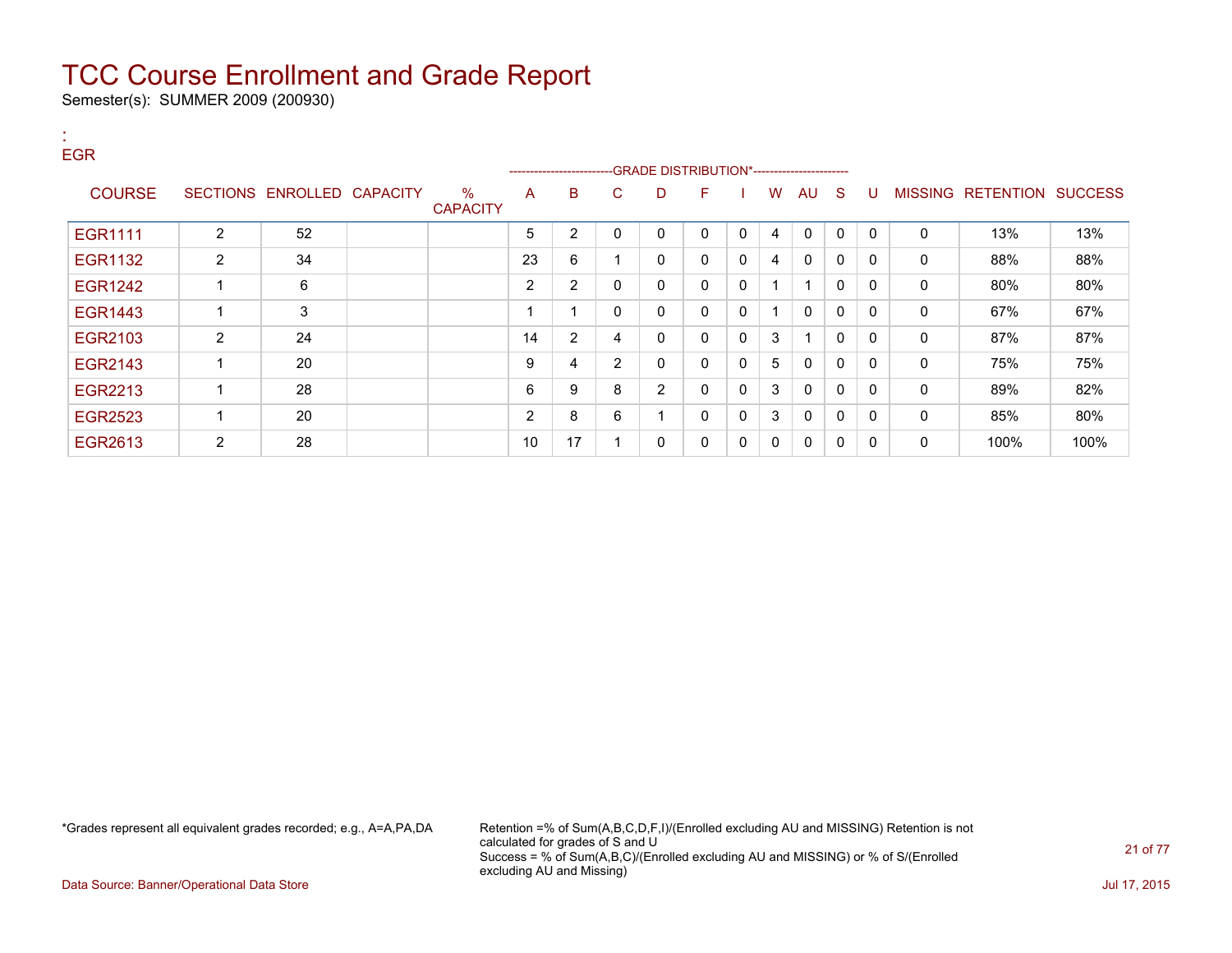Semester(s): SUMMER 2009 (200930)

:

| <b>ELE</b>     |  |                 |   |                                                                    |  |                |              |          |  |                                                                             |     |
|----------------|--|-----------------|---|--------------------------------------------------------------------|--|----------------|--------------|----------|--|-----------------------------------------------------------------------------|-----|
|                |  |                 |   | ------------------------GRADE DISTRIBUTION*----------------------- |  |                |              |          |  |                                                                             |     |
| <b>COURSE</b>  |  | <b>CAPACITY</b> |   |                                                                    |  |                |              |          |  | SECTIONS ENROLLED CAPACITY % A B C D F I W AU S U MISSING RETENTION SUCCESS |     |
| <b>ELE1223</b> |  |                 | 6 |                                                                    |  | $\overline{2}$ | $\mathbf{0}$ | $\Omega$ |  | 75%                                                                         | 75% |

\*Grades represent all equivalent grades recorded; e.g., A=A,PA,DA Retention =% of Sum(A,B,C,D,F,I)/(Enrolled excluding AU and MISSING) Retention is not calculated for grades of S and U Success = % of Sum(A,B,C)/(Enrolled excluding AU and MISSING) or % of S/(Enrolled excluding AU and Missing)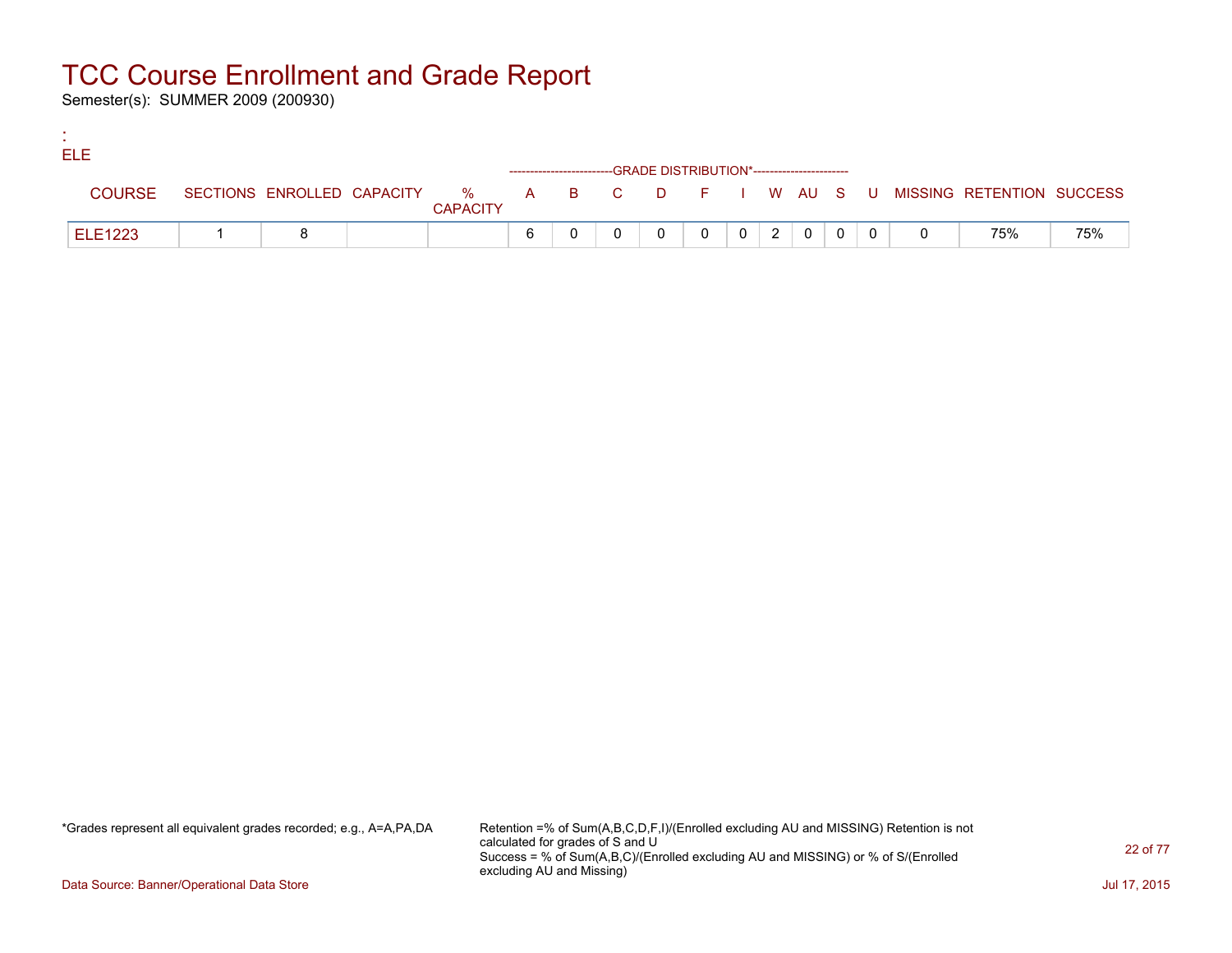Semester(s): SUMMER 2009 (200930)

:

#### EMT ---GRADE DISTRIBUTION\*------------------------COURSE SECTIONS ENROLLED CAPACITY % **CAPACITY** A B C D F I W AU S U MISSING RETENTION SUCCESS EMT1013 | 1 | 8 | | 2 |6 |0 |0 |0 |0 |0 |0 |0 | 100% | 100% EMT1024 | 1 | 8 | | | 2 | 6 | 0 | 0 | 0 | 0 | 0 | 0 | 0 | 0 | 100% | 100% EMT1041 1 8 8 0 0 0 0 0 0 0 0 0 0 100% 100% EMT2014 | 1 | 9 | | | 6 | 3 | 0 | 0 | 0 | 0 | 0 | 0 | 0 | 0 | 100% | 100% EMT2031 | 1 | 9 | | | 2 | 6 | 1 | 0 | 0 | 0 | 0 | 0 | 0 | 0 | 100% | 100% EMT2061 1 1 1 0 0 0 0 0 0 0 0 0 0 100% 100%  $\textsf{EMT2212} \quad|\quad 1\quad \quad |\quad 2\quad \quad |\quad -\quad |\quad 2\quad \mid 0\quad \mid 0\quad \mid 0\quad \mid 0\quad \mid 0\mid 0\mid 0\mid 0\quad \mid 0\quad \mid 100\% \quad \mid 100\%$ EMT2252 | 1 | 3 | | 2 | 1 | 0 | 0 | 0 | 0 | 0 | 0 | 0 | 0 | 100% | 100%

\*Grades represent all equivalent grades recorded; e.g., A=A,PA,DA Retention =% of Sum(A,B,C,D,F,I)/(Enrolled excluding AU and MISSING) Retention is not calculated for grades of S and U Success = % of Sum(A,B,C)/(Enrolled excluding AU and MISSING) or % of S/(Enrolled excluding AU and Missing)

Data Source: Banner/Operational Data Store Jul 17, 2015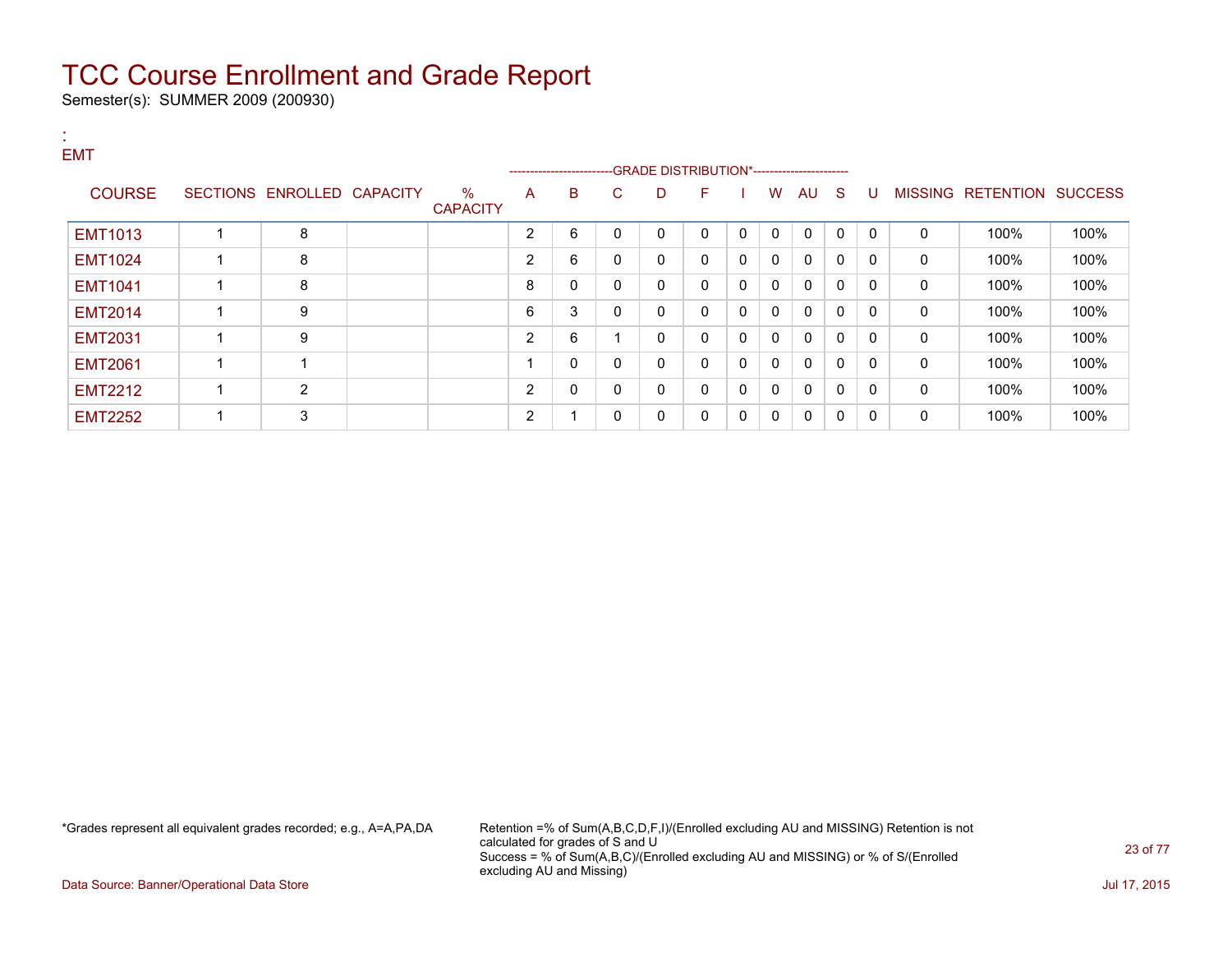Semester(s): SUMMER 2009 (200930)

:

#### ENG --GRADE DISTRIBUTION\*------------------------COURSE SECTIONS ENROLLED CAPACITY % **CAPACITY** A B C D F I W AU S U MISSING RETENTION SUCCESS ENG0611 1 1 0 0 0 0 0 0 0 1 0 0 0 ENG0903 6 83 18 5 10 4 6 0 12 0 0 0 0 52% 40% ENG0913 10 175 29 16 6 1 9 0 17 0 0 0 0 35% 29% ENG0923 4 38 2 7 9 3 8 0 9 0 0 0 0 76% 47% ENG0933 6 61 14 7 10 8 6 0 16 0 0 0 0 74% 51% ENG1003 9 140 42 19 6 0 3 0 14 0 0 0 0 50% 48% ENG1083 | 1 | 19 | | | 4 | 6 | 5 | 0 | 0 | 0 | 4 | 0 | 0 | 0 | 0 | 79% | 79% ENG1113 | 33 | 1,209 | | | 159 124 | 87 | 29 | 30 | 0 | 81 | 0 | 0 | 0 | 0 | 35% | 31% ENG1131 1 2 2 0 0 0 0 0 0 0 0 0 0 100% 100% ENG1213 40 884 256 160 87 21 43 3 122 0 0 0 0 64% 57% ENG1691 1 7 7 0 0 0 0 0 0 0 0 0 0 100% 100% ENG2333 3 67 11 3 4 0 0 0 8 0 0 0 0 27% 27% ENG2343 1 19 9 6 0 0 1 0 3 0 0 0 0 84% 79% ENG2383 1 14 3 3 3 0 3 0 2 0 0 0 0 86% 64% ENG2413 5 58 30 14 3 0 0 0 11 0 0 0 0 81% 81% ENG2473 1 6 3 0 0 1 0 0 1 1 0 0 0 80% 60% ENG2653 1 18 2 7 3 0 2 0 4 0 0 0 0 78% 67%  $\textsf{ENG2773} \quad | \quad 1 \quad | \quad 12 \quad | \quad \quad | \quad 4 \quad | \quad 3 \quad | \quad 0 \quad | \quad 2 \quad | \quad 0 \quad | \quad 0 \quad | \quad 3 \quad | \quad 0 \quad | \quad 0 \quad | \quad \quad 0 \quad | \quad 75\% \quad | \quad 58\%$ ENG2883 1 8 5 1 2 0 0 0 0 0 0 0 0 100% 100%  ${\sf ENG2992}$   $\qquad \qquad \ \ \, 2$   $\qquad \quad \ \, 5$   $\qquad \qquad \mid \qquad \mid \qquad \mid \quad \ \ \, 4$   $\mid \; 0 \mid \; 0 \mid \; 0$   $\mid \; 0 \mid \; 0 \mid \; 1 \mid \; 0$   $\mid \; 0 \mid \; 0$   $\mid \quad \ \ \, 0$   $\qquad \quad \ \, 80\%$   $\qquad \quad \ \, 80\%$

\*Grades represent all equivalent grades recorded; e.g., A=A,PA,DA Retention =% of Sum(A,B,C,D,F,I)/(Enrolled excluding AU and MISSING) Retention is not calculated for grades of S and U Success = % of Sum(A,B,C)/(Enrolled excluding AU and MISSING) or % of S/(Enrolled excluding AU and Missing) Data Source: Banner/Operational Data Store Jul 17, 2015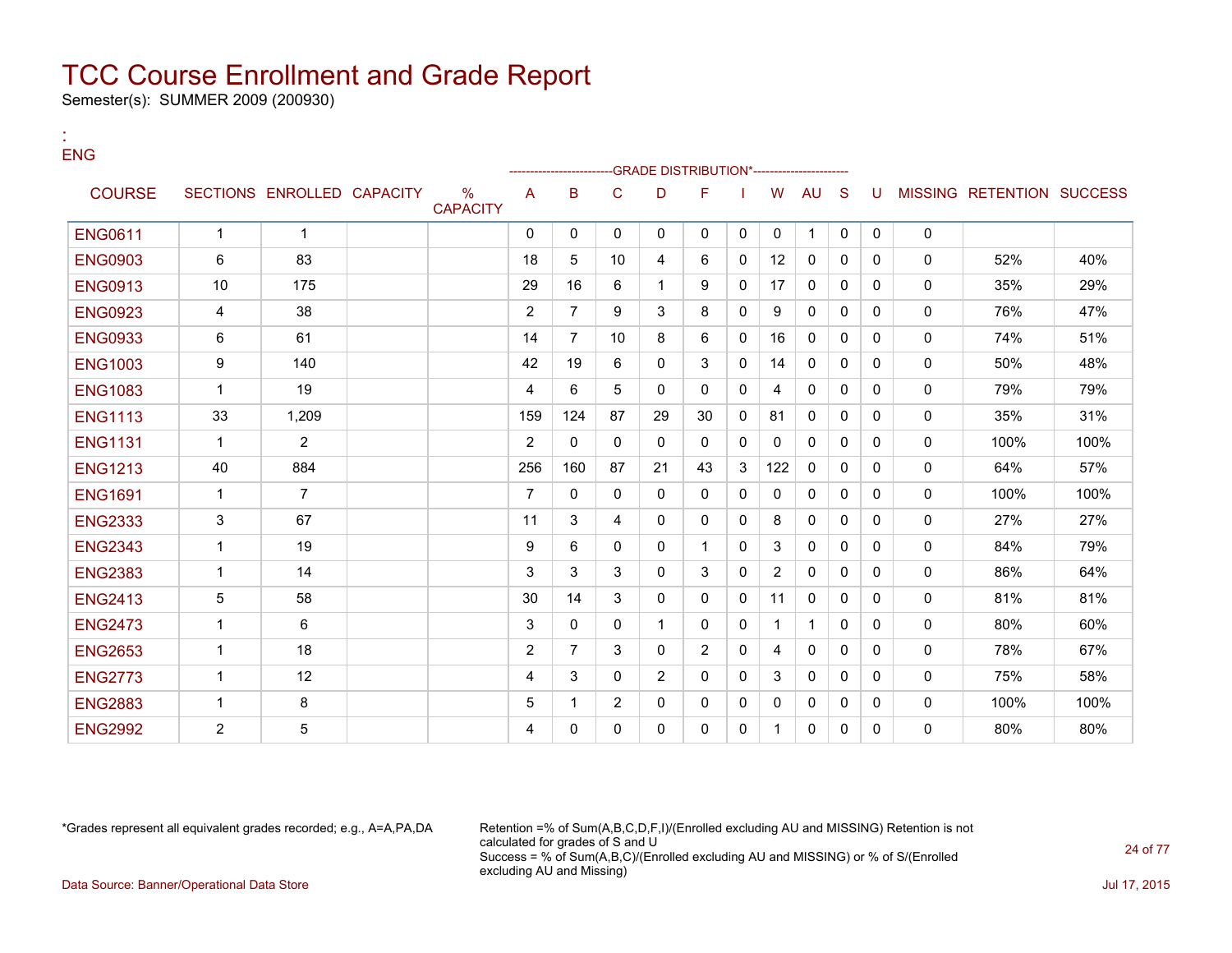Semester(s): SUMMER 2009 (200930)

:

| <b>ESL</b>     |                            |                      |     |     | -GRADE DISTRIBUTION*----------------------- |            |              |   |              |    |                           |     |
|----------------|----------------------------|----------------------|-----|-----|---------------------------------------------|------------|--------------|---|--------------|----|---------------------------|-----|
| <b>COURSE</b>  | SECTIONS ENROLLED CAPACITY | %<br><b>CAPACITY</b> | A a | B C | <b>D</b>                                    | F I W AU S |              |   |              | -U | MISSING RETENTION SUCCESS |     |
| <b>ESL0991</b> | 31                         |                      | 16  |     |                                             | 0          | $\mathbf{0}$ | 6 | $\mathbf{0}$ |    | 81%                       | 81% |
| <b>ESL0992</b> | 20                         |                      | 14  |     |                                             |            |              |   | $\mathbf{0}$ |    | 85%                       | 85% |

\*Grades represent all equivalent grades recorded; e.g., A=A,PA,DA Retention =% of Sum(A,B,C,D,F,I)/(Enrolled excluding AU and MISSING) Retention is not calculated for grades of S and U Success = % of Sum(A,B,C)/(Enrolled excluding AU and MISSING) or % of S/(Enrolled excluding AU and Missing)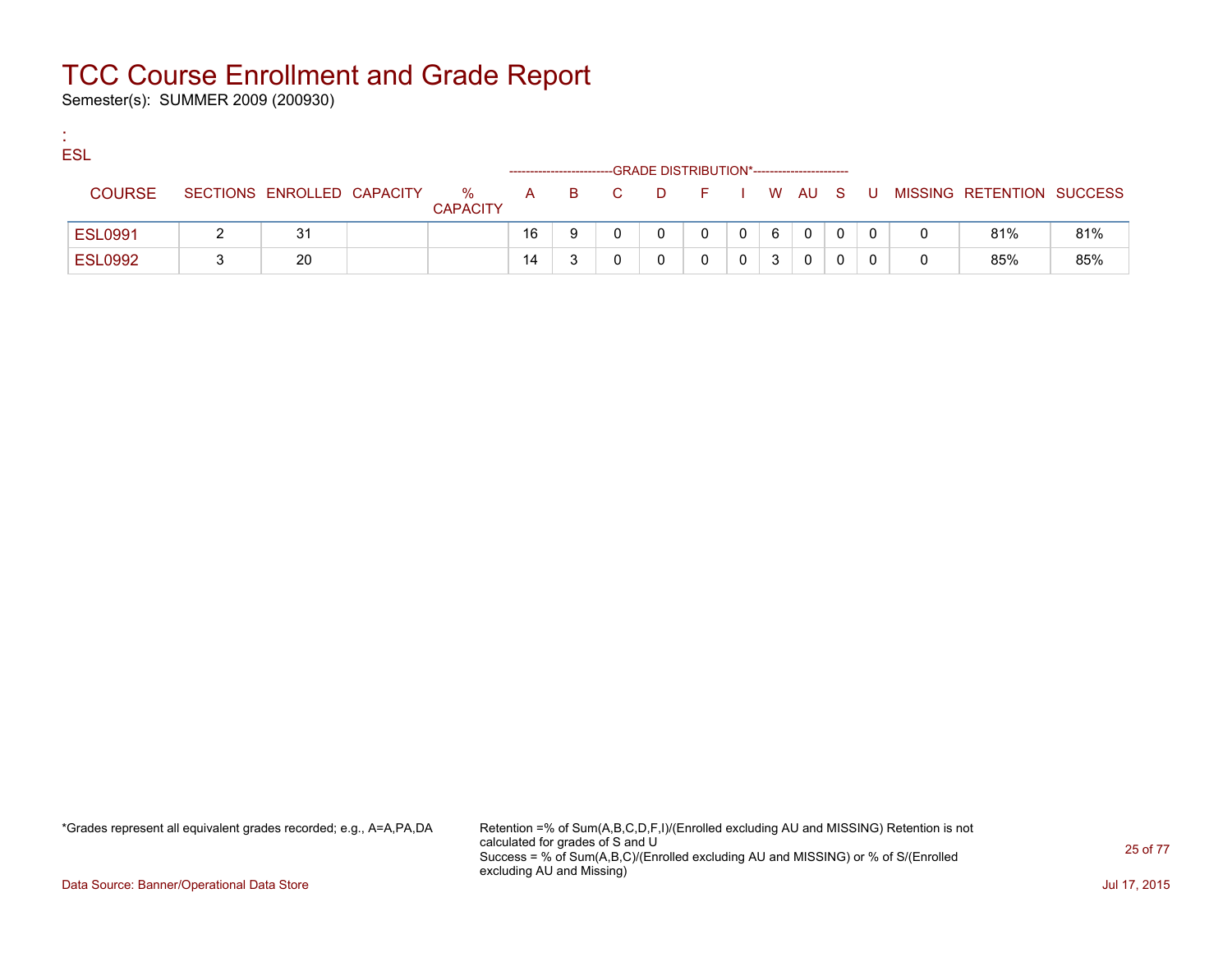Semester(s): SUMMER 2009 (200930)

:

| <b>FES</b>     |                            |                      |                   |       | -GRADE DISTRIBUTION*----------------------- |        |  |              |   |                           |      |
|----------------|----------------------------|----------------------|-------------------|-------|---------------------------------------------|--------|--|--------------|---|---------------------------|------|
| <b>COURSE</b>  | SECTIONS ENROLLED CAPACITY | %<br><b>CAPACITY</b> |                   | A B C | <b>D</b>                                    | FIWAUS |  |              | U | MISSING RETENTION SUCCESS |      |
| <b>FES2213</b> | 18                         |                      | $12 \overline{ }$ |       |                                             |        |  | $\mathbf{0}$ |   | 94%                       | 94%  |
| <b>FES2403</b> | 12                         |                      |                   |       |                                             |        |  | 0            |   | 100%                      | 100% |

\*Grades represent all equivalent grades recorded; e.g., A=A,PA,DA Retention =% of Sum(A,B,C,D,F,I)/(Enrolled excluding AU and MISSING) Retention is not calculated for grades of S and U Success = % of Sum(A,B,C)/(Enrolled excluding AU and MISSING) or % of S/(Enrolled excluding AU and Missing)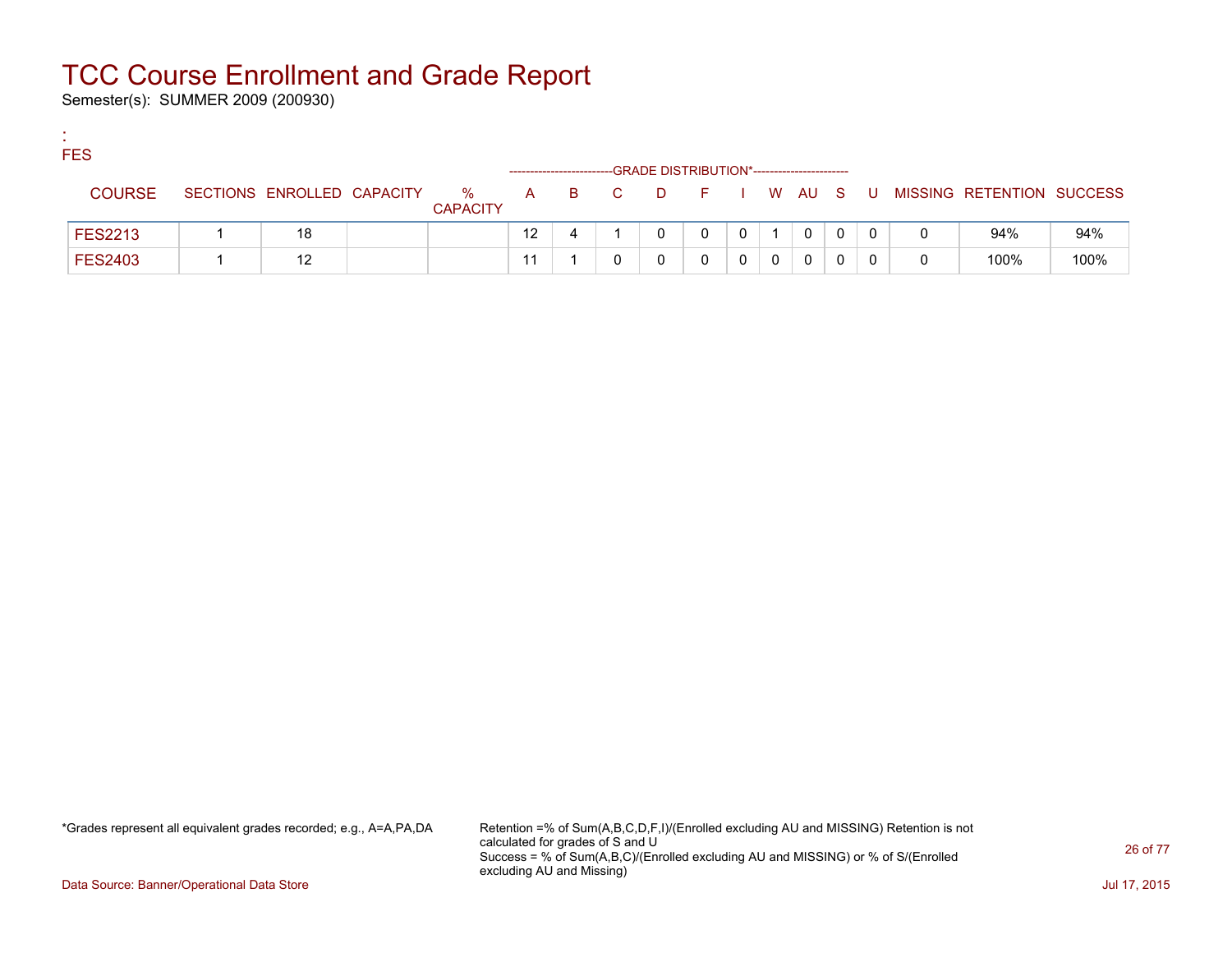Semester(s): SUMMER 2009 (200930)

:

| <b>FRE</b>     |                            |                         | --------------------- |    |    | -GRADE DISTRIBUTION*----------------------- |    |   |    |      |     |     |          |                           |     |
|----------------|----------------------------|-------------------------|-----------------------|----|----|---------------------------------------------|----|---|----|------|-----|-----|----------|---------------------------|-----|
| <b>COURSE</b>  | SECTIONS ENROLLED CAPACITY | $\%$<br><b>CAPACITY</b> | A                     | B. | C. | D                                           | E. |   |    | W AU | - S | . U |          | MISSING RETENTION SUCCESS |     |
| <b>FRE1031</b> |                            |                         | 5                     |    |    | 0                                           |    | 0 |    | 0    | 0   | 0   | 0        | 86%                       | 86% |
| <b>FRE1103</b> | 33                         |                         | 10                    |    |    | 2                                           |    | 0 | 16 | 2    | 0   | 0   | $\Omega$ | 48%                       | 39% |
| <b>FRE1213</b> | 14                         |                         | 4                     | b  |    |                                             |    | 0 | 4  | 0    | 0   | 0   | 0        | 71%                       | 71% |

\*Grades represent all equivalent grades recorded; e.g., A=A,PA,DA Retention =% of Sum(A,B,C,D,F,I)/(Enrolled excluding AU and MISSING) Retention is not calculated for grades of S and U Success = % of Sum(A,B,C)/(Enrolled excluding AU and MISSING) or % of S/(Enrolled excluding AU and Missing)

Data Source: Banner/Operational Data Store Jul 17, 2015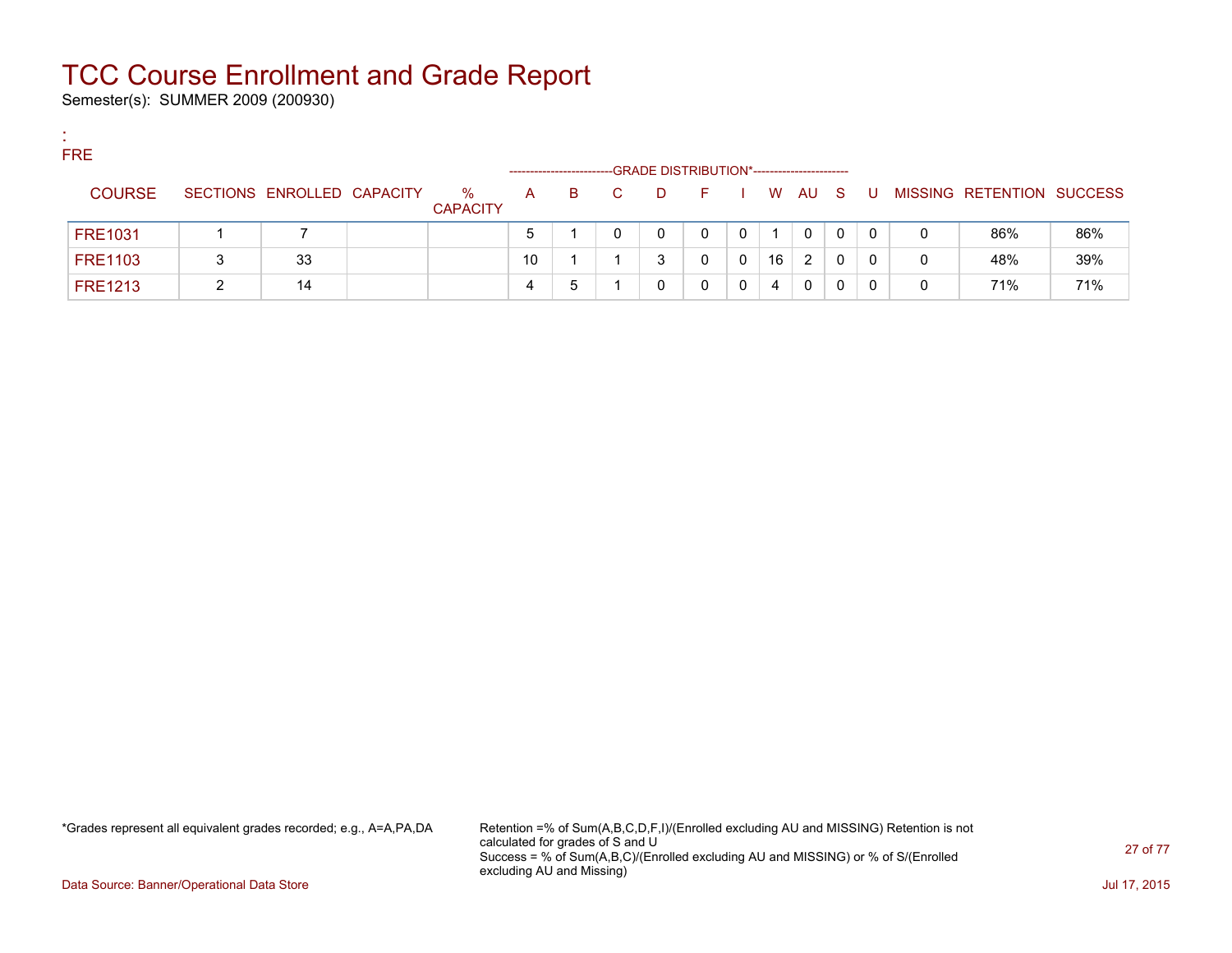Semester(s): SUMMER 2009 (200930)

:

| <b>GAM</b>    |    |                 |    |  |                                                                    |  |             |  |  |                                                                             |     |
|---------------|----|-----------------|----|--|--------------------------------------------------------------------|--|-------------|--|--|-----------------------------------------------------------------------------|-----|
|               |    |                 |    |  | ------------------------GRADE DISTRIBUTION*----------------------- |  |             |  |  |                                                                             |     |
| <b>COURSE</b> |    | <b>CAPACITY</b> |    |  |                                                                    |  |             |  |  | SECTIONS ENROLLED CAPACITY % A B C D F I W AU S U MISSING RETENTION SUCCESS |     |
| GAM1113       | 19 |                 | 15 |  |                                                                    |  | $0$ $0$ $0$ |  |  | 100%                                                                        | 79% |

\*Grades represent all equivalent grades recorded; e.g., A=A,PA,DA Retention =% of Sum(A,B,C,D,F,I)/(Enrolled excluding AU and MISSING) Retention is not calculated for grades of S and U Success = % of Sum(A,B,C)/(Enrolled excluding AU and MISSING) or % of S/(Enrolled excluding AU and Missing)

Data Source: Banner/Operational Data Store Jul 17, 2015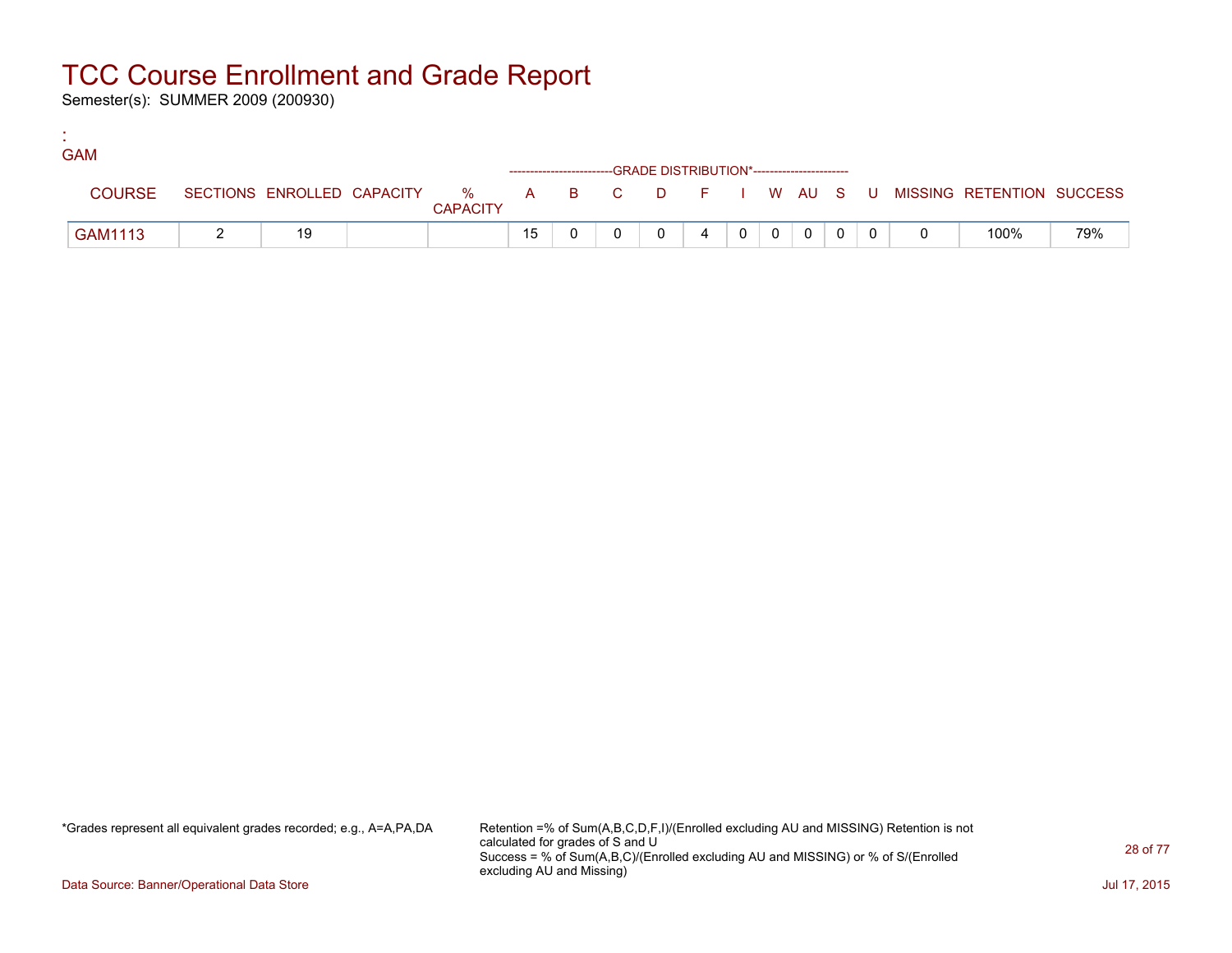Semester(s): SUMMER 2009 (200930)

| . .<br><b>GEO</b> |                |                            |                         |    |                                                                    |              |    |          |                |              |              |              |              |              |                           |     |
|-------------------|----------------|----------------------------|-------------------------|----|--------------------------------------------------------------------|--------------|----|----------|----------------|--------------|--------------|--------------|--------------|--------------|---------------------------|-----|
|                   |                |                            |                         |    | ------------------------GRADE DISTRIBUTION*----------------------- |              |    |          |                |              |              |              |              |              |                           |     |
| <b>COURSE</b>     |                | SECTIONS ENROLLED CAPACITY | $\%$<br><b>CAPACITY</b> | A  | B                                                                  | $\mathbf{C}$ | D  | F.       |                | W            | AU S         |              | <b>U</b>     |              | MISSING RETENTION SUCCESS |     |
| GEO1014           | $\overline{2}$ | 31                         |                         | 11 | 8                                                                  | 9            | 2  | $\Omega$ | 0              |              | $\mathbf{0}$ | $\Omega$     | $\mathbf{0}$ | $\mathbf{0}$ | 97%                       | 90% |
| GEO1023           |                | 4                          |                         | 3  | 0                                                                  | $\mathbf{0}$ | 0  | $\Omega$ |                | $\mathbf{0}$ | $\mathbf{0}$ | $\mathbf{0}$ | $\mathbf{0}$ | $\Omega$     | 100%                      | 75% |
| GEO1043           | 12             | 223                        |                         | 70 | 32                                                                 | 24           | 11 | 5        | $\overline{2}$ | 10           | $\Omega$     | $\mathbf{0}$ | 0            | $\mathbf 0$  | 65%                       | 57% |
| GEO2013           |                | 8                          |                         | 5  |                                                                    | 0            | 1  | $\Omega$ | 0              |              | $\mathbf{0}$ | $\mathbf{0}$ | $\mathbf{0}$ | $\mathbf 0$  | 88%                       | 75% |
| GEO2033           | 4              | 93                         |                         | 15 | 6                                                                  | 0            | 0  | $\Omega$ | $\mathbf{0}$   | 3            | $\mathbf{0}$ | $\mathbf{0}$ | $\mathbf{0}$ | $\mathbf{0}$ | 23%                       | 23% |
| GEO2153           | $\overline{2}$ | 7                          |                         | 4  |                                                                    |              | -4 | 0        | 0              | 0            | $\mathbf{0}$ | $\mathbf{0}$ | 0            | $\mathbf{0}$ | 100%                      | 86% |

\*Grades represent all equivalent grades recorded; e.g., A=A,PA,DA Retention =% of Sum(A,B,C,D,F,I)/(Enrolled excluding AU and MISSING) Retention is not calculated for grades of S and U Success = % of Sum(A,B,C)/(Enrolled excluding AU and MISSING) or % of S/(Enrolled excluding AU and Missing)

Data Source: Banner/Operational Data Store Jul 17, 2015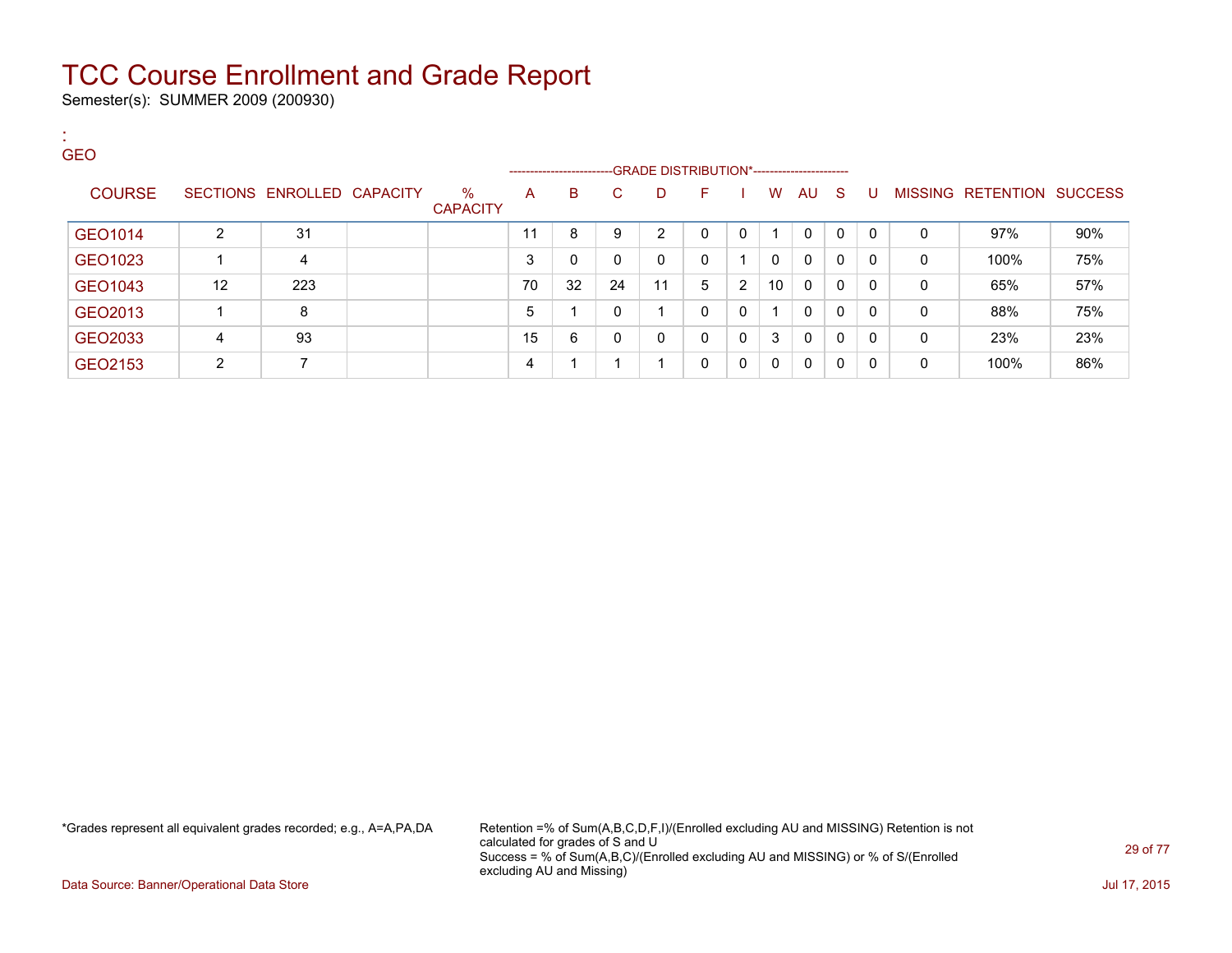Semester(s): SUMMER 2009 (200930)

:

| <b>GER</b>     |  |                 |  |                                                                    |  |          |                |  |                                                                               |     |
|----------------|--|-----------------|--|--------------------------------------------------------------------|--|----------|----------------|--|-------------------------------------------------------------------------------|-----|
|                |  |                 |  | ------------------------GRADE DISTRIBUTION*----------------------- |  |          |                |  |                                                                               |     |
| <b>COURSE</b>  |  | <b>CAPACITY</b> |  |                                                                    |  |          |                |  | SECTIONS ENROLLED CAPACITY 5 % A B C D F I W AU S U MISSING RETENTION SUCCESS |     |
| <b>GER1103</b> |  |                 |  |                                                                    |  | $\Omega$ | $\overline{0}$ |  | 100%                                                                          | 88% |

\*Grades represent all equivalent grades recorded; e.g., A=A,PA,DA Retention =% of Sum(A,B,C,D,F,I)/(Enrolled excluding AU and MISSING) Retention is not calculated for grades of S and U Success = % of Sum(A,B,C)/(Enrolled excluding AU and MISSING) or % of S/(Enrolled excluding AU and Missing)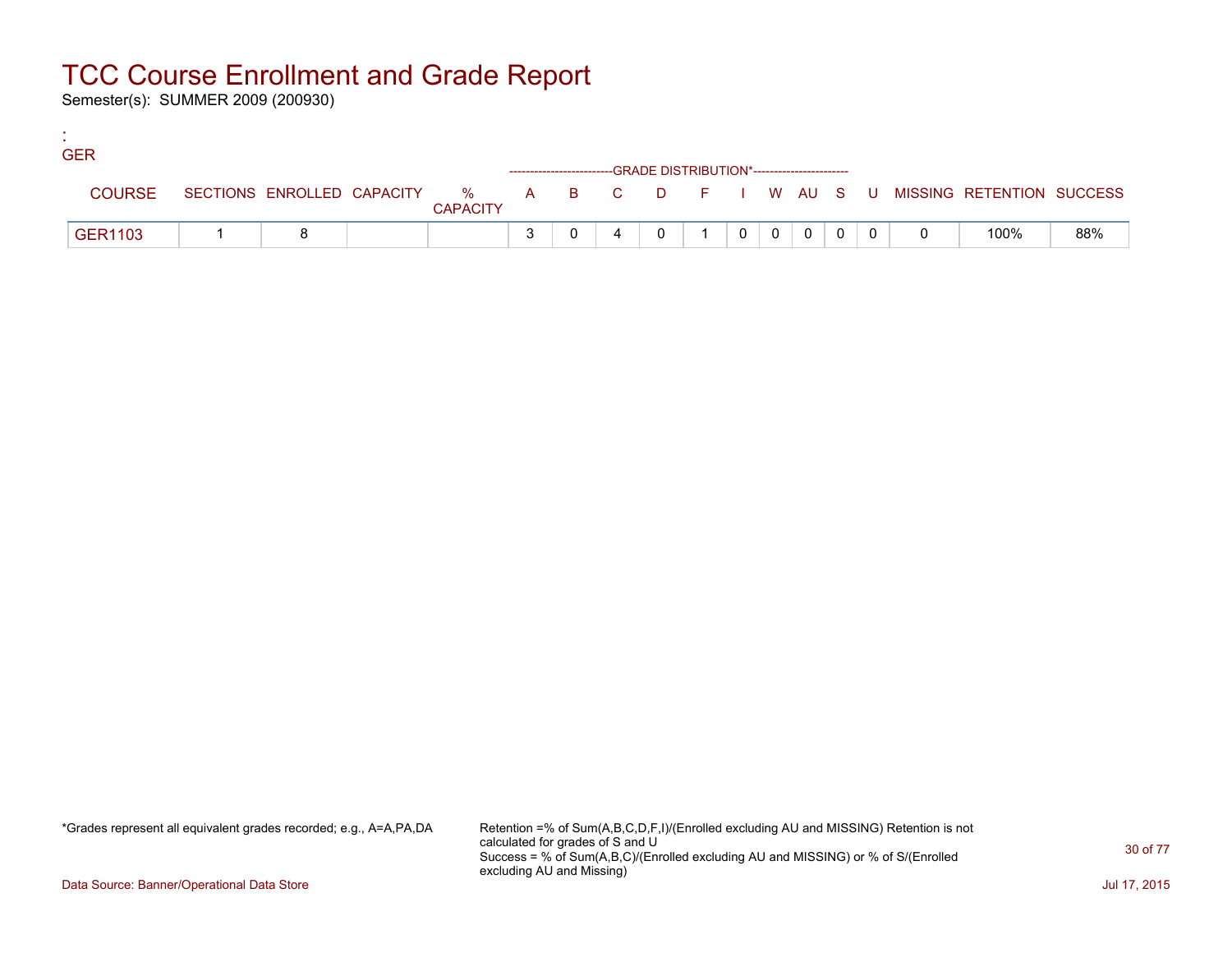Semester(s): SUMMER 2009 (200930)

:

| <b>GIS</b>    |                            |                      |   |     |          | -GRADE DISTRIBUTION*----------------------- |              |   |   |   |                           |      |
|---------------|----------------------------|----------------------|---|-----|----------|---------------------------------------------|--------------|---|---|---|---------------------------|------|
| <b>COURSE</b> | SECTIONS ENROLLED CAPACITY | %<br><b>CAPACITY</b> | A | BC. | <b>D</b> | FIWAUS                                      |              |   | U |   | MISSING RETENTION SUCCESS |      |
| GIS2373       | 4                          |                      |   |     |          |                                             | $\mathbf{0}$ | 0 |   |   | 75%                       | 75%  |
| GIS2393       |                            |                      | 6 |     |          |                                             |              |   |   | 0 | 100%                      | 100% |

\*Grades represent all equivalent grades recorded; e.g., A=A,PA,DA Retention =% of Sum(A,B,C,D,F,I)/(Enrolled excluding AU and MISSING) Retention is not calculated for grades of S and U Success = % of Sum(A,B,C)/(Enrolled excluding AU and MISSING) or % of S/(Enrolled excluding AU and Missing)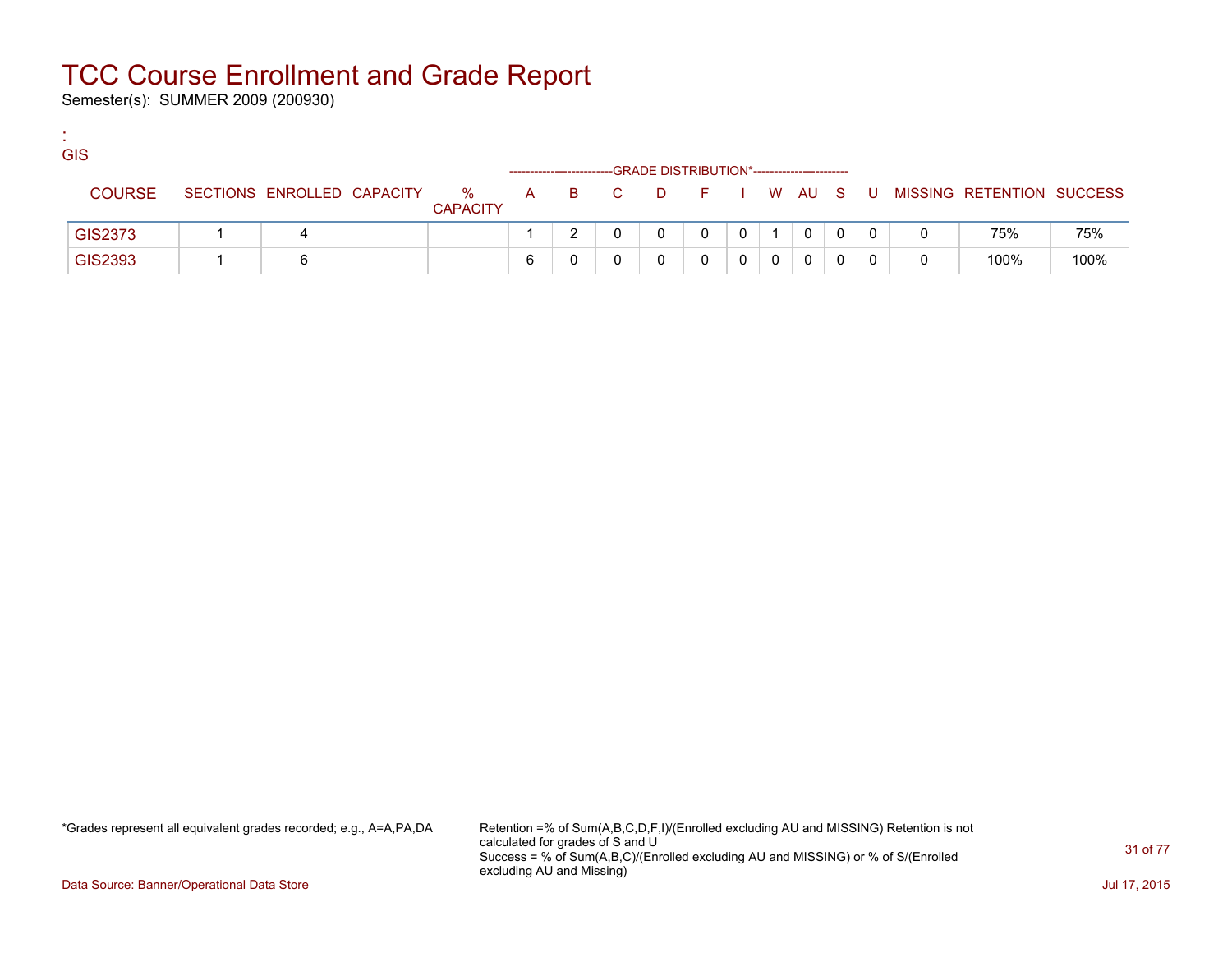Semester(s): SUMMER 2009 (200930)

:

| <b>GT</b>     |                            |                         |   | ------------------------GRADE DISTRIBUTION*----------------------- |          |              |              |          |          |              |              |              |              |                           |      |
|---------------|----------------------------|-------------------------|---|--------------------------------------------------------------------|----------|--------------|--------------|----------|----------|--------------|--------------|--------------|--------------|---------------------------|------|
| <b>COURSE</b> | SECTIONS ENROLLED CAPACITY | $\%$<br><b>CAPACITY</b> | A | B                                                                  | C.       | D            | F.           |          | W        | AU           | - S          | - U -        |              | MISSING RETENTION SUCCESS |      |
| GT1011        |                            |                         |   | $\mathbf 0$                                                        | $\Omega$ | 0            | $\Omega$     | $\Omega$ | $\Omega$ | $\Omega$     | $\Omega$     | $\mathsf{C}$ | $\Omega$     | 100%                      | 100% |
| GT1143        |                            |                         |   | $\mathbf{0}$                                                       | 0        | 0            | $\mathbf{0}$ | $\Omega$ | $\Omega$ | $\mathbf{0}$ | $\Omega$     | $\Omega$     | 0            | 100%                      | 100% |
| GT1223        |                            |                         |   | $\mathbf{0}$                                                       | $\Omega$ | 0            | 0            | $\Omega$ | $\Omega$ | $\Omega$     | $\Omega$     | $\Omega$     | 0            | 100%                      | 100% |
| GT2014        |                            |                         |   | $\mathbf{0}$                                                       | $\Omega$ | $\mathbf 0$  | $\mathbf{0}$ | $\Omega$ | $\Omega$ | $\Omega$     | $\Omega$     | - 0          | 0            | 100%                      | 100% |
| GT2064        |                            |                         |   | $\Omega$                                                           | $\Omega$ | 0            | $\mathbf{0}$ | $\Omega$ | $\Omega$ | $\Omega$     | 0            | $\Omega$     | 0            | 100%                      | 100% |
| GT2124        |                            |                         |   | $\Omega$                                                           | $\Omega$ | $\mathbf{0}$ | $\mathbf{0}$ | $\Omega$ | $\Omega$ | $\Omega$     | $\Omega$     | $\Omega$     | $\mathbf{0}$ | 100%                      | 100% |
| GT2224        |                            |                         |   | 0                                                                  | $\Omega$ | 0            | 0            | $\Omega$ | $\Omega$ | $\Omega$     | $\mathbf{0}$ | - 0          | 0            | 100%                      | 100% |

\*Grades represent all equivalent grades recorded; e.g., A=A,PA,DA Retention =% of Sum(A,B,C,D,F,I)/(Enrolled excluding AU and MISSING) Retention is not calculated for grades of S and U Success = % of Sum(A,B,C)/(Enrolled excluding AU and MISSING) or % of S/(Enrolled excluding AU and Missing)

Data Source: Banner/Operational Data Store Jul 17, 2015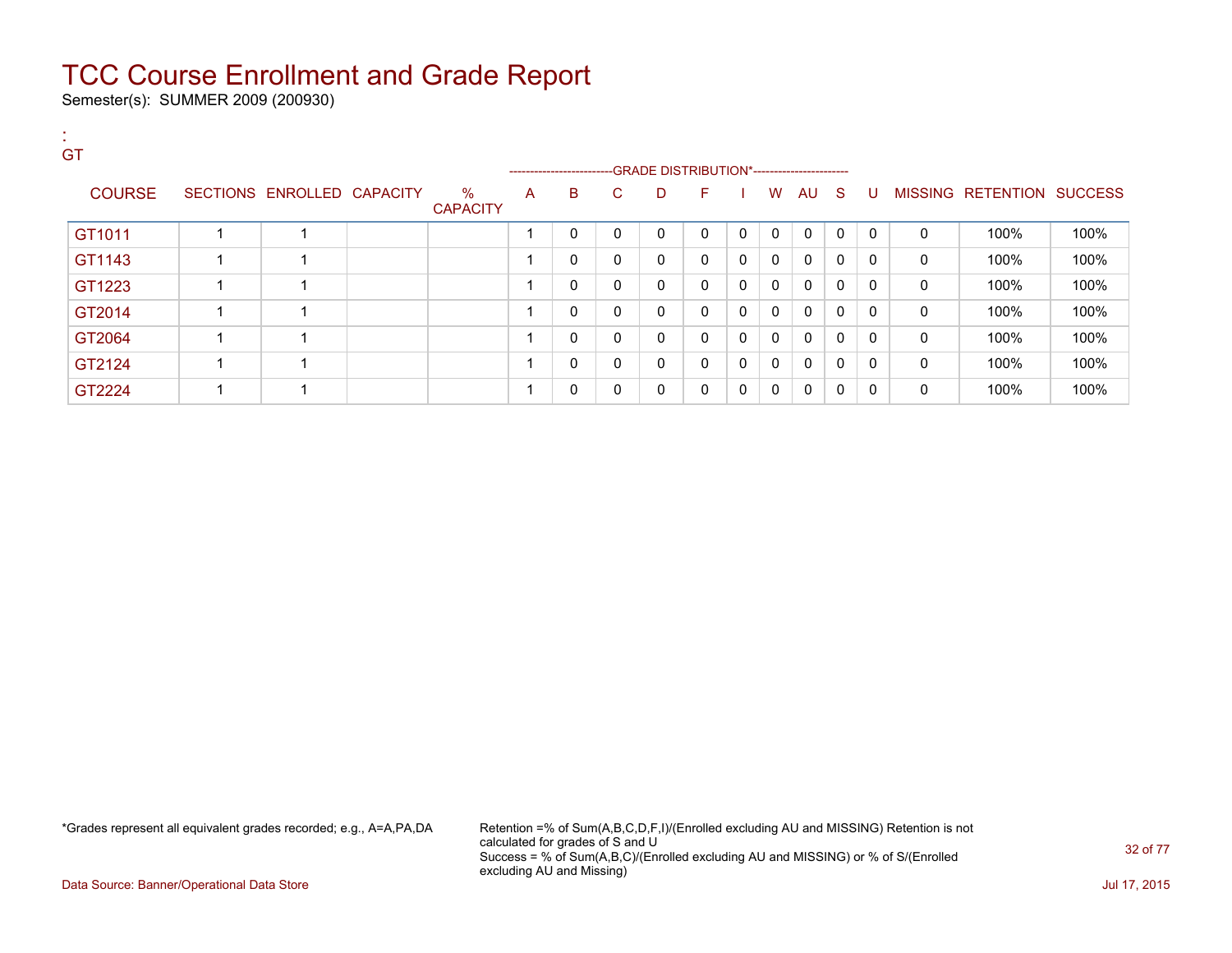Semester(s): SUMMER 2009 (200930)

| л.<br><b>ALC</b><br><b>HIS</b> |    |                            |                      |     | --------------------------GRADE DISTRIBUTION*----------------------- |    |    |              |   |    |              |              |              |   |                           |      |
|--------------------------------|----|----------------------------|----------------------|-----|----------------------------------------------------------------------|----|----|--------------|---|----|--------------|--------------|--------------|---|---------------------------|------|
| <b>COURSE</b>                  |    | SECTIONS ENROLLED CAPACITY | %<br><b>CAPACITY</b> | A   | B                                                                    | C. | D  | F            |   | W  | AU S         |              | -U           |   | MISSING RETENTION SUCCESS |      |
| <b>HIS1033</b>                 | 3  | 39                         |                      | 4   | 8                                                                    | 5  | 6  | 3            | 0 | 13 | $\mathbf{0}$ | $\mathbf{0}$ | $\Omega$     | 0 | 67%                       | 44%  |
| <b>HIS1053</b>                 | 3  | 80                         |                      | 17  | 9                                                                    | 5  |    | 2            | 0 | 5  | 0            | $\mathbf{0}$ | 0            | 0 | 42%                       | 39%  |
| <b>HIS1063</b>                 | 3  | 50                         |                      | 6   | 6                                                                    | 4  | 0  |              | 0 | 5  | 0            | 0            | 0            | 0 | 34%                       | 32%  |
| <b>HIS1483</b>                 | 13 | 470                        |                      | 80  | 39                                                                   | 30 | 16 | 27           |   | 44 | 0            | $\mathbf{0}$ | $\mathbf{0}$ | 0 | 41%                       | 32%  |
| <b>HIS1493</b>                 | 26 | 700                        |                      | 182 | 131                                                                  | 75 | 22 | 43           |   | 95 | $\mathbf{0}$ | $\mathbf{0}$ | $\Omega$     | 0 | 65%                       | 55%  |
| <b>HIS2343</b>                 |    | 10                         |                      | 8   | 1                                                                    | 0  | 0  | $\mathbf{0}$ | 0 | 0  |              | 0            | 0            | 0 | 100%                      | 100% |

\*Grades represent all equivalent grades recorded; e.g., A=A,PA,DA Retention =% of Sum(A,B,C,D,F,I)/(Enrolled excluding AU and MISSING) Retention is not calculated for grades of S and U Success = % of Sum(A,B,C)/(Enrolled excluding AU and MISSING) or % of S/(Enrolled excluding AU and Missing)

Data Source: Banner/Operational Data Store Jul 17, 2015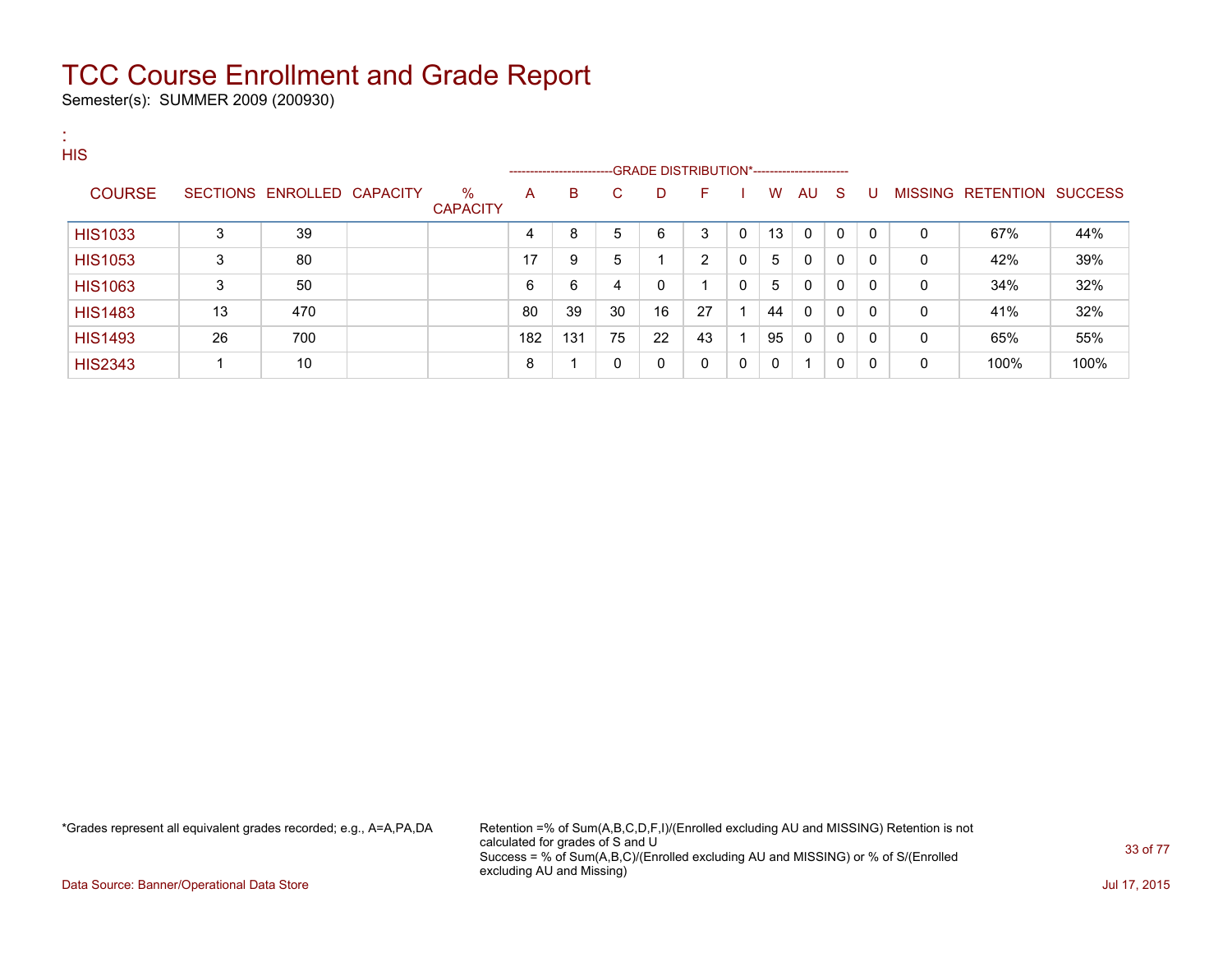Semester(s): SUMMER 2009 (200930)

:

| <b>ALC</b> | <b>HIT</b>     |   |                            |                         |   |                             |        |                                                   |    |          |   |              |              |          |   |                           |      |
|------------|----------------|---|----------------------------|-------------------------|---|-----------------------------|--------|---------------------------------------------------|----|----------|---|--------------|--------------|----------|---|---------------------------|------|
|            | <b>COURSE</b>  |   | SECTIONS ENROLLED CAPACITY | $\%$<br><b>CAPACITY</b> | A | ----------------------<br>B | C.     | -GRADE DISTRIBUTION*-----------------------<br>D. | н. |          | W | AU           | - S          | U        |   | MISSING RETENTION SUCCESS |      |
|            | <b>HIT1231</b> |   | 6                          |                         | ⌒ | 2                           |        | $\Omega$                                          | 0  | $\Omega$ |   | $\mathbf{0}$ | $\mathbf{0}$ | $\Omega$ | 0 | 83%                       | 83%  |
|            | <b>HIT1412</b> | 2 | 9                          |                         | 5 | າ<br>∠                      |        |                                                   | 0  |          | 0 | $\Omega$     | 0            | 0        | 0 | 100%                      | 89%  |
|            | <b>HIT2053</b> |   | 9                          |                         |   | 3                           | ◠<br>ມ |                                                   | 0  |          |   | $\mathbf{0}$ | 0            | 0        | 0 | 89%                       | 78%  |
|            | <b>HIT2342</b> |   |                            |                         |   | 5                           | 0      |                                                   | 0  |          | 0 | 0            | 0            |          | 0 | 100%                      | 100% |

\*Grades represent all equivalent grades recorded; e.g., A=A,PA,DA Retention =% of Sum(A,B,C,D,F,I)/(Enrolled excluding AU and MISSING) Retention is not calculated for grades of S and U Success = % of Sum(A,B,C)/(Enrolled excluding AU and MISSING) or % of S/(Enrolled excluding AU and Missing)

Data Source: Banner/Operational Data Store Jul 17, 2015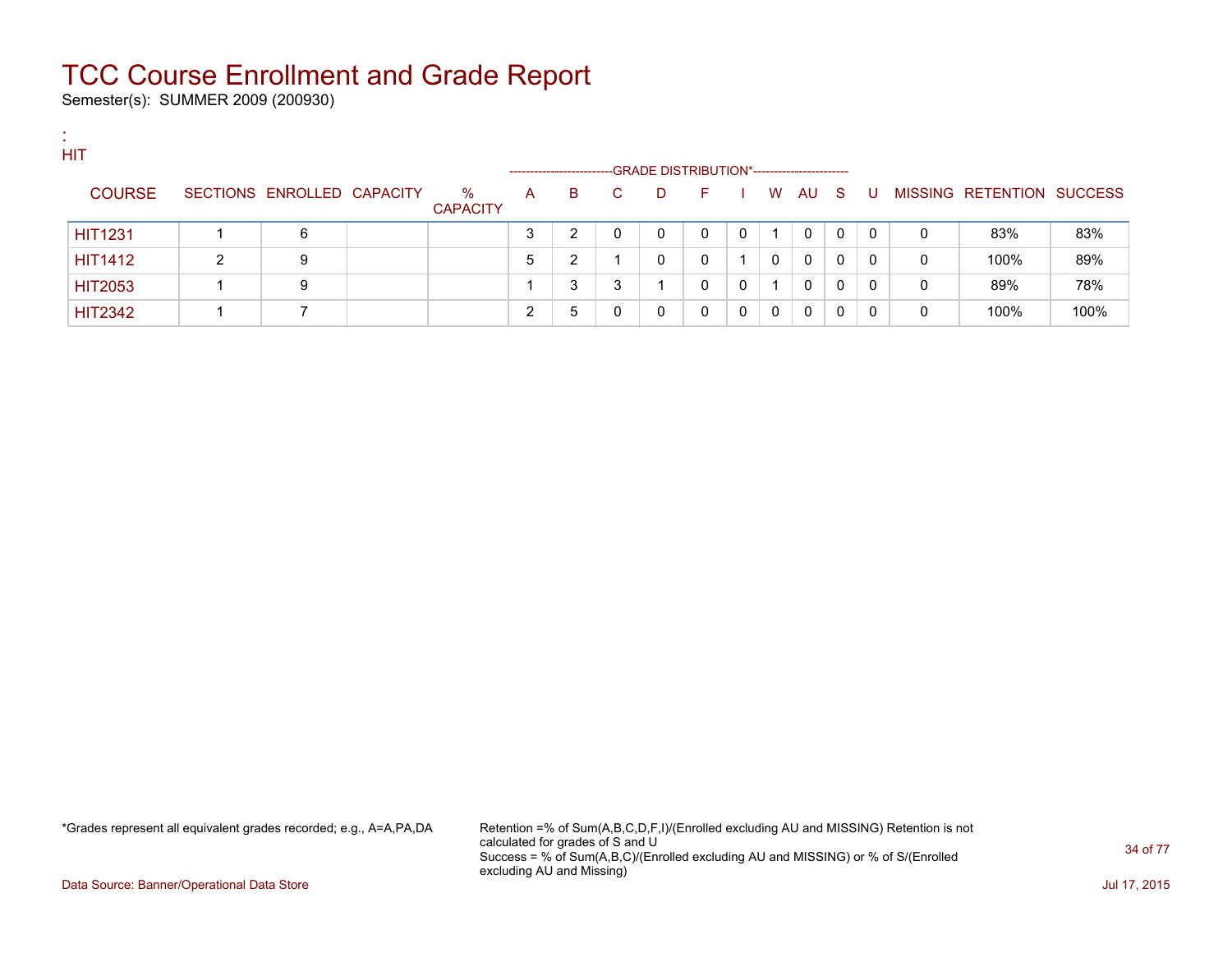Semester(s): SUMMER 2009 (200930)

:

| <b>HR</b>     |  |                 |  |                                                                                 |                |                |              |  |                                                                               |     |
|---------------|--|-----------------|--|---------------------------------------------------------------------------------|----------------|----------------|--------------|--|-------------------------------------------------------------------------------|-----|
|               |  |                 |  | ------------------------GRADE            DISTRIBUTION*------------------------- |                |                |              |  |                                                                               |     |
| <b>COURSE</b> |  | <b>CAPACITY</b> |  |                                                                                 |                |                |              |  | SECTIONS ENROLLED CAPACITY 5 % A B C D F I W AU S U MISSING RETENTION SUCCESS |     |
| <b>HR1313</b> |  |                 |  |                                                                                 | 0 <sup>1</sup> | 0 <sup>1</sup> | $\mathbf{0}$ |  | 100%                                                                          | 92% |

\*Grades represent all equivalent grades recorded; e.g., A=A,PA,DA Retention =% of Sum(A,B,C,D,F,I)/(Enrolled excluding AU and MISSING) Retention is not calculated for grades of S and U Success = % of Sum(A,B,C)/(Enrolled excluding AU and MISSING) or % of S/(Enrolled excluding AU and Missing)

Data Source: Banner/Operational Data Store Jul 17, 2015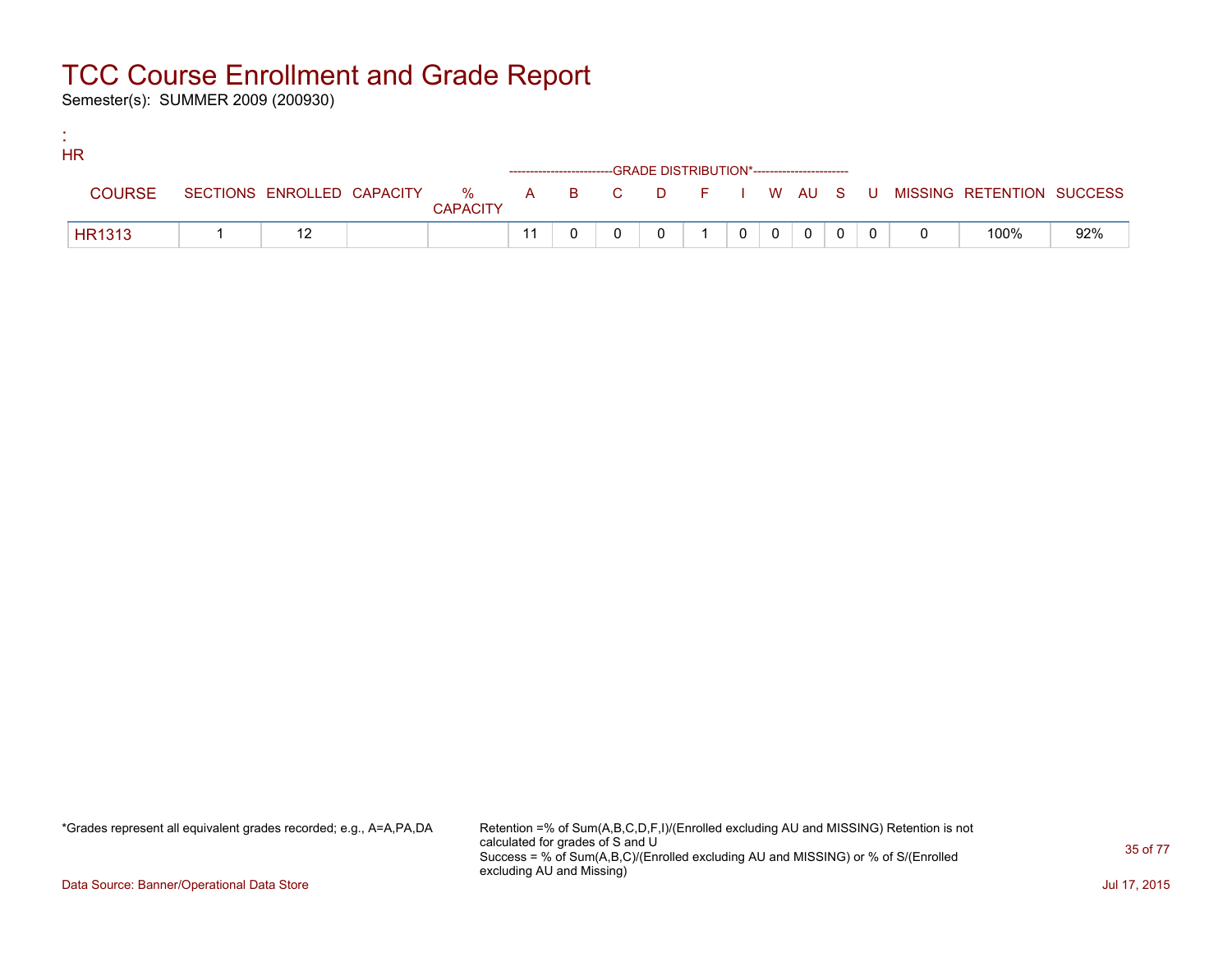Semester(s): SUMMER 2009 (200930)

| <b>A</b><br><b>HS</b> |                |                            |                         |    |                         |                |                                              |              |              |              |              |              |              |              |                           |      |
|-----------------------|----------------|----------------------------|-------------------------|----|-------------------------|----------------|----------------------------------------------|--------------|--------------|--------------|--------------|--------------|--------------|--------------|---------------------------|------|
|                       |                |                            |                         |    | ----------------------- |                | --GRADE DISTRIBUTION*----------------------- |              |              |              |              |              |              |              |                           |      |
| <b>COURSE</b>         |                | SECTIONS ENROLLED CAPACITY | $\%$<br><b>CAPACITY</b> | A  | B                       | C.             | D                                            | F            |              | W            | AU S         |              | U            |              | MISSING RETENTION SUCCESS |      |
| <b>HS1443</b>         |                | 3                          |                         | 0  | 0                       | $\overline{2}$ | 0                                            | $\Omega$     | 0            | 1            | $\mathbf{0}$ | $\mathbf{0}$ | $\mathbf{0}$ | $\mathbf{0}$ | 67%                       | 67%  |
| <b>HS2073</b>         |                | 3                          |                         | 3  | 0                       | 0              | 0                                            | $\mathbf{0}$ | 0            | $\mathbf{0}$ | 0            | $\mathbf{0}$ | $\mathbf{0}$ | 0            | 100%                      | 100% |
| <b>HS2113</b>         |                | 8                          |                         | 6  | $\overline{2}$          | $\mathbf{0}$   | 0                                            | $\mathbf{0}$ | $\mathbf 0$  | $\mathbf{0}$ | $\mathbf{0}$ | $\mathbf{0}$ | 0            | $\mathbf{0}$ | 100%                      | 100% |
| <b>HS2173</b>         |                | 5                          |                         | 5  | 0                       | $\mathbf{0}$   | 0                                            | $\mathbf{0}$ | $\mathbf{0}$ | $\mathbf{0}$ | $\mathbf{0}$ | $\mathbf{0}$ | $\mathbf{0}$ | 0            | 100%                      | 100% |
| <b>HS2991</b>         | $\overline{2}$ | 27                         |                         | 18 | 5                       | 3              | 0                                            | и            | 0            | $\mathbf{0}$ | $\mathbf{0}$ | $\Omega$     | $\Omega$     | $\mathbf{0}$ | 100%                      | 96%  |
| <b>HS2992</b>         |                | 14                         |                         | 14 | 0                       | $\mathbf{0}$   | 0                                            | $\mathbf{0}$ | $\mathbf 0$  | $\mathbf{0}$ | $\mathbf{0}$ | $\mathbf{0}$ | $\mathbf{0}$ | 0            | 100%                      | 100% |
| <b>HS2993</b>         |                | 5                          |                         | 5  | 0                       | $\mathbf{0}$   | 0                                            | $\mathbf{0}$ | $\mathbf{0}$ | $\mathbf{0}$ | $\mathbf{0}$ | $\mathbf{0}$ | $\mathbf{0}$ | 0            | 100%                      | 100% |

\*Grades represent all equivalent grades recorded; e.g., A=A,PA,DA Retention =% of Sum(A,B,C,D,F,I)/(Enrolled excluding AU and MISSING) Retention is not calculated for grades of S and U Success = % of Sum(A,B,C)/(Enrolled excluding AU and MISSING) or % of S/(Enrolled excluding AU and Missing)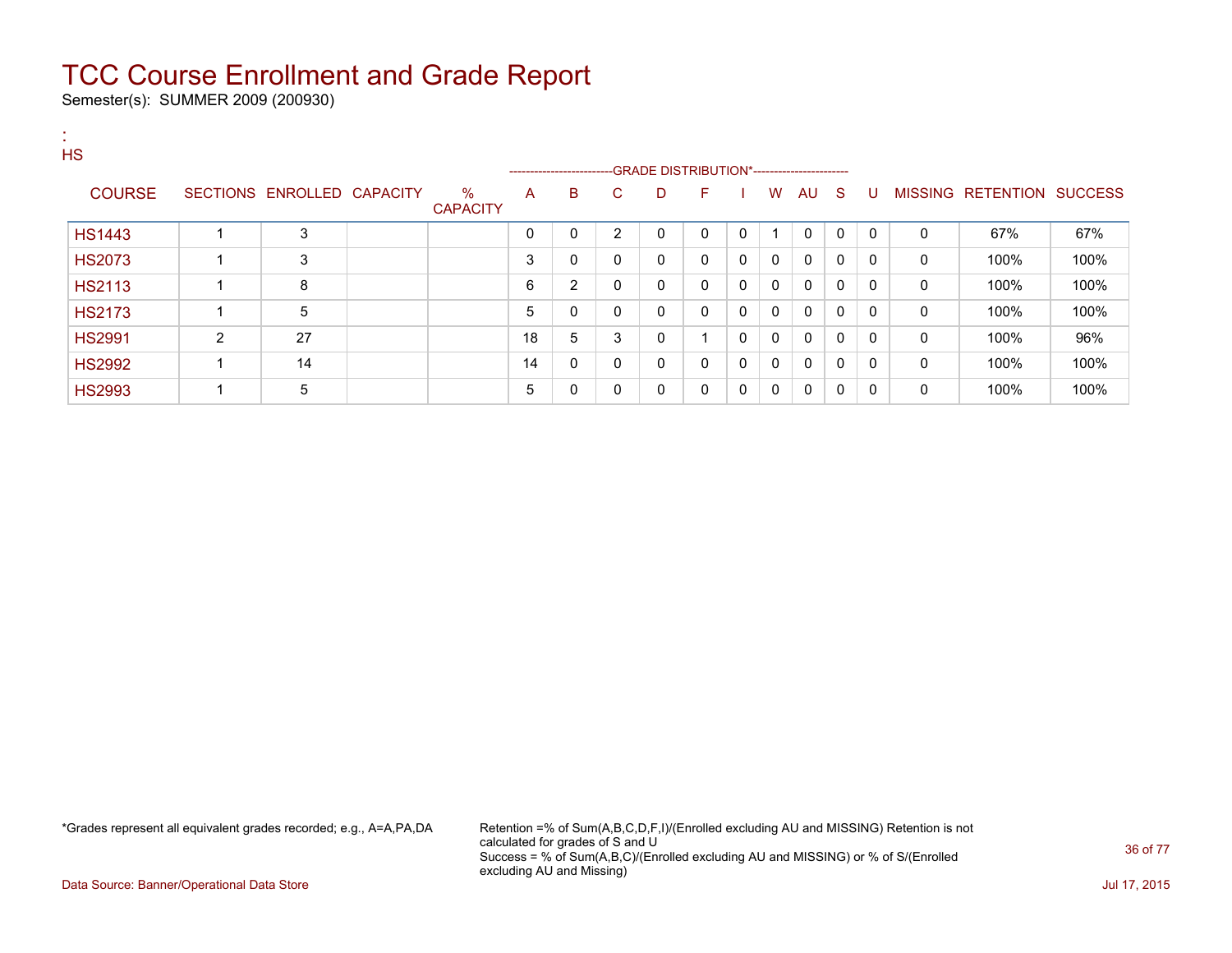Semester(s): SUMMER 2009 (200930)

:

| HT            |                            |                      |       | -GRADE DISTRIBUTION*----------------------- |              |   |   |  |                             |       |
|---------------|----------------------------|----------------------|-------|---------------------------------------------|--------------|---|---|--|-----------------------------|-------|
| <b>COURSE</b> | SECTIONS ENROLLED CAPACITY | %<br><b>CAPACITY</b> | A B C | DFIWAUS                                     |              |   |   |  | U MISSING RETENTION SUCCESS |       |
| HT1303        | 9                          |                      |       |                                             | $\mathbf{0}$ | 2 | 0 |  | 78%                         | 78%   |
| HT2251        |                            |                      |       |                                             |              |   | 0 |  | 100%                        | $0\%$ |

\*Grades represent all equivalent grades recorded; e.g., A=A,PA,DA Retention =% of Sum(A,B,C,D,F,I)/(Enrolled excluding AU and MISSING) Retention is not calculated for grades of S and U Success = % of Sum(A,B,C)/(Enrolled excluding AU and MISSING) or % of S/(Enrolled excluding AU and Missing)

Data Source: Banner/Operational Data Store Jul 17, 2015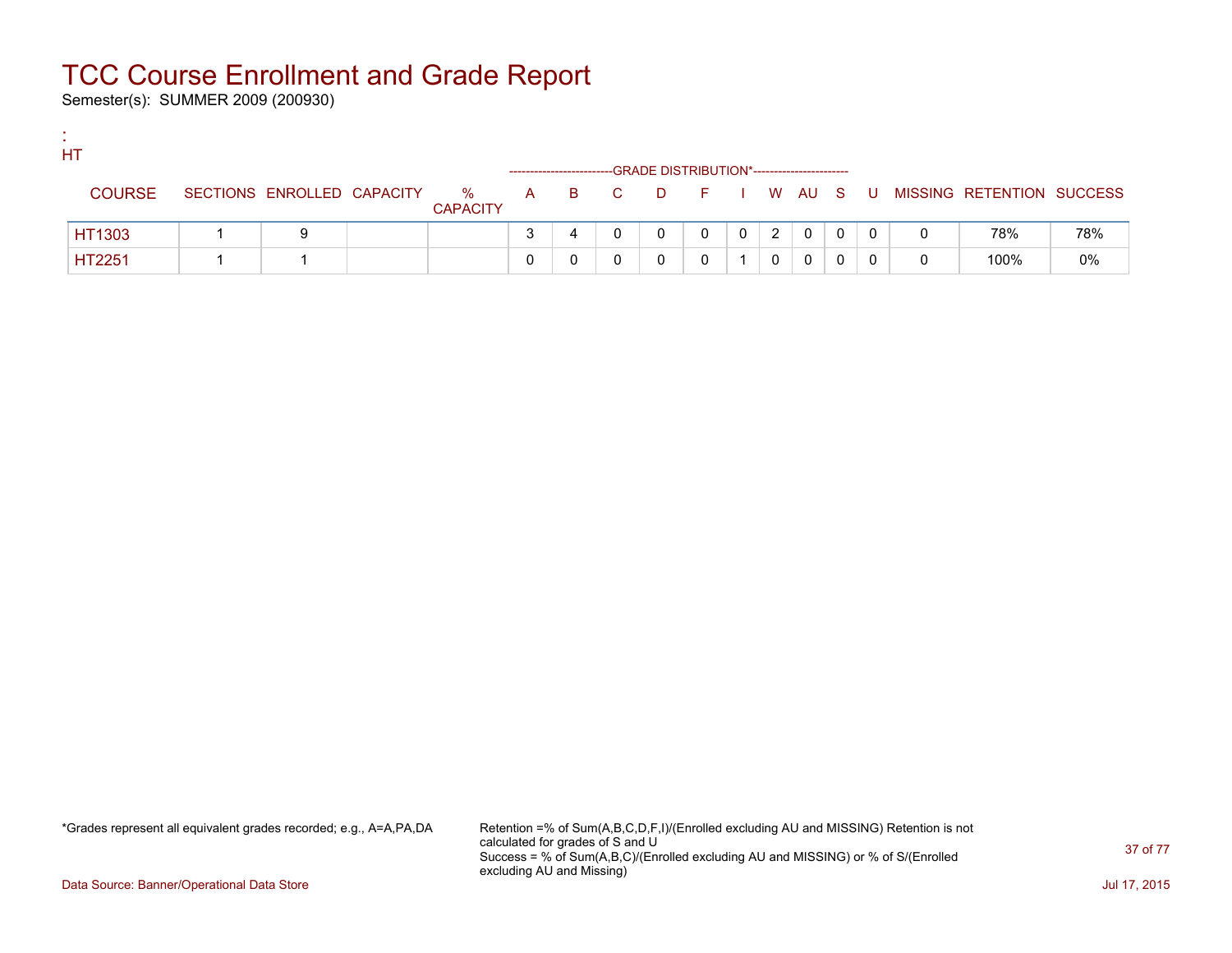Semester(s): SUMMER 2009 (200930)

:

#### **HUM** ---GRADE DISTRIBUTION\*------------------------COURSE SECTIONS ENROLLED CAPACITY % **CAPACITY** A B C D F I W AU S U MISSING RETENTION SUCCESS HUM2113 | 16 | 516 | | 159 | 55 | 20 | 10 | 11 | 1 | 40 | 0 | 0 | 0 | 0 | 50% | 45% HUM2223 | 6 | 110 | | 68 | 19 | 6 | 2 | 3 | 0 | 12 | 0 | 0 | 0 | 0 | 89% | 85% HUM2333 | 1 | 12 | | 3 | 5 | 0 | 0 | 0 | 4 | 0 | 0 | 0 | 0 | 67% | 67% HUM2443 3 82 22 29 14 1 7 0 9 0 0 0 0 89% 79% HUM2553 | 1 | 19 | | | 18 | 1 | 0 | 0 | 0 | 0 | 0 | 0 | 0 | 0 | 100% | 100% HUM2663 3 72 7 23 22 7 4 7 0 9 0 0 0 0 88% 72% HUM2993 | 1 | 6 | | | 2 | 2 | 0 | 0 | 0 | 0 | 0 | 0 | 0 | 100% | 100%

\*Grades represent all equivalent grades recorded; e.g., A=A,PA,DA Retention =% of Sum(A,B,C,D,F,I)/(Enrolled excluding AU and MISSING) Retention is not calculated for grades of S and U Success = % of Sum(A,B,C)/(Enrolled excluding AU and MISSING) or % of S/(Enrolled excluding AU and Missing)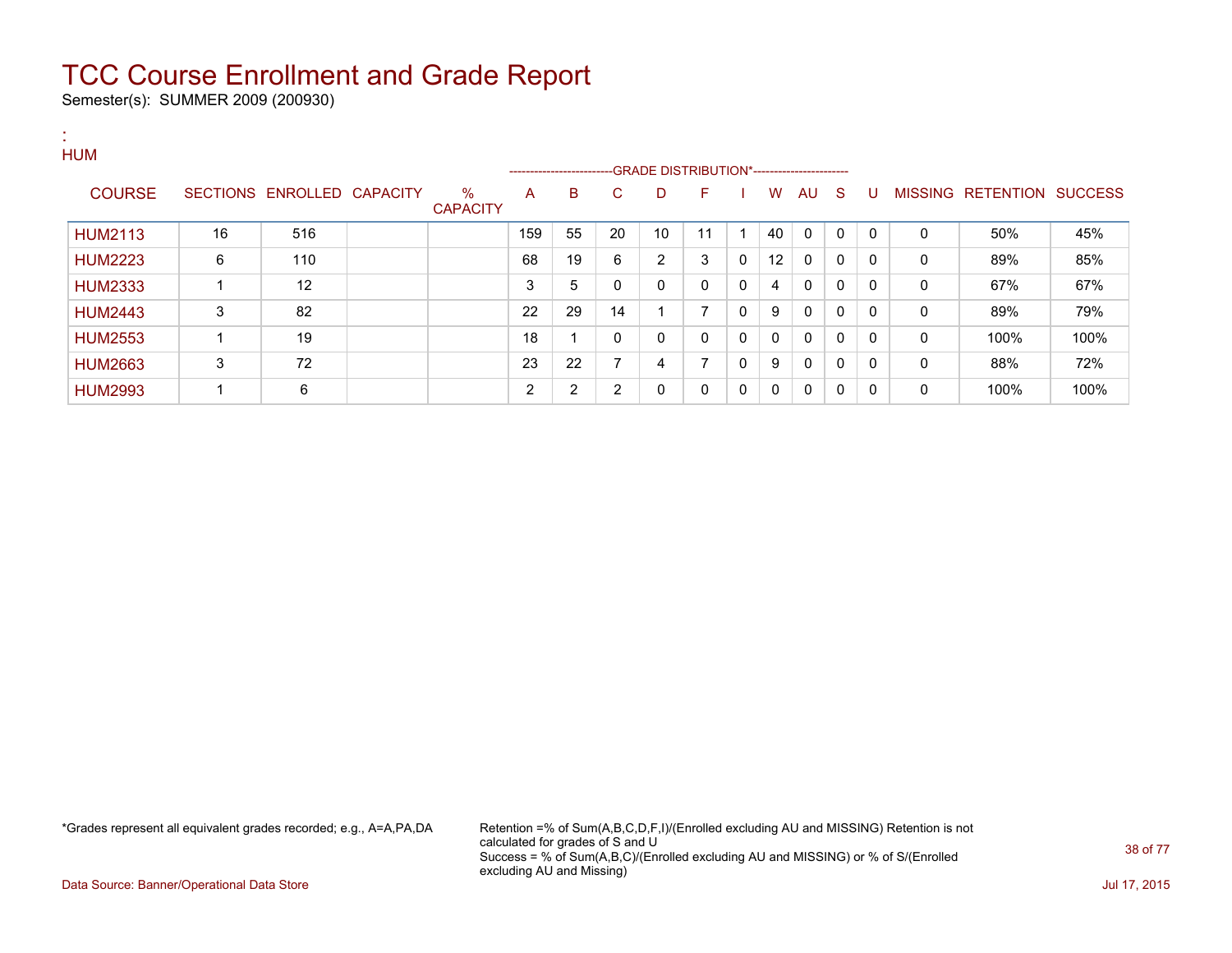Semester(s): SUMMER 2009 (200930)

:

| . .<br>ID     |   |                            |                         |    |                         |    |                                               |    |          |              |              |    |   |   |                           |      |
|---------------|---|----------------------------|-------------------------|----|-------------------------|----|-----------------------------------------------|----|----------|--------------|--------------|----|---|---|---------------------------|------|
|               |   |                            |                         |    | ----------------------- |    | --GRADE DISTRIBUTION*------------------------ |    |          |              |              |    |   |   |                           |      |
| <b>COURSE</b> |   | SECTIONS ENROLLED CAPACITY | $\%$<br><b>CAPACITY</b> | A  | B                       | C. | D                                             | F. |          | W            | AU           | -S | U |   | MISSING RETENTION SUCCESS |      |
| <b>ID1313</b> | 3 | 46                         |                         | ົ  | ົ                       |    | 0                                             | 0  |          | $\mathbf{0}$ | $\Omega$     | 0  | 0 | 0 | 11%                       | 11%  |
| <b>ID1333</b> | 2 | 34                         |                         | 5  |                         | 0  | 0                                             | 0  | $\Omega$ | 0            | $\Omega$     | 0  | 0 | 0 | 18%                       | 18%  |
| <b>ID1343</b> |   | 3                          |                         | ົ  |                         | 0  | 0                                             | 0  | $\Omega$ | 0            | $\mathbf{0}$ | 0  | 0 | 0 | 100%                      | 100% |
| <b>ID2383</b> |   |                            |                         |    | 0                       | 0  | 0                                             | 0  | $\Omega$ | $\mathbf{0}$ | $\mathbf{0}$ | 0  | 0 | 0 | 100%                      | 100% |
| <b>ID2413</b> |   | 13                         |                         | 10 | $\overline{2}$          | 0  | 0                                             |    | $\Omega$ | 0            | 0            | 0  | 0 | 0 | 100%                      | 92%  |

\*Grades represent all equivalent grades recorded; e.g., A=A,PA,DA Retention =% of Sum(A,B,C,D,F,I)/(Enrolled excluding AU and MISSING) Retention is not calculated for grades of S and U Success = % of Sum(A,B,C)/(Enrolled excluding AU and MISSING) or % of S/(Enrolled excluding AU and Missing)

Data Source: Banner/Operational Data Store Jul 17, 2015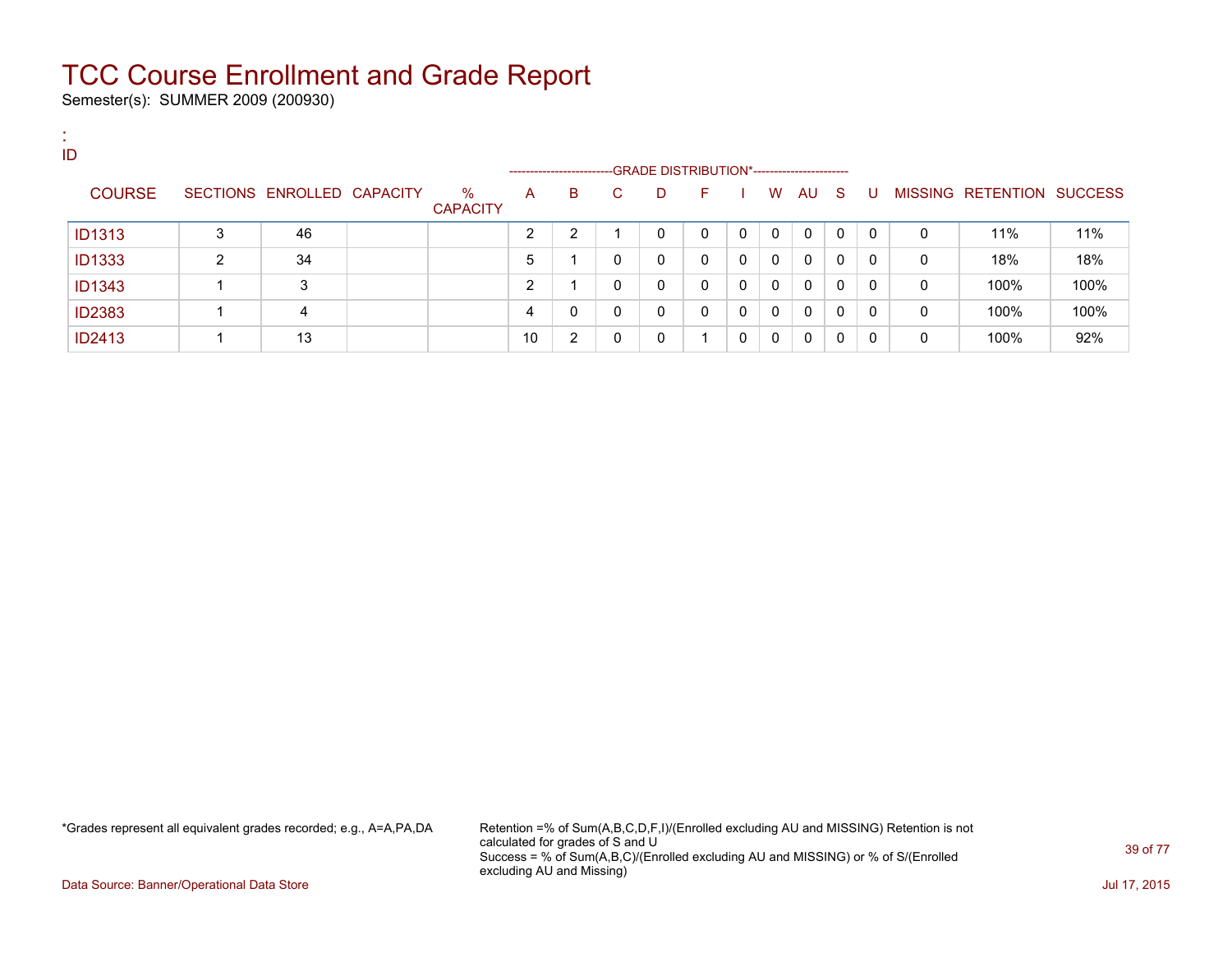Semester(s): SUMMER 2009 (200930)

:

| <b>INT</b>     |                            |                         |   | ---------------------- |    |   | -GRADE DISTRIBUTION*----------------------- |   |          |        |   |     |   |                           |      |
|----------------|----------------------------|-------------------------|---|------------------------|----|---|---------------------------------------------|---|----------|--------|---|-----|---|---------------------------|------|
| <b>COURSE</b>  | SECTIONS ENROLLED CAPACITY | $\%$<br><b>CAPACITY</b> | A | B.                     | C. | D | - F -                                       |   |          | W AU S |   | - U |   | MISSING RETENTION SUCCESS |      |
| <b>INT1351</b> | 6                          |                         |   |                        |    | 0 |                                             | 0 | $\Omega$ |        | 0 | 0   | 0 | 100%                      | 100% |
| <b>INT1363</b> | 31                         |                         |   | 10                     | 5  | 2 |                                             | 0 | 5        | 0      | 0 |     | 0 | 84%                       | 77%  |
| <b>INT1373</b> | 9                          |                         |   |                        |    | 0 |                                             | 0 | 0        | 2      |   |     |   | 100%                      | 71%  |

\*Grades represent all equivalent grades recorded; e.g., A=A,PA,DA Retention =% of Sum(A,B,C,D,F,I)/(Enrolled excluding AU and MISSING) Retention is not calculated for grades of S and U Success = % of Sum(A,B,C)/(Enrolled excluding AU and MISSING) or % of S/(Enrolled excluding AU and Missing)

Data Source: Banner/Operational Data Store Jul 17, 2015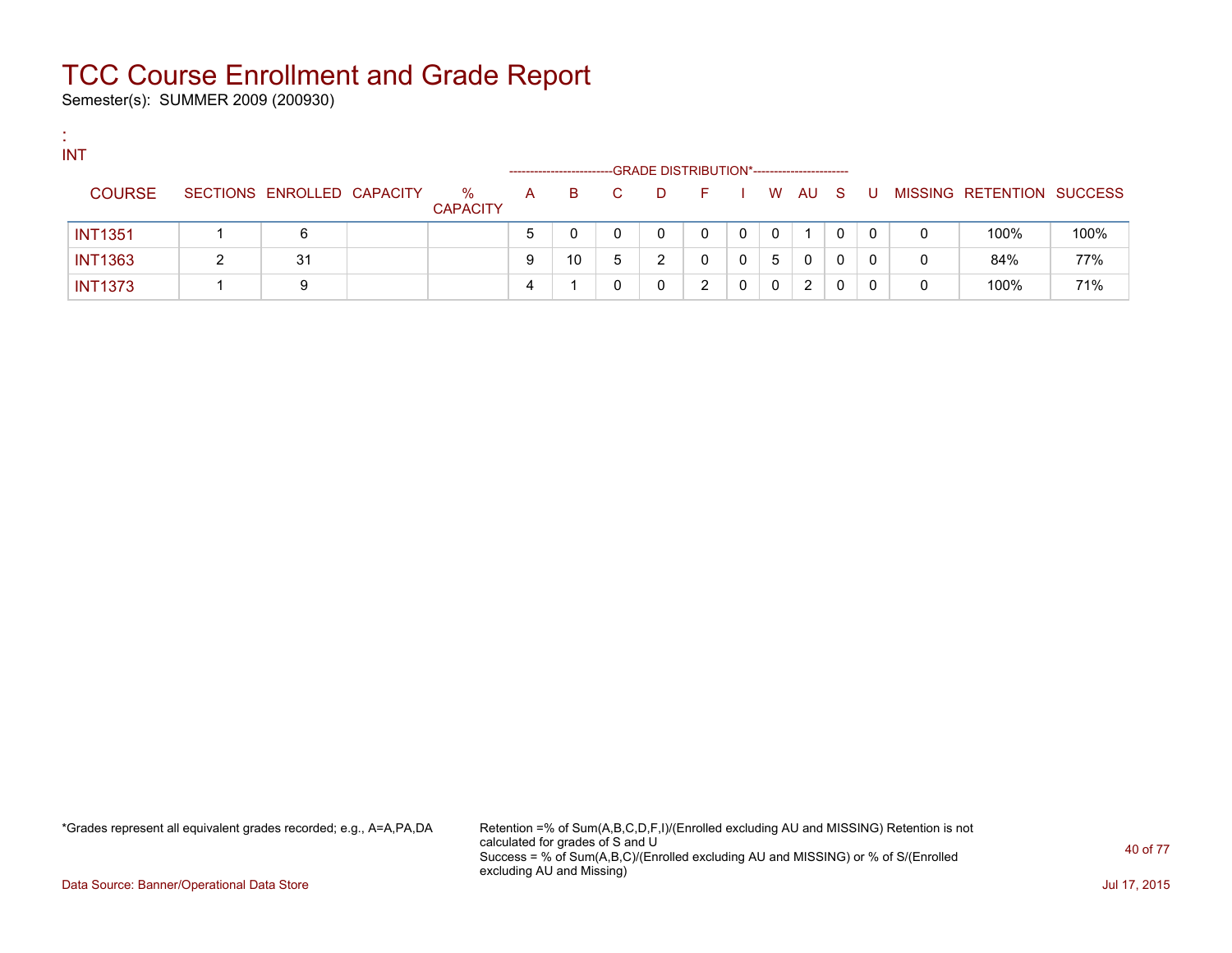Semester(s): SUMMER 2009 (200930)

:

| IS |               |  |                 |  |                                                                    |          |          |          |          |                                                                               |      |
|----|---------------|--|-----------------|--|--------------------------------------------------------------------|----------|----------|----------|----------|-------------------------------------------------------------------------------|------|
|    |               |  |                 |  | ------------------------GRADE DISTRIBUTION*----------------------- |          |          |          |          |                                                                               |      |
|    | <b>COURSE</b> |  | <b>CAPACITY</b> |  |                                                                    |          |          |          |          | SECTIONS ENROLLED CAPACITY 5 % A B C D F I W AU S U MISSING RETENTION SUCCESS |      |
|    | <b>IS2992</b> |  |                 |  |                                                                    | $\Omega$ | $\Omega$ | $\Omega$ | $\Omega$ | 100%                                                                          | 100% |

\*Grades represent all equivalent grades recorded; e.g., A=A,PA,DA Retention =% of Sum(A,B,C,D,F,I)/(Enrolled excluding AU and MISSING) Retention is not calculated for grades of S and U Success = % of Sum(A,B,C)/(Enrolled excluding AU and MISSING) or % of S/(Enrolled excluding AU and Missing)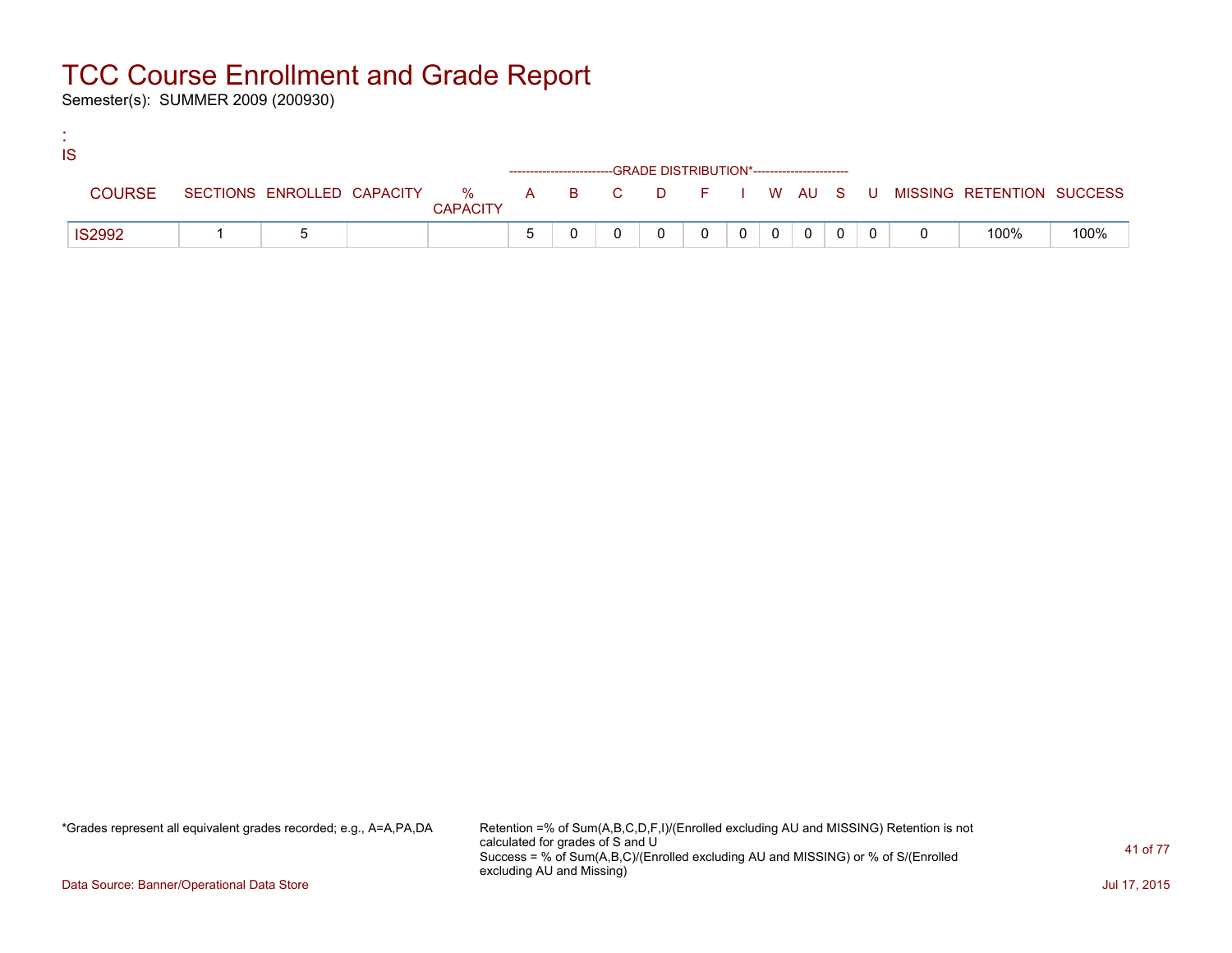Semester(s): SUMMER 2009 (200930)

:

| <b>ITA</b>     |                            |                         |                      |    |    |   |                                             |   |   |        |   |     |   |                           |      |
|----------------|----------------------------|-------------------------|----------------------|----|----|---|---------------------------------------------|---|---|--------|---|-----|---|---------------------------|------|
|                |                            |                         | -------------------- |    |    |   | -GRADE DISTRIBUTION*----------------------- |   |   |        |   |     |   |                           |      |
| <b>COURSE</b>  | SECTIONS ENROLLED CAPACITY | $\%$<br><b>CAPACITY</b> | A                    | B. | C. | D | -F.                                         |   |   | W AU S |   | . U |   | MISSING RETENTION SUCCESS |      |
| <b>ITA1001</b> | 13                         |                         |                      |    |    | 0 |                                             |   |   |        | 0 |     | 0 | 92%                       | 92%  |
| <b>ITA1103</b> | 10                         |                         |                      |    |    | 0 |                                             | 0 |   | 2      | 0 |     | 0 | 88%                       | 88%  |
| <b>ITA1213</b> | 8                          |                         |                      |    |    | 0 |                                             |   | 0 | 0      | 0 |     |   | 100%                      | 100% |

\*Grades represent all equivalent grades recorded; e.g., A=A,PA,DA Retention =% of Sum(A,B,C,D,F,I)/(Enrolled excluding AU and MISSING) Retention is not calculated for grades of S and U Success = % of Sum(A,B,C)/(Enrolled excluding AU and MISSING) or % of S/(Enrolled excluding AU and Missing)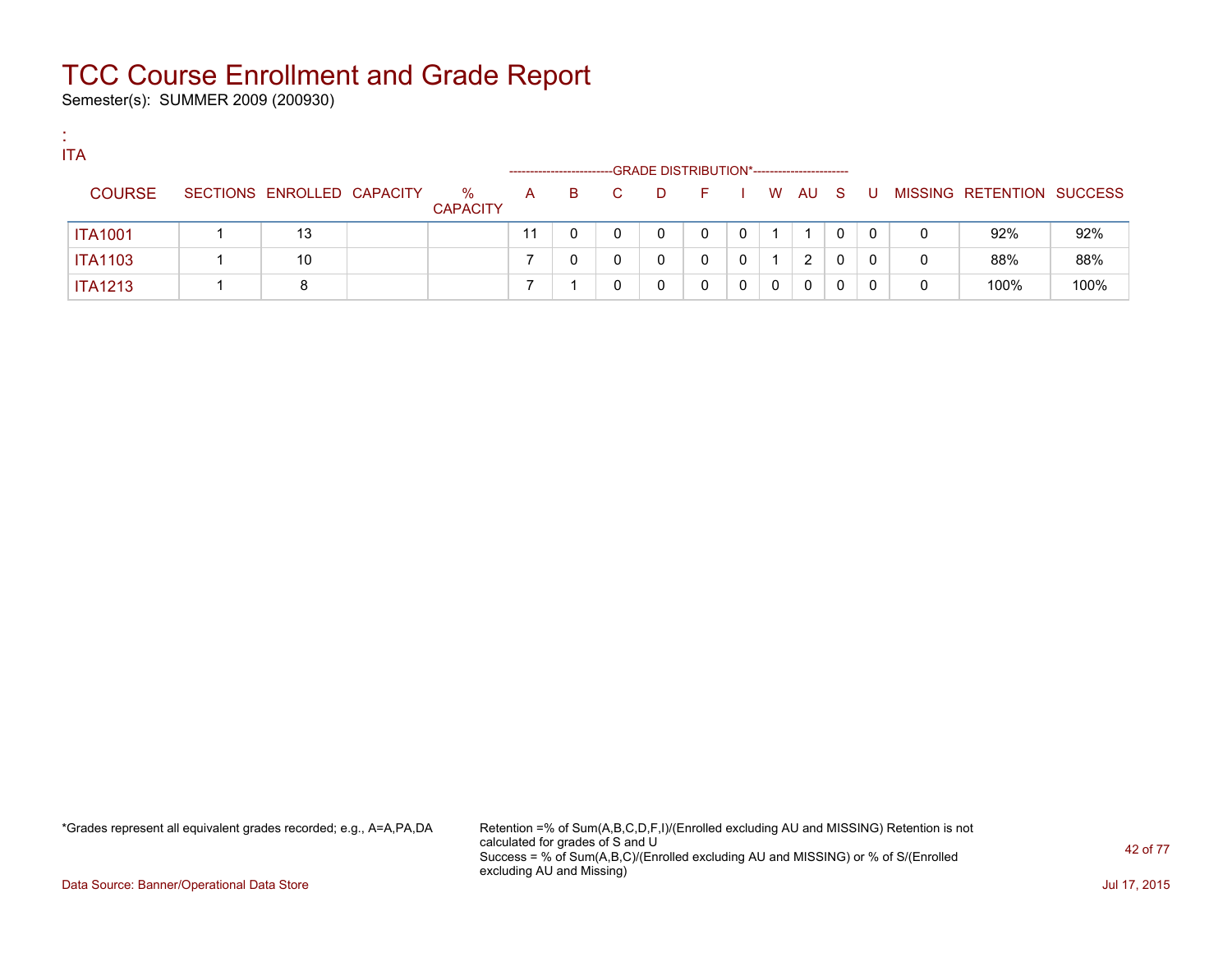Semester(s): SUMMER 2009 (200930)

:

| <b>ITC</b>     |                            |                      | -------------------- |    |    |   | -GRADE DISTRIBUTION*----------------------- |   |          |          |   |     |   |                           |     |
|----------------|----------------------------|----------------------|----------------------|----|----|---|---------------------------------------------|---|----------|----------|---|-----|---|---------------------------|-----|
| <b>COURSE</b>  | SECTIONS ENROLLED CAPACITY | %<br><b>CAPACITY</b> | A                    | B. | C. | D | - F 1                                       |   |          | W AU S   |   | . U |   | MISSING RETENTION SUCCESS |     |
| <b>ITC2014</b> | 3                          |                      |                      |    |    | 0 |                                             | 0 | $\Omega$ | $\Omega$ | 0 | 0   |   | 67%                       | 67% |
| <b>ITC2203</b> | 10                         |                      |                      | ົ  |    | 0 |                                             | 0 | 0        | $\Omega$ | 0 |     | 0 | 20%                       | 20% |
| <b>ITC2993</b> | 14                         |                      |                      |    |    | າ |                                             | 0 | 0        | 0        |   |     |   | 100%                      | 64% |

\*Grades represent all equivalent grades recorded; e.g., A=A,PA,DA Retention =% of Sum(A,B,C,D,F,I)/(Enrolled excluding AU and MISSING) Retention is not calculated for grades of S and U Success = % of Sum(A,B,C)/(Enrolled excluding AU and MISSING) or % of S/(Enrolled excluding AU and Missing)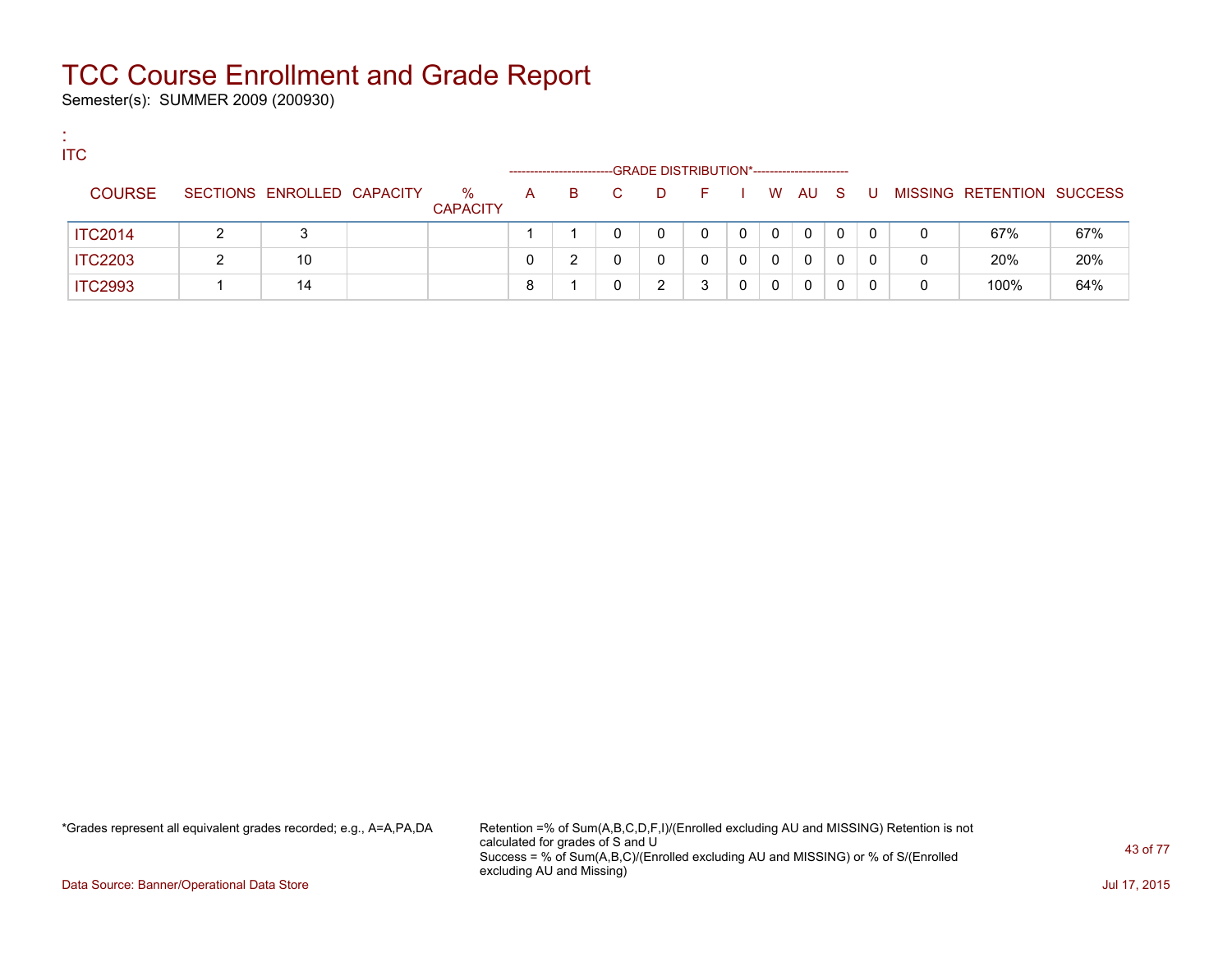Semester(s): SUMMER 2009 (200930)

:

| . .<br><b>JMC</b> |   |                            |                         |    |                             |    |   |                                                 |          |              |              |    |   |   |                                  |      |
|-------------------|---|----------------------------|-------------------------|----|-----------------------------|----|---|-------------------------------------------------|----------|--------------|--------------|----|---|---|----------------------------------|------|
| <b>COURSE</b>     |   | SECTIONS ENROLLED CAPACITY | $\%$<br><b>CAPACITY</b> | A  | ----------------------<br>B | C. | D | -GRADE DISTRIBUTION*----------------------<br>F |          | W            | AU           | -S | U |   | <b>MISSING RETENTION SUCCESS</b> |      |
| <b>JMC1013</b>    |   | 10                         |                         | ົ  | 6                           | 0  |   | 0                                               |          |              | 0            | 0  | 0 | 0 | $90\%$                           | 80%  |
| <b>JMC1113</b>    | 2 | 25                         |                         | 18 | 4                           | 0  | 0 | 0                                               | 2        |              | 0            | 0  | 0 | 0 | 96%                              | 88%  |
| <b>JMC2853</b>    |   |                            |                         |    | 0                           | 0  | 0 | 0                                               | $\Omega$ | 0            | $\mathbf{0}$ | 0  | 0 | 0 | 100%                             | 100% |
| <b>JMC2973</b>    |   | ົ                          |                         | ົ  | 0                           | 0  | 0 | 0                                               | - 0      | $\mathbf{0}$ | $\mathbf{0}$ | 0  | 0 | 0 | 100%                             | 100% |
| <b>JMC2993</b>    |   | 5                          |                         |    | 0                           | 0  |   | 0                                               | - 0      | 0            |              |    | 0 | 0 | 100%                             | 100% |

\*Grades represent all equivalent grades recorded; e.g., A=A,PA,DA Retention =% of Sum(A,B,C,D,F,I)/(Enrolled excluding AU and MISSING) Retention is not calculated for grades of S and U Success = % of Sum(A,B,C)/(Enrolled excluding AU and MISSING) or % of S/(Enrolled excluding AU and Missing)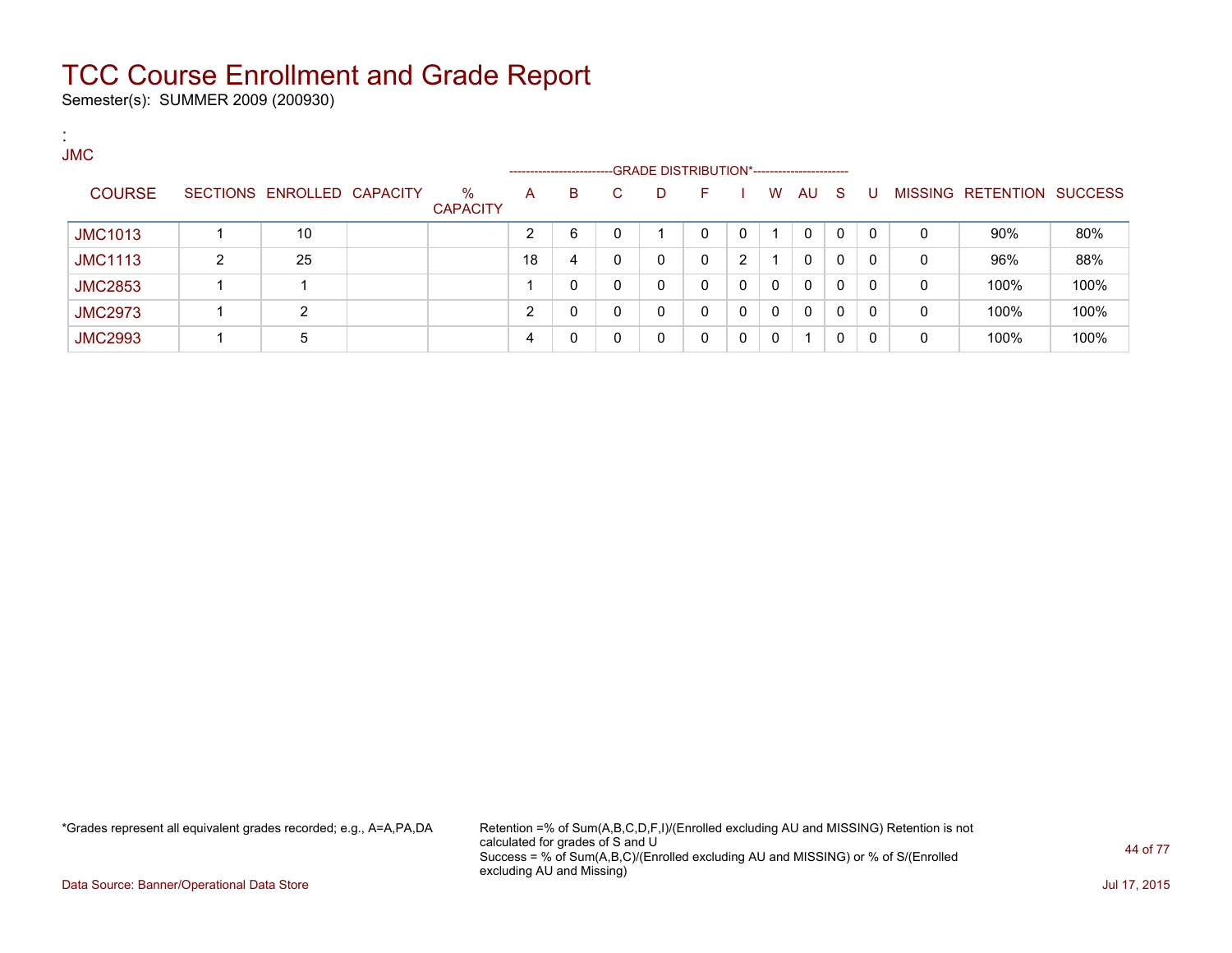Semester(s): SUMMER 2009 (200930)

:

| <b>JPN</b>     |                            |                         |   | ---------------------- |    | -GRADE DISTRIBUTION*----------------------- |              |              |          |              |     |              |   |                           |      |
|----------------|----------------------------|-------------------------|---|------------------------|----|---------------------------------------------|--------------|--------------|----------|--------------|-----|--------------|---|---------------------------|------|
| <b>COURSE</b>  | SECTIONS ENROLLED CAPACITY | $\%$<br><b>CAPACITY</b> | A | в                      | C. | D                                           | F.           |              | W        | AU           | - S | -U           |   | MISSING RETENTION SUCCESS |      |
| <b>JPN1001</b> |                            |                         | 6 | 0                      |    | 0                                           | $\mathbf{0}$ | $\mathbf{0}$ |          | 0            | 0   | $\mathbf{0}$ | 0 | 86%                       | 86%  |
| <b>JPN1201</b> | 8                          |                         |   | 0                      | 0  | 0                                           |              | $\Omega$     | $\Omega$ | 0            | 0   | $\Omega$     | 0 | 100%                      | 88%  |
| <b>JPN1213</b> | 10                         |                         | 6 | 0                      |    | 0                                           | 2            | $\Omega$     | 1.       | $\mathbf{0}$ | 0   | $\Omega$     | 0 | $90\%$                    | 70%  |
| <b>JPN2323</b> | 3                          |                         |   |                        | 0  | 0                                           | 0            | $\mathbf{0}$ |          | $\mathbf{0}$ | 0   | $\Omega$     | 0 | 67%                       | 67%  |
| <b>JPN2991</b> | 8                          |                         |   |                        |    | 0                                           | $\Omega$     | $\Omega$     | $\Omega$ | 0            | 0   | $\Omega$     | 0 | 100%                      | 100% |

\*Grades represent all equivalent grades recorded; e.g., A=A,PA,DA Retention =% of Sum(A,B,C,D,F,I)/(Enrolled excluding AU and MISSING) Retention is not calculated for grades of S and U Success = % of Sum(A,B,C)/(Enrolled excluding AU and MISSING) or % of S/(Enrolled excluding AU and Missing)

Data Source: Banner/Operational Data Store Jul 17, 2015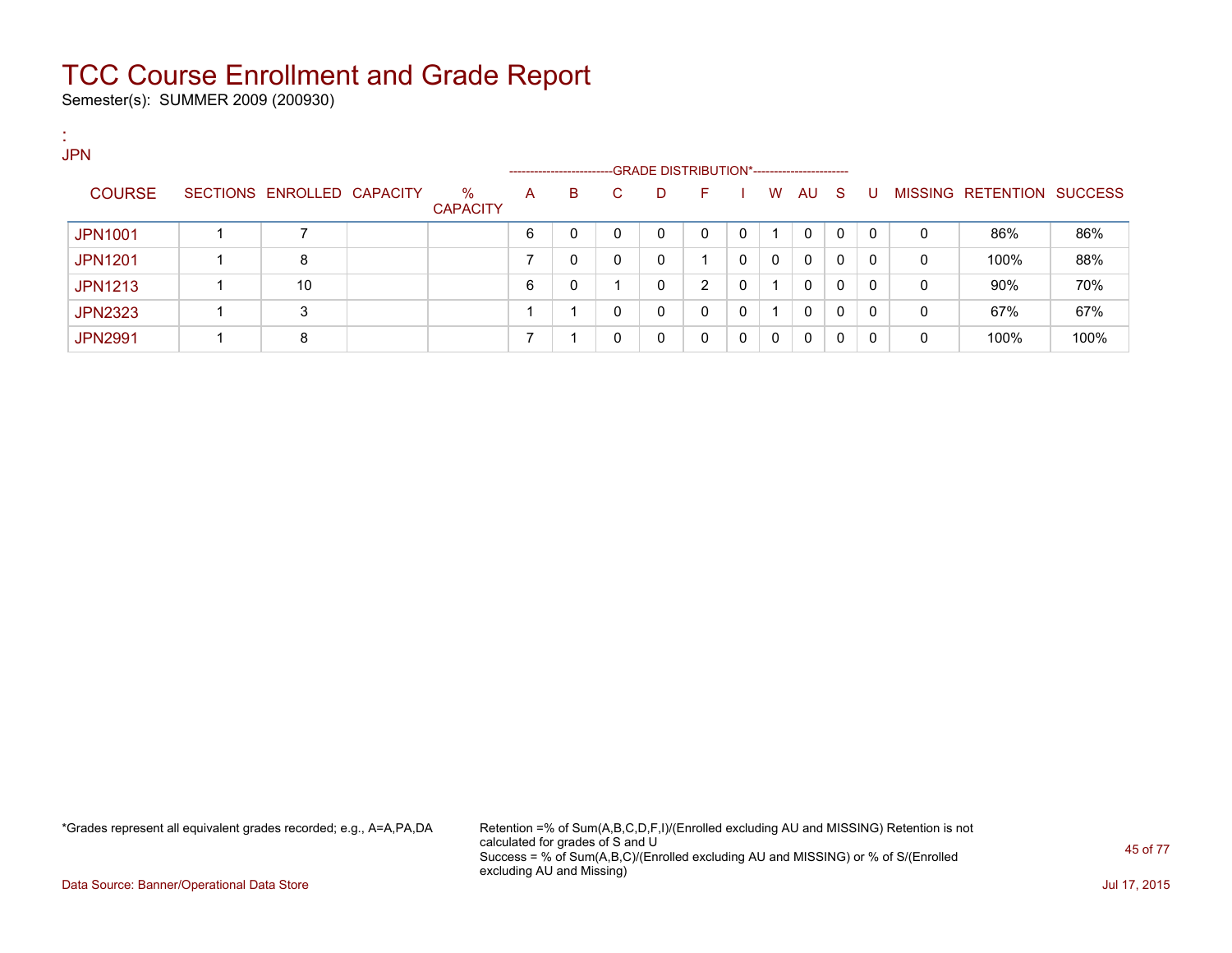Semester(s): SUMMER 2009 (200930)

:

| LAT            |    |                 |  |                                                                    |                |          |   |  |                                                                               |     |
|----------------|----|-----------------|--|--------------------------------------------------------------------|----------------|----------|---|--|-------------------------------------------------------------------------------|-----|
|                |    |                 |  | ------------------------GRADE DISTRIBUTION*----------------------- |                |          |   |  |                                                                               |     |
| <b>COURSE</b>  |    | <b>CAPACITY</b> |  |                                                                    |                |          |   |  | SECTIONS ENROLLED CAPACITY 5 % A B C D F I W AU S U MISSING RETENTION SUCCESS |     |
| <b>LAT1103</b> | 10 |                 |  |                                                                    | 0 <sup>1</sup> | $\sim$ 4 | 0 |  | 60%                                                                           | 60% |

\*Grades represent all equivalent grades recorded; e.g., A=A,PA,DA Retention =% of Sum(A,B,C,D,F,I)/(Enrolled excluding AU and MISSING) Retention is not calculated for grades of S and U Success = % of Sum(A,B,C)/(Enrolled excluding AU and MISSING) or % of S/(Enrolled excluding AU and Missing)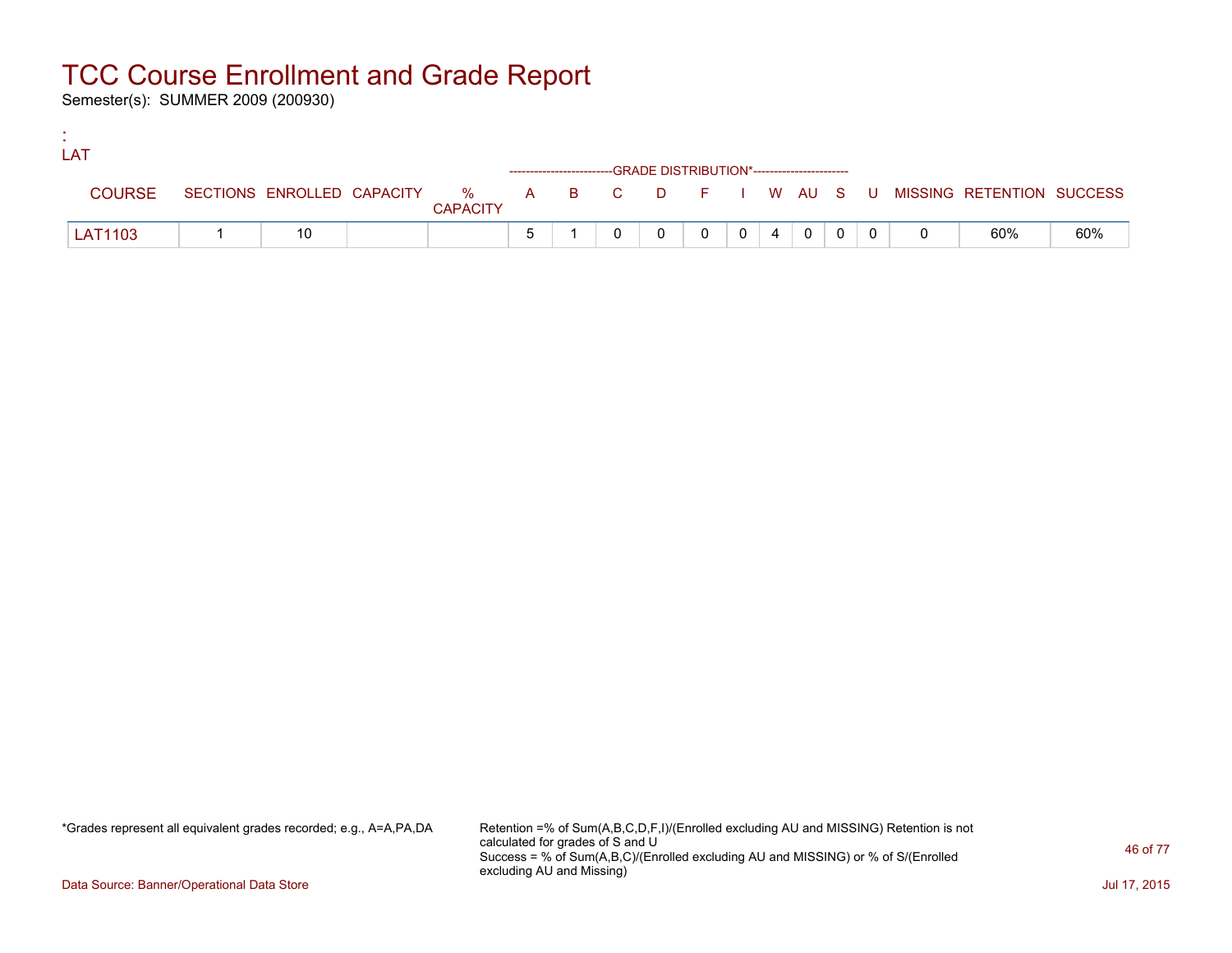Semester(s): SUMMER 2009 (200930)

:

| <b>MA</b>     |                            |                         |                                                                                                                                                                                                                                |     |          |            |   |              |     |                           |      |
|---------------|----------------------------|-------------------------|--------------------------------------------------------------------------------------------------------------------------------------------------------------------------------------------------------------------------------|-----|----------|------------|---|--------------|-----|---------------------------|------|
| <b>COURSE</b> | SECTIONS ENROLLED CAPACITY | $\%$<br><b>CAPACITY</b> | A and a set of the set of the set of the set of the set of the set of the set of the set of the set of the set of the set of the set of the set of the set of the set of the set of the set of the set of the set of the set o | B C | <b>D</b> | F I W AU S |   |              | -U. | MISSING RETENTION SUCCESS |      |
| MA1343        | 10                         |                         |                                                                                                                                                                                                                                |     |          | 0          | 0 | $\mathbf{0}$ |     | 100%                      | 100% |
| MA2333        |                            |                         |                                                                                                                                                                                                                                |     |          |            |   | 0            |     | 100%                      | 100% |

\*Grades represent all equivalent grades recorded; e.g., A=A,PA,DA Retention =% of Sum(A,B,C,D,F,I)/(Enrolled excluding AU and MISSING) Retention is not calculated for grades of S and U Success = % of Sum(A,B,C)/(Enrolled excluding AU and MISSING) or % of S/(Enrolled excluding AU and Missing)

Data Source: Banner/Operational Data Store Jul 17, 2015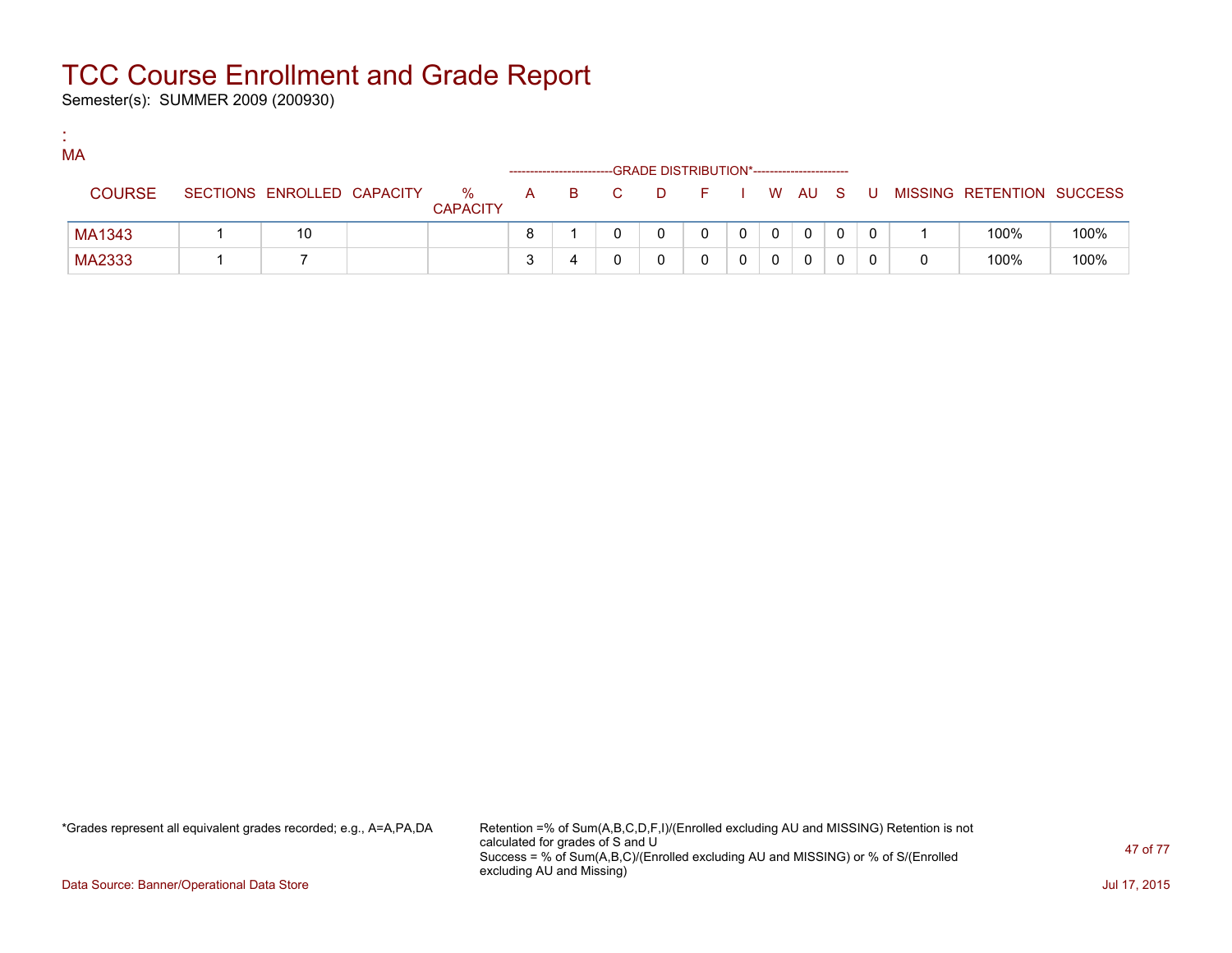Semester(s): SUMMER 2009 (200930)

:

| <b>MGT</b>     |                            |                         |                                                                                                                                                                                                                                |   |     | -GRADE DISTRIBUTION*----------------------- |               |   |    |              |   |                           |     |
|----------------|----------------------------|-------------------------|--------------------------------------------------------------------------------------------------------------------------------------------------------------------------------------------------------------------------------|---|-----|---------------------------------------------|---------------|---|----|--------------|---|---------------------------|-----|
| <b>COURSE</b>  | SECTIONS ENROLLED CAPACITY | $\%$<br><b>CAPACITY</b> | A and a set of the set of the set of the set of the set of the set of the set of the set of the set of the set of the set of the set of the set of the set of the set of the set of the set of the set of the set of the set o |   | B C | <b>D</b>                                    | FIWAUS        |   |    |              | U | MISSING RETENTION SUCCESS |     |
| <b>MGT1353</b> | 27                         |                         | 10                                                                                                                                                                                                                             |   |     |                                             | $\mathcal{P}$ | 0 | 10 | $\mathbf{0}$ |   | 63%                       | 56% |
| MGT2363        | 70                         |                         | 29                                                                                                                                                                                                                             | 8 |     |                                             |               |   | 15 | 0            |   | 79%                       | 69% |

\*Grades represent all equivalent grades recorded; e.g., A=A,PA,DA Retention =% of Sum(A,B,C,D,F,I)/(Enrolled excluding AU and MISSING) Retention is not calculated for grades of S and U Success = % of Sum(A,B,C)/(Enrolled excluding AU and MISSING) or % of S/(Enrolled excluding AU and Missing)

Data Source: Banner/Operational Data Store Jul 17, 2015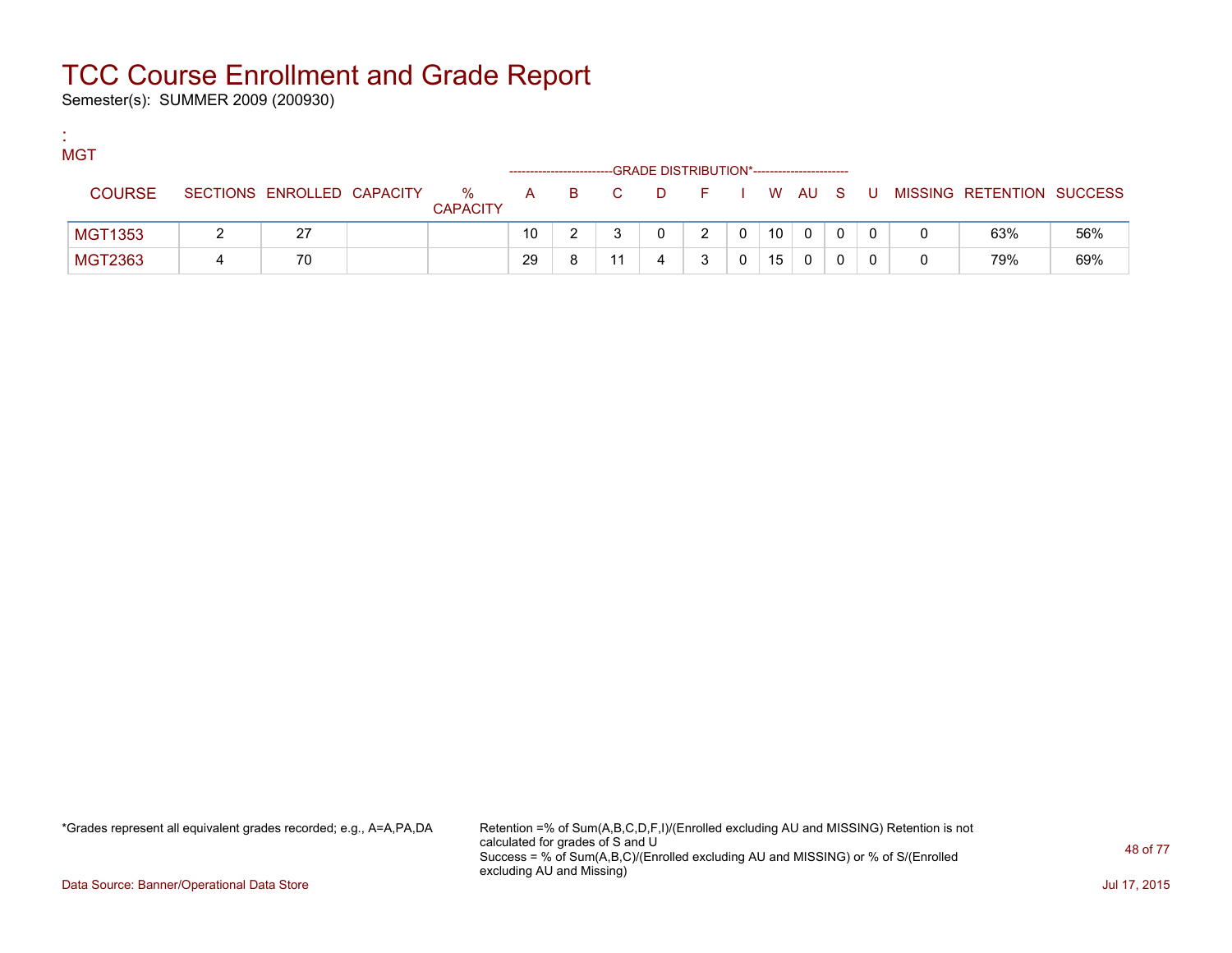Semester(s): SUMMER 2009 (200930)

:

| <b>MKT</b>     |                |                            |                         |                | -----------------------GRADE DISTRIBUTION*----------------------- |              |   |              |              |              |              |              |              |              |                           |      |
|----------------|----------------|----------------------------|-------------------------|----------------|-------------------------------------------------------------------|--------------|---|--------------|--------------|--------------|--------------|--------------|--------------|--------------|---------------------------|------|
| <b>COURSE</b>  |                | SECTIONS ENROLLED CAPACITY | $\%$<br><b>CAPACITY</b> | A              | B                                                                 | $\mathbf{C}$ | D | F            |              | W            | AU           | - S          | U            |              | MISSING RETENTION SUCCESS |      |
| <b>MKT1313</b> |                | 2                          |                         | 0              | 2                                                                 | $\mathbf 0$  | 0 | $\mathbf{0}$ | $\mathbf{0}$ | $\mathbf{0}$ | 0            | 0            | $\mathbf{0}$ | 0            | 100%                      | 100% |
| <b>MKT1333</b> |                |                            |                         | 6              |                                                                   | $\mathbf{0}$ | 0 | $\mathbf{0}$ | $\Omega$     | $\mathbf{0}$ | $\mathbf{0}$ | $\mathbf{0}$ | $\mathbf{0}$ | 0            | 100%                      | 100% |
| <b>MKT1371</b> |                | 8                          |                         | $\overline{2}$ | 4                                                                 |              | 0 |              | 0            | $\mathbf{0}$ | $\mathbf{0}$ | $\mathbf{0}$ | $\mathbf{0}$ | $\mathbf{0}$ | 100%                      | 88%  |
| <b>MKT1381</b> |                | $\overline{2}$             |                         |                |                                                                   | $\mathbf{0}$ | 0 | $\Omega$     | $\Omega$     | $\mathbf{0}$ | $\mathbf{0}$ | $\mathbf{0}$ | 0            | 0            | 100%                      | 100% |
| <b>MKT2343</b> | $\overline{2}$ | 21                         |                         | 17             |                                                                   |              | 0 | $\Omega$     | $\Omega$     | 2            | $\mathbf{0}$ | 0            | 0            | 0            | 90%                       | 90%  |
| <b>MKT2423</b> |                | 19                         |                         | 9              | 5                                                                 | 3            | 0 | $\Omega$     | $\Omega$     | 2            | $\mathbf{0}$ | 0            | 0            | $\mathbf{0}$ | 89%                       | 89%  |
| <b>MKT2433</b> | 2              | 22                         |                         | 19             | 3                                                                 | $\mathbf{0}$ | 0 | $\mathbf{0}$ | 0            | $\mathbf{0}$ | $\mathbf{0}$ | $\mathbf{0}$ | $\mathbf{0}$ | $\mathbf{0}$ | 100%                      | 100% |

\*Grades represent all equivalent grades recorded; e.g., A=A,PA,DA Retention =% of Sum(A,B,C,D,F,I)/(Enrolled excluding AU and MISSING) Retention is not calculated for grades of S and U Success = % of Sum(A,B,C)/(Enrolled excluding AU and MISSING) or % of S/(Enrolled excluding AU and Missing)

Data Source: Banner/Operational Data Store Jul 17, 2015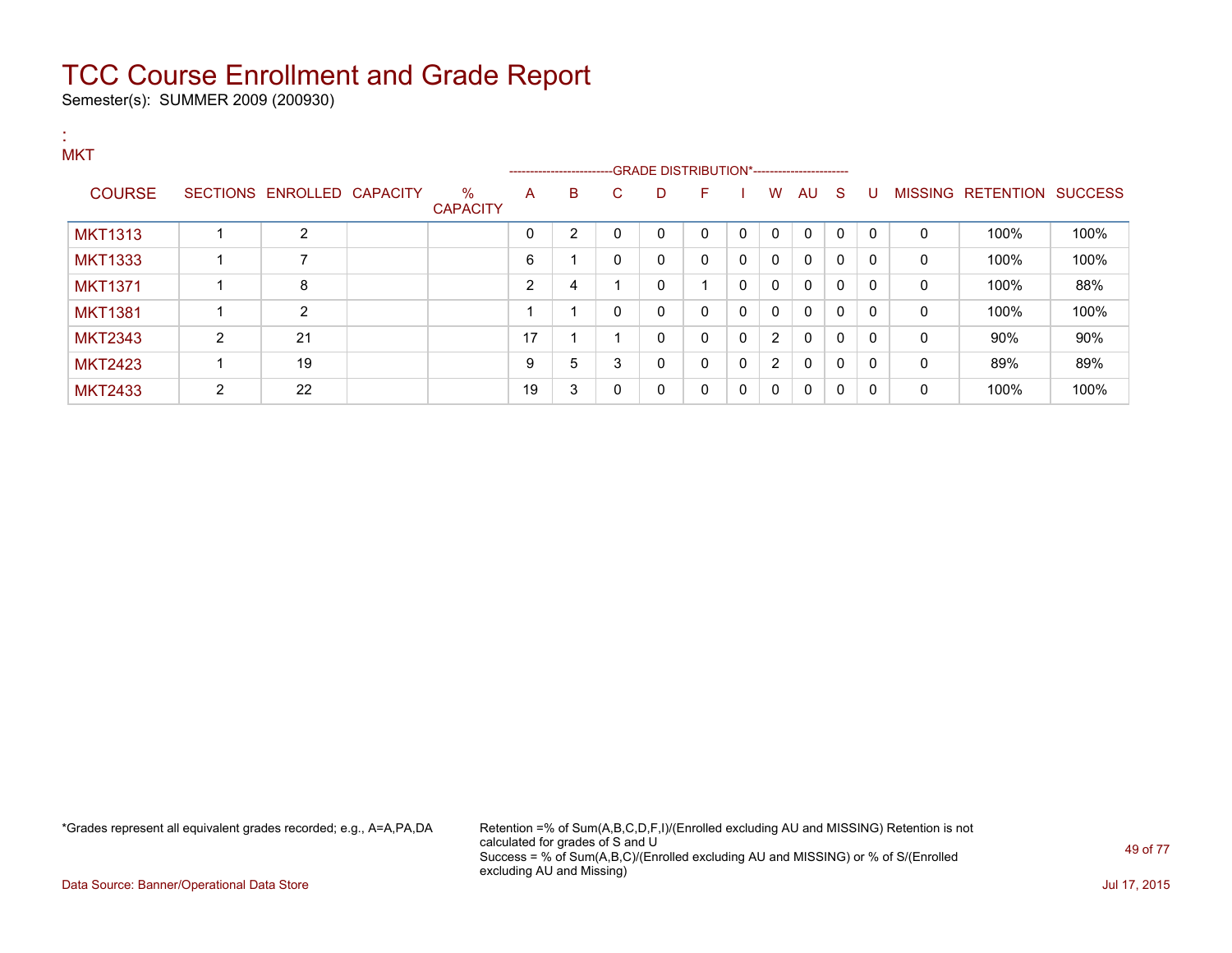Semester(s): SUMMER 2009 (200930)

| п.<br><b>Contract</b><br>MLT |                |   |                            |                      |    | ---------------------- |              | --GRADE DISTRIBUTION*----------------------- |          |              |              |              |              |                |              |                           |      |
|------------------------------|----------------|---|----------------------------|----------------------|----|------------------------|--------------|----------------------------------------------|----------|--------------|--------------|--------------|--------------|----------------|--------------|---------------------------|------|
|                              | <b>COURSE</b>  |   | SECTIONS ENROLLED CAPACITY | %<br><b>CAPACITY</b> | A  | B                      | C.           | D                                            | F.       |              | W            | AU S         |              | U              |              | MISSING RETENTION SUCCESS |      |
|                              | <b>MLT1203</b> | 3 | 78                         |                      | 3  | 5                      | $\mathbf{0}$ | 0                                            |          | $\Omega$     | $\mathbf{0}$ | $\mathbf{0}$ | $\Omega$     | $\mathbf{0}$   | $\mathbf{0}$ | 12%                       | 10%  |
|                              | <b>MLT1212</b> | 3 | 46                         |                      |    | 5                      | 3            | 0                                            |          | $\Omega$     | $\Omega$     | $\mathbf{0}$ | $\mathbf{0}$ | $\mathbf{0}$   | $\mathbf{0}$ | 22%                       | 20%  |
|                              | <b>MLT1222</b> | 2 | 15                         |                      | 4  | 0                      |              | 0                                            |          | $\mathbf{0}$ |              | $\mathbf{0}$ | $\mathbf{0}$ | $\Omega$       | $\mathbf{0}$ | 40%                       | 33%  |
|                              | <b>MLT2465</b> |   | 11                         |                      | 10 | 0                      |              | $\mathbf{0}$                                 | $\Omega$ | $\mathbf 0$  | $\Omega$     | $\mathbf{0}$ | $\Omega$     | $\overline{0}$ | $\mathbf{0}$ | 100%                      | 100% |
|                              | <b>MLT2991</b> |   | 11                         |                      | 11 | 0                      | 0            | 0                                            | $\Omega$ | $\mathbf{0}$ | 0            | 0            | $\Omega$     | $\Omega$       | 0            | 100%                      | 100% |

\*Grades represent all equivalent grades recorded; e.g., A=A,PA,DA Retention =% of Sum(A,B,C,D,F,I)/(Enrolled excluding AU and MISSING) Retention is not calculated for grades of S and U Success = % of Sum(A,B,C)/(Enrolled excluding AU and MISSING) or % of S/(Enrolled excluding AU and Missing)

Data Source: Banner/Operational Data Store Jul 17, 2015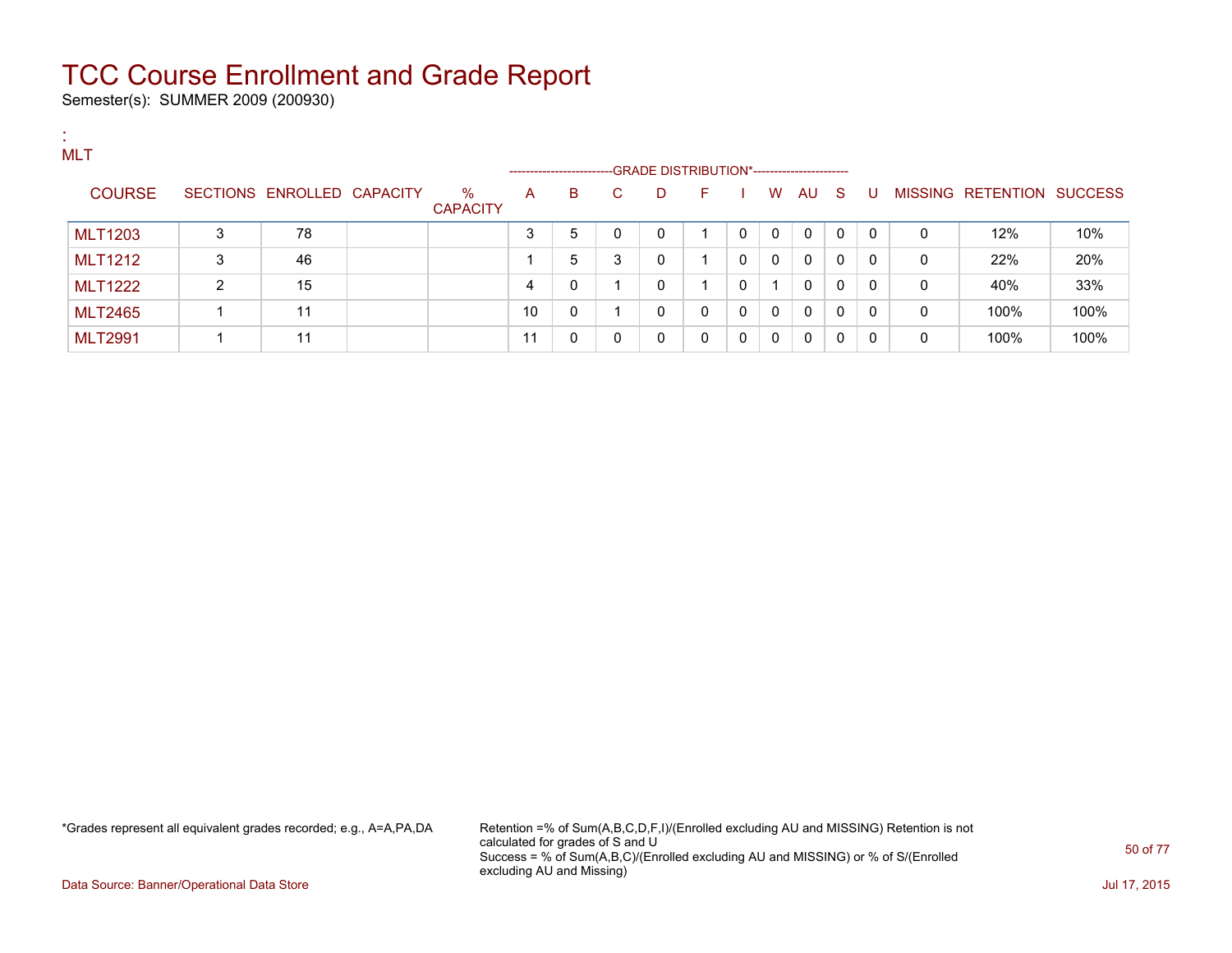Semester(s): SUMMER 2009 (200930)

| <b>MTH</b>     |                |                            |                                  |              |     |     |                | -GRADE DISTRIBUTION*---------------------- |              |                |                |             |          |              |                           |     |
|----------------|----------------|----------------------------|----------------------------------|--------------|-----|-----|----------------|--------------------------------------------|--------------|----------------|----------------|-------------|----------|--------------|---------------------------|-----|
| <b>COURSE</b>  |                | SECTIONS ENROLLED CAPACITY | $\frac{0}{0}$<br><b>CAPACITY</b> | A            | B   | C   | D              | F                                          |              | W              | <b>AU</b>      | S           | U        |              | MISSING RETENTION SUCCESS |     |
| <b>MTH0003</b> | 21             | 422                        |                                  | 83           | 45  | 24  | 9              | 16                                         | $\mathbf{0}$ | 54             | 3              | $\Omega$    | $\Omega$ | $\mathbf{1}$ | 42%                       | 36% |
| <b>MTH0013</b> | 13             | 158                        |                                  | 28           | 31  | 30  | 7              | 8                                          |              | 25             | $\mathbf{0}$   | $\mathbf 0$ | $\Omega$ | $\mathbf{0}$ | 66%                       | 56% |
| <b>MTH0055</b> | 6              | 185                        |                                  | 16           | 16  | 13  | 4              | $\overline{7}$                             | $\mathbf{0}$ | 19             | $\mathbf{0}$   | $\mathbf 0$ | 0        | $\mathbf{0}$ | 30%                       | 24% |
| <b>MTH0105</b> | 6              | 157                        |                                  | 21           | 9   | 14  | 12             | 5                                          | 0            | 14             | $\mathbf{0}$   | 0           | $\Omega$ | $\mathbf{0}$ | 39%                       | 28% |
| <b>MTH0123</b> | 17             | 270                        |                                  | 34           | 31  | 32  | 21             | 35                                         | $\Omega$     | 48             | $\mathbf{0}$   | $\Omega$    | $\Omega$ | $\mathbf{0}$ | 57%                       | 36% |
| <b>MTH1454</b> | $\mathbf{1}$   | 3                          |                                  | $\mathbf{0}$ | 1   | 1   | 0              |                                            | $\mathbf{0}$ | $\mathbf{0}$   | $\mathbf{0}$   | 0           | $\Omega$ | $\mathbf{0}$ | 100%                      | 67% |
| <b>MTH1473</b> | 5              | 111                        |                                  | 19           | 23  | 28  | 14             | 10                                         | $\mathbf{0}$ | 16             | 1              | 0           | $\Omega$ | $\mathbf{0}$ | 85%                       | 64% |
| <b>MTH1513</b> | 37             | 1,111                      |                                  | 209          | 168 | 112 | 36             | 54                                         | 1            | 141            | 1              | 0           | 0        | 0            | 52%                       | 44% |
| <b>MTH1613</b> | $\overline{7}$ | 112                        |                                  | 18           | 25  | 24  | 6              | 6                                          | 0            | 33             | 0              | 0           | $\Omega$ | 0            | 71%                       | 60% |
| <b>MTH1715</b> | 3              | 74                         |                                  | 9            | 6   | 8   | $\overline{2}$ | 6                                          | $\Omega$     | 2              | $\mathbf{0}$   | $\Omega$    | $\Omega$ | $\mathbf{0}$ | 42%                       | 31% |
| <b>MTH2114</b> | 8              | 113                        |                                  | 31           | 36  | 18  | 4              | 6                                          | 0            | 16             | $\overline{2}$ | 0           | $\Omega$ | 0            | 86%                       | 77% |
| <b>MTH2124</b> | $\overline{7}$ | 130                        |                                  | 23           | 25  | 15  | 6              |                                            | $\Omega$     | 18             | 1              | 0           | $\Omega$ | $\mathbf{0}$ | 54%                       | 49% |
| <b>MTH2134</b> | 4              | 47                         |                                  | 18           | 21  | 3   | 1              |                                            | $\Omega$     | 3              | 0              | 0           | 0        | $\mathbf{0}$ | 94%                       | 89% |
| <b>MTH2193</b> | 17             | 341                        |                                  | 134          | 80  | 52  | 23             | 15                                         | 1            | 34             | $\overline{2}$ | 0           | 0        | 0            | 90%                       | 78% |
| <b>MTH2423</b> | $\mathbf{1}$   | 13                         |                                  | 2            | 3   | 5   | 1              | 0                                          | $\Omega$     | 2              | $\mathbf{0}$   | $\Omega$    | $\Omega$ | $\mathbf{0}$ | 85%                       | 77% |
| <b>MTH2513</b> | $\overline{2}$ | 16                         |                                  | 6            | 4   | 3   | 1              | $\mathbf{0}$                               | $\Omega$     | $\overline{2}$ | $\mathbf{0}$   | 0           | $\Omega$ | 0            | 88%                       | 81% |
| <b>MTH2523</b> | 9              | 252                        |                                  | 42           | 51  | 29  | 10             | 10                                         | $\Omega$     | 27             | 1              | $\Omega$    | $\Omega$ | $\mathbf{0}$ | 57%                       | 49% |
| MTH2613        | $\overline{2}$ | 38                         |                                  | 19           | 6   | 6   | 0              |                                            | 0            | 6              | 0              | 0           | 0        | $\mathbf{0}$ | 84%                       | 82% |

:

\*Grades represent all equivalent grades recorded; e.g., A=A,PA,DA Retention =% of Sum(A,B,C,D,F,I)/(Enrolled excluding AU and MISSING) Retention is not calculated for grades of S and U Success = % of Sum(A,B,C)/(Enrolled excluding AU and MISSING) or % of S/(Enrolled excluding AU and Missing) Data Source: Banner/Operational Data Store Jul 17, 2015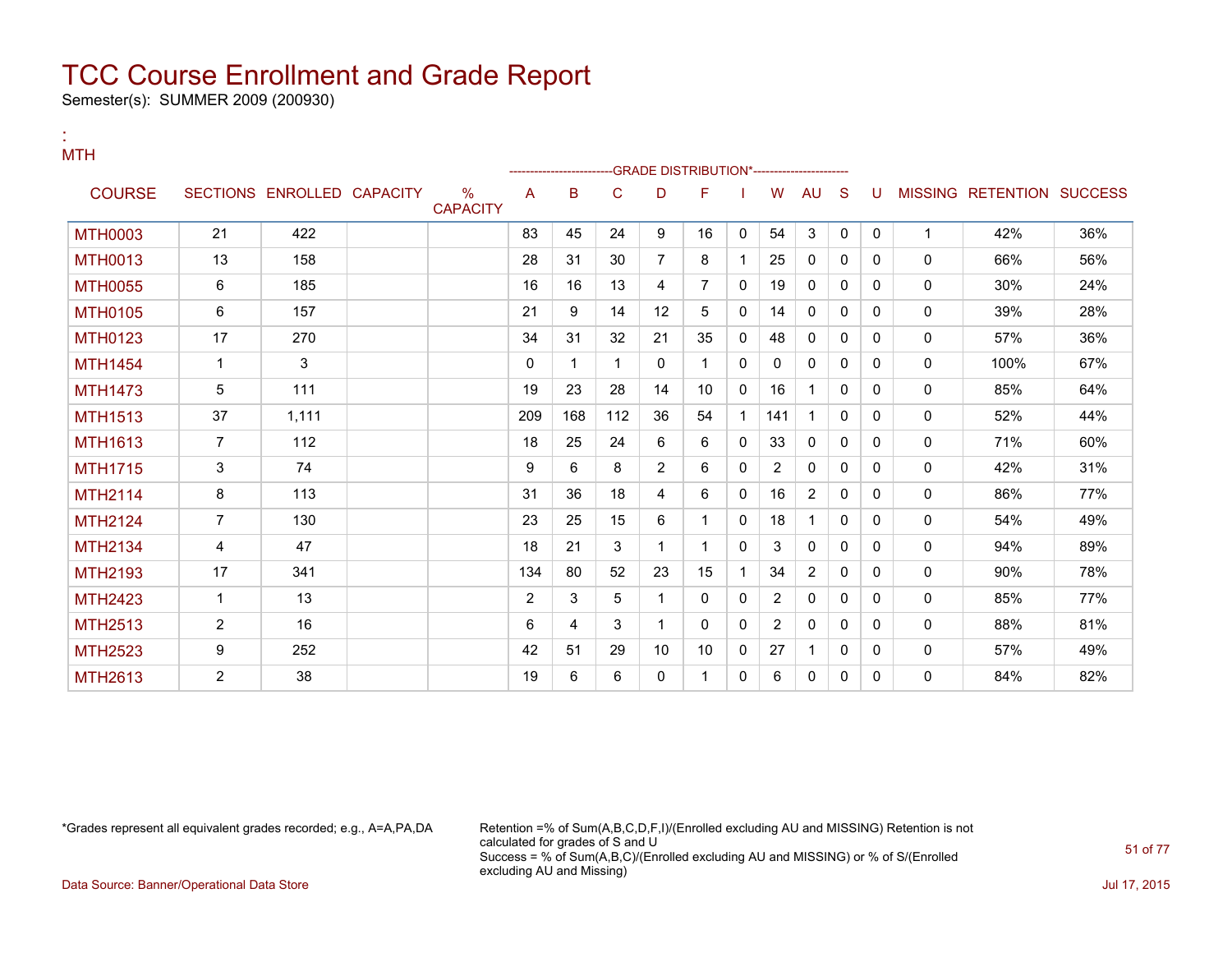Semester(s): SUMMER 2009 (200930)

:

| <b>MTR</b>     |    |                 |                                                                    |  |          |         |                |  |                                                                               |      |
|----------------|----|-----------------|--------------------------------------------------------------------|--|----------|---------|----------------|--|-------------------------------------------------------------------------------|------|
|                |    |                 | ------------------------GRADE DISTRIBUTION*----------------------- |  |          |         |                |  |                                                                               |      |
| <b>COURSE</b>  |    | <b>CAPACITY</b> |                                                                    |  |          |         |                |  | SECTIONS ENROLLED CAPACITY 5 % A B C D F I W AU S U MISSING RETENTION SUCCESS |      |
| <b>MTR2433</b> | 10 |                 | 6                                                                  |  | $\Omega$ | $0$   0 | $\overline{0}$ |  | 100%                                                                          | 100% |

\*Grades represent all equivalent grades recorded; e.g., A=A,PA,DA Retention =% of Sum(A,B,C,D,F,I)/(Enrolled excluding AU and MISSING) Retention is not calculated for grades of S and U Success = % of Sum(A,B,C)/(Enrolled excluding AU and MISSING) or % of S/(Enrolled excluding AU and Missing)

Data Source: Banner/Operational Data Store Jul 17, 2015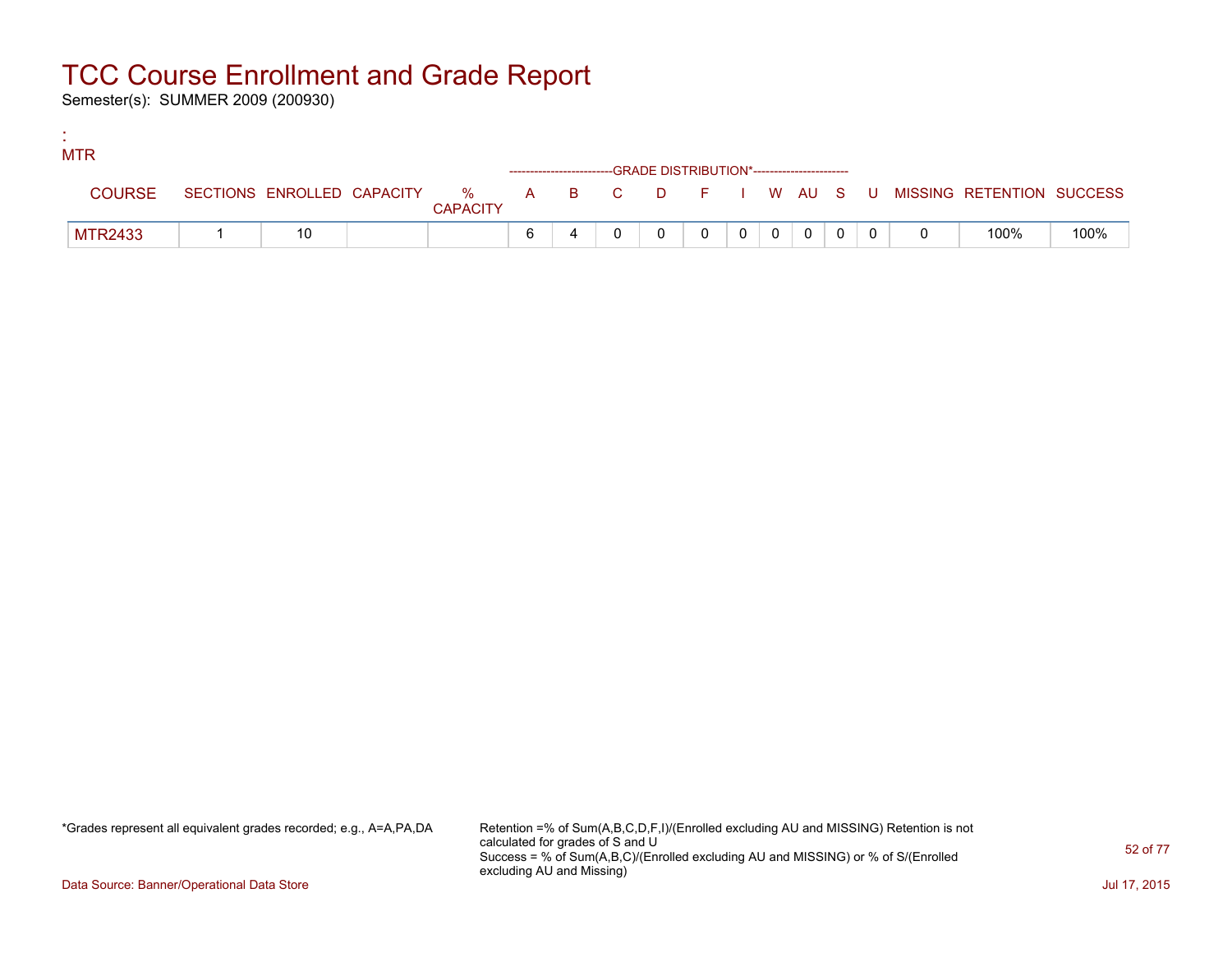Semester(s): SUMMER 2009 (200930)

#### : MUS

|                |                |                            |                         |                |              |              | -GRADE DISTRIBUTION*----------------------- |              |              |                |                |              |              |          |                           |      |
|----------------|----------------|----------------------------|-------------------------|----------------|--------------|--------------|---------------------------------------------|--------------|--------------|----------------|----------------|--------------|--------------|----------|---------------------------|------|
| <b>COURSE</b>  |                | SECTIONS ENROLLED CAPACITY | $\%$<br><b>CAPACITY</b> | A              | B            | C            | D                                           | F            |              | W              | <b>AU</b>      | S            | U            |          | MISSING RETENTION SUCCESS |      |
| <b>MUS1002</b> | $\overline{2}$ | 44                         |                         | 4              | 5            | 4            | 0                                           | $\mathbf 1$  | 0            | $\overline{2}$ | 0              | 0            | 0            | 0        | 32%                       | 30%  |
| <b>MUS1023</b> |                | 14                         |                         | 4              | 6            | 3            | 0                                           | $\mathbf{0}$ | $\mathbf{0}$ | 1              | $\mathbf{0}$   | $\mathbf{0}$ | 0            | 0        | 93%                       | 93%  |
| <b>MUS1053</b> | 1              | 8                          |                         | 3              | $\mathbf{0}$ | $\Omega$     | 0                                           | $\mathbf{0}$ | $\mathbf{0}$ | 5              | 0              | $\mathbf{0}$ | 0            | 0        | 38%                       | 38%  |
| <b>MUS1072</b> | 1              | 15                         |                         | $\overline{2}$ | 4            | 4            | $\overline{2}$                              | 2            | $\mathbf{0}$ | $\mathbf{1}$   | $\mathbf{0}$   | $\Omega$     | 0            | 0        | 93%                       | 67%  |
| <b>MUS1113</b> | 3              | 50                         |                         | 12             | 5            | 4            | $\Omega$                                    | $\mathbf{0}$ | $\mathbf{0}$ | $\mathbf{1}$   | $\mathbf{0}$   | $\mathbf{0}$ | $\mathbf{0}$ | 0        | 42%                       | 42%  |
| <b>MUS1191</b> | 16             | 44                         |                         | 32             | 4            | 0            | 0                                           | $\mathbf 0$  | 0            | 5              | 3              | $\mathbf{0}$ | $\mathbf{0}$ | 0        | 88%                       | 88%  |
| <b>MUS1201</b> | 4              | 12                         |                         | 9              | $\mathbf{0}$ | 0            | 0                                           | 0            | 0            | $\mathbf 1$    | $\overline{2}$ | $\mathbf{0}$ | 0            | 0        | 90%                       | 90%  |
| <b>MUS1241</b> | $\overline{c}$ | 12                         |                         | 9              | $\mathbf{0}$ | $\Omega$     | 0                                           | $\mathbf{1}$ | $\mathbf{0}$ | $\Omega$       | $\overline{2}$ | $\mathbf{0}$ | 0            | 0        | 100%                      | 90%  |
| <b>MUS1251</b> | $\overline{2}$ | 9                          |                         | 8              | $\mathbf{0}$ | 0            | 0                                           | $\mathbf{0}$ | 0            | $\mathbf 1$    | 0              | $\mathbf{0}$ | $\mathbf{0}$ | 0        | 89%                       | 89%  |
| <b>MUS1311</b> | 1              | $\mathbf{2}$               |                         | 1              | $\mathbf{0}$ | 1            | 0                                           | $\mathbf{0}$ | $\mathbf{0}$ | $\Omega$       | 0              | $\mathbf{0}$ | $\Omega$     | 0        | 100%                      | 100% |
| <b>MUS1331</b> | 1              | 4                          |                         | 4              | $\mathbf{0}$ | $\Omega$     | 0                                           | $\mathbf{0}$ | 0            | 0              | 0              | $\mathbf{0}$ | $\Omega$     | 0        | 100%                      | 100% |
| <b>MUS1341</b> | 1              | $\mathbf{1}$               |                         | $\mathbf 0$    | $\mathbf{0}$ | $\mathbf{0}$ | 0                                           | $\mathbf{0}$ | 0            | 1              | $\mathbf{0}$   | $\mathbf{0}$ | 0            | 0        | 0%                        | 0%   |
| <b>MUS1381</b> | 1              | 3                          |                         | 3              | $\mathbf{0}$ | $\Omega$     | 0                                           | $\mathbf{0}$ | 0            | 0              | 0              | $\mathbf{0}$ | 0            | 0        | 100%                      | 100% |
| <b>MUS1391</b> | $\mathbf 1$    | $\mathbf{1}$               |                         | 1              | $\mathbf{0}$ | 0            | $\mathbf{0}$                                | $\mathbf{0}$ | $\mathbf{0}$ | 0              | 0              | $\mathbf{0}$ | 0            | 0        | 100%                      | 100% |
| <b>MUS1411</b> | $\mathbf{1}$   | $\mathbf{1}$               |                         | $\mathbf 1$    | $\Omega$     | $\Omega$     | $\Omega$                                    | $\mathbf{0}$ | $\mathbf{0}$ | $\Omega$       | $\mathbf{0}$   | $\Omega$     | $\Omega$     | $\Omega$ | 100%                      | 100% |
| <b>MUS1451</b> | $\mathbf 1$    | $\mathbf 1$                |                         | $\mathbf 1$    | $\mathbf{0}$ | 0            | 0                                           | $\mathbf 0$  | $\mathbf{0}$ | 0              | 0              | $\mathbf{0}$ | $\Omega$     | 0        | 100%                      | 100% |
| <b>MUS1491</b> | 1              | $\overline{2}$             |                         | $\overline{2}$ | $\mathbf{0}$ | $\Omega$     | $\Omega$                                    | $\mathbf{0}$ | $\mathbf{0}$ | $\Omega$       | $\mathbf{0}$   | $\mathbf{0}$ | $\mathbf{0}$ | 0        | 100%                      | 100% |
| <b>MUS1612</b> | $\overline{2}$ | 9                          |                         | 6              | $\mathbf{0}$ | 0            | 0                                           | 0            | 0            | 3              | 0              | $\mathbf{0}$ | $\mathbf{0}$ | 0        | 67%                       | 67%  |
| <b>MUS1622</b> | $\mathbf{1}$   | $\overline{2}$             |                         | 1              | $\mathbf{0}$ | 0            | 0                                           | $\mathbf{0}$ | $\mathbf{0}$ |                | 0              | $\mathbf{0}$ | $\mathbf{0}$ | 0        | 50%                       | 50%  |
| <b>MUS1632</b> | 1              | $\mathbf{1}$               |                         | 1              | $\mathbf{0}$ | $\mathbf{0}$ | $\mathbf{0}$                                | $\mathbf{0}$ | 0            | $\mathbf{0}$   | $\mathbf{0}$   | $\mathbf{0}$ | $\mathbf{0}$ | 0        | 100%                      | 100% |
| <b>MUS1642</b> | 1              | $\mathbf 1$                |                         | 1              | $\mathbf{0}$ | 0            | 0                                           | 0            | 0            | 0              | 0              | 0            | 0            | 0        | 100%                      | 100% |
| <b>MUS2161</b> | -1             | 9                          |                         | 7              | 0            | 0            | 0                                           | 0            | 0            | 0              | 2              | 0            | 0            | 0        | 100%                      | 100% |

\*Grades represent all equivalent grades recorded; e.g., A=A,PA,DA Retention =% of Sum(A,B,C,D,F,I)/(Enrolled excluding AU and MISSING) Retention is not calculated for grades of S and U Success = % of Sum(A,B,C)/(Enrolled excluding AU and MISSING) or % of S/(Enrolled excluding AU and Missing)

Data Source: Banner/Operational Data Store Jul 17, 2015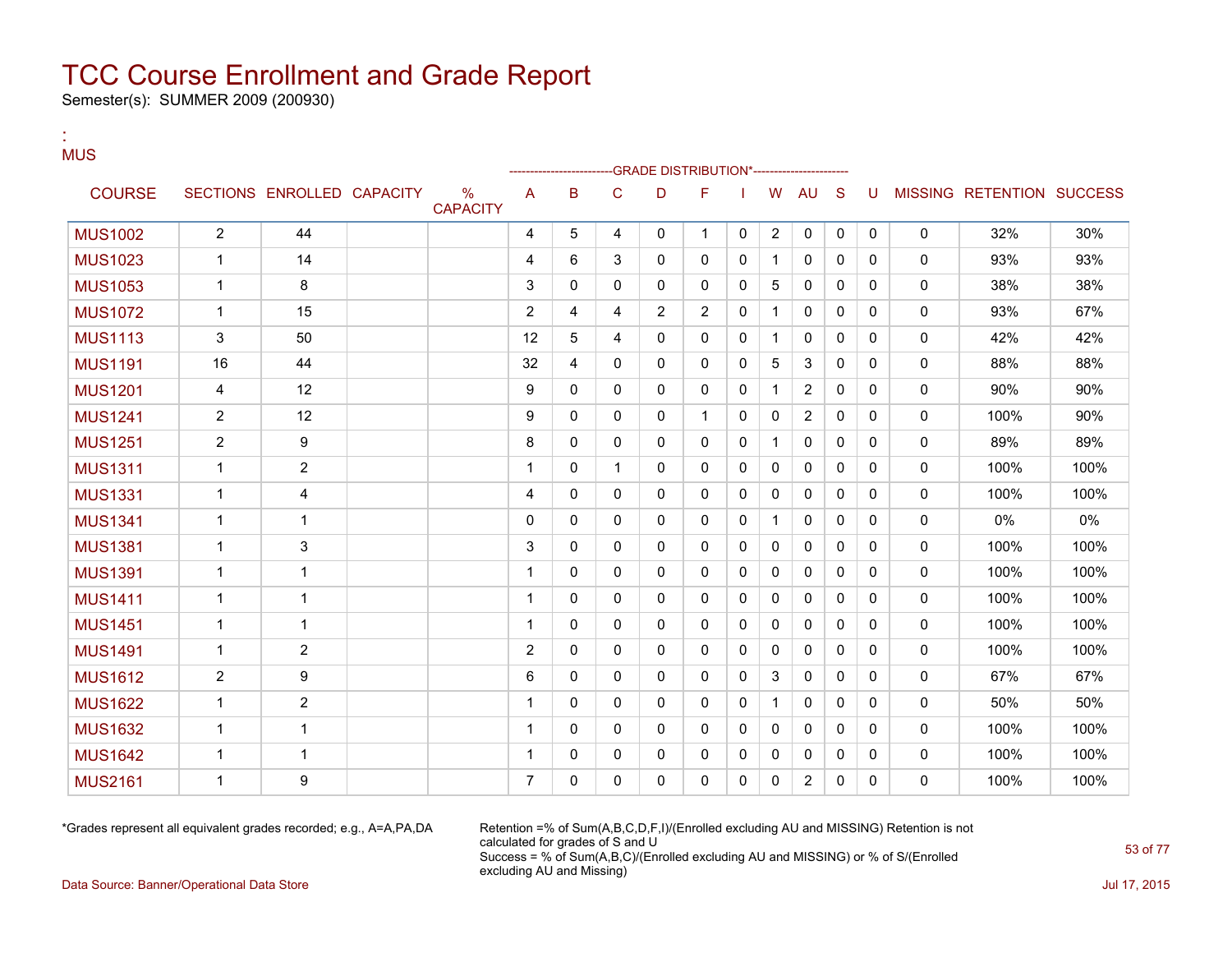Semester(s): SUMMER 2009 (200930)

:

| <b>MUS</b>     |                            |                      |   |       | -GRADE DISTRIBUTION*----------------------- |         |  |              |   |                           |     |
|----------------|----------------------------|----------------------|---|-------|---------------------------------------------|---------|--|--------------|---|---------------------------|-----|
| <b>COURSE</b>  | SECTIONS ENROLLED CAPACITY | %<br><b>CAPACITY</b> |   | A B C | <b>D</b>                                    | $F = 1$ |  | I WAUS       | U | MISSING RETENTION SUCCESS |     |
| <b>MUS2171</b> |                            |                      |   |       |                                             |         |  | $\mathbf{0}$ |   | 86%                       | 86% |
| <b>MUS2991</b> | 52                         |                      | 9 |       |                                             |         |  | 0            |   | 21%                       | 17% |

\*Grades represent all equivalent grades recorded; e.g., A=A,PA,DA Retention =% of Sum(A,B,C,D,F,I)/(Enrolled excluding AU and MISSING) Retention is not calculated for grades of S and U Success = % of Sum(A,B,C)/(Enrolled excluding AU and MISSING) or % of S/(Enrolled excluding AU and Missing)

Data Source: Banner/Operational Data Store Jul 17, 2015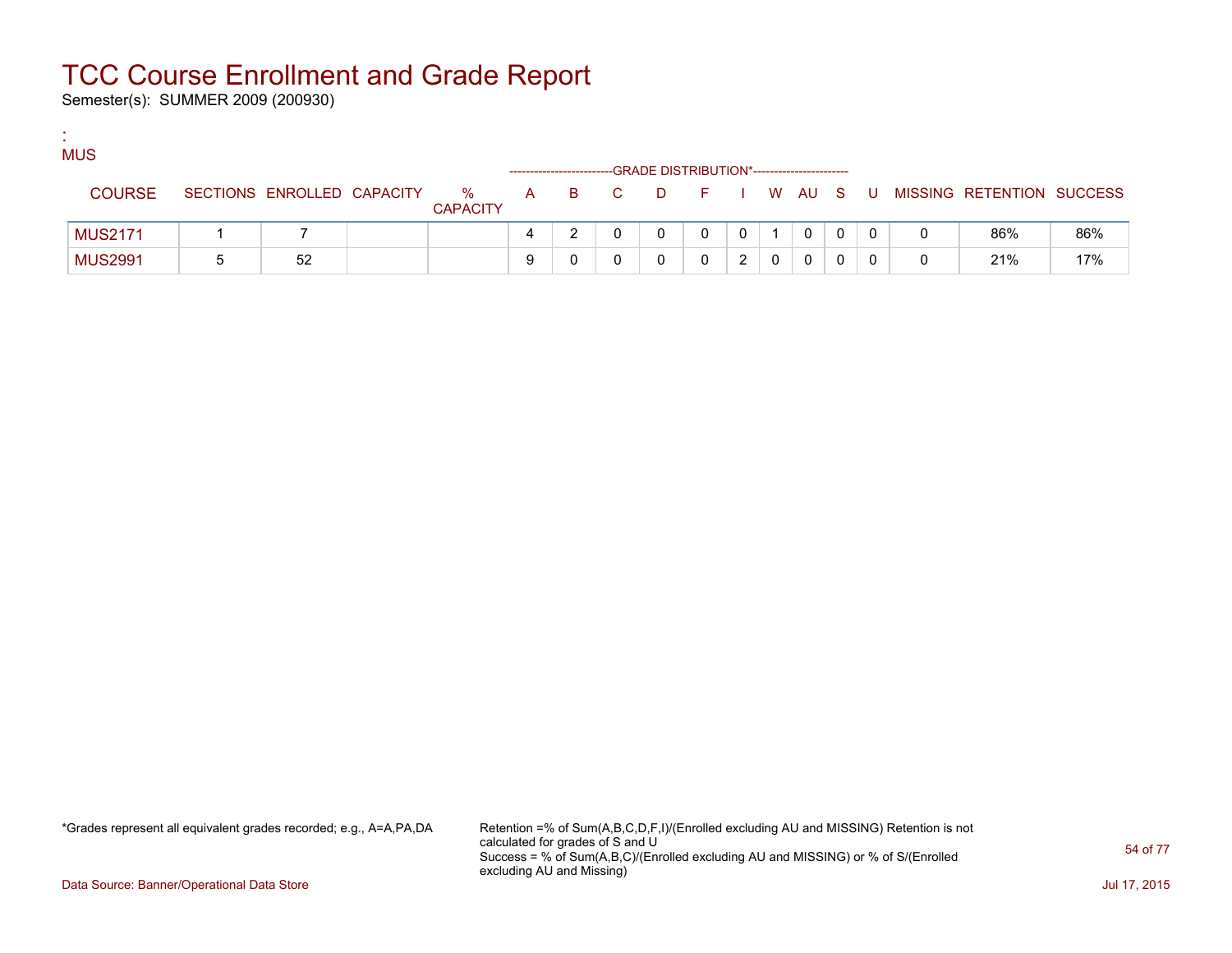Semester(s): SUMMER 2009 (200930)

:

| <b>NAS</b>     |  |                 |  |                                                                                 |              |                |                |                |  |                                                                             |      |
|----------------|--|-----------------|--|---------------------------------------------------------------------------------|--------------|----------------|----------------|----------------|--|-----------------------------------------------------------------------------|------|
|                |  |                 |  | ------------------------GRADE            DISTRIBUTION*------------------------- |              |                |                |                |  |                                                                             |      |
| <b>COURSE</b>  |  | <b>CAPACITY</b> |  |                                                                                 |              |                |                |                |  | SECTIONS ENROLLED CAPACITY % A B C D F I W AU S U MISSING RETENTION SUCCESS |      |
| <b>NAS2343</b> |  |                 |  |                                                                                 | $\mathbf{0}$ | 0 <sup>1</sup> | $\overline{0}$ | $\overline{0}$ |  | 100%                                                                        | 100% |

\*Grades represent all equivalent grades recorded; e.g., A=A,PA,DA Retention =% of Sum(A,B,C,D,F,I)/(Enrolled excluding AU and MISSING) Retention is not calculated for grades of S and U Success = % of Sum(A,B,C)/(Enrolled excluding AU and MISSING) or % of S/(Enrolled excluding AU and Missing)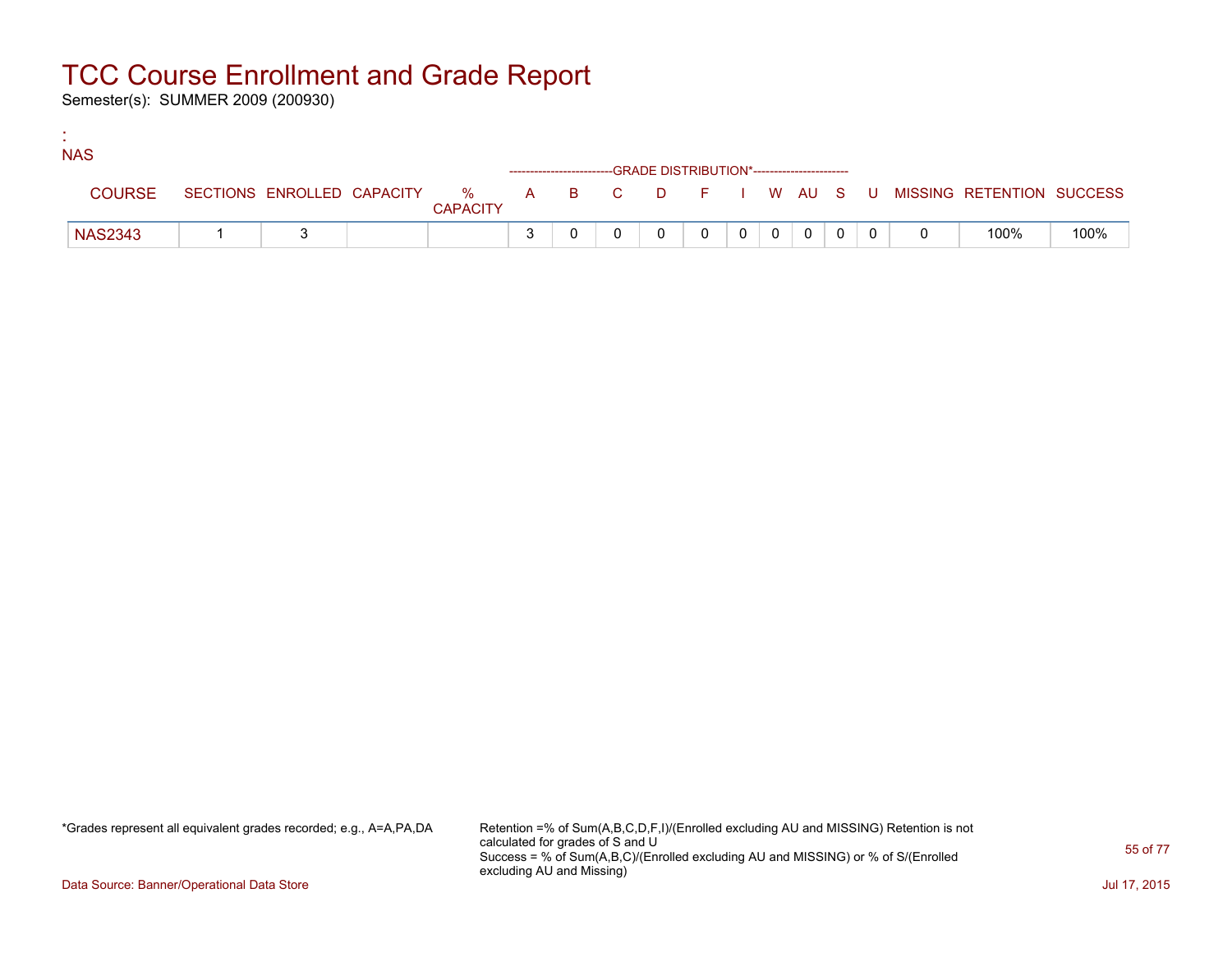Semester(s): SUMMER 2009 (200930)

:

| <b>NCM</b>     |  |                 |  |                                                                    |          |                |                |                |  |                                                                             |      |
|----------------|--|-----------------|--|--------------------------------------------------------------------|----------|----------------|----------------|----------------|--|-----------------------------------------------------------------------------|------|
|                |  |                 |  | ------------------------GRADE DISTRIBUTION*----------------------- |          |                |                |                |  |                                                                             |      |
| <b>COURSE</b>  |  | <b>CAPACITY</b> |  |                                                                    |          |                |                |                |  | SECTIONS ENROLLED CAPACITY % A B C D F I W AU S U MISSING RETENTION SUCCESS |      |
| <b>NCM1223</b> |  |                 |  |                                                                    | $\Omega$ | 0 <sup>1</sup> | $\overline{0}$ | $\overline{0}$ |  | 100%                                                                        | 100% |

\*Grades represent all equivalent grades recorded; e.g., A=A,PA,DA Retention =% of Sum(A,B,C,D,F,I)/(Enrolled excluding AU and MISSING) Retention is not calculated for grades of S and U Success = % of Sum(A,B,C)/(Enrolled excluding AU and MISSING) or % of S/(Enrolled excluding AU and Missing)

Data Source: Banner/Operational Data Store Jul 17, 2015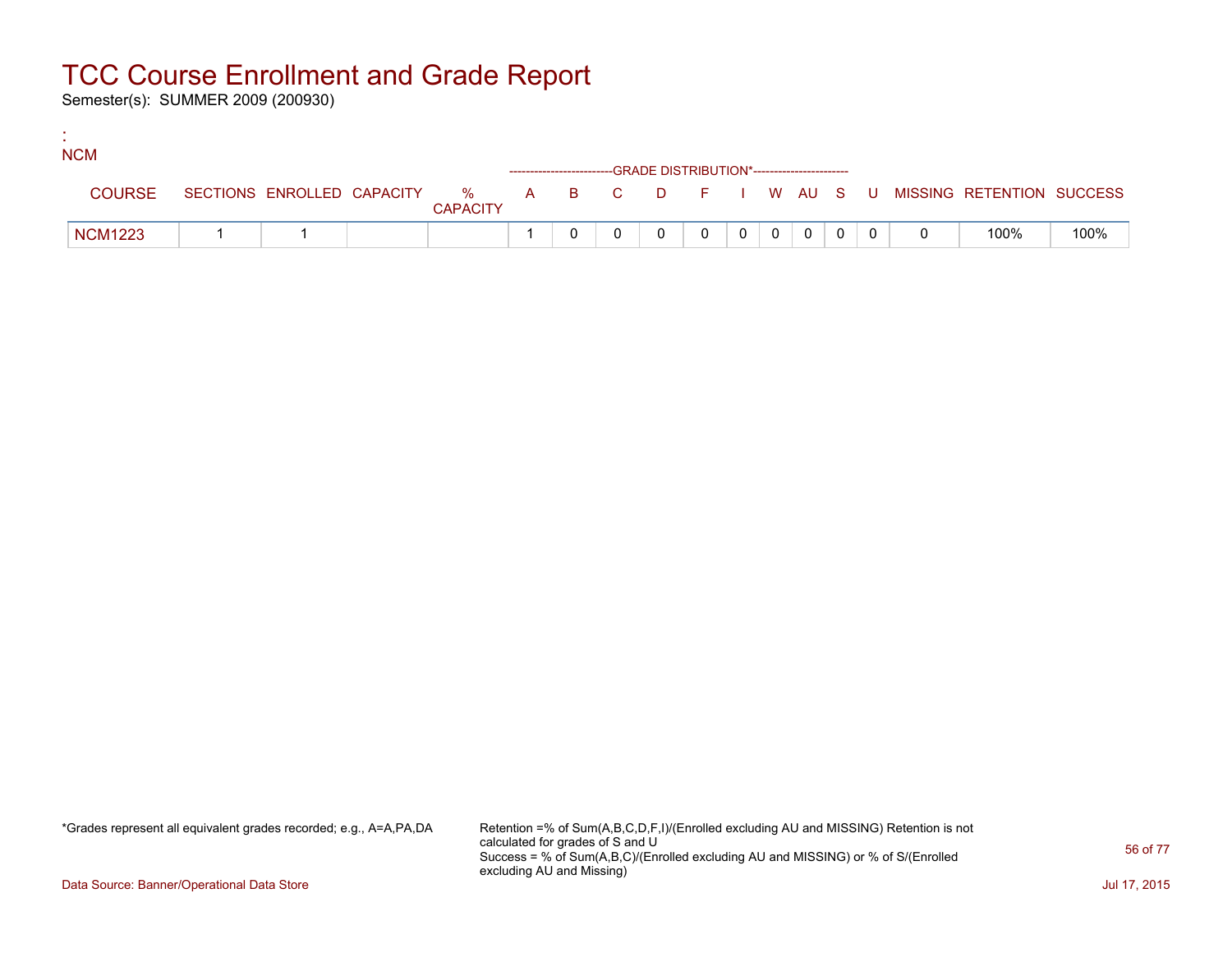Semester(s): SUMMER 2009 (200930)

#### : NUR

|                |                |                   |                 |                         | ---------------------- |    |          | -GRADE DISTRIBUTION*---------------------- |   |              |              |              |              |          |                |                  |                |
|----------------|----------------|-------------------|-----------------|-------------------------|------------------------|----|----------|--------------------------------------------|---|--------------|--------------|--------------|--------------|----------|----------------|------------------|----------------|
| <b>COURSE</b>  |                | SECTIONS ENROLLED | <b>CAPACITY</b> | $\%$<br><b>CAPACITY</b> | A                      | B  | C        | D                                          | F |              | W            | AU.          | <sub>S</sub> | U        | <b>MISSING</b> | <b>RETENTION</b> | <b>SUCCESS</b> |
| <b>NUR1133</b> | 3              | 36                |                 |                         | 29                     | 5  |          | 0                                          | 0 | $\mathbf{0}$ | 2            | $\mathbf{0}$ | 0            | $\Omega$ | 0              | 94%              | 94%            |
| <b>NUR1154</b> |                | 6                 |                 |                         | 5                      |    | $\Omega$ | 0                                          | 0 | 0            | 0            | $\mathbf{0}$ | $\mathbf{0}$ | $\Omega$ | 0              | 100%             | 100%           |
| <b>NUR1393</b> |                | 13                |                 |                         | 3                      | 6  |          | 4                                          | 0 | $\mathbf{0}$ | $\mathbf{0}$ | $\mathbf{0}$ | $\mathbf{0}$ | $\Omega$ | 0              | 100%             | 69%            |
| <b>NUR1401</b> |                | 12                |                 |                         | 10                     |    |          | 0                                          | 0 | $\mathbf{0}$ | $\mathbf{0}$ | $\mathbf{0}$ | $\mathbf{0}$ | $\Omega$ | 0              | 100%             | 100%           |
| <b>NUR1431</b> |                | 9                 |                 |                         |                        | 3  | 2        | 3                                          | 0 | $\mathbf{0}$ | $\mathbf{0}$ | $\mathbf{0}$ | $\mathbf{0}$ | $\Omega$ | 0              | 100%             | 67%            |
| <b>NUR2303</b> |                | 26                |                 |                         | 16                     | 6  | 2        |                                            | 0 | 0            |              | $\mathbf{0}$ | $\mathbf{0}$ | $\Omega$ | 0              | 96%              | 92%            |
| <b>NUR2403</b> |                | 28                |                 |                         | 20                     | 7  | $\Omega$ | 0                                          | 0 | $\mathbf{0}$ |              | $\mathbf{0}$ | $\Omega$     | $\Omega$ | $\Omega$       | 96%              | 96%            |
| <b>NUR2512</b> | $\overline{2}$ | 46                |                 |                         | 28                     | 11 |          | 3                                          | 0 | $\mathbf{0}$ | 3            | $\mathbf{0}$ | $\mathbf{0}$ | $\Omega$ |                | 93%              | 87%            |
| <b>NUR2991</b> | 3              | 45                |                 |                         | 0                      | 0  | n        | 0                                          | 0 | 0            |              | $\mathbf{0}$ | 16           | $\Omega$ | 0              |                  | 36%            |
| <b>NUR2993</b> |                | 4                 |                 |                         | 4                      | 0  |          | 0                                          | 0 | 0            | 0            | 0            | 0            | 0        | 0              | 100%             | 100%           |

\*Grades represent all equivalent grades recorded; e.g., A=A,PA,DA Retention =% of Sum(A,B,C,D,F,I)/(Enrolled excluding AU and MISSING) Retention is not calculated for grades of S and U Success = % of Sum(A,B,C)/(Enrolled excluding AU and MISSING) or % of S/(Enrolled excluding AU and Missing)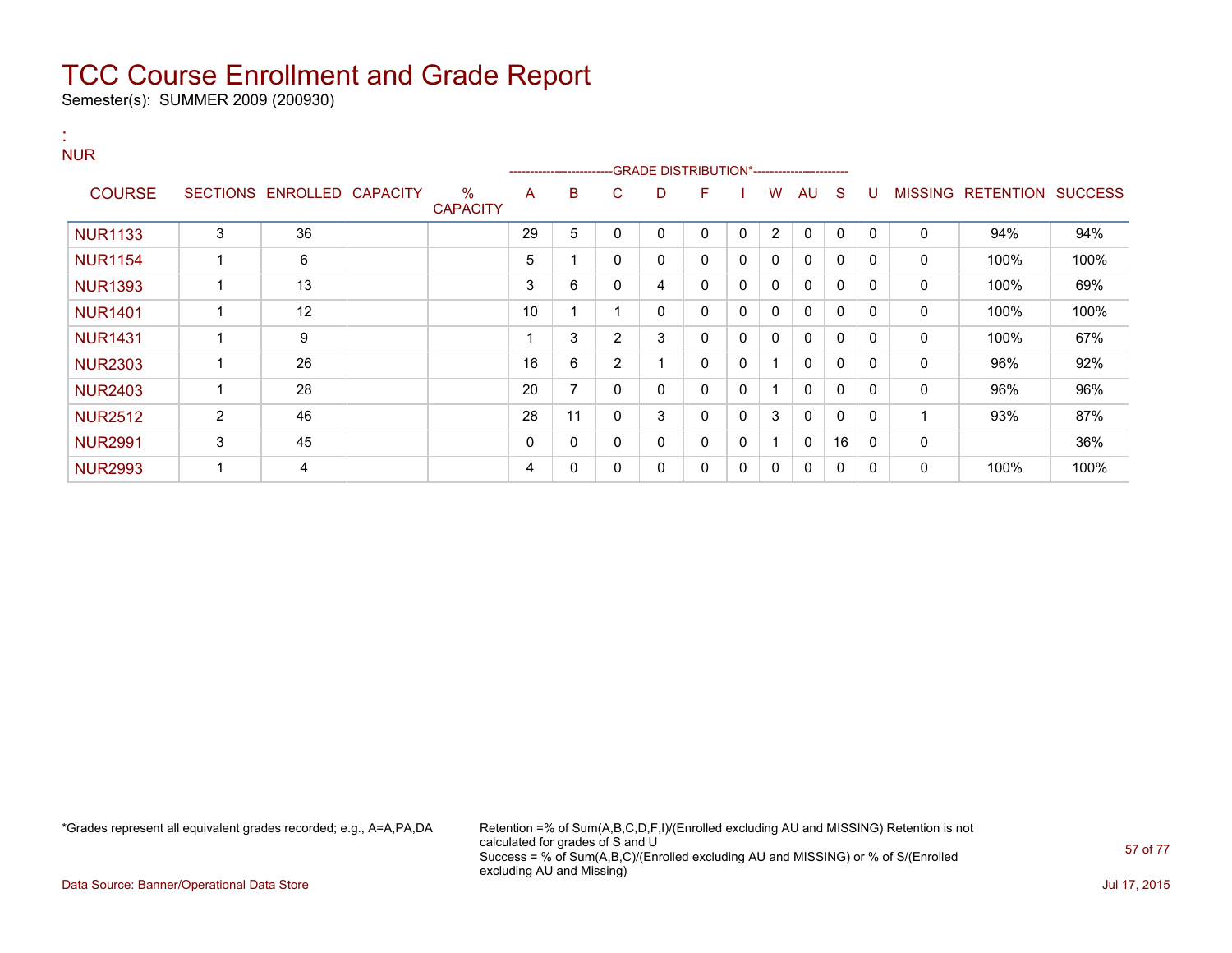Semester(s): SUMMER 2009 (200930)

:

| <b>OTA</b>     |  |                 |    |  |                                                                    |  |          |                |  |                                                                             |      |
|----------------|--|-----------------|----|--|--------------------------------------------------------------------|--|----------|----------------|--|-----------------------------------------------------------------------------|------|
|                |  |                 |    |  | ------------------------GRADE DISTRIBUTION*----------------------- |  |          |                |  |                                                                             |      |
| <b>COURSE</b>  |  | <b>CAPACITY</b> |    |  |                                                                    |  |          |                |  | SECTIONS ENROLLED CAPACITY % A B C D F I W AU S U MISSING RETENTION SUCCESS |      |
| <b>OTA1502</b> |  |                 | 14 |  |                                                                    |  | $\Omega$ | $\overline{0}$ |  | 100%                                                                        | 100% |

\*Grades represent all equivalent grades recorded; e.g., A=A,PA,DA Retention =% of Sum(A,B,C,D,F,I)/(Enrolled excluding AU and MISSING) Retention is not calculated for grades of S and U Success = % of Sum(A,B,C)/(Enrolled excluding AU and MISSING) or % of S/(Enrolled excluding AU and Missing)

Data Source: Banner/Operational Data Store Jul 17, 2015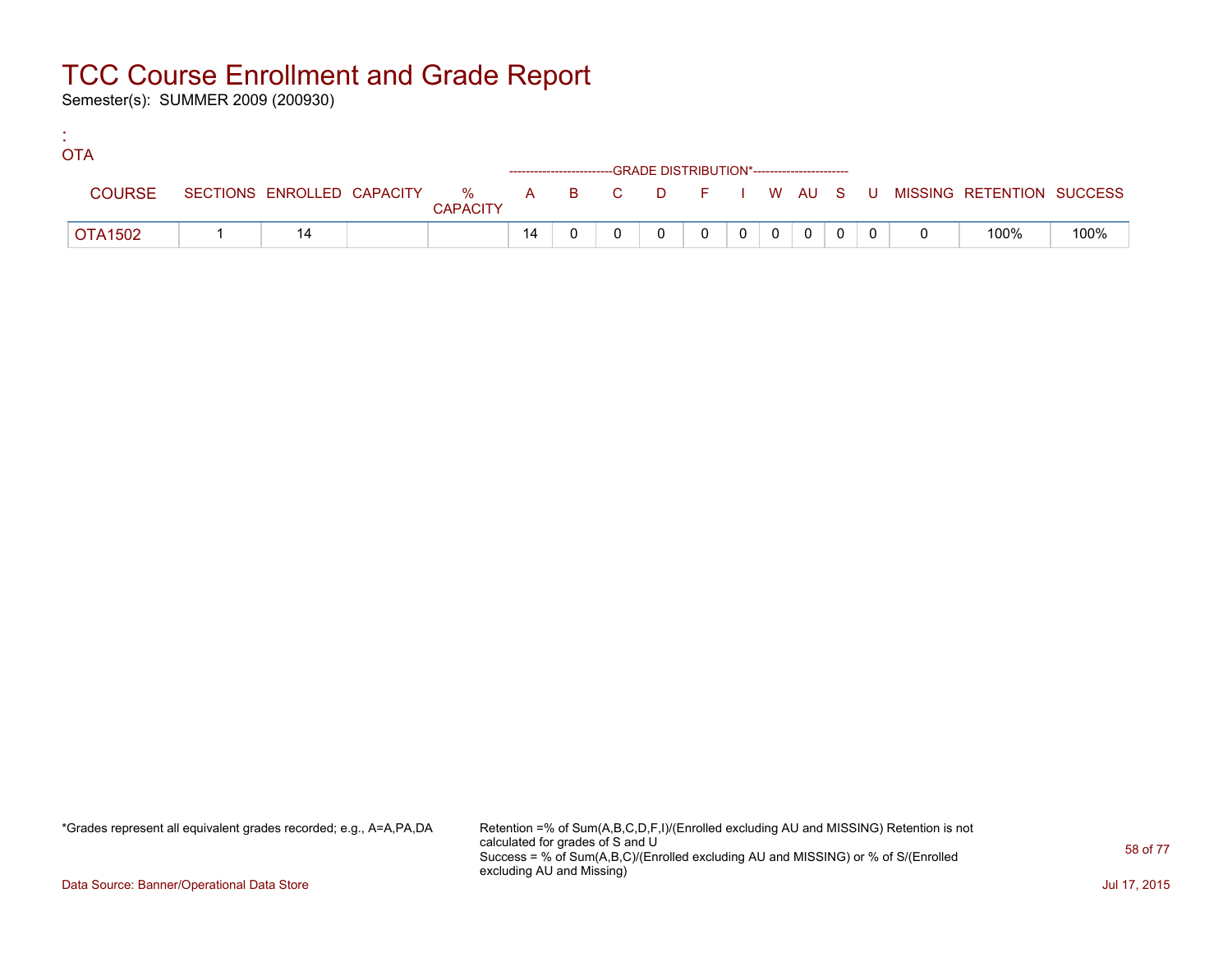Semester(s): SUMMER 2009 (200930)

:

| РE            |                |                            |                         |                |              |              |              | -GRADE DISTRIBUTION*---------------------- |              |              |              |              |          |              |                           |      |
|---------------|----------------|----------------------------|-------------------------|----------------|--------------|--------------|--------------|--------------------------------------------|--------------|--------------|--------------|--------------|----------|--------------|---------------------------|------|
| <b>COURSE</b> |                | SECTIONS ENROLLED CAPACITY | $\%$<br><b>CAPACITY</b> | A              | B            | C            | D            | F                                          |              | W            | <b>AU</b>    | S            | U        |              | MISSING RETENTION SUCCESS |      |
| PE1002        | 1              | 4                          |                         | 3              | 0            | 0            | 0            |                                            | 0            | $\mathbf{0}$ | $\mathbf 0$  | $\Omega$     | $\Omega$ | 0            | 100%                      | 75%  |
| PE1113        | $\overline{2}$ | 9                          |                         | $\overline{7}$ | 0            | $\mathbf{0}$ |              | 0                                          | 0            | 0            |              | $\Omega$     | 0        | 0            | 100%                      | 88%  |
| PE1282        |                | 10                         |                         | 10             | $\Omega$     | $\mathbf{0}$ | 0            | 0                                          | 0            | 0            | 0            | $\mathbf{0}$ | $\Omega$ | 0            | 100%                      | 100% |
| PE1401        | $\mathbf{1}$   | 6                          |                         | 5              | 1            | $\mathbf{0}$ | $\mathbf{0}$ | 0                                          | $\mathbf{0}$ | 0            | $\mathbf{0}$ | $\mathbf{0}$ | $\Omega$ | 0            | 100%                      | 100% |
| PE1412        | $\overline{2}$ | 13                         |                         | 9              | 1            | $\mathbf{0}$ | 0            | 0                                          | $\mathbf{0}$ | 3            | 0            | $\mathbf{0}$ | $\Omega$ | 0            | 77%                       | 77%  |
| <b>PE1422</b> |                | $\overline{2}$             |                         | 2              | 0            | 0            | 0            | 0                                          | $\mathbf{0}$ | 0            | $\mathbf{0}$ | $\mathbf{0}$ | 0        | 0            | 100%                      | 100% |
| PE1632        | $\mathbf{1}$   | 4                          |                         | 4              | 0            | 0            | 0            | 0                                          | 0            | 0            | 0            | 0            | 0        | 0            | 100%                      | 100% |
| PE1652        | $\overline{2}$ | 19                         |                         | 15             | 1            | $\mathbf{0}$ |              |                                            | 0            |              | 0            | 0            | 0        | 0            | 95%                       | 84%  |
| PE2212        | 4              | 46                         |                         | 34             | 5            | $\Omega$     | 0            |                                            |              | 4            | 1            | $\Omega$     | $\Omega$ | 0            | 91%                       | 87%  |
| PE2312        |                | 8                          |                         | 6              | $\mathbf{0}$ | $\mathbf{0}$ | 0            |                                            | $\mathbf 0$  |              | 0            | 0            | $\Omega$ | 0            | 88%                       | 75%  |
| <b>PE2322</b> | $\overline{2}$ | 21                         |                         | 20             | 0            | 0            | 0            | 0                                          | 0            |              | 0            | $\Omega$     | $\Omega$ | 0            | 95%                       | 95%  |
| PE2332        |                | 6                          |                         | 3              | $\mathbf{0}$ | $\mathbf{0}$ | 0            | 0                                          | 0            | 0            | 3            | $\mathbf{0}$ | $\Omega$ | 0            | 100%                      | 100% |
| PE2603        | $\mathbf{1}$   | 14                         |                         | 10             | 4            | $\mathbf{0}$ | 0            | 0                                          | 0            | 0            | 0            | $\Omega$     | 0        | 0            | 100%                      | 100% |
| PE2662        | $\overline{2}$ | 14                         |                         | 14             | 0            | $\mathbf{0}$ | 0            | 0                                          | 0            | 0            | 0            | 0            | 0        | 0            | 100%                      | 100% |
| <b>PE2992</b> |                | 3                          |                         | 2              | $\Omega$     | $\Omega$     | 0            | 0                                          | 0            | 0            | 0            | 0            | $\Omega$ | $\mathbf{1}$ | 100%                      | 100% |

\*Grades represent all equivalent grades recorded; e.g., A=A,PA,DA Retention =% of Sum(A,B,C,D,F,I)/(Enrolled excluding AU and MISSING) Retention is not calculated for grades of S and U Success = % of Sum(A,B,C)/(Enrolled excluding AU and MISSING) or % of S/(Enrolled excluding AU and Missing)

Data Source: Banner/Operational Data Store Jul 17, 2015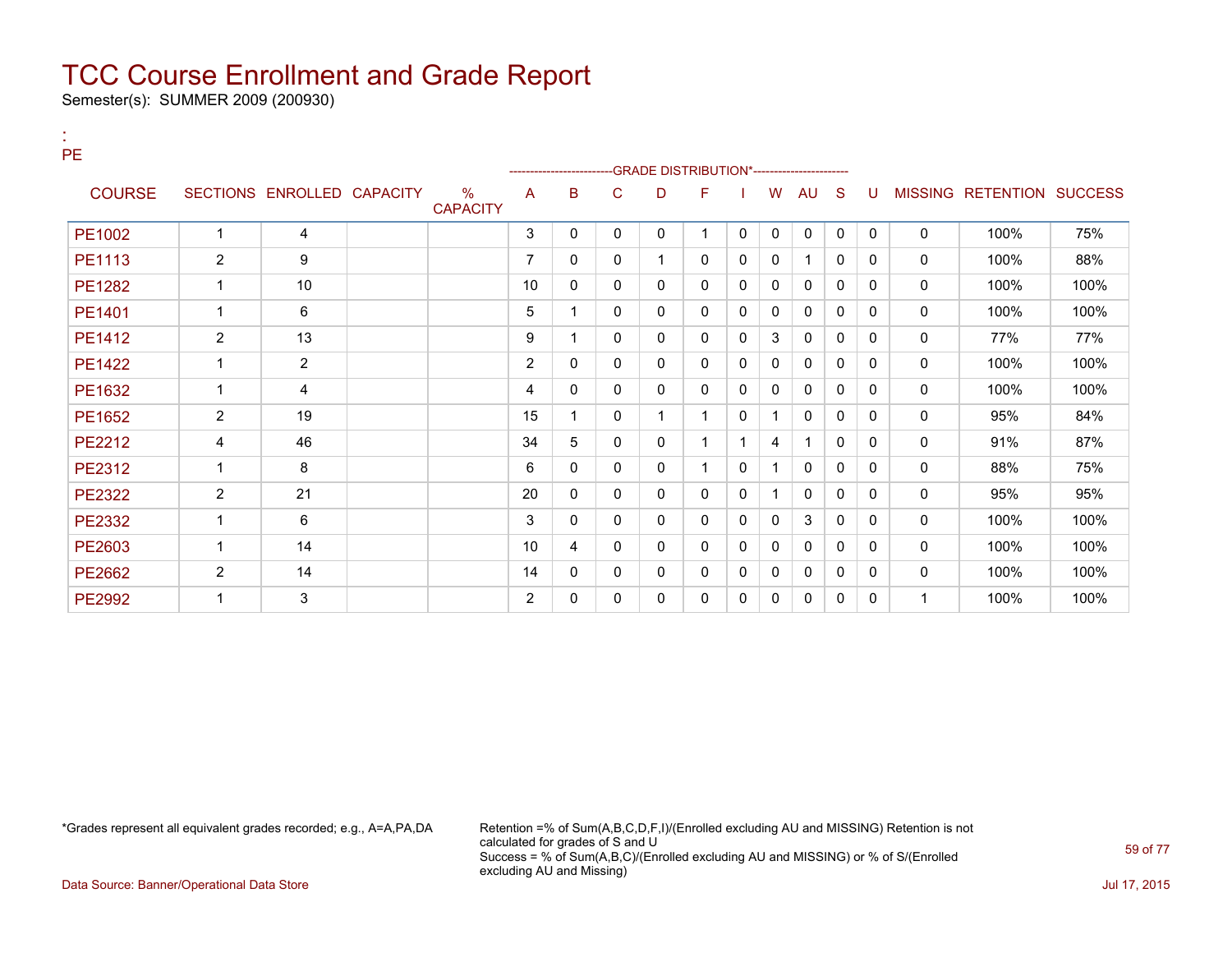Semester(s): SUMMER 2009 (200930)

:

| PHI            |   |                            |                         | ------------------- |    |    | -GRADE DISTRIBUTION*---------------------- |    |          |    |              |     |              |   |                           |     |
|----------------|---|----------------------------|-------------------------|---------------------|----|----|--------------------------------------------|----|----------|----|--------------|-----|--------------|---|---------------------------|-----|
| <b>COURSE</b>  |   | SECTIONS ENROLLED CAPACITY | $\%$<br><b>CAPACITY</b> | A                   | В  | C. | D                                          | F. |          | W  | AU.          | - S | -U           |   | MISSING RETENTION SUCCESS |     |
| PHI1113        | 4 | 70                         |                         | 27                  | 20 | 8  |                                            | 3  |          | 11 | 0            | 0   | $\Omega$     | 0 | 84%                       | 79% |
| <b>PHI1143</b> | 3 | 34                         |                         | 12                  |    | 4  |                                            |    | 0        | 9  | 0            | 0   | $\Omega$     | 0 | 74%                       | 68% |
| PHI1213        |   | 9                          |                         | 4                   | 0  | ◠  | 0                                          |    | $\Omega$ | 2  | $\mathbf{0}$ | 0   | $\Omega$     | 0 | 78%                       | 67% |
| <b>PHI1223</b> |   | 9                          |                         | 4                   | 2  | C  | 0                                          | 0  | $\Omega$ |    | $\mathbf{0}$ | 0   | $\mathbf{0}$ | 0 | 89%                       | 89% |
| PHI2153        | 2 | 27                         |                         | 12                  | 2  | 5  | 2                                          | 2  |          | 4  | 0            | 0   | 0            | 0 | 85%                       | 70% |

\*Grades represent all equivalent grades recorded; e.g., A=A,PA,DA Retention =% of Sum(A,B,C,D,F,I)/(Enrolled excluding AU and MISSING) Retention is not calculated for grades of S and U Success = % of Sum(A,B,C)/(Enrolled excluding AU and MISSING) or % of S/(Enrolled excluding AU and Missing)

Data Source: Banner/Operational Data Store Jul 17, 2015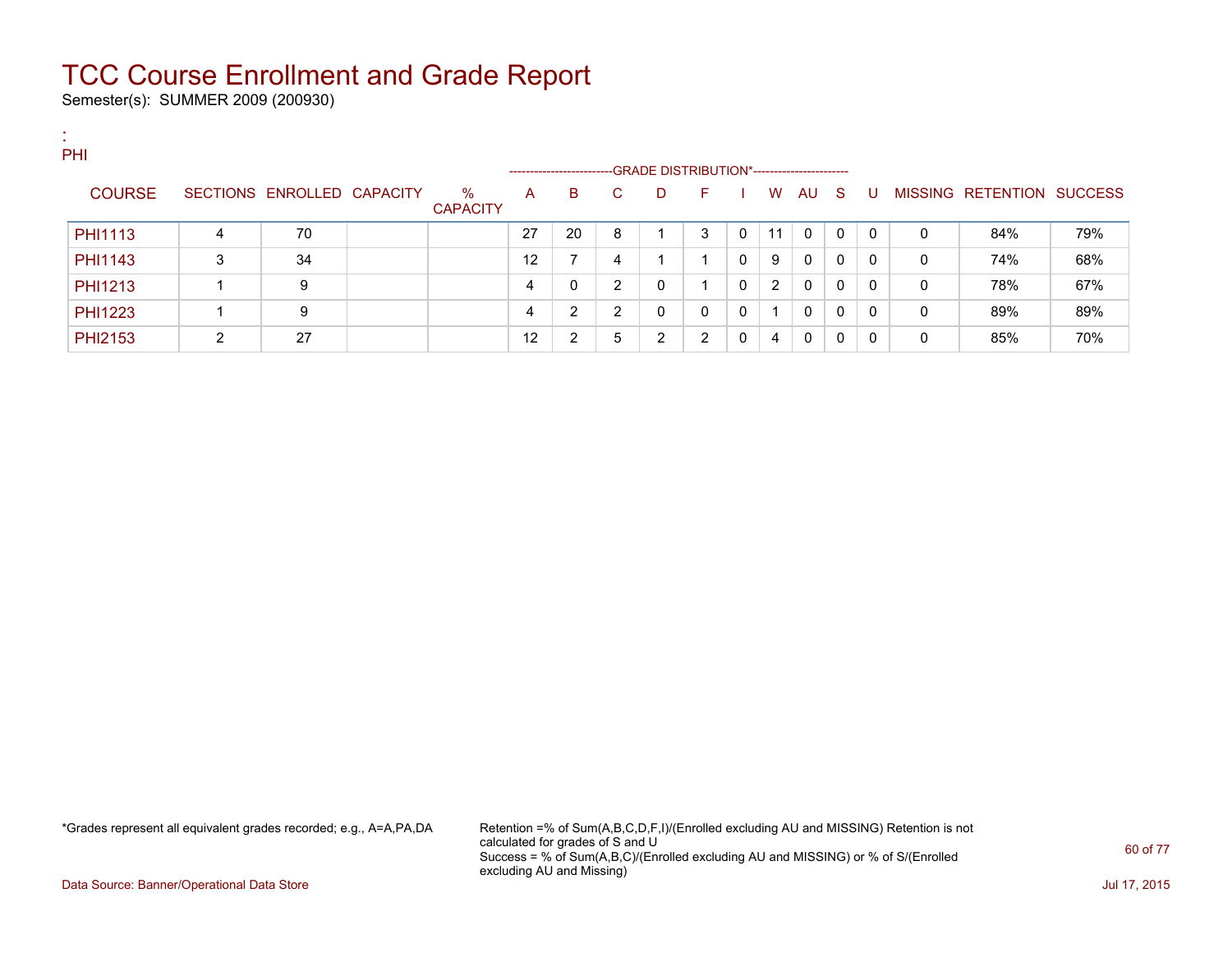Semester(s): SUMMER 2009 (200930)

| <b>A</b><br>$\sim$ |                |   |                            |                         |                      |    |    |                                             |    |              |    |    |              |              |   |                           |     |
|--------------------|----------------|---|----------------------------|-------------------------|----------------------|----|----|---------------------------------------------|----|--------------|----|----|--------------|--------------|---|---------------------------|-----|
|                    | PHY            |   |                            |                         |                      |    |    |                                             |    |              |    |    |              |              |   |                           |     |
|                    |                |   |                            |                         | -------------------- |    |    | -GRADE DISTRIBUTION*----------------------- |    |              |    |    |              |              |   |                           |     |
|                    | <b>COURSE</b>  |   | SECTIONS ENROLLED CAPACITY | $\%$<br><b>CAPACITY</b> | A                    | B  | C. | D.                                          | F. |              | W  | AU | - S          | -U           |   | MISSING RETENTION SUCCESS |     |
|                    | PHY1114        | 6 | 107                        |                         | 34                   | 37 | 9  | 4                                           |    |              | 20 |    | $\mathbf{0}$ | $\mathbf{0}$ | 0 | 80%                       | 75% |
|                    | <b>PHY1214</b> | 4 | 53                         |                         | 17                   | 21 | 5  | ົ                                           | າ  |              | 6  | 0  | 0            | $\Omega$     | 0 | 89%                       | 81% |
|                    | <b>PHY2034</b> | ົ | 42                         |                         | 13                   | 17 | 5  |                                             |    |              | 5  | 0  | 0            | $\mathbf{0}$ | 0 | 88%                       | 83% |
|                    | <b>PHY2124</b> |   | 25                         |                         | 10                   | 8  | 5  |                                             | 0  | <sup>n</sup> | 2  | 0  | 0            | $\Omega$     | 0 | 92%                       | 92% |

\*Grades represent all equivalent grades recorded; e.g., A=A,PA,DA Retention =% of Sum(A,B,C,D,F,I)/(Enrolled excluding AU and MISSING) Retention is not calculated for grades of S and U Success = % of Sum(A,B,C)/(Enrolled excluding AU and MISSING) or % of S/(Enrolled excluding AU and Missing)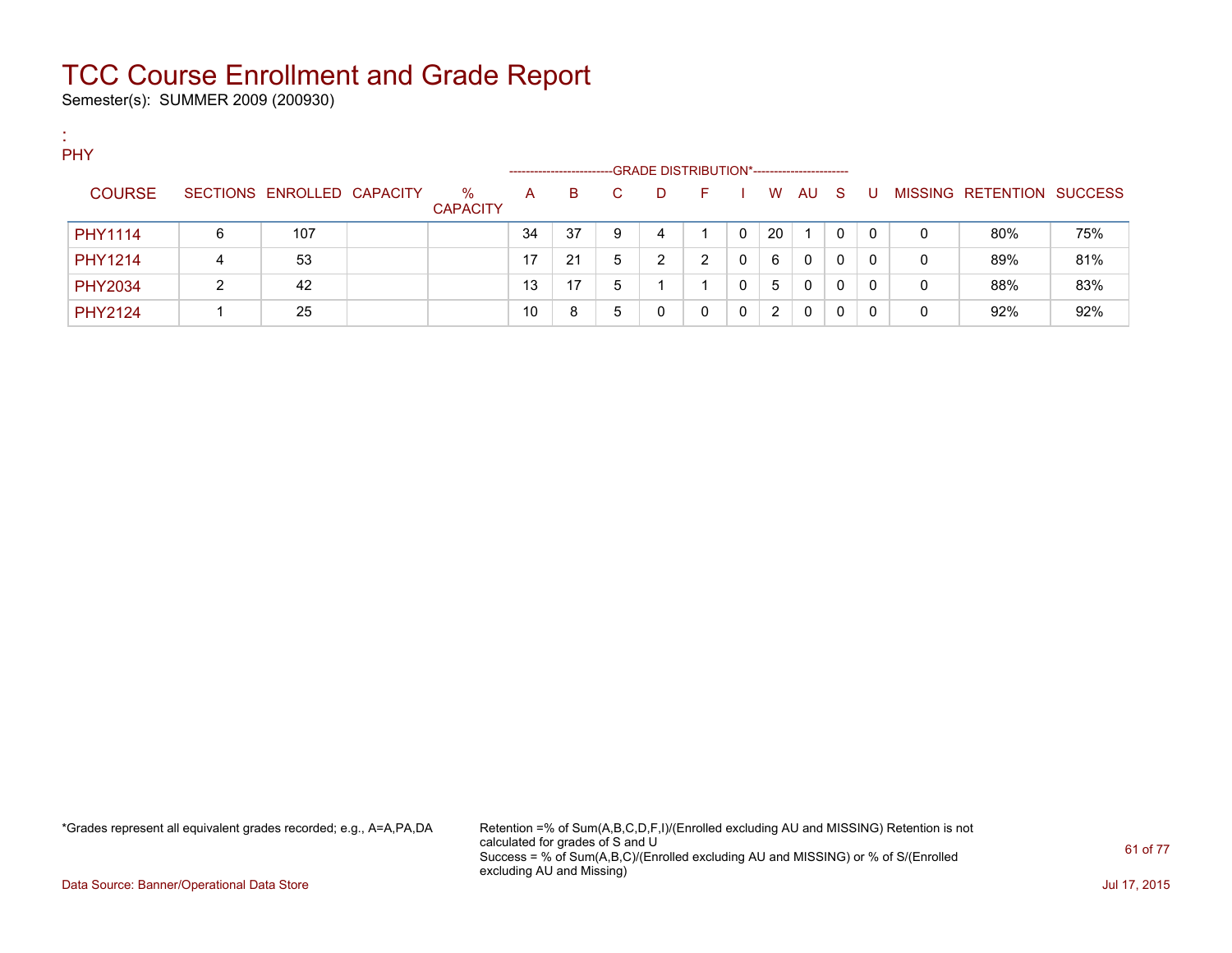Semester(s): SUMMER 2009 (200930)

:

| <b>PLG</b>     |                            |                         |    |                             |              |                                                 |          |                |              |              |              |              |              |                           |      |
|----------------|----------------------------|-------------------------|----|-----------------------------|--------------|-------------------------------------------------|----------|----------------|--------------|--------------|--------------|--------------|--------------|---------------------------|------|
| <b>COURSE</b>  | SECTIONS ENROLLED CAPACITY | $\%$<br><b>CAPACITY</b> | A  | ----------------------<br>B | C.           | -GRADE DISTRIBUTION*----------------------<br>D | F.       |                | <b>W</b>     | AU S         |              | U            |              | MISSING RETENTION SUCCESS |      |
| <b>PLG1213</b> |                            |                         |    |                             | 0            | 0                                               | 0        | $\mathbf{0}$   | $\mathbf{0}$ | $\mathbf{0}$ | $\mathbf{0}$ | $\Omega$     | $\mathbf{0}$ | 100%                      | 100% |
| <b>PLG1313</b> |                            |                         |    | 0                           | $\mathbf{0}$ | $\mathbf{0}$                                    | 0        | $\mathbf{0}$   | $\mathbf{0}$ | $\Omega$     | $\mathbf{0}$ | $\Omega$     |              |                           |      |
| <b>PLG2373</b> | 14                         |                         | 10 |                             | 0            | 0                                               | 0        |                |              |              | $\Omega$     | 0            | $\mathbf{0}$ | 92%                       | 85%  |
| <b>PLG2423</b> | 8                          |                         | 6  | 0                           | 0            | 0                                               | 0        | $\overline{2}$ | $\mathbf{0}$ | $\mathbf{0}$ | $\Omega$     | 0            | $\mathbf{0}$ | 100%                      | 75%  |
| <b>PLG2813</b> |                            |                         |    | 0                           | $\Omega$     | 0                                               | $\Omega$ | $\mathbf{0}$   | $\mathbf{0}$ | 0            | 0            | $\mathbf{0}$ | 0            | 100%                      | 100% |

\*Grades represent all equivalent grades recorded; e.g., A=A,PA,DA Retention =% of Sum(A,B,C,D,F,I)/(Enrolled excluding AU and MISSING) Retention is not calculated for grades of S and U Success = % of Sum(A,B,C)/(Enrolled excluding AU and MISSING) or % of S/(Enrolled excluding AU and Missing)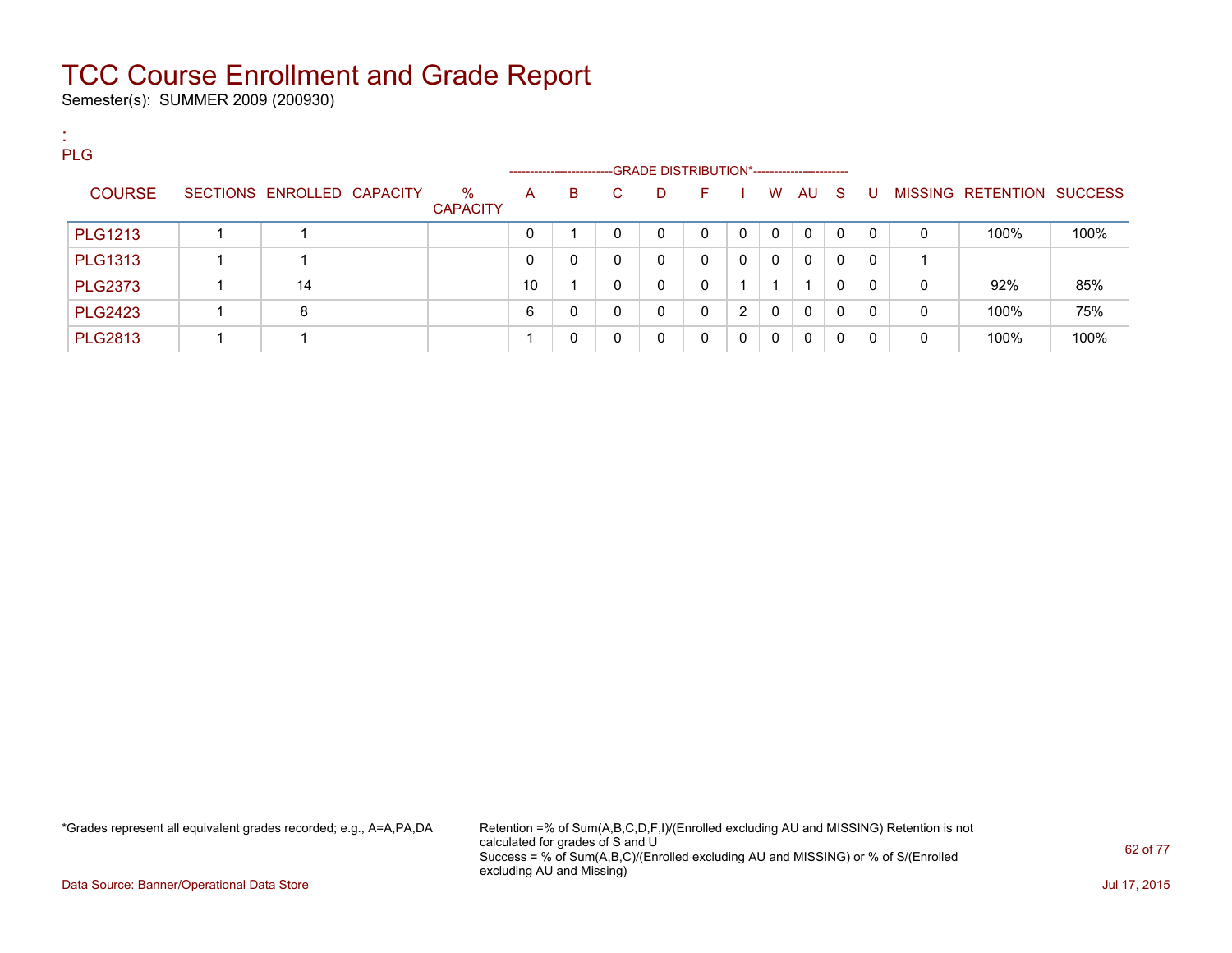Semester(s): SUMMER 2009 (200930)

:

| <b>POS</b>    |     |                            |                         |                      |     |    |                                             |    |   |          |              |     |     |   |                           |      |
|---------------|-----|----------------------------|-------------------------|----------------------|-----|----|---------------------------------------------|----|---|----------|--------------|-----|-----|---|---------------------------|------|
|               |     |                            |                         | -------------------- |     |    | -GRADE DISTRIBUTION*----------------------- |    |   |          |              |     |     |   |                           |      |
| <b>COURSE</b> |     | SECTIONS ENROLLED CAPACITY | $\%$<br><b>CAPACITY</b> | $\mathsf{A}$         | B.  | C. | D                                           | E. |   | W.       | AU           | - S | . U |   | MISSING RETENTION SUCCESS |      |
| POS1113       | -31 | 844                        |                         | 298                  | 146 | 80 | 28                                          | 42 |   | 38       |              | 0   | 0   | 0 | 71%                       | 62%  |
| POS2023       |     |                            |                         |                      |     |    |                                             |    | 0 | $\Omega$ | 0            | 0   | 0   | 0 | 100%                      | 100% |
| POS2133       |     |                            |                         | 4                    |     |    |                                             |    |   | 2        | $\mathbf{0}$ | 0   |     | 0 | 71%                       | 71%  |

\*Grades represent all equivalent grades recorded; e.g., A=A,PA,DA Retention =% of Sum(A,B,C,D,F,I)/(Enrolled excluding AU and MISSING) Retention is not calculated for grades of S and U Success = % of Sum(A,B,C)/(Enrolled excluding AU and MISSING) or % of S/(Enrolled excluding AU and Missing)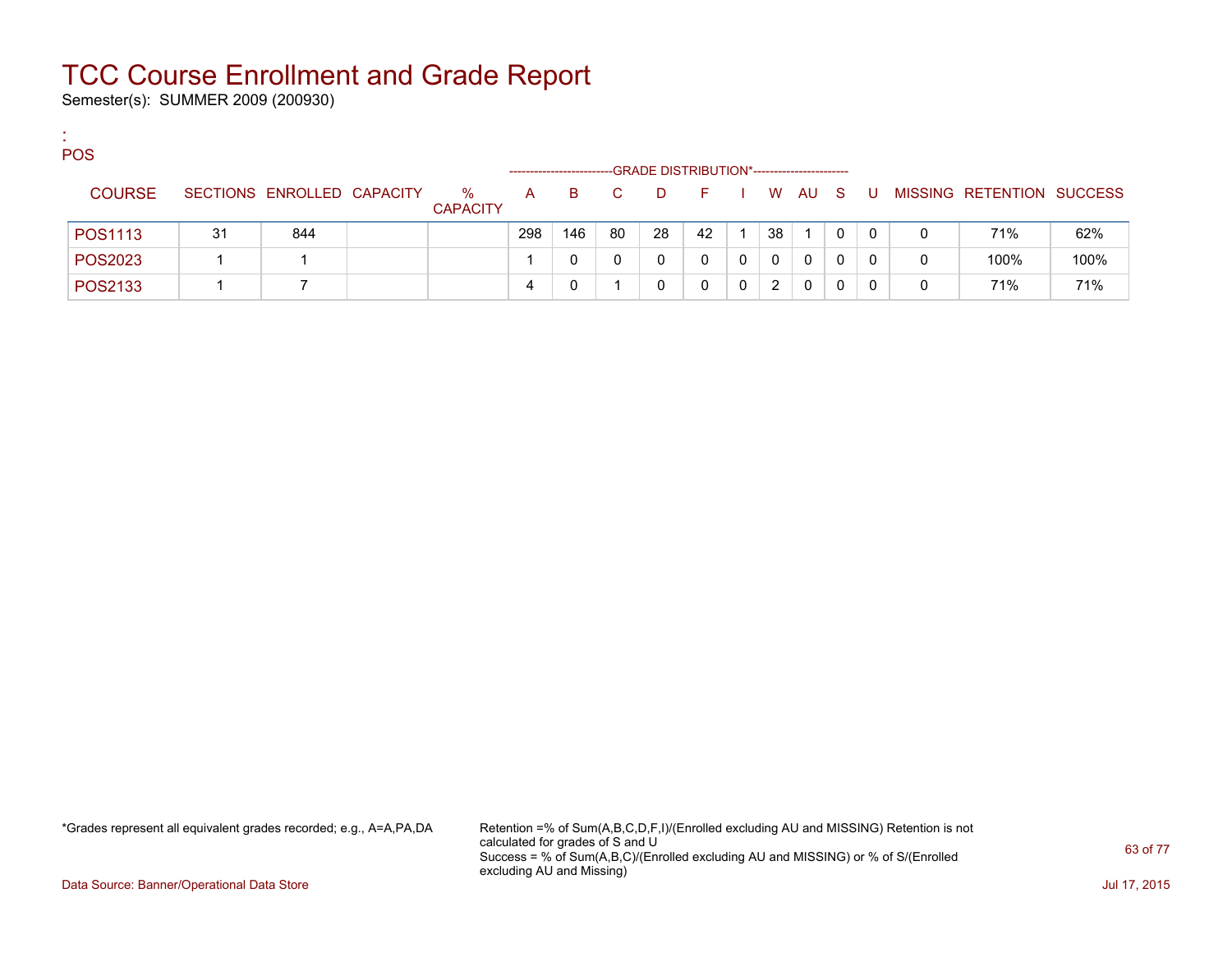Semester(s): SUMMER 2009 (200930)

:

| <b>PRT</b>     |  |                 |  |                                                                    |                |                |                |  |                                                                             |      |
|----------------|--|-----------------|--|--------------------------------------------------------------------|----------------|----------------|----------------|--|-----------------------------------------------------------------------------|------|
|                |  |                 |  | ------------------------GRADE DISTRIBUTION*----------------------- |                |                |                |  |                                                                             |      |
| <b>COURSE</b>  |  | <b>CAPACITY</b> |  |                                                                    |                |                |                |  | SECTIONS ENROLLED CAPACITY % A B C D F I W AU S U MISSING RETENTION SUCCESS |      |
| <b>PRT1133</b> |  |                 |  |                                                                    | $\overline{0}$ | $\overline{0}$ | $\overline{0}$ |  | 100%                                                                        | 100% |

\*Grades represent all equivalent grades recorded; e.g., A=A,PA,DA Retention =% of Sum(A,B,C,D,F,I)/(Enrolled excluding AU and MISSING) Retention is not calculated for grades of S and U Success = % of Sum(A,B,C)/(Enrolled excluding AU and MISSING) or % of S/(Enrolled excluding AU and Missing)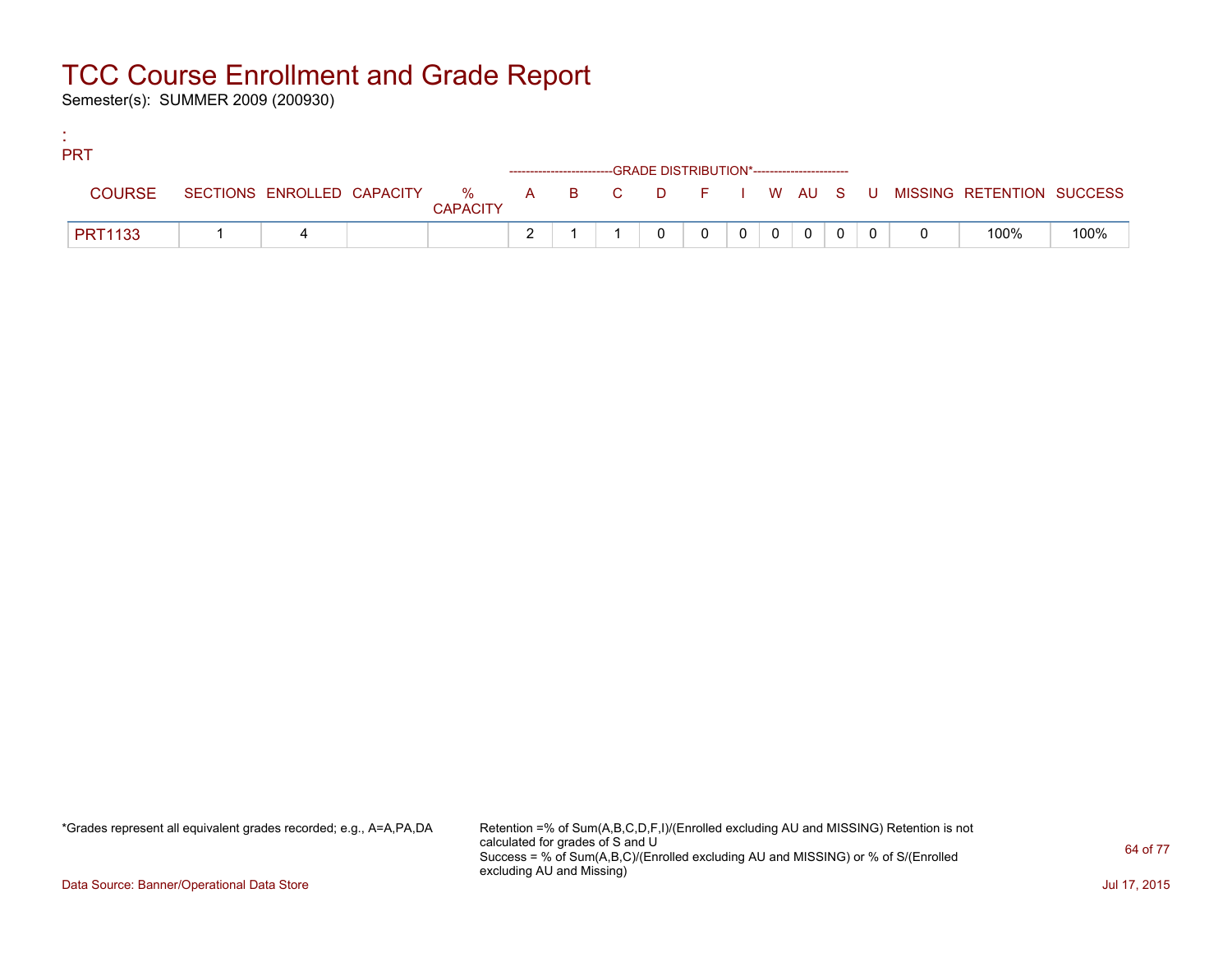Semester(s): SUMMER 2009 (200930)

| <b>COL</b><br><b>PSC</b> |   |                            |                         |    |                         |    |   |                                              |   |                         |              |   |              |              |                           |      |
|--------------------------|---|----------------------------|-------------------------|----|-------------------------|----|---|----------------------------------------------|---|-------------------------|--------------|---|--------------|--------------|---------------------------|------|
|                          |   |                            |                         |    | ----------------------- |    |   | --GRADE DISTRIBUTION*----------------------- |   |                         |              |   |              |              |                           |      |
| <b>COURSE</b>            |   | SECTIONS ENROLLED CAPACITY | $\%$<br><b>CAPACITY</b> | A  | B                       | C. | D | F                                            |   | W                       | AU S         |   | -U           |              | MISSING RETENTION SUCCESS |      |
| <b>PSC1114</b>           |   | 108                        |                         | 24 | 30                      | 24 | 8 | 4                                            |   | 17                      | $\mathbf{0}$ | 0 | $\mathbf{0}$ | 0            | 84%                       | 72%  |
| <b>PSC2111</b>           | 3 | 21                         |                         | 21 | 0                       | 0  | 0 | $\mathbf{0}$                                 | 0 | $\mathbf{0}$            | 0            | 0 | $\Omega$     | 0            | 100%                      | 100% |
| <b>PSC2121</b>           |   | 9                          |                         | 9  | 0                       | 0  | 0 | $\mathbf{0}$                                 | 0 | $\mathbf{0}$            | 0            | 0 | $\mathbf{0}$ | 0            | 100%                      | 100% |
| <b>PSC2131</b>           | 2 | 16                         |                         | 15 | 0                       | 0  | 0 | $\mathbf{0}$                                 | 0 | $\overline{\mathbf{A}}$ | $\mathbf{0}$ | 0 | $\Omega$     | 0            | 94%                       | 94%  |
| <b>PSC2141</b>           |   |                            |                         |    | 0                       | 0  | 0 | $\mathbf{0}$                                 | 0 | $\mathbf{0}$            | $\mathbf{0}$ | 0 | $\mathbf{0}$ | $\mathbf{0}$ | 100%                      | 100% |
| <b>PSC2151</b>           |   | 19                         |                         | 8  | 5                       |    | 5 | 0                                            | 0 | 0                       | 0            | 0 | $\Omega$     | 0            | 100%                      | 74%  |

\*Grades represent all equivalent grades recorded; e.g., A=A,PA,DA Retention =% of Sum(A,B,C,D,F,I)/(Enrolled excluding AU and MISSING) Retention is not calculated for grades of S and U Success = % of Sum(A,B,C)/(Enrolled excluding AU and MISSING) or % of S/(Enrolled excluding AU and Missing)

Data Source: Banner/Operational Data Store Jul 17, 2015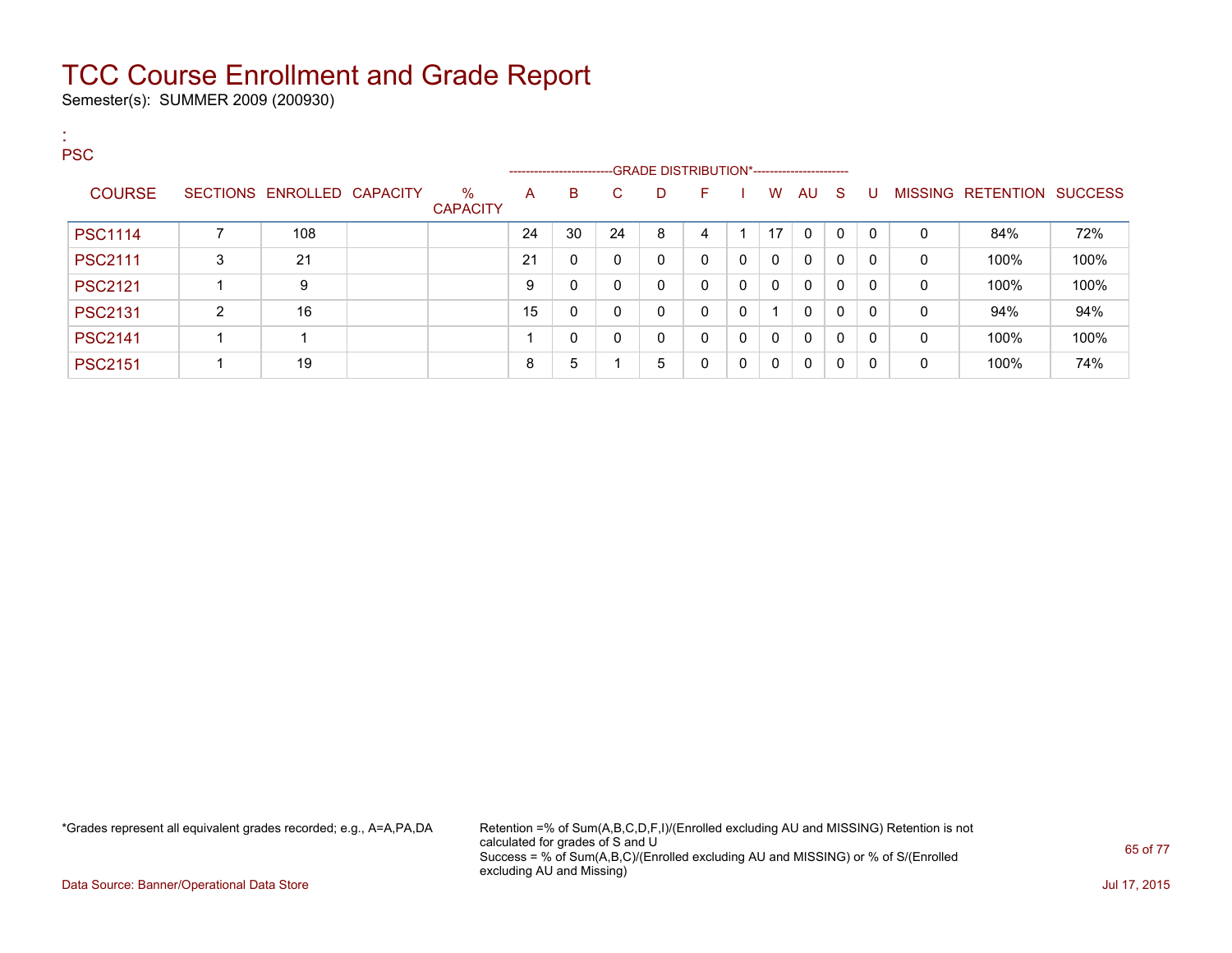Semester(s): SUMMER 2009 (200930)

:

| <b>PSY</b>     |                |                            |                         |     | ------------------------ |    |                |              |              |                |             |              |              |              |                           |      |
|----------------|----------------|----------------------------|-------------------------|-----|--------------------------|----|----------------|--------------|--------------|----------------|-------------|--------------|--------------|--------------|---------------------------|------|
| <b>COURSE</b>  |                | SECTIONS ENROLLED CAPACITY | $\%$<br><b>CAPACITY</b> | A   | B                        | C. | D              | F            |              | W              | AU.         | -S           | U            |              | MISSING RETENTION SUCCESS |      |
| <b>PSY1113</b> | 24             | 762                        |                         | 148 | 131                      | 61 | 18             | 13           | $\mathbf{0}$ | 76             | 0           | $\mathbf 0$  | $\mathbf{0}$ | 0            | 49%                       | 45%  |
| <b>PSY1313</b> | 3              | 97                         |                         | 15  | 12                       | 4  | $\overline{2}$ |              | 0            | $\overline{ }$ | 0           | 0            | $\mathbf{0}$ | 0            | 35%                       | 32%  |
| <b>PSY2023</b> | 11             | 321                        |                         | 118 | 51                       | 32 | 3              | 8            | 0            | 27             | $\mathbf 0$ | $\mathbf{0}$ | $\mathbf{0}$ | 0            | 66%                       | 63%  |
| <b>PSY2053</b> |                | 11                         |                         | 4   | 5                        |    |                | 0            | 0            | 0              | $\mathbf 0$ | $\mathbf{0}$ | $\Omega$     | 0            | 100%                      | 91%  |
| <b>PSY2133</b> |                | 8                          |                         | 6   |                          |    | 0              | $\mathbf{0}$ | 0            | $\mathbf{0}$   | $\mathbf 0$ | $\mathbf 0$  | $\Omega$     | $\mathbf{0}$ | 100%                      | 100% |
| <b>PSY2523</b> | $\overline{2}$ | 29                         |                         | 20  | 5                        | 4  | 0              | 0            | 0            | 0              | $\mathbf 0$ | $\mathbf 0$  | $\Omega$     | $\mathbf{0}$ | 100%                      | 100% |
| <b>PSY2533</b> | 2              | 28                         |                         | 11  | 7                        |    | 0              | $\mathbf{0}$ | $\mathbf{0}$ |                | $\mathbf 0$ | $\mathbf 0$  | $\mathbf{0}$ | $\mathbf{0}$ | 68%                       | 68%  |
| <b>PSY2713</b> |                | 6                          |                         | 0   | $\overline{2}$           | 0  |                | 0            | 0            | 3              | 0           | $\mathbf{0}$ | $\Omega$     | 0            | 50%                       | 33%  |
| <b>PSY2813</b> | $\overline{2}$ | 16                         |                         |     |                          | ⇁  | $\overline{2}$ |              | 0            | 4              | 0           | 0            | 0            | 0            | 75%                       | 56%  |

\*Grades represent all equivalent grades recorded; e.g., A=A,PA,DA Retention =% of Sum(A,B,C,D,F,I)/(Enrolled excluding AU and MISSING) Retention is not calculated for grades of S and U Success = % of Sum(A,B,C)/(Enrolled excluding AU and MISSING) or % of S/(Enrolled excluding AU and Missing)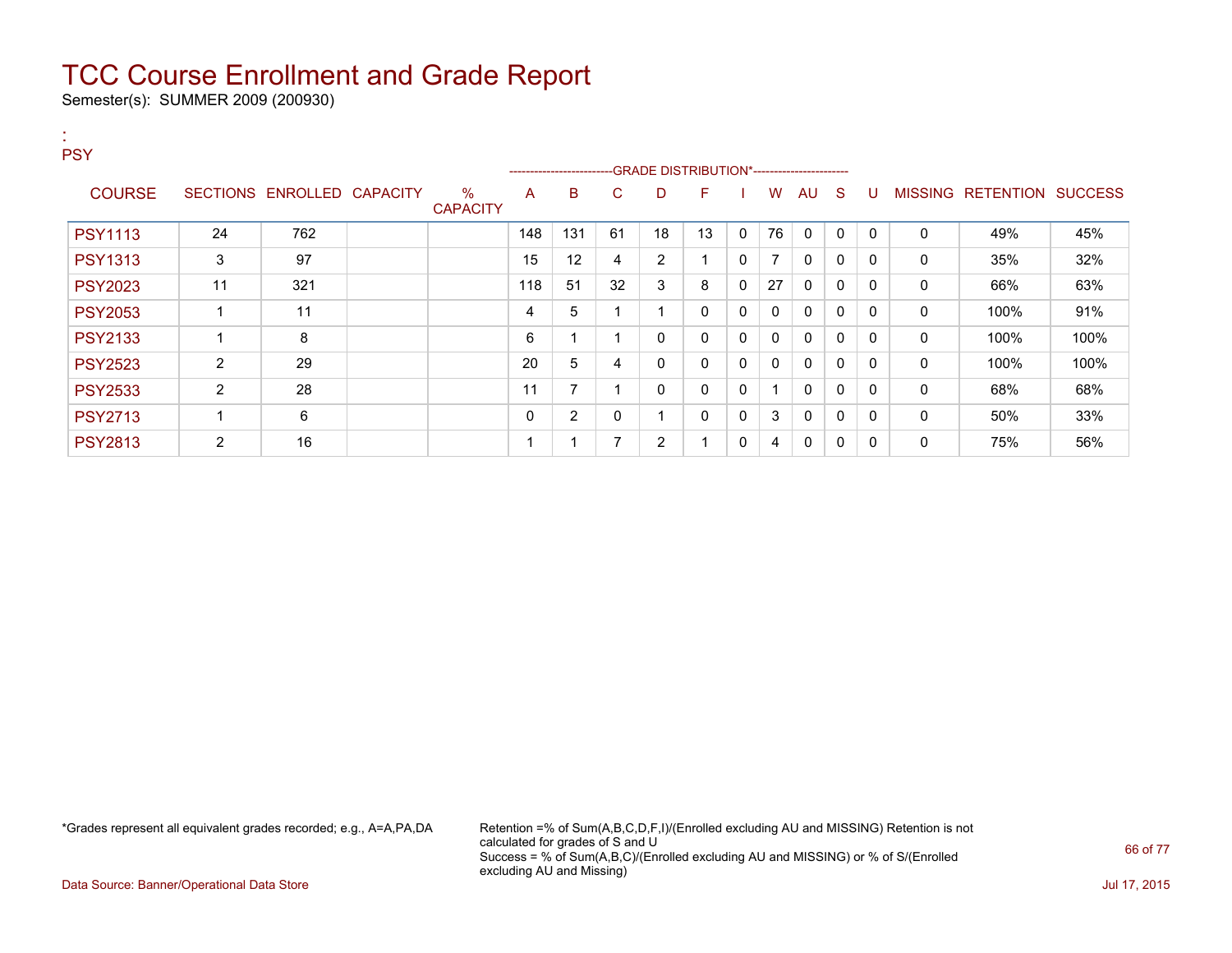Semester(s): SUMMER 2009 (200930)

:

| <b>PTA</b>     |    |                 |                                                                    |  |  |          |                |  |                                                                             |     |
|----------------|----|-----------------|--------------------------------------------------------------------|--|--|----------|----------------|--|-----------------------------------------------------------------------------|-----|
|                |    |                 | ------------------------GRADE DISTRIBUTION*----------------------- |  |  |          |                |  |                                                                             |     |
| <b>COURSE</b>  |    | <b>CAPACITY</b> |                                                                    |  |  |          |                |  | SECTIONS ENROLLED CAPACITY % A B C D F I W AU S U MISSING RETENTION SUCCESS |     |
| <b>PTA2486</b> | 23 |                 | 21                                                                 |  |  | $\Omega$ | $\overline{0}$ |  | 100%                                                                        | 96% |

\*Grades represent all equivalent grades recorded; e.g., A=A,PA,DA Retention =% of Sum(A,B,C,D,F,I)/(Enrolled excluding AU and MISSING) Retention is not calculated for grades of S and U Success = % of Sum(A,B,C)/(Enrolled excluding AU and MISSING) or % of S/(Enrolled excluding AU and Missing)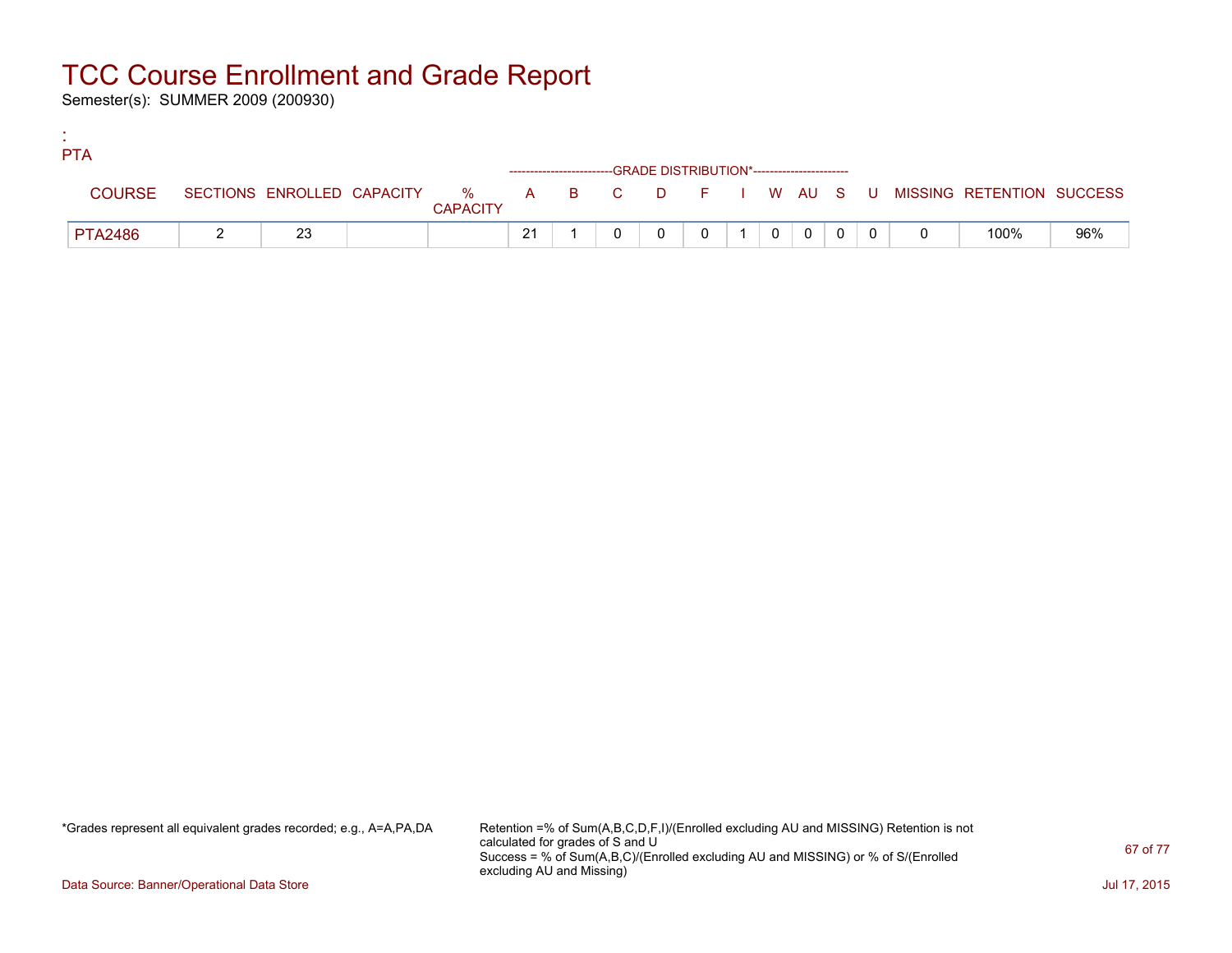Semester(s): SUMMER 2009 (200930)

:

| QCT           |                            |                      |  |       | -GRADE DISTRIBUTION*----------------------- |            |   |          |   |   |                           |      |
|---------------|----------------------------|----------------------|--|-------|---------------------------------------------|------------|---|----------|---|---|---------------------------|------|
| <b>COURSE</b> | SECTIONS ENROLLED CAPACITY | %<br><b>CAPACITY</b> |  | A B C | <b>D</b>                                    | F I W AU S |   |          |   | U | MISSING RETENTION SUCCESS |      |
| QCT1223       |                            |                      |  |       |                                             |            | 2 | $\Omega$ | 0 |   | 75%                       | 75%  |
| QCT1443       |                            |                      |  |       |                                             |            |   | 0        |   |   | 100%                      | 100% |

\*Grades represent all equivalent grades recorded; e.g., A=A,PA,DA Retention =% of Sum(A,B,C,D,F,I)/(Enrolled excluding AU and MISSING) Retention is not calculated for grades of S and U Success = % of Sum(A,B,C)/(Enrolled excluding AU and MISSING) or % of S/(Enrolled excluding AU and Missing)

Data Source: Banner/Operational Data Store Jul 17, 2015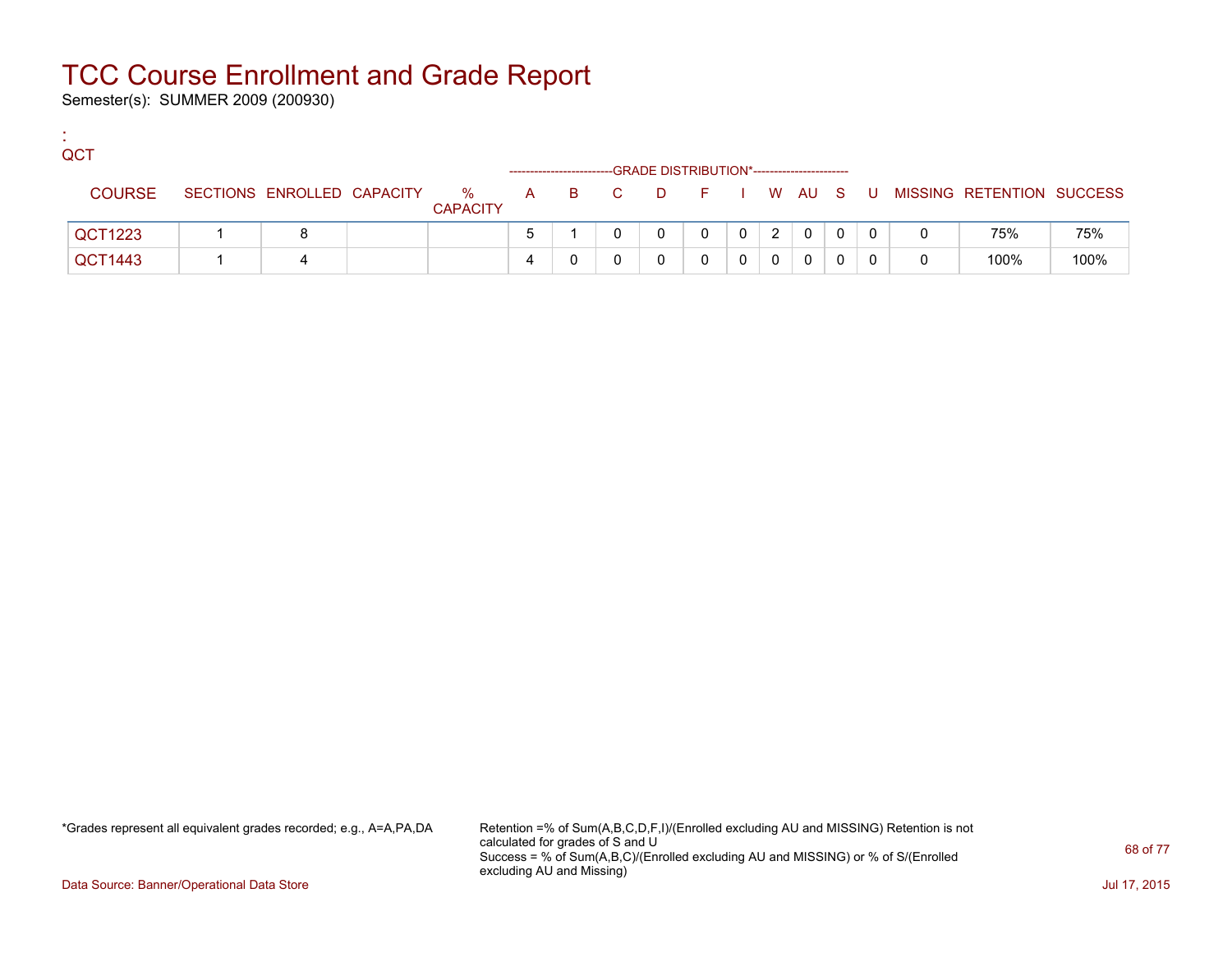Semester(s): SUMMER 2009 (200930)

:

| <b>REL</b>     |   |                            |                 |                       |    |    |                                             |    |   |                       |          |    |          |   |                                  |     |
|----------------|---|----------------------------|-----------------|-----------------------|----|----|---------------------------------------------|----|---|-----------------------|----------|----|----------|---|----------------------------------|-----|
|                |   |                            |                 | --------------------- |    |    | -GRADE DISTRIBUTION*----------------------- |    |   |                       |          |    |          |   |                                  |     |
| <b>COURSE</b>  |   | SECTIONS ENROLLED CAPACITY | $\%$            | A                     | B. | C. | D                                           | н. |   | W.                    | AU       | S. | - U      |   | <b>MISSING RETENTION SUCCESS</b> |     |
|                |   |                            | <b>CAPACITY</b> |                       |    |    |                                             |    |   |                       |          |    |          |   |                                  |     |
| <b>REL1213</b> |   | 13                         |                 |                       |    | ົ  | 0                                           | າ  | 0 | 4                     | $\Omega$ | 0  | $\Omega$ | 0 | 69%                              | 54% |
| <b>REL1223</b> |   | 4                          |                 |                       |    |    | 0                                           |    | 0 | $\mathbf{2}^{\prime}$ | $\Omega$ | 0  | 0        | 0 | 50%                              | 50% |
| <b>REL2113</b> | າ | 20                         |                 | 8                     | 5  | 3  | 0                                           |    | 0 | 4                     | $\Omega$ | 0  | $\Omega$ | 0 | 80%                              | 80% |
| <b>REL2123</b> |   | 28                         |                 |                       | 5  | 6  | 2                                           |    |   | 6                     | 0        | 0  | $\Omega$ | 0 | 79%                              | 64% |

\*Grades represent all equivalent grades recorded; e.g., A=A,PA,DA Retention =% of Sum(A,B,C,D,F,I)/(Enrolled excluding AU and MISSING) Retention is not calculated for grades of S and U Success = % of Sum(A,B,C)/(Enrolled excluding AU and MISSING) or % of S/(Enrolled excluding AU and Missing)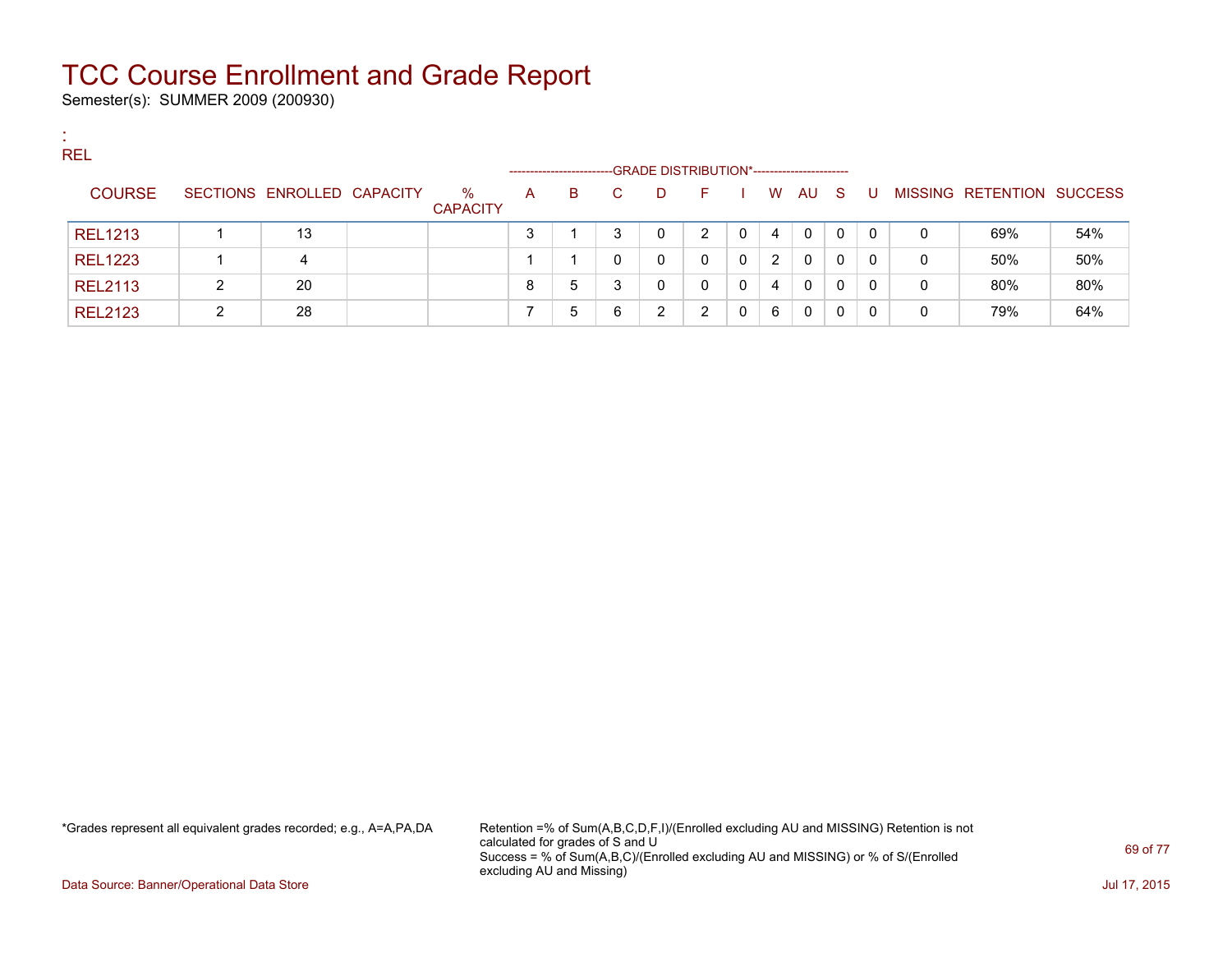Semester(s): SUMMER 2009 (200930)

:

| <b>RES</b>     |    |                            |                 |    |                        |   |   |                                             |          |   |              |              |          |   |                   |                |
|----------------|----|----------------------------|-----------------|----|------------------------|---|---|---------------------------------------------|----------|---|--------------|--------------|----------|---|-------------------|----------------|
|                |    |                            |                 |    | ---------------------- |   |   | -GRADE DISTRIBUTION*----------------------- |          |   |              |              |          |   |                   |                |
| <b>COURSE</b>  |    | SECTIONS ENROLLED CAPACITY | %               | A  | B                      |   | D | н.                                          |          | W | AU.          | - S          | U        |   | MISSING RETENTION | <b>SUCCESS</b> |
|                |    |                            | <b>CAPACITY</b> |    |                        |   |   |                                             |          |   |              |              |          |   |                   |                |
| <b>RES1522</b> |    | 23                         |                 | 17 | 6                      |   | 0 |                                             | $\Omega$ | 0 | $\mathbf{0}$ | $\mathbf{0}$ | $\Omega$ | 0 | 100%              | 100%           |
| <b>RES2103</b> | 10 | 22                         |                 | 21 |                        |   | 0 |                                             | 0        |   | 0            | $\mathbf{0}$ | -0       | 0 | 95%               | 95%            |
| <b>RES2433</b> | 11 | 27                         |                 | 27 |                        |   | 0 |                                             |          | 0 | $\mathbf{0}$ | $\Omega$     | 0        | 0 | 100%              | 100%           |
| <b>RES2452</b> |    | 27                         |                 | 18 |                        | 5 | 0 |                                             |          | 0 | 0            |              |          | 0 | 100%              | 100%           |

\*Grades represent all equivalent grades recorded; e.g., A=A,PA,DA Retention =% of Sum(A,B,C,D,F,I)/(Enrolled excluding AU and MISSING) Retention is not calculated for grades of S and U Success = % of Sum(A,B,C)/(Enrolled excluding AU and MISSING) or % of S/(Enrolled excluding AU and Missing)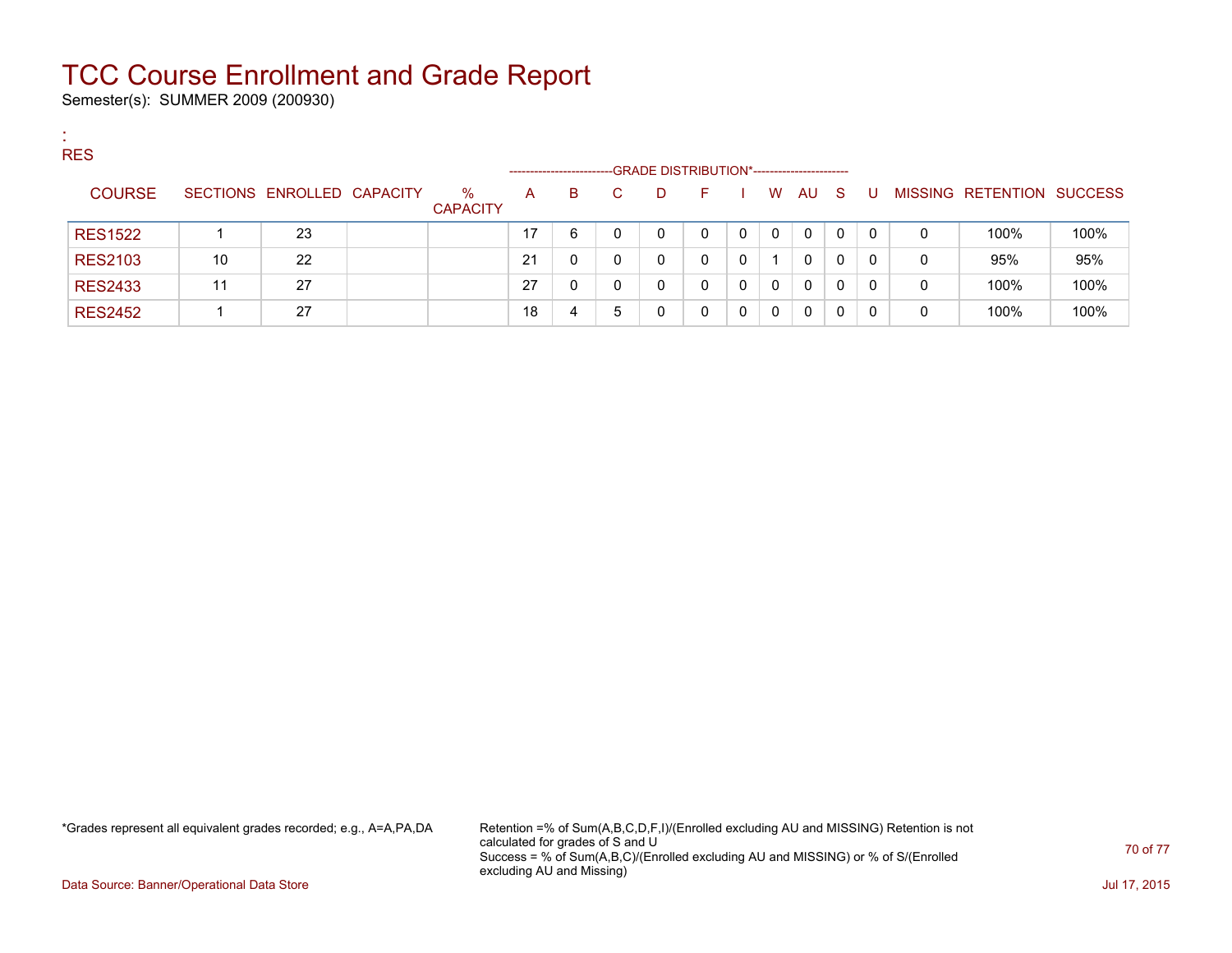Semester(s): SUMMER 2009 (200930)

:

| <b>RT</b>     |                 |                   |                                  |                | ------------------------- |   |   | -GRADE DISTRIBUTION*----------------------- |   |              |              |              |          |             |                   |                |
|---------------|-----------------|-------------------|----------------------------------|----------------|---------------------------|---|---|---------------------------------------------|---|--------------|--------------|--------------|----------|-------------|-------------------|----------------|
| <b>COURSE</b> | <b>SECTIONS</b> | ENROLLED CAPACITY | $\frac{0}{0}$<br><b>CAPACITY</b> | A              | в                         | С | D | F                                           |   | W            | AU           | S            | U        |             | MISSING RETENTION | <b>SUCCESS</b> |
| RT1212        | $\overline{c}$  | 21                |                                  | 6              | 4                         | 9 | 0 | 1                                           | 0 |              | 0            | 0            | 0        | 0           | 95%               | 90%            |
| RT1224        | 4               | 39                |                                  | 29             | 7                         | 0 | 0 | 0                                           | 0 | 3            | $\mathbf{0}$ | $\mathbf{0}$ | 0        | 0           | 92%               | 92%            |
| RT1313        |                 | 5                 |                                  | 5              | 0                         | 0 | 0 | 0                                           | 0 | 0            | 0            | 0            | 0        | 0           | 100%              | 100%           |
| RT1324        |                 | 8                 |                                  | 8              | 0                         | 0 | 0 | 0                                           | 0 | 0            | 0            | 0            | 0        | 0           | 100%              | 100%           |
| RT1333        |                 | 5                 |                                  | 5              | 0                         | 0 | 0 | 0                                           | 0 | 0            | $\mathbf{0}$ | 0            | 0        | 0           | 100%              | 100%           |
| RT1344        |                 | 8                 |                                  | 8              | $\mathbf{0}$              | 0 | 0 | 0                                           | 0 | 0            | $\mathbf{0}$ | $\mathbf{0}$ | 0        | 0           | 100%              | 100%           |
| RT1372        |                 | 8                 |                                  | 7              |                           | 0 | 0 | 0                                           | 0 | 0            | $\mathbf{0}$ | 0            | 0        | 0           | 100%              | 100%           |
| RT2301        |                 | 25                |                                  | $\overline{ }$ | 13                        | 5 | 0 | 0                                           | 0 | 0            | $\mathbf{0}$ | $\mathbf{0}$ | 0        | $\mathbf 0$ | 100%              | 100%           |
| RT2314        | 4               | 28                |                                  | 24             | 4                         | 0 | 0 | 0                                           | 0 | 0            | $\mathbf{0}$ | 0            | $\Omega$ | 0           | 100%              | 100%           |
| RT2323        | 1               | 3                 |                                  | 3              | $\mathbf{0}$              | 0 | 0 | 0                                           | 0 | $\mathbf{0}$ | $\mathbf{0}$ | $\mathbf{0}$ | 0        | $\mathbf 0$ | 100%              | 100%           |
| RT2336        |                 | 3                 |                                  | 3              | 0                         | 0 | 0 | 0                                           | 0 | 0            | $\mathbf{0}$ | 0            | $\Omega$ | 0           | 100%              | 100%           |
| RT2356        |                 | 3                 |                                  | 3              | 0                         | 0 | 0 | 0                                           | 0 | 0            | $\mathbf{0}$ | 0            | $\Omega$ | 0           | 100%              | 100%           |

\*Grades represent all equivalent grades recorded; e.g., A=A,PA,DA Retention =% of Sum(A,B,C,D,F,I)/(Enrolled excluding AU and MISSING) Retention is not calculated for grades of S and U Success = % of Sum(A,B,C)/(Enrolled excluding AU and MISSING) or % of S/(Enrolled excluding AU and Missing)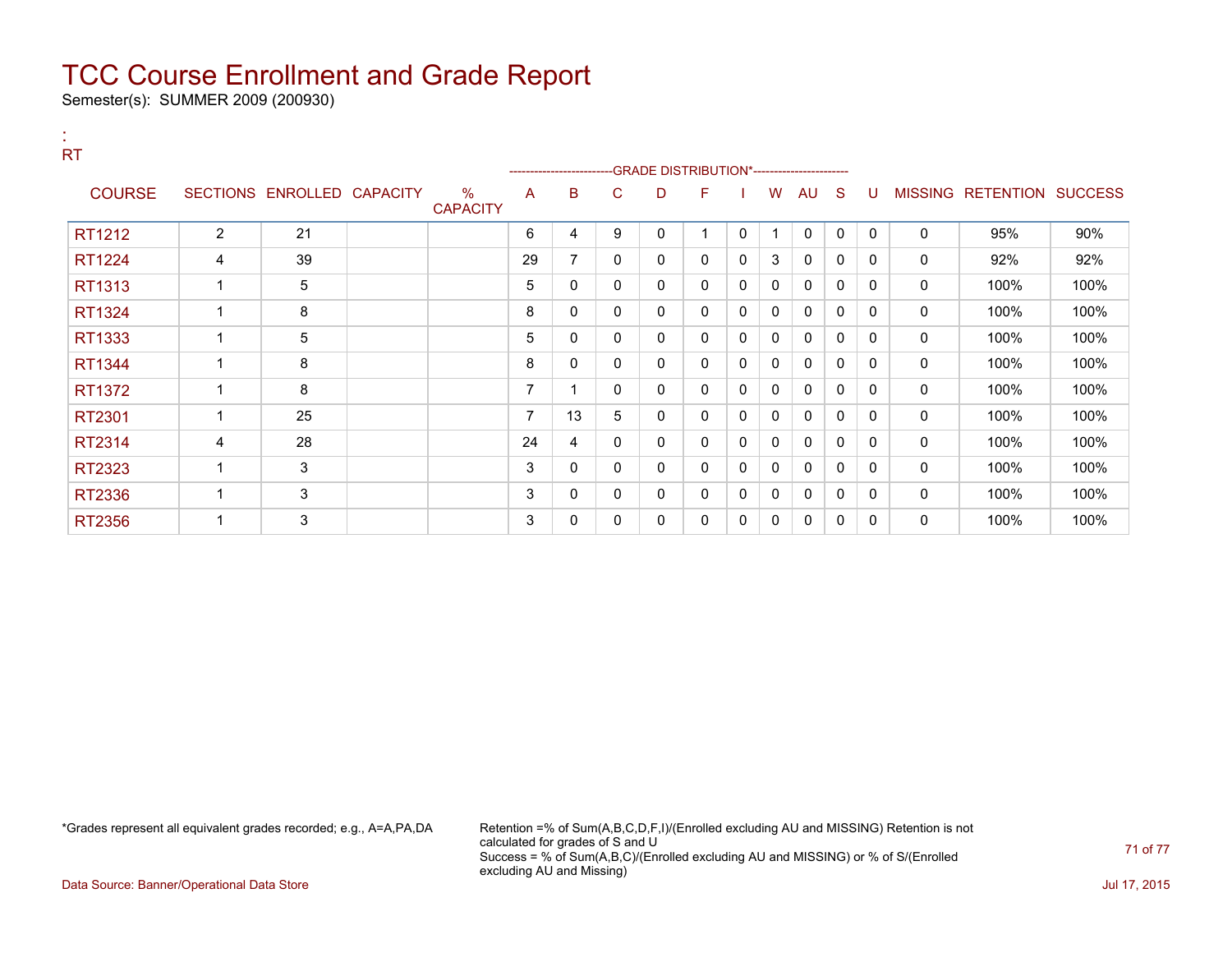Semester(s): SUMMER 2009 (200930)

#### : **SOC**

|                |    |                            |                      |    |    | ------------------------GRADE                DISTRIBUTION*---------------------- |    |    |             |                |             |              |          |                |           |                |
|----------------|----|----------------------------|----------------------|----|----|----------------------------------------------------------------------------------|----|----|-------------|----------------|-------------|--------------|----------|----------------|-----------|----------------|
| <b>COURSE</b>  |    | SECTIONS ENROLLED CAPACITY | %<br><b>CAPACITY</b> | A  | B  | C.                                                                               | D  | F. |             | W              | <b>AU</b>   | <sub>S</sub> | U        | <b>MISSING</b> | RETENTION | <b>SUCCESS</b> |
| SOC1113        | 14 | 253                        |                      | 84 | 41 | 15                                                                               | 10 | 4  | 0           | 30             | $\Omega$    | 0            | $\Omega$ | $\mathbf 0$    | 61%       | 55%            |
| SOC1133        |    | 7                          |                      | 2  | 5  | $\Omega$                                                                         | 0  | 0  | 0           | 0              | $\Omega$    | 0            | 0        | $\mathbf{0}$   | 100%      | 100%           |
| SOC2013        |    | 17                         |                      | 3  | 3  | 3                                                                                |    | 3  | 0           | 4              | $\Omega$    | $\mathbf{0}$ |          | 0              | 76%       | 53%            |
| <b>SOC2053</b> |    | $\overline{7}$             |                      | 2  | 3  |                                                                                  |    | 0  | $\Omega$    |                | $\Omega$    | $\mathbf{0}$ |          | 0              | 86%       | 86%            |
| SOC2113        |    | 9                          |                      | 4  |    | 2                                                                                | 0  | 0  | $\Omega$    | $\overline{2}$ | 0           | $\mathbf{0}$ | $\Omega$ | 0              | 78%       | 78%            |
| SOC2123        |    | 13                         |                      | 5  |    |                                                                                  | 2  | 2  | $\mathbf 0$ | $\overline{2}$ | 0           | 0            |          | 0              | 85%       | 54%            |
| SOC2243        |    | 14                         |                      | 13 |    | - 0                                                                              |    | 0  | $\Omega$    | 0              | $\Omega$    | 0            | 0        | $\mathbf{0}$   | 100%      | 100%           |
| SOC2713        |    | 6                          |                      |    | 2  | $\mathbf{0}$                                                                     |    |    | 0           |                | $\mathbf 0$ | $\mathbf{0}$ |          | 0              | 83%       | 50%            |
| SOC2813        | 2  | 8                          |                      | 2  | 2  |                                                                                  |    | 0  | 0           | 3              | 0           | 0            |          | 0              | 62%       | 62%            |

\*Grades represent all equivalent grades recorded; e.g., A=A,PA,DA Retention =% of Sum(A,B,C,D,F,I)/(Enrolled excluding AU and MISSING) Retention is not calculated for grades of S and U Success = % of Sum(A,B,C)/(Enrolled excluding AU and MISSING) or % of S/(Enrolled excluding AU and Missing)

Data Source: Banner/Operational Data Store Jul 17, 2015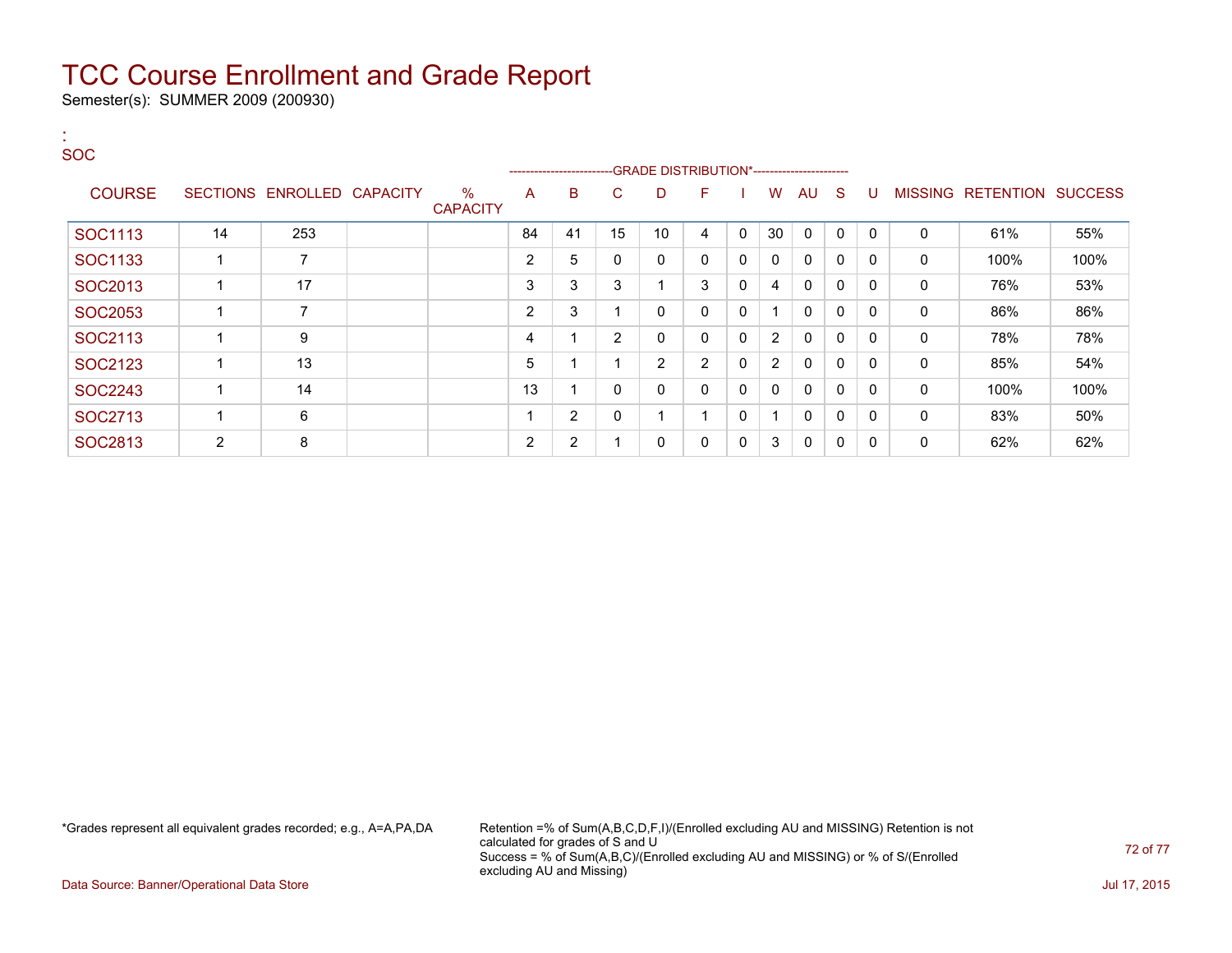Semester(s): SUMMER 2009 (200930)

| <b>SPA</b>     |                |                            |                         |    | ----------------------- |   |   | -GRADE DISTRIBUTION*---------------------- |              |                      |                |              |              |                |           |                |
|----------------|----------------|----------------------------|-------------------------|----|-------------------------|---|---|--------------------------------------------|--------------|----------------------|----------------|--------------|--------------|----------------|-----------|----------------|
| <b>COURSE</b>  |                | SECTIONS ENROLLED CAPACITY | $\%$<br><b>CAPACITY</b> | A  | в                       | C | D | F                                          |              | W                    | AU             | -S           | U            | <b>MISSING</b> | RETENTION | <b>SUCCESS</b> |
| <b>SPA1001</b> |                | 7                          |                         | 3  | 0                       | 0 | 0 | 0                                          | $\mathbf{0}$ | 3                    |                | $\Omega$     | $\mathbf{0}$ | 0              | 50%       | 50%            |
| <b>SPA1103</b> | 10             | 146                        |                         | 75 | 37                      | 6 | 5 | 4                                          | 0            | 15                   | 3              | 0            | 0            |                | 89%       | 83%            |
| <b>SPA1213</b> | $\overline{7}$ | 62                         |                         | 28 | 13                      | 8 |   | $\overline{2}$                             | 0            | 10                   | 0              | 0            | 0            | 0              | 84%       | 79%            |
| <b>SPA1301</b> |                | 12                         |                         | 11 | 0                       | 0 | 0 | $\mathbf{0}$                               | $\mathbf{0}$ | $\mathbf{0}$         |                | $\mathbf{0}$ | $\mathbf{0}$ | 0              | 100%      | 100%           |
| <b>SPA1313</b> | 4              | 28                         |                         | 15 | 8                       | 3 | 0 | 0                                          | 0            | $\overline{2}$       | 0              | 0            | 0            | 0              | 93%       | 93%            |
| <b>SPA1413</b> | 3              | 22                         |                         | 10 | 5                       | 5 | 0 | 0                                          | 0            | 1                    |                | $\mathbf 0$  | 0            | 0              | 95%       | 95%            |
| <b>SPA2333</b> | 1              | 8                          |                         | 6  | 0                       | 0 | 0 | $\mathbf{0}$                               | 0            | $\mathbf{0}$         | $\overline{2}$ | $\Omega$     | $\mathbf{0}$ | 0              | 100%      | 100%           |
| <b>SPA2421</b> | -1             | 8                          |                         | 7  | 0                       | 0 | 0 | 0                                          | 0            | 0                    |                | $\Omega$     | 0            | 0              | 100%      | 100%           |
| <b>SPA2523</b> |                | 10                         |                         | 3  | $\overline{2}$          | 3 | 0 |                                            | 0            | -1                   | 0              | 0            | 0            | 0              | 90%       | 80%            |
| <b>SPA2533</b> |                | 13                         |                         | 12 | 0                       | 0 | 0 | $\mathbf{0}$                               | $\mathbf{0}$ | $\blacktriangleleft$ | $\mathbf{0}$   | $\mathbf 0$  | $\Omega$     | 0              | 92%       | 92%            |
| <b>SPA2993</b> | $\overline{2}$ | 16                         |                         | 14 | $\overline{2}$          | 0 | 0 | 0                                          | 0            | 0                    | 0              | $\mathbf 0$  | 0            | 0              | 100%      | 100%           |

:

\*Grades represent all equivalent grades recorded; e.g., A=A,PA,DA Retention =% of Sum(A,B,C,D,F,I)/(Enrolled excluding AU and MISSING) Retention is not calculated for grades of S and U Success = % of Sum(A,B,C)/(Enrolled excluding AU and MISSING) or % of S/(Enrolled excluding AU and Missing)

Data Source: Banner/Operational Data Store Jul 17, 2015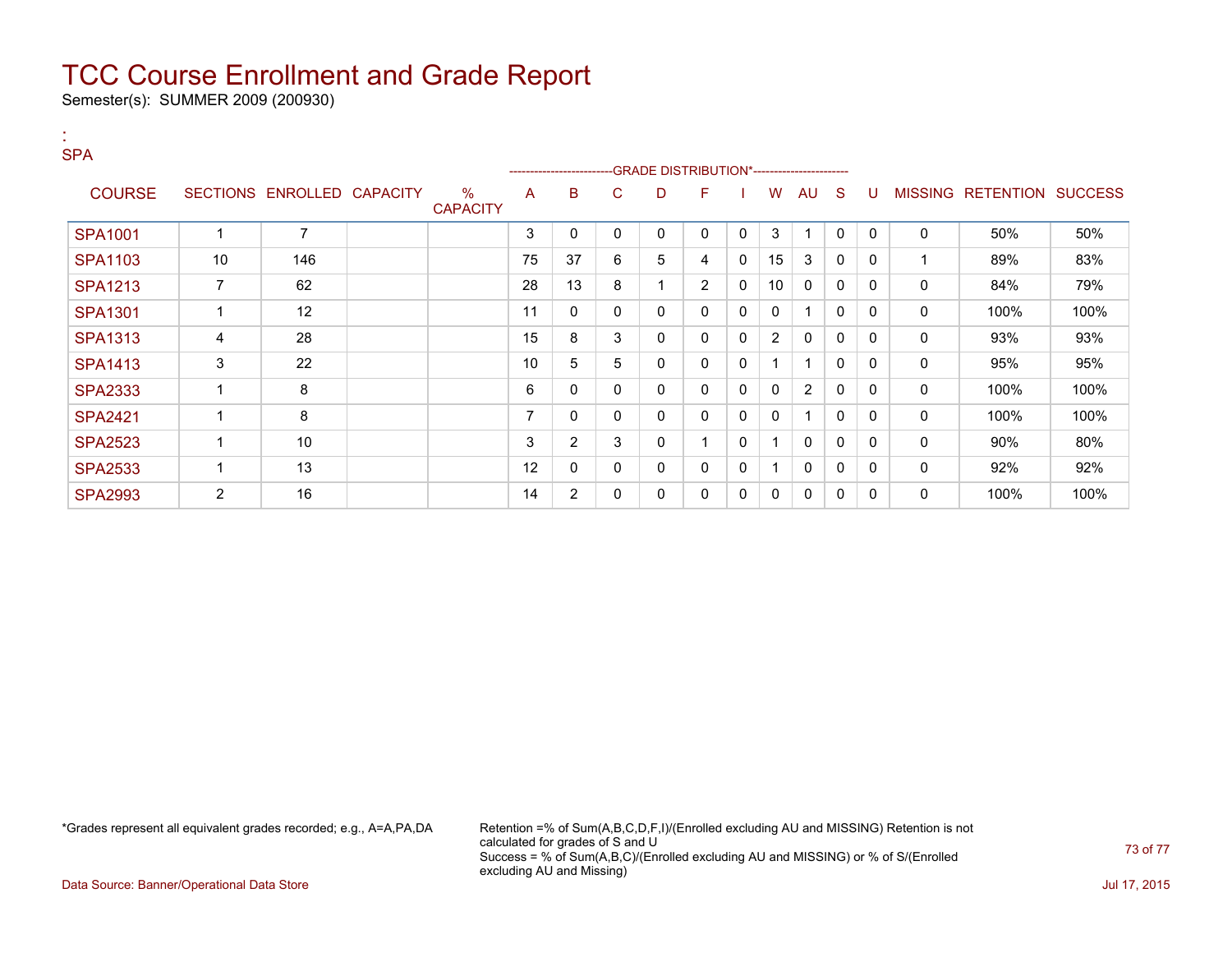Semester(s): SUMMER 2009 (200930)

:

| <b>SPE</b>     |    |                            |                      |     |     |       | --GRADE DISTRIBUTION*----------------------- |    |    |   |  |                             |     |
|----------------|----|----------------------------|----------------------|-----|-----|-------|----------------------------------------------|----|----|---|--|-----------------------------|-----|
| <b>COURSE</b>  |    | SECTIONS ENROLLED CAPACITY | %<br><b>CAPACITY</b> |     |     | A B C | DFIWAUS                                      |    |    |   |  | U MISSING RETENTION SUCCESS |     |
| <b>SPE1113</b> | 21 | 515                        |                      | 179 | 107 | 36    | 9                                            | 18 | 67 | 0 |  | 68%                         | 63% |
| <b>SPE2053</b> |    | 24                         |                      |     |     |       |                                              | 3  | 5  | 0 |  | 79%                         | 58% |

\*Grades represent all equivalent grades recorded; e.g., A=A,PA,DA Retention =% of Sum(A,B,C,D,F,I)/(Enrolled excluding AU and MISSING) Retention is not calculated for grades of S and U Success = % of Sum(A,B,C)/(Enrolled excluding AU and MISSING) or % of S/(Enrolled excluding AU and Missing)

Data Source: Banner/Operational Data Store Jul 17, 2015

74 of 77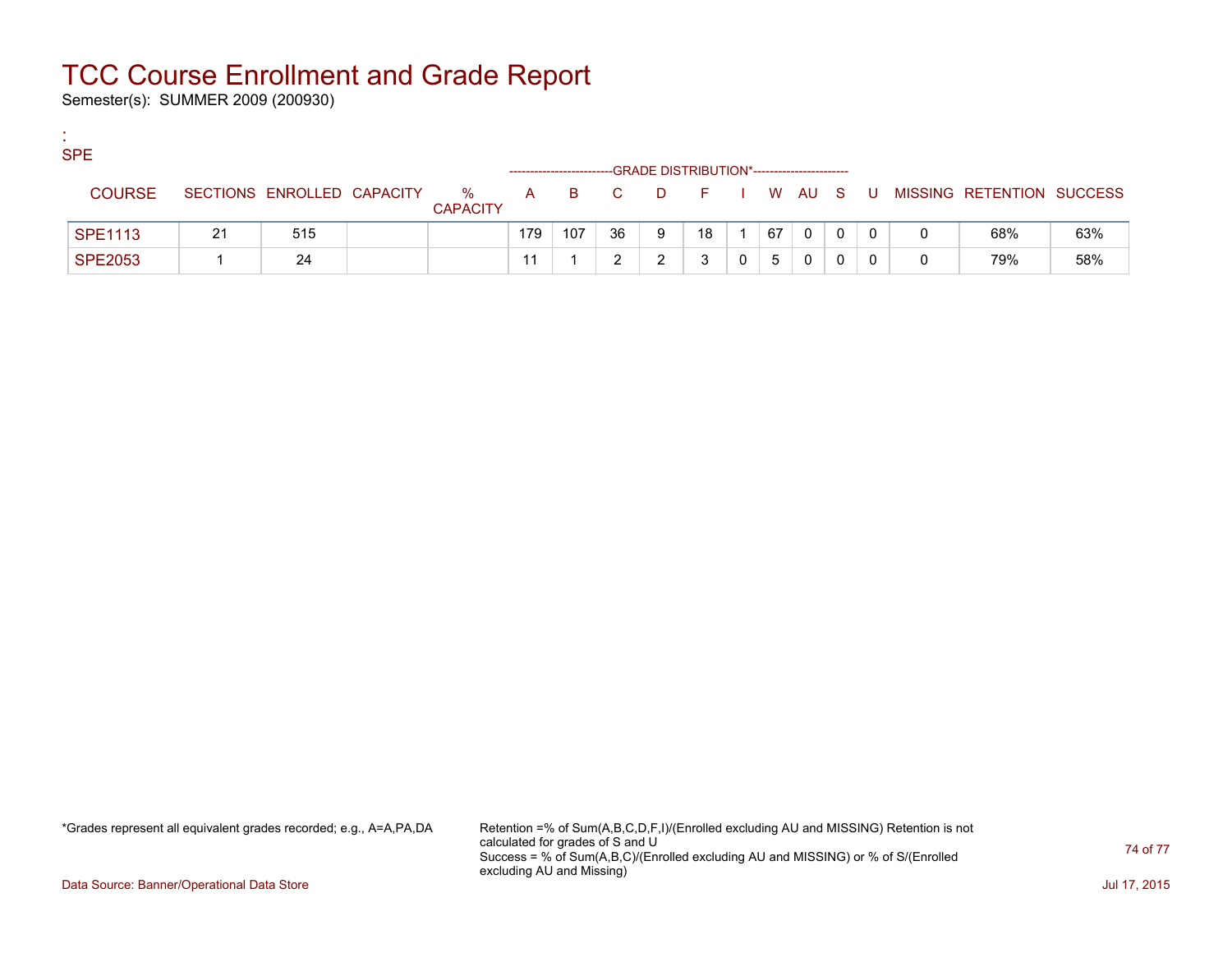Semester(s): SUMMER 2009 (200930)

:

| <b>SRT</b>     |             |                            |                         |                | --------------------- |              | -GRADE DISTRIBUTION*---------------------- |              |              |              |              |              |              |              |                                  |      |
|----------------|-------------|----------------------------|-------------------------|----------------|-----------------------|--------------|--------------------------------------------|--------------|--------------|--------------|--------------|--------------|--------------|--------------|----------------------------------|------|
| <b>COURSE</b>  |             | SECTIONS ENROLLED CAPACITY | $\%$<br><b>CAPACITY</b> | A              | B                     | $\mathsf{C}$ | D                                          | F            |              | W            | AU           | <sub>S</sub> | U            |              | <b>MISSING RETENTION SUCCESS</b> |      |
| <b>SRT1102</b> |             | 6                          |                         | 6              | $\mathbf{0}$          | $\mathbf{0}$ | $\mathbf{0}$                               | $\mathbf{0}$ | $\Omega$     | $\mathbf{0}$ | $\mathbf{0}$ | $\mathbf{0}$ | $\mathbf{0}$ | $\mathbf{0}$ | 100%                             | 100% |
| <b>SRT1112</b> |             | 6                          |                         | 5              |                       | $\mathbf{0}$ | 0                                          | $\mathbf{0}$ | $\mathbf{0}$ | 0            | 0            | 0            | $\mathbf{0}$ | $\mathbf{0}$ | 100%                             | 100% |
| <b>SRT1124</b> |             | 8                          |                         | 3              | 3                     | 2            | 0                                          | $\mathbf{0}$ | $\mathbf 0$  | 0            | 0            | 0            | $\Omega$     | $\mathbf{0}$ | 100%                             | 100% |
| <b>SRT1211</b> | $\mathbf 1$ | 6                          |                         | 6              | 0                     | $\mathbf{0}$ | $\Omega$                                   | $\mathbf{0}$ | $\mathbf{0}$ | $\mathbf{0}$ | 0            | 0            | $\mathbf{0}$ | $\mathbf{0}$ | 100%                             | 100% |
| <b>SRT1222</b> |             | 6                          |                         | 6              | 0                     | $\mathbf{0}$ | 0                                          | 0            | $\mathbf{0}$ | 0            | 0            | 0            | $\Omega$     | $\mathbf{0}$ | 100%                             | 100% |
| <b>SRT1324</b> |             | 6                          |                         |                | 4                     |              | 0                                          | $\mathbf{0}$ | $\mathbf{0}$ | 0            | 0            | 0            | $\mathbf{0}$ | $\mathbf{0}$ | 100%                             | 100% |
| <b>SRT1333</b> |             | 6                          |                         | $\overline{2}$ | 4                     | $\mathbf{0}$ | $\mathbf{0}$                               | $\mathbf{0}$ | $\mathbf{0}$ | $\mathbf{0}$ | 0            | 0            | $\mathbf{0}$ | $\mathbf{0}$ | 100%                             | 100% |
| <b>SRT1341</b> |             | 8                          |                         | 8              | 0                     | 0            | 0                                          | $\mathbf{0}$ | $\mathbf 0$  | 0            | 0            | $\Omega$     | $\mathbf{0}$ | $\mathbf{0}$ | 100%                             | 100% |
| <b>SRT2221</b> |             | 8                          |                         | 3              | 4                     |              | 0                                          | 0            | $\mathbf{0}$ | $\mathbf{0}$ | 0            | 0            | $\mathbf{0}$ | $\mathbf{0}$ | 100%                             | 100% |
| <b>SRT2312</b> |             | 6                          |                         | 2              | 4                     | 0            | 0                                          | 0            | $\mathbf 0$  | 0            | 0            | 0            | $\mathbf{0}$ | $\mathbf{0}$ | 100%                             | 100% |
| <b>SRT2323</b> |             | 9                          |                         | 3              | 6                     | $\mathbf{0}$ | 0                                          | 0            | $\mathbf{0}$ | 0            | 0            | 0            | $\mathbf{0}$ | $\mathbf{0}$ | 100%                             | 100% |
| <b>SRT2332</b> |             | 9                          |                         | 8              |                       | $\mathbf{0}$ | $\mathbf{0}$                               | $\mathbf{0}$ | $\mathbf{0}$ | $\mathbf{0}$ | 0            | 0            | $\mathbf{0}$ | 0            | 100%                             | 100% |
| <b>SRT2434</b> |             | 9                          |                         | 6              | 3                     | 0            | 0                                          | $\mathbf{0}$ | 0            | $\mathbf{0}$ | 0            | $\mathbf{0}$ | $\Omega$     | $\mathbf{0}$ | 100%                             | 100% |
| <b>SRT2442</b> |             | 9                          |                         | 8              |                       | 0            | 0                                          | 0            | $\mathbf{0}$ | 0            | 0            | 0            | $\mathbf{0}$ | $\mathbf{0}$ | 100%                             | 100% |

\*Grades represent all equivalent grades recorded; e.g., A=A,PA,DA Retention =% of Sum(A,B,C,D,F,I)/(Enrolled excluding AU and MISSING) Retention is not calculated for grades of S and U Success = % of Sum(A,B,C)/(Enrolled excluding AU and MISSING) or % of S/(Enrolled excluding AU and Missing)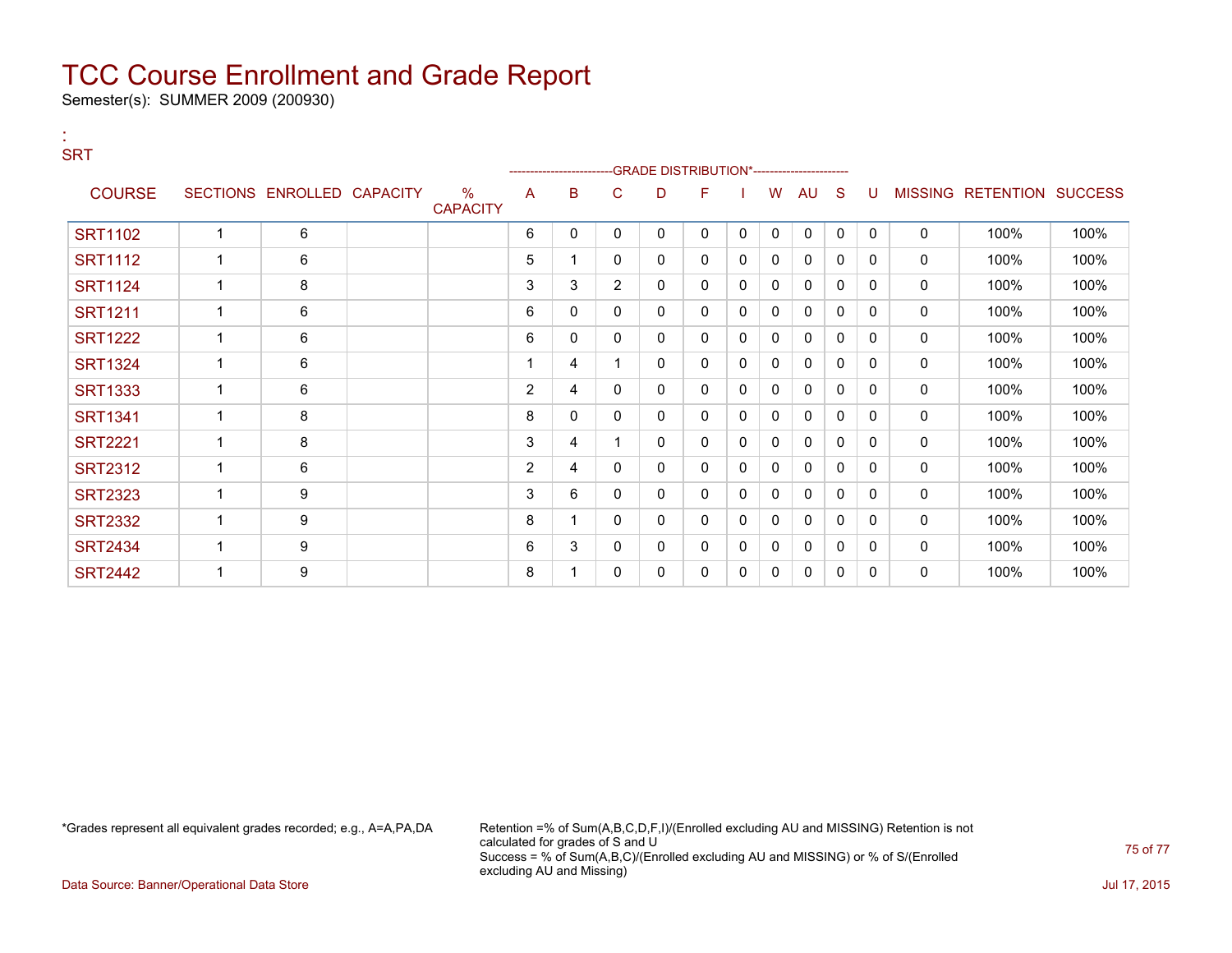Semester(s): SUMMER 2009 (200930)

:

| <b>THE</b> |                |                            |                 |                       |    |    |   |                                             |  |        |   |   |   |                           |      |
|------------|----------------|----------------------------|-----------------|-----------------------|----|----|---|---------------------------------------------|--|--------|---|---|---|---------------------------|------|
|            |                |                            |                 | --------------------- |    |    |   | -GRADE DISTRIBUTION*----------------------- |  |        |   |   |   |                           |      |
|            | <b>COURSE</b>  | SECTIONS ENROLLED CAPACITY | %               | A                     | B. | C. | D | - F -                                       |  | W AU S |   | U |   | MISSING RETENTION SUCCESS |      |
|            |                |                            | <b>CAPACITY</b> |                       |    |    |   |                                             |  |        |   |   |   |                           |      |
|            | <b>THE1053</b> | 5                          |                 | 3                     |    |    |   |                                             |  | 0      | 0 | 0 | 0 | 80%                       | 60%  |
|            | <b>THE1093</b> | 5                          |                 |                       |    |    |   |                                             |  | 0      |   |   | 0 | 80%                       | 80%  |
|            | <b>THE2273</b> |                            |                 |                       |    |    |   |                                             |  | 0      |   |   | 0 | 100%                      | 100% |

\*Grades represent all equivalent grades recorded; e.g., A=A,PA,DA Retention =% of Sum(A,B,C,D,F,I)/(Enrolled excluding AU and MISSING) Retention is not calculated for grades of S and U Success = % of Sum(A,B,C)/(Enrolled excluding AU and MISSING) or % of S/(Enrolled excluding AU and Missing)

Data Source: Banner/Operational Data Store Jul 17, 2015

76 of 77